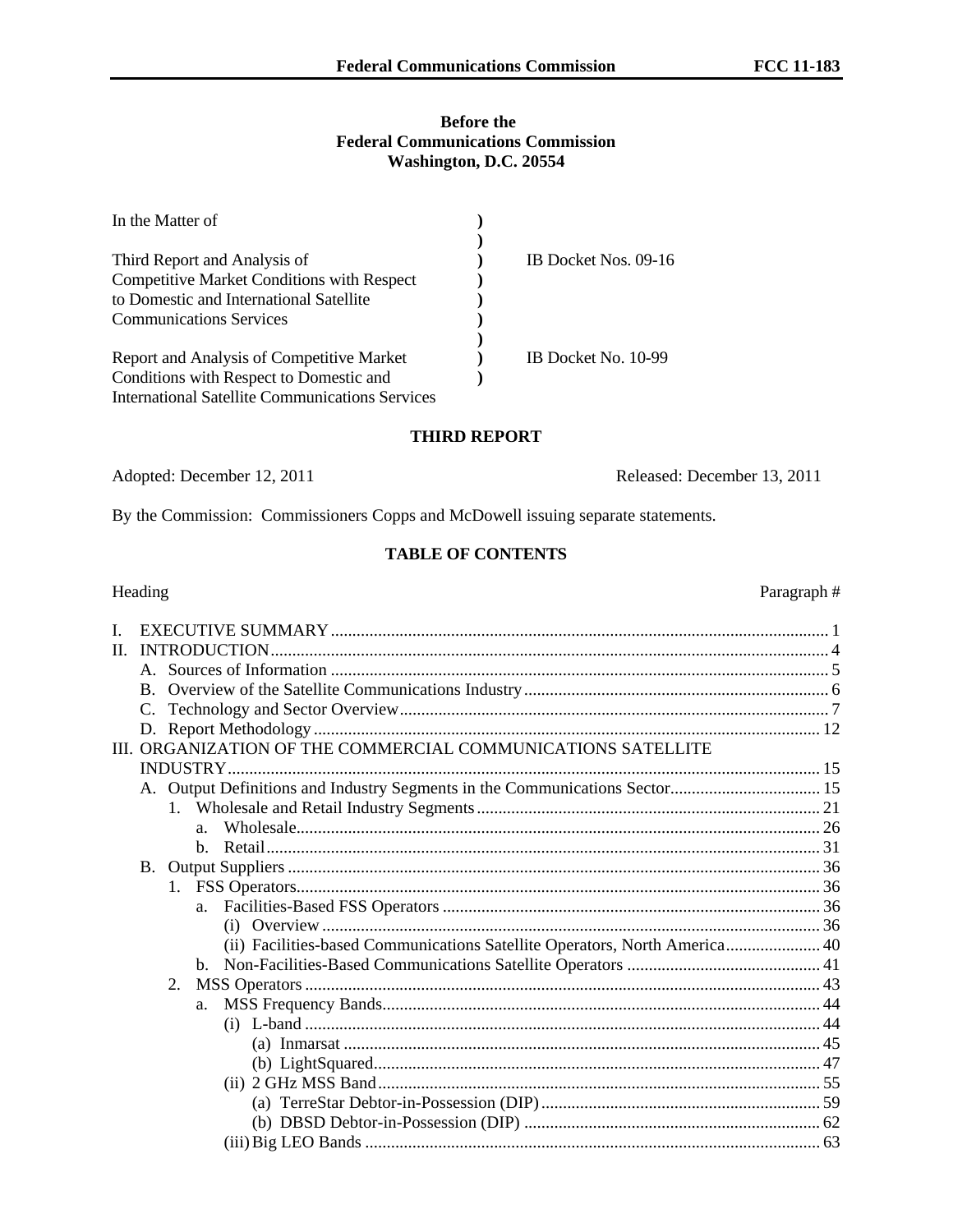|    | 3.                                                                       |     |
|----|--------------------------------------------------------------------------|-----|
|    | a.                                                                       |     |
|    | b.                                                                       |     |
|    | $\mathbf{c}$ .                                                           |     |
|    |                                                                          |     |
|    | 1.                                                                       |     |
|    |                                                                          |     |
|    | 3.                                                                       |     |
|    | 4.                                                                       |     |
|    | 5.                                                                       |     |
|    | 6.                                                                       |     |
|    | 7.                                                                       |     |
|    |                                                                          |     |
|    | IV. INDUSTRY CONDUCT AFFECTING MARKET STRUCTURE AND SECTOR               |     |
|    |                                                                          |     |
|    |                                                                          |     |
|    | 1.                                                                       |     |
|    | a.                                                                       |     |
|    |                                                                          |     |
|    | 2.                                                                       |     |
|    | a.                                                                       |     |
|    |                                                                          |     |
|    | 3.                                                                       |     |
| B. |                                                                          |     |
|    |                                                                          |     |
|    | 2.                                                                       |     |
|    |                                                                          |     |
|    |                                                                          |     |
|    | 3.                                                                       |     |
|    | a.                                                                       |     |
|    |                                                                          |     |
| C. |                                                                          |     |
|    |                                                                          |     |
|    | Wholesale Industry Segments in the Satellite Communications Industry 186 |     |
|    |                                                                          |     |
|    | 1.                                                                       |     |
|    |                                                                          |     |
|    | a.                                                                       |     |
|    |                                                                          |     |
|    | b.                                                                       |     |
|    |                                                                          |     |
|    | c.                                                                       |     |
|    |                                                                          |     |
|    |                                                                          |     |
|    |                                                                          |     |
|    | 1.                                                                       |     |
|    | 2.                                                                       |     |
|    |                                                                          | 205 |
|    |                                                                          |     |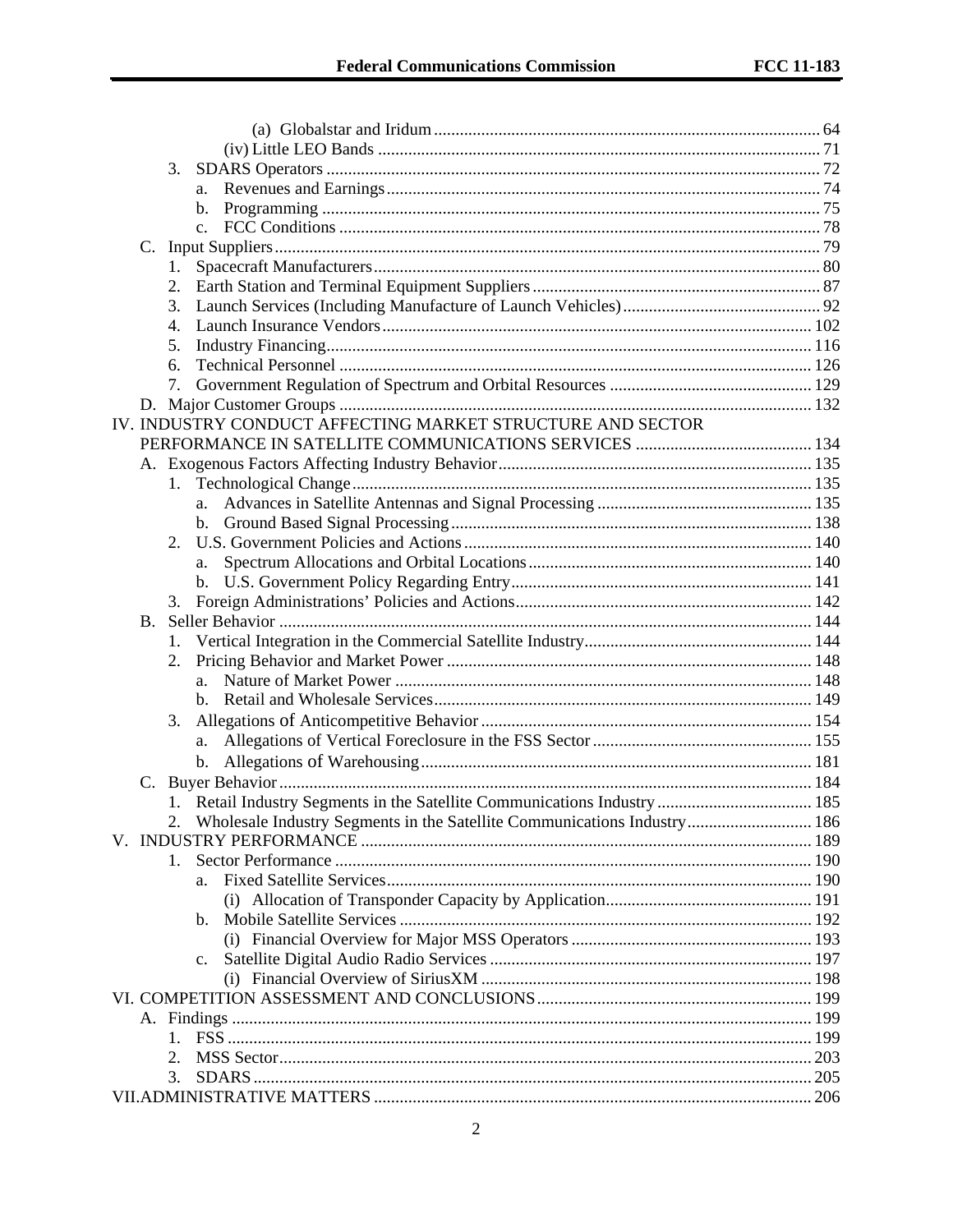| <b>APPENDIX A-List of Commenters</b> |  |
|--------------------------------------|--|

APPENDIX B- Nations Identified by SIA as Raising Barriers to Market Entry

# **I. EXECUTIVE SUMMARY**

l

1. This is the third report (*Third Report*) submitted by the Federal Communications Commission (Commission) to the United States Congress on the status of competition in domestic and international satellite communications services as required by Section 703 of the Communications Satellite Act of [1](#page-2-0)962, as amended (the *Act*).<sup>1</sup> In this *Third Report*, we focus on calendar years 2008, 2009, and 2010.

2. Here, as in previous Reports, we examine the organization of the satellite communications services industry. In addition, we describe wholesale and retail industry segments and discuss important inputs (*i.e.*, resources required to provide satellite services) to the communications satellite business, including spacecraft (satellites), earth stations and other kinds of terminal equipment, launch services, insurance and industry financing, and technical personnel. Further, we discuss the Commission's policies regarding foreign entry into the United States, as well as U.S. companies' access to markets in foreign nations.

3. This *Third Report*, examines three sectors of the satellite communications industry: (1) fixed satellite services (FSS); (2) mobile satellite services (MSS); and (3) satellite digital radio service (SDARS).<sup>[2](#page-2-1)</sup> With respect to the FSS sector, we find that, in some respects, the record contains insufficient information to allow us to make anything more than limited competitive findings and conclusions with respect to such key factors as satellite transponder capacity. Also, because of the limitations of the record before us, and because the evidence that is available has mixed implications, we cannot make meaningful findings at this time regarding the allegations of anticompetitive conduct made by resellers/integrators against FSS operator Intelsat. Yet, the complaints do raise sufficient public interest concerns to warrant additional analysis in a formal proceeding. Thus, we will initiate a follow-up proceeding to develop an adequate record that will allow for a more complete exploration of the anticompetitive issues raised. With respect to the MSS sector, we do not make specific findings regarding competition given that the MSS industry currently is undergoing major technological and structural changes. With respect to SDARS, we

<span id="page-2-0"></span><sup>1</sup> Amendment to Communications Satellite Act, Pub. L. No. 109-34, 119 Stat. 377 (2005), *codified at* 47 U.S.C. § 703. Our previous Reports were *Annual Report and Analysis of Competitive Market Conditions with Respect to Domestic & International Satellite Communications Services,* IB Docket No. 06-67, First Report, 22 FCC Rcd 5954 (2007) ("*First Report"*) and *Second Annual Report and Analysis of Competitive Market Conditions with Respect to Domestic & International Satellite Communications Services,* IB Docket No. 07-252, Second Report, 23 FCC Rcd 15170 (2008) (*"Second Report*").

<span id="page-2-1"></span><sup>2</sup> Because satellite-based multichannel video programming distributors (MVPDs) (*i.e.,* Direct-Broadcast Satellite (DBS) services) are discussed in another annual competition report to be issued by the Commission, *Annual Assessment of the Status of Competition in the Market for the Delivery of Video Programming, Notice of Inquiry*, MB Docket No. 07-269, Notice of Inquiry, 24 FCC Rcd 750 (2009) (*Video Competition Report*), we do not address DBS in this Report; *see also Assessment of the Status of Competition in the Market for the Delivery of Video Programming, Notice of Inquiry*, MB Docket No. 07-269, Supplemental Notice of Inquiry, 24 FCC Rcd 4401 (2009); *Annual Assessment of the Status of Competition in the Market for the Delivery of Video Programming, Notice of Inquiry*, MB Docket No. 07-269, Further Notice of Inquiry, 26 FCC Rcd 14091 (2011).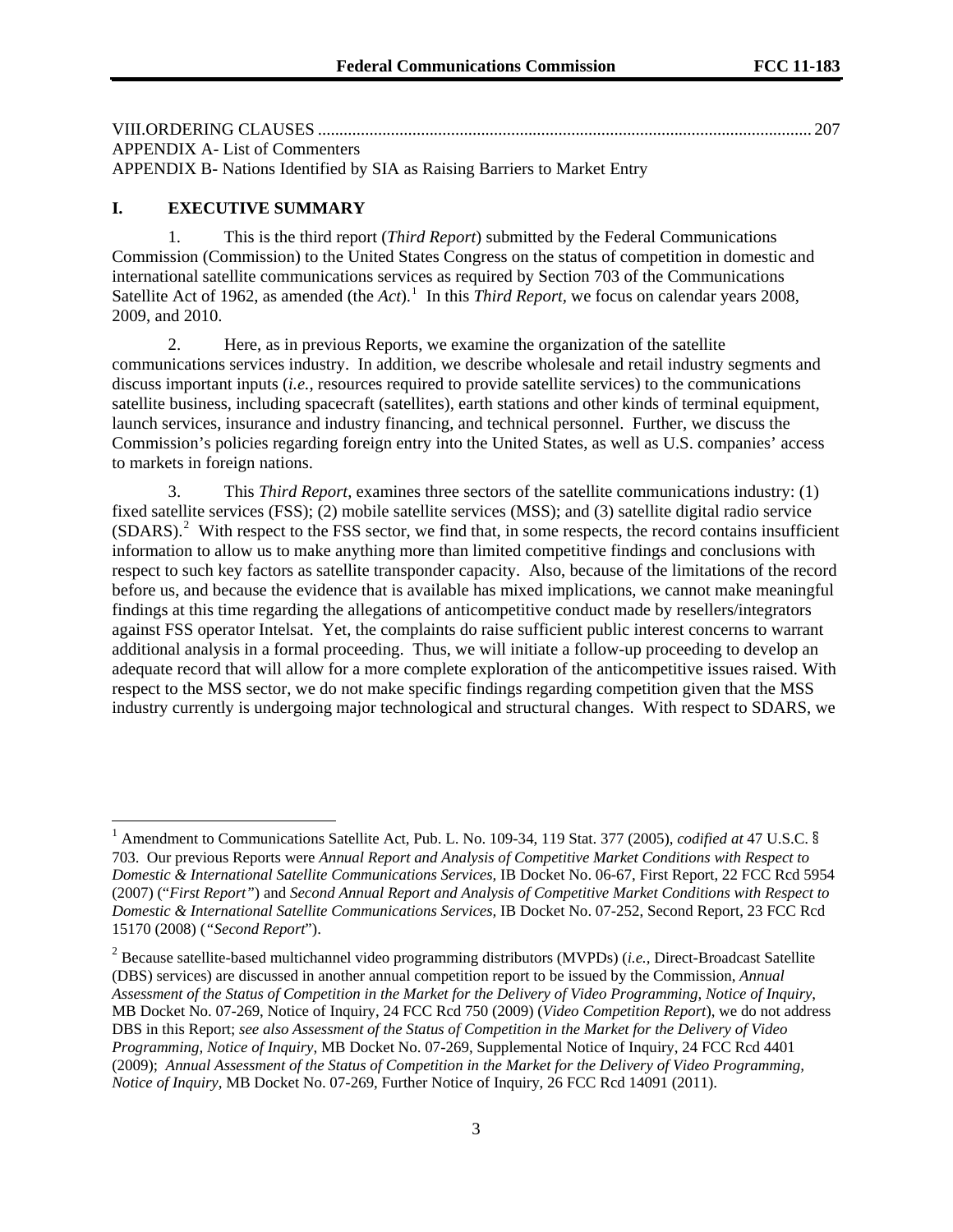note that several services are emerging as possible competitive alternatives.<sup>[3](#page-3-0)</sup> The record, however, is insufficient to support a finding with respect to the current state of competition involving these services and SDARS.

#### **II. INTRODUCTION**

[4](#page-3-1). Section  $703(a)$  of the Act<sup>4</sup> directs the Commission to "review competitive market conditions with respect to domestic and international satellite communications services," and to provide Congress with reports analyzing these conditions on an annual basis.<sup>[5](#page-3-2)</sup> Section 703(b) states that the report shall include: (1) an identification of the number and market share of competitors in domestic and international satellite markets; (2) an analysis of whether there is effective competition in the market for domestic and international satellite services; and (3) a list of any foreign nations in which legal or regulatory practices restrict access to the market for satellite services in such nation in a manner that undermines competition or favors a particular competitor or set of competitors.<sup>[6](#page-3-3)</sup>

# **A. Sources of Information**

5. This *Third Report* is based in part on information submitted by interested parties in response to Public Notices issued by the International Bureau (Bureau).<sup>[7](#page-3-4)</sup> In addition to using these filings to reach our conclusions herein, we also relied upon a variety of 2008-2010 publicly-available sources of industry information and data including Securities and Exchange Commission filings; trade association and government data; securities analysts' and other research companies and consultants; company news releases and websites; newspaper and periodical articles; and various public Commission filings, decisions, Reports, and databases.<sup>[8](#page-3-5)</sup>

# **B. Overview of the Satellite Communications Industry**

6. Figure II.1 lists major suppliers to the FSS, MSS, and SDARS operators in the far lefthand segment, and shows broad types of outputs produced by satellite operators in the far right-hand segment.

<span id="page-3-0"></span><sup>3</sup> *See Applications for Consent to the Transfer of Control of Licenses XM Satellite Radio Holdings, Inc., Transferor, to Sirius Satellite Radio, Inc., Transferee*, MB Docket No. 07-57, Memorandum Opinion and Order, 26 FCC Rcd 10539 (Media Bur. 2011)(*XM Sirius Transfer Order*).

<span id="page-3-1"></span><sup>4</sup> 47 U.S.C. § 703(a). The Communications Satellite Act is 47 U.S.C. §§ 701 *et seq.*

<span id="page-3-2"></span><sup>5</sup> We have consolidated our annual analyses for 2008, 2009, and 2010 into this *Third Report*.

<span id="page-3-3"></span> $6$  47 U.S.C. § 703(b).

<span id="page-3-4"></span><sup>7</sup> *See, e.g., International Bureau Invites Comment for Fourth Annual Report to Congress on Status of Competition in the Satellite Services Industry,* Public Notice, 25 FCC Rcd 10049 (Int'l. Bur. 2010) (*2009 Public Notice*). Although the *2009 Public Notice* states that it seeks information for the *Fourth Report*, this document will actually be the third Satellite Competition Report to be released by the Commission. Appendix A contains a list of commenters.

<span id="page-3-5"></span><sup>8</sup> *See, e.g.,* Annual Reports, 10-Ks, and Futron data for SES.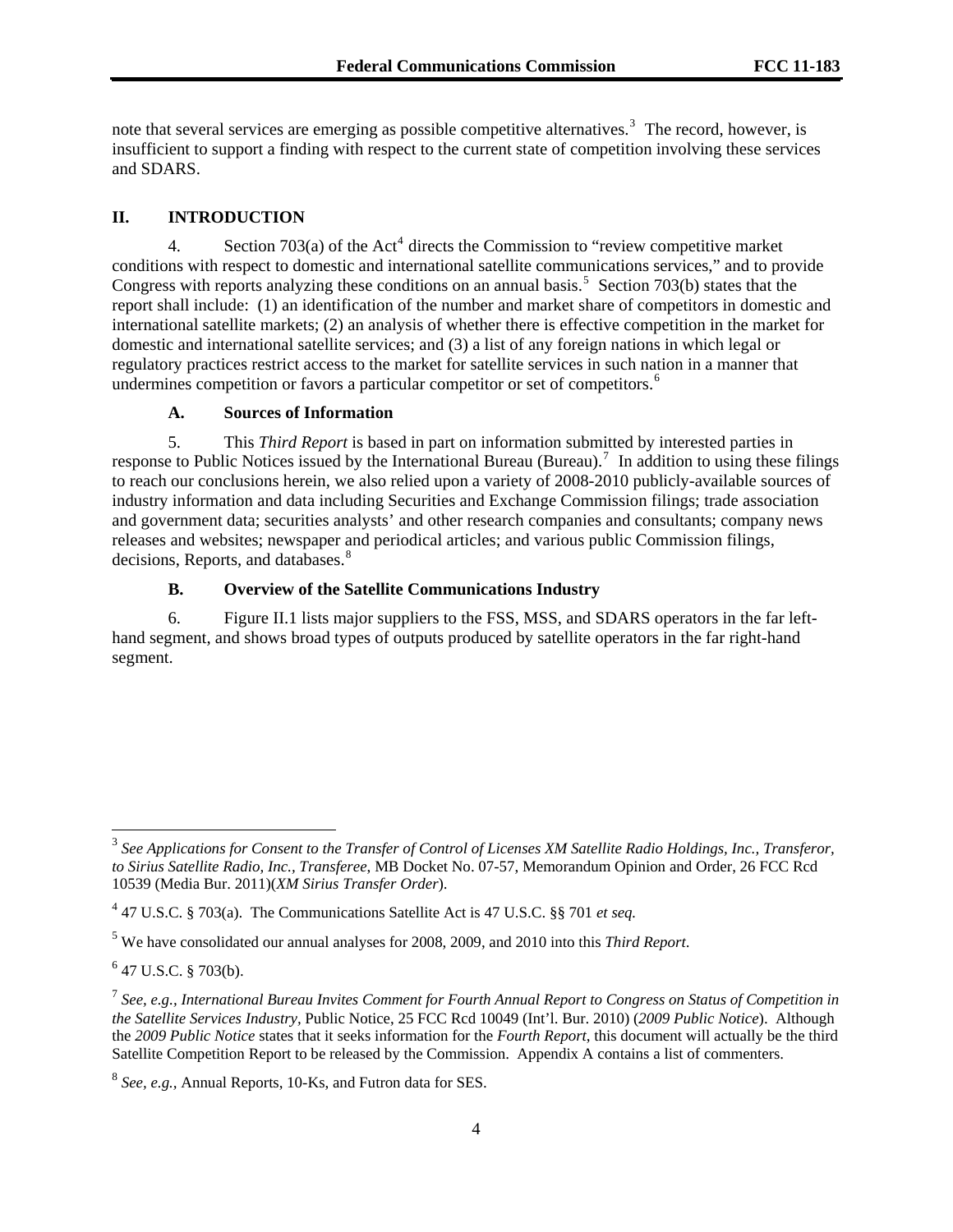# **FIGURE II.1**

### **Overview of Satellite Communications Industry**



# **C. Technology and Sector Overview**

-

7. For purposes of this *Third Report*, the satellite communications industry consists of those entities that supply communications services involving the use of satellite infrastructure, such as satellite space stations (space segment) and earth stations (ground segment). These entities, along with related industries such as satellite space and earth station manufacturing and the satellite launch industry, comprise the satellite communications industry and ultimately participate in the wholesale and retail industry segments defined below.

8. The primary providers of the space segment portion of satellite communications are FSS and MSS operators. FSS operators provide much of their service from satellites located in geostationary orbits.<sup>[9](#page-4-0)</sup> In the United States today, SES Global (through its subsidiary SES World Skies) and Intelsat (the privatized successor to the intergovernmental organization INTELSAT) are the two principal FSS operators. FSS is also provided by a number of smaller operators, such as EchoStar, Eutelsat, Satmex, and Telesat. MSS operators provide service via geostationary and non-geostationary satellites, but the communication is with mobile, as opposed to fixed, earth stations. In the United States during the period covered by this *Third Report*, the primary MSS operators were Globalstar, DBSD (formerly ICO Global Communications), Inmarsat, Iridium Satellite, LLC (Iridium), TerreStar Corporation (TerreStar), ORBCOMM, and SkyTerra (now LightSquared).

<span id="page-4-0"></span><sup>&</sup>lt;sup>9</sup> Satellites in geostationary orbit (GSO) operate approximately 22,300 miles above the equator, and appear to be fixed above a particular point on the Earth. Satellites operating in non-geostationary orbit (NGSO) appear to come and go over the horizon. Both GSO and NGSO satellites can provide FSS to fixed earth stations and MSS to earth stations in motion, such as earth stations mounted on vehicles.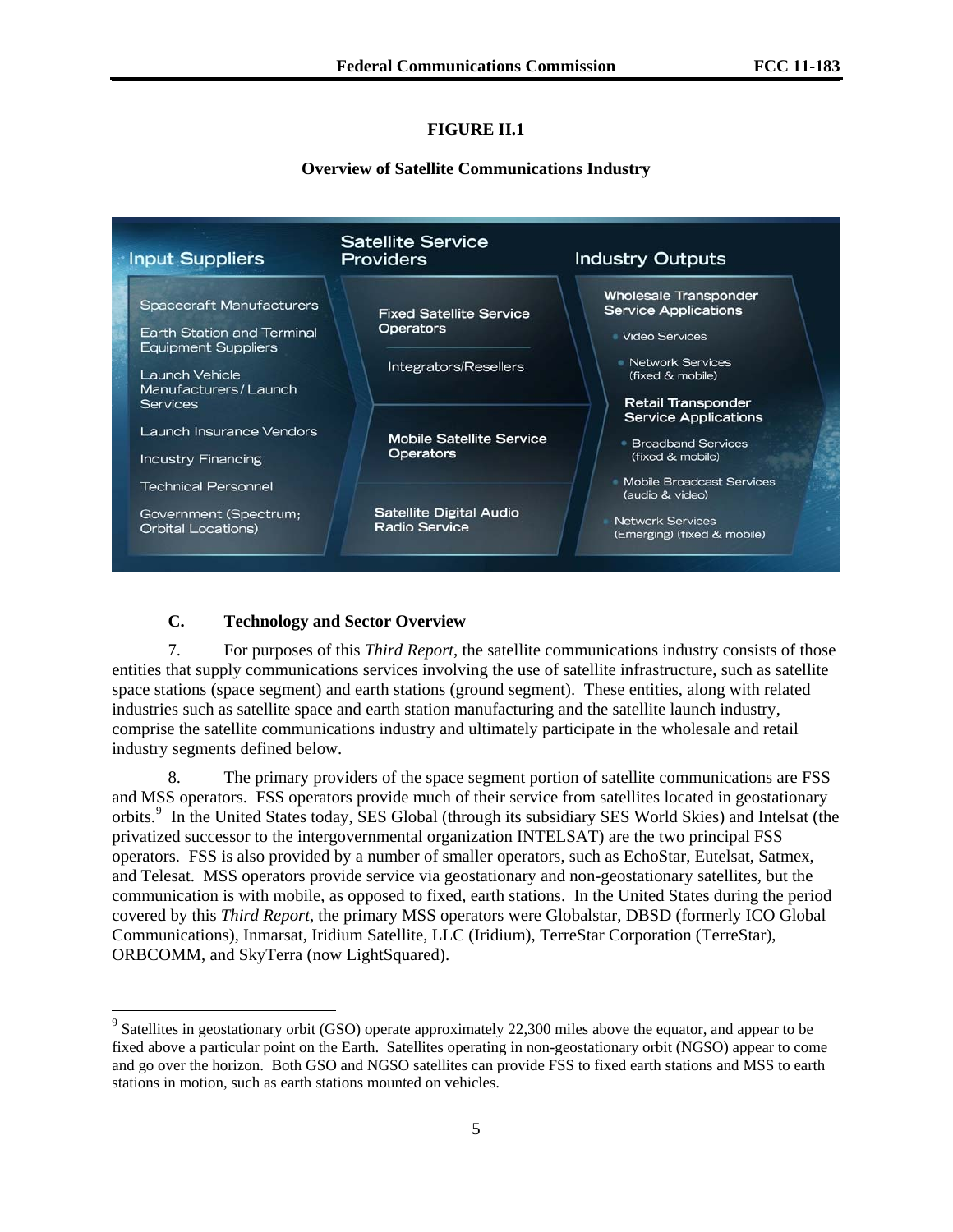9. The ground segment of satellite communications consists of earth stations that communicate with space stations and the companies that operate those earth stations. These companies include, among others, teleport operators (which often operate numerous fixed earth stations) and network service integrators (which often obtain blanket authorizations for Very Small Aperture Terminal earth stations (VSATs) to be integrated into larger communications networks).<sup>[10](#page-5-0)</sup> Heavy users of satellite communications services such as media companies, oilfield companies, and nationwide retailers sometimes provide their own ground segment.

10. Table II.1 provides an overview of world revenues for communications satellite services from 2005 through 2010, $11$  and shows that world revenues for fixed-satellite services have grown steadily since 2005.<sup>[12](#page-5-2)</sup> In particular, revenues increased by 12.9 percent between 2005 and 2006; by 14.0 percent between 2006 and 2007; 11.5 percent between 2007 and 2008; 13.1 percent between 2008 and 2009; and 4.3 percent between 2009 and 2010. World revenues for MSS are comparatively small and growing at a modest rate. MSS revenues increased by 17.6 percent between 2005 and 2006; 5 percent between 2006 and 2007; 4.8 percent between 2007 and 2008; remained steady between 2008 and 2009; and increased by 4.5 percent between 2009 and 2010.

11. Beyond FSS and MSS, revenues for nascent services such as end-user fixed-satellite broadband services remain comparatively small, although those revenues increased by 25 percent between 2008 and 2009 and 10 percent between 2009 and 2010. Similarly, satellite radio or audio, described below,<sup>[13](#page-5-3)</sup> showed substantial growth in recent years: 100 percent increase between 2005 and 2006; 31 percent between 2006 and 2007; 19 percent between 2007 and 2008; remained steady between 2008 and 2009; and increased 12 percent between 2009 and 2010. Such revenue growth rates are not unusual for new services where subscribership may grow rapidly from a small base in the early years following launch.

 $\overline{\phantom{a}}$ 

<span id="page-5-0"></span><sup>&</sup>lt;sup>10</sup> VSATs are earth-based terminals for transmissions to and from satellites. VSAT earth station antennas are smaller than 3 meters in diameter. Most VSAT earth stations range from 0.75 meters to 1.2 meters in diameter, and their data rates typically range from 56 kilobits per second (kbps) to 4 Megabits per second (Mbps). VSATs are most commonly used to transmit narrowband data (such as for credit card transactions), broadband data (for Internet access), or, in the receive mode, for video.

<span id="page-5-1"></span> $11$  The data reported in Table II.1 are taken from "State of the Satellite Industry Report," page 13, dated June, 2011 (*2011 SIA Report*), prepared by the Futron Corporation for the Satellite Industry Association*.* This Report is available at www.sia.org/IndustryReport.htm.

World revenues for satellite video services (DBS and direct-to-home (DTH) satellite antenna service), although not included within the scope of this *Report,* are reported in Table II.1 for purposes of comparison to the world revenues for FSS and MSS. Some historical data in Table II.1 have been revised and may differ slightly from comparable data reported in the *First* and *Second Reports*.

<span id="page-5-2"></span> $12$  Separate revenue data for U.S. domestic and international fixed satellite services are not available because we do not ask satellite operators to provide separate domestic and international revenue data; in 1996, the Commission eliminated the distinctions in its regulations for domestic and international satellite services. *See Amendment to the Commission's Regulatory Policies Governing Domestic Fixed Satellites & Separate International Satellite Systems*, IB Docket No. 95-41, Report and Order, 11 FCC Rcd 2429 (1996). Some expert opinion, however, estimates that U.S. domestic revenues in recent years are approximately 20 to 25 percent of world revenues. Estimate supplied by Futron Corporation.

<span id="page-5-3"></span><sup>13</sup> *See* Section III, *infra.*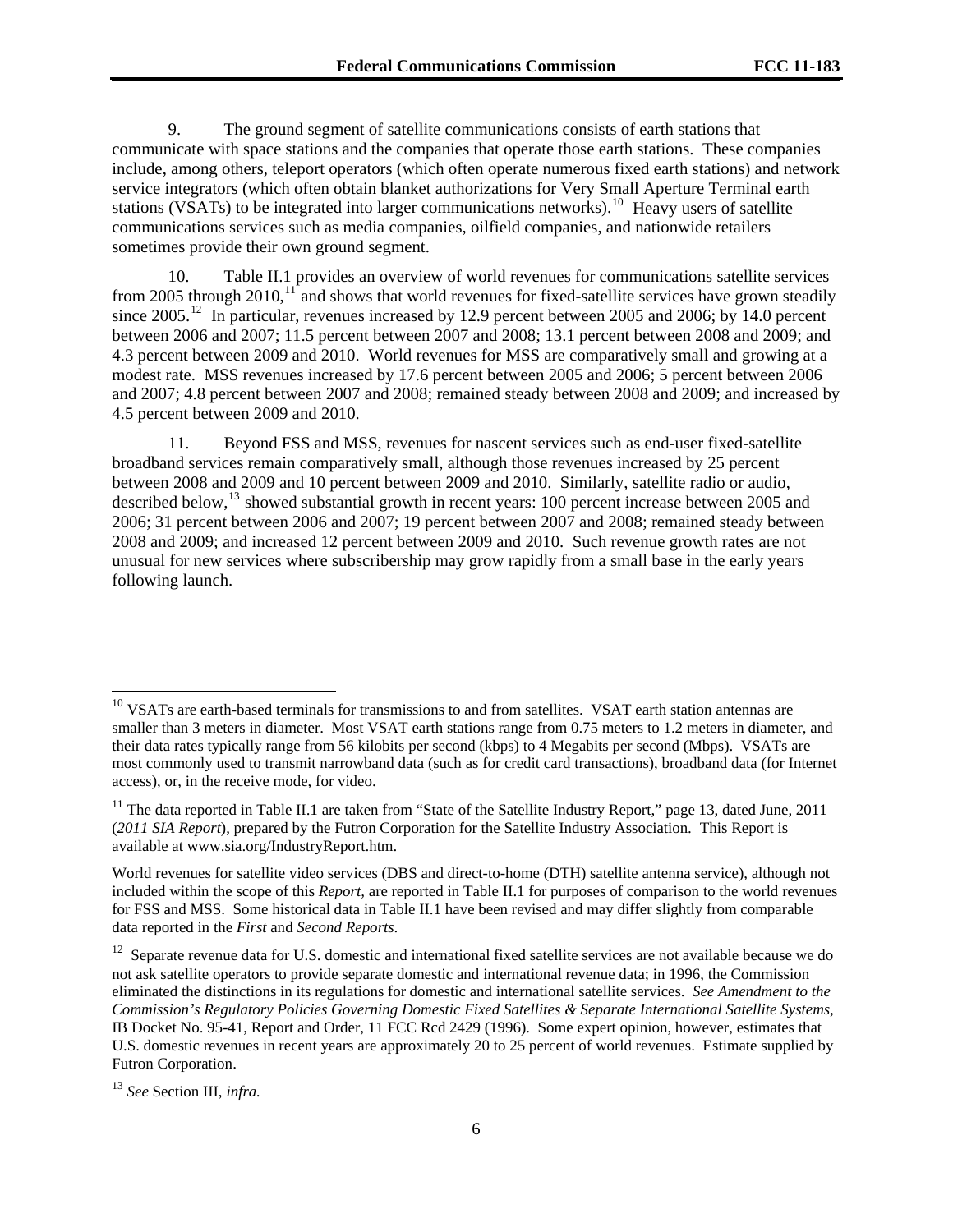| <b>TABLE II.1</b>                                                                       |                                               |               |      |      |      |      |  |
|-----------------------------------------------------------------------------------------|-----------------------------------------------|---------------|------|------|------|------|--|
| <b>WORLD SATELLITE SERVICES REVENUES</b><br>(IN BILLIONS OF U.S. DOLLARS) <sup>14</sup> |                                               |               |      |      |      |      |  |
| <b>SERVICE</b>                                                                          | 2005                                          | 2006          | 2007 | 2008 | 2009 | 2010 |  |
| Consumer                                                                                | 41.3                                          | 48.9          | 57.9 | 68.1 | 75.3 | 83.1 |  |
| Satellite TV (DBS/DTH)                                                                  | 40.2                                          | 46.9          | 55.4 | 64.9 | 71.8 | 79.1 |  |
| Satellite Radio (DARS)                                                                  | 0.8                                           | $1.6^{\circ}$ | 2.1  | 2.5  | 2.5  | 2.8  |  |
| Consumer Satellite Broadband                                                            | 0.3                                           | 0.3           | 0.4  | 0.8  | 1.0  | 1.1  |  |
| Fixed                                                                                   | 9.3                                           | 10.7          | 12.2 | 13.0 | 14.4 | 15.0 |  |
| Transponder Agreements <sup>15</sup>                                                    | 7.3                                           | 8.5           | 9.6  | 10.2 | 11.0 | 11.1 |  |
| Managed Services <sup>16</sup>                                                          | 2.0                                           | 2.2           | 2.6  | 2.8  | 3.4  | 3.9  |  |
| <b>Mobile (Voice and Data)</b><br>2.1<br>1.7<br>2.0<br>2.2<br>2.2                       |                                               |               |      |      | 2.3  |      |  |
| <b>Remote Sensing</b>                                                                   | 0.5                                           | 0.4           | 0.4  | 0.7  | 1.0  | 1.0  |  |
| <b>TOTAL</b>                                                                            | 62.0<br>72.6<br>84.0<br>93.0<br>101.3<br>52.8 |               |      |      |      |      |  |

#### Notes: Numbers may not sum exactly due to rounding.

Definitions of the terms used in Table II.1 are included below.<sup>[17](#page-6-3)</sup>

l

<span id="page-6-2"></span><sup>16</sup> Includes VSAT; Space Flight Management Services included in Managed Services beginning in 2010.

<span id="page-6-3"></span><sup>17</sup> A transponder agreement is an agreement under which a satellite system operator provides its customer with transponders for sale or lease for full-time or occasional use. These transponders are typically used to provide video and radio services, data/business services, and telephone relay services. Transponder capacity or time is sometimes re-leased or re-sold, but revenues stated in Table II.1 above do not reflect companies, other than satellite operators, engaged in the re-sale or re-lease of transponders or brokering of transponder time and/or capacity.

Managed network services include satellite-based data communication networks that are operated by government, corporate, and other entities to provide a mix of data, voice and video communications to widely separate or remotely located facilities through a transponder or transponders, often using VSATs. These also include network services provided by satellite operators, teleport operators, and other major resellers, but not the sale of ground stations or related equipment.

Mobile service includes mobile satellite telephony and mobile satellite data services such as messaging and paging, but not the costs of the end-user equipment.

Consumer Satellite Broadband, in Table II.1, refers to broadband or high-speed Internet access services provided via satellite directly to fixed residential and small business users.

Remote sensing, in Table II.1, refers only to satellite imagery sales and closely related services, such as creating ortho-rectified scenes or other first-order processing, but does not refer to other value-added services or enabled products, such as Geographic Information Systems or cartography.

<span id="page-6-0"></span><sup>14</sup> Data replicated from Futron Corp., Satellite Industry Association, *State of the Satellite Industry Report* (June 2011)

<span id="page-6-1"></span><sup>&</sup>lt;sup>15</sup> Includes capacity for DTH platforms.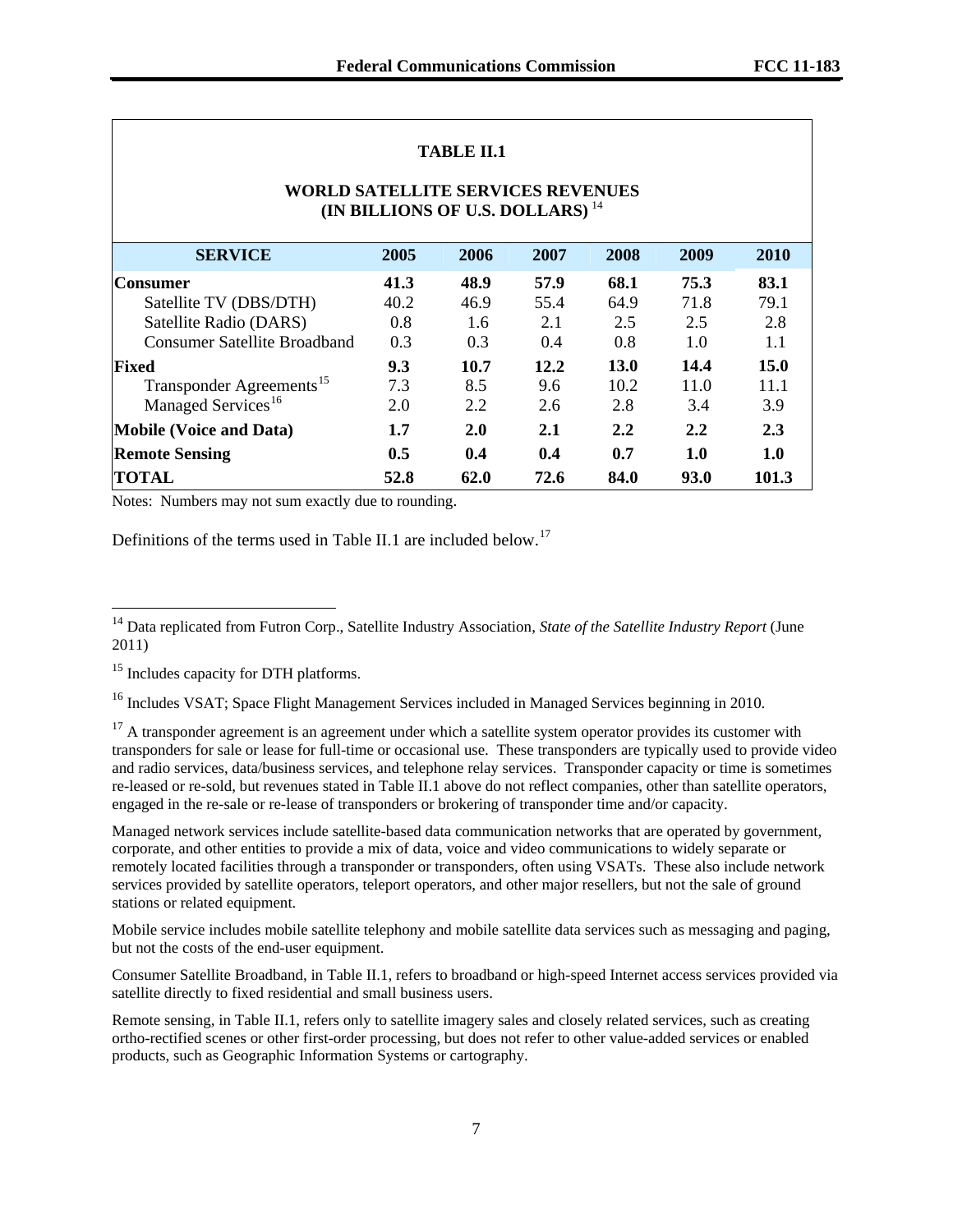# **D. Report Methodology**

12. Any analysis of the nature and extent of competition in an industry requires a framework that identifies pertinent questions; organizes, evaluates, and interprets data; and reaches logical conclusions that are consistent with empirical information. The traditional analytical industrial organization framework used is the Structure-Conduct-Performance (SCP) paradigm, <sup>[18](#page-7-0)</sup> which hypothesizes that elements of market or industry structure (*e.g.*, barriers to entry, number of buyers and sellers, cost structure, product differentiation) influence firm conduct (*e.g*., pricing behavior, plant investment, research and development), which, in turn, determines observed market performance (*e.g*., the extent that static and dynamic economic efficiency is achieved in the utilization of resources). The Commission has used the SCP framework in its competition reports on the mobile wireless and multichannel video programming distribution industries to organize industry metrics and information,<sup>[19](#page-7-1)</sup> but has not drawn conclusions about the causal relationships among the structure, conduct, and performance of these industries.

13. As we noted in the *First* and *Second Reports*, although section 703(b)(2) directs the Commission to analyze "whether there is effective competition in the market for domestic and international satellite services,"[20](#page-7-2) the term "effective competition" is not defined in section 703 nor in the context of satellite services generally. We note as well that there is no definition of "effective competition" widely accepted by economists or competition policy authorities such as the U.S. Department of Justice.<sup>[21](#page-7-3)</sup> In this *Third Report*, we evaluate the evidence on competition in the record and make appropriate finding for each sector of the satellite communications industry covered by this *Report*.

14. This *Report* recognizes several key attributes of the commercial satellite communications industry that have a direct influence on the nature of competitive rivalry and performance observed in the major industry segments. More specifically, the Fixed-Satellite sector is dominated by wholesale transactions*. [22](#page-7-4)* In general, the commercial satellite communications industry is dominated by a relatively few sellers and relatively few buyers compared to most retail markets for consumer goods and services. Unlike mass market retail transactions which are often impersonal and executed pursuant to standard terms and conditions of sale and uniform pricing to all retail customers, wholesale transactions for satellite communications services are typically individually negotiated between the wholesale customer and the satellite operator. The pricing of satellite communications services is bilaterally negotiated and

<span id="page-7-2"></span> $20$  47 U.S.C. § 702(b)(2).

 $\overline{\phantom{a}}$ 

<span id="page-7-0"></span><sup>&</sup>lt;sup>18</sup> Classic references on the SCP paradigm include Joe S. Bain, *Industrial Organization* (2<sup>nd</sup> ed., John Wiley & Sons, Inc., New York, 1968), and F.M. Scherer & David Ross, *Industrial Market Structure & Economic Performance* at ch. 1 (3<sup>rd</sup> ed. Houghton Mifflin Co., Boston, 1990) (Scherer & Ross). A contemporary textbook reference is Dennis W. Carlton & Jeffrey M. Perloff, *Modern Industrial Organization* at 4 (4<sup>th</sup> ed., Addison-Wesley, Boston, 2005) (Carlton & Perloff). The paradigm was originally developed by Edward S. Mason at Harvard University in the 1930s and 1940s.

<span id="page-7-1"></span><sup>19</sup> *See, e.g., Annual Report and Analysis of Competitive Market Conditions with Respect to Commercial Mobile Services*, WT Docket No. 05-71, Tenth Report, 20 FCC Rcd 15908 (2005) ("*Tenth CMRS Competition Report*"); *Annual Assessment of the Status of Competition in the Market for the Delivery of Video Programming*, MB Docket No. 05-255, Twelfth Annual Report, 21 FCC Rcd 2503 (2006) ("*Twelfth MVPD Competition Report*").

<span id="page-7-3"></span><sup>21</sup> *See* Department of Justice and Federal Trade Commission *Horizontal Merger Guidelines*, (Aug. 19, 2010). *See also Ex Parte* Submission of the United States Department of Justice, *Economic Issues in Broadband Competition, A National Broadband Plan for Our Future*, GN Docket No. 09-51 at 11 (filed Jan.4, 2010).

<span id="page-7-4"></span> $^{22}$  By contrast, markets for multichannel video distribution services and wireless telecommunications services reported on annually in separate Commission competition reports are principally retail industry segments with thousands, or even millions, of retail customers.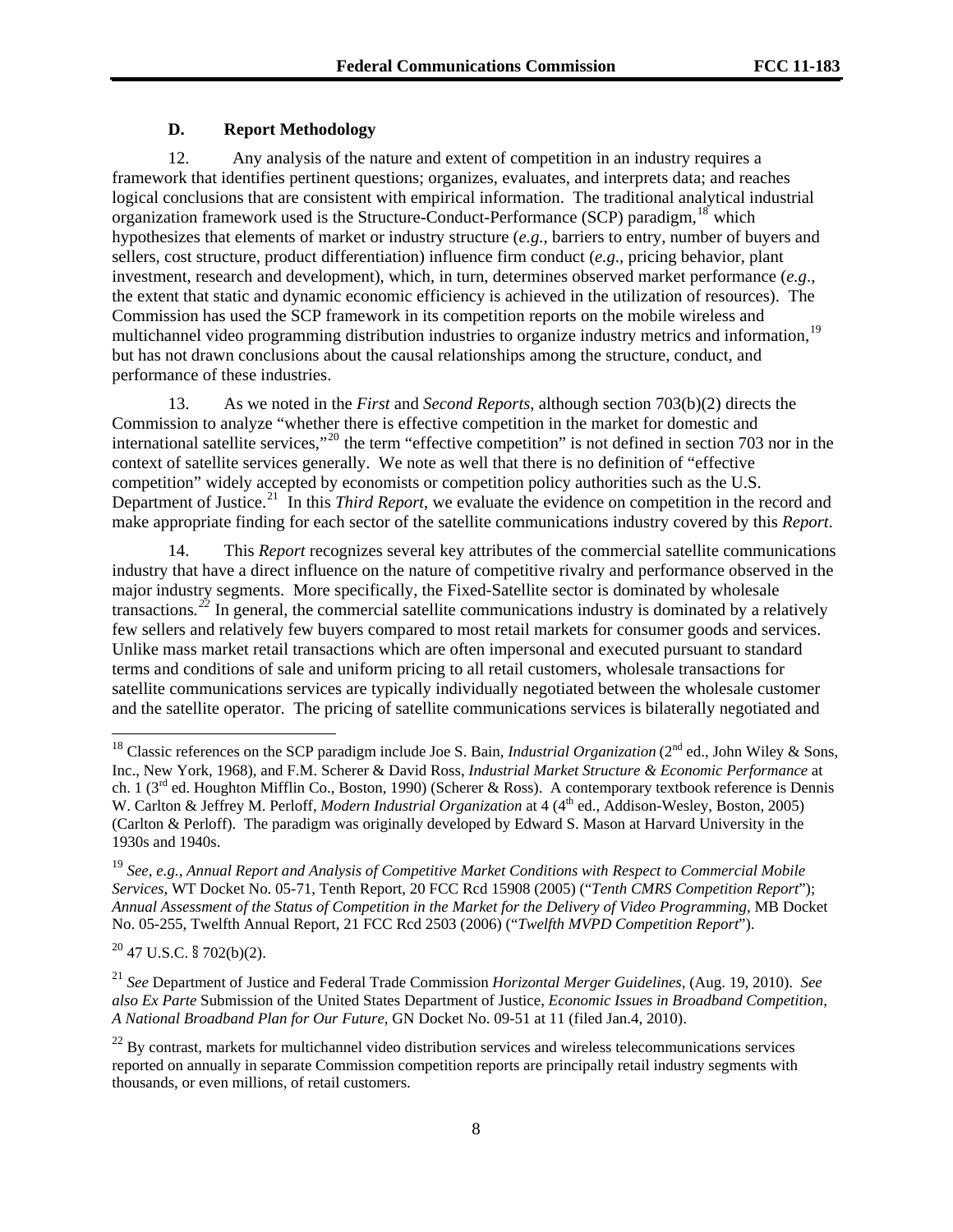will often differ from one transaction to another and from one wholesale customer to another.

# **III. ORGANIZATION OF THE COMMERCIAL COMMUNICATIONS SATELLITE INDUSTRY**

# **A. Output Definitions and Industry Segments in the Communications Sector**

15. The first two *Satellite Competition Reports* described the concept of relevant markets (as adapted from antitrust law) by noting that a relevant market has product and geographic dimensions; once a relevant market has been described in those two dimensions, market participants (*i.e*., competitors) can be identified.<sup>[23](#page-8-0)</sup> Our further analysis of the satellite communications industry, however, has led us to revise what previous *Reports* described as "product markets".

16. Previous *Reports* described product market groups (*e.g.,* Network Services or Capacity for Video Contribution) as specific applications.<sup>[24](#page-8-1)</sup> An application is a standard or pre-determined bundle, or bundle of attribute bundles, specifically tailored for the transponder requirements of a particular group of wholesale customers (*e.g.,* broadcast television networks or private corporate VSAT networks). It is industry practice to group these attribute bundles in terms of specific applications, *i.e.*, attribute bundles are grouped according to the specific business context and objective that the wholesale customer expects to achieve by leasing transponder capacity.

17. Although such application-oriented concepts broadly describe the services offered by satellite carriers, they obscure what the wholesale customer actually negotiates and then buys from a satellite communications operator. The following clarifies and extends the analysis of our previous *Reports* by discussing the nature of output produced and sold by FSS and MSS satellite operators to wholesale customers. This discussion provides a more detailed and realistic view of the factors that determine the extent of substitution possibilities available to wholesale customers when choosing the transponder capacity offered by competing satellite operators. This more detailed analysis supports our determination that substitution is a constraint on both the profitability and exercise of market power of satellite carriers.

18. Given the complex, multidimensional nature of differentiation of attribute bundles in satellite communications, it is difficult to make broad generalities about substitution possibilities between and among one attribute bundle for another supplied by different satellite operators. Moreover, there is an important temporal dimension to any potential substitution of one attribute bundle for another supplied by a competing satellite operator. For any specific footprint or satellite coverage area required by a wholesale customer, the availability of a substitute attribute bundle depends crucially on whether some other satellite operator presently has excess transponder capacity that will generate the desired characteristics for the desired coverage area. Since satellite operators attempt to negotiate long term transponder leases, the availability of transponder capacity at the required frequency band, power, and coverage at the desired orbital location may be quite limited, notwithstanding the availability of excess capacity in general on the satellite. In other words, the extent of substitutability of one attribute bundle for another supplied by a competing satellite operator will differ substantially over time as transponder leases expire and satellites in a specific orbital location are replaced with new capacity with different

<span id="page-8-0"></span><sup>23</sup> *First Report*, 22 FCC Rcd at 5963-75, at ¶¶ 24-63; *Second Report*, 23 FCC Rcd at 15173-77, at ¶¶ 13-24. As noted in earlier *Reports*, the industry segments delineated in this *Report* may not reflect the appropriate markets to be considered in other Commission proceedings, such as merger reviews, rulemakings, and other reports to Congress. *See e.g., Second Report*, 23 FCC Rcd at 15174, at ¶ 13 n. 15.

<span id="page-8-1"></span><sup>24</sup> *First Report*, 22 FCC Rcd at 5963-75, at ¶¶ 24-63.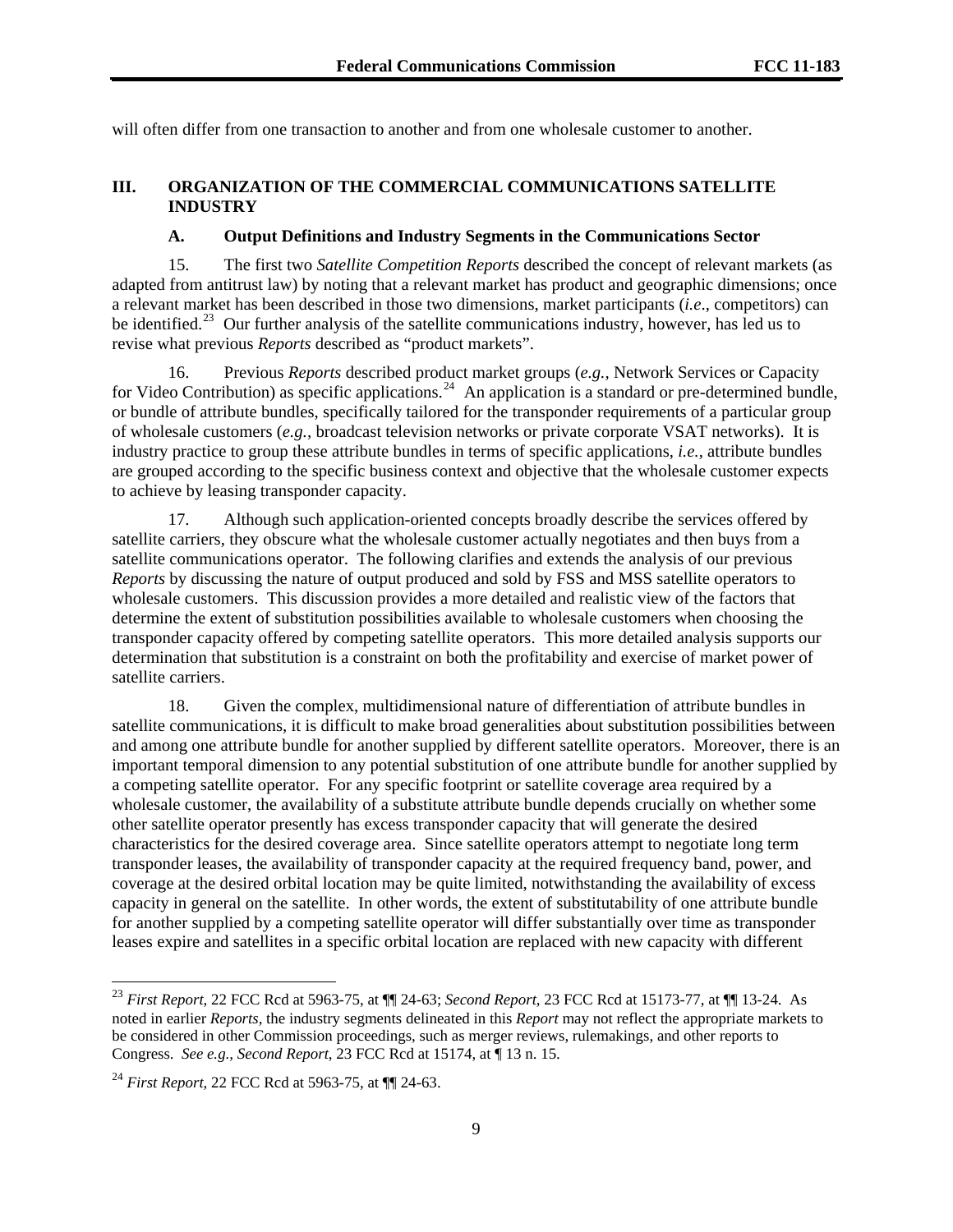payloads and technical configurations. As a result, each wholesale customer must negotiate for its bundle of attribute bundles with the satellite operator, with the balance of negotiating power favoring either the customer or the operator depending on the unique substitution possibilities available at that specific instance in time.

19. Since beam coverage is a critical attribute of the definition of the output produced by a satellite carrier, the geographic dimension of an industry segment where substitutable transponder capacity of a given satellite operator may be found is necessarily implicit in the product itself. If, for example, a wholesale customer requires beam coverage of the entire continental United States, then the only relevant substitutable bundles of transponder attributes must be provided by satellite operators with excess transponder capacity with continental beam coverage.<sup>[25](#page-9-0)</sup> A satellite operator with transponders covering exclusively the Atlantic Ocean region cannot provide a substitute bundle of transponder attributes for the continental United States and is not a participant in the industry segment delineated by the boundaries of the continental United States.

20. In summary, defining the output of the satellite communications industry in terms of attributes and characteristics provides a detailed, realistic description of what satellite operators actually offer for lease to both wholesale and retail customers and provides a realistic conceptual approach for assessing the extent of substitutability of the output of one satellite operator for the output of a competitor. Thus, to describe a product market group, as we did in previous *Reports*, solely in terms of a specific application only partially captures how the various combinations of the above-mentioned attributes can be substituted one for another. A clearer understanding of what a wholesale customer actually buys and what a satellite operator is willing to sell provides a more detailed and realistic view of the substitution possibilities  $-i.e.,$  substitutes for what the satellite operator can provide – available in industry segments for domestic and international wholesale satellite services. This in turn enables a clearer view of competition in the satellite communications services industry.

<span id="page-9-0"></span> $25$  For some applications, terrestrial fiber optic cables may provide an effective substitute bundle of attributes in the geographic area delineated by the required beam coverage.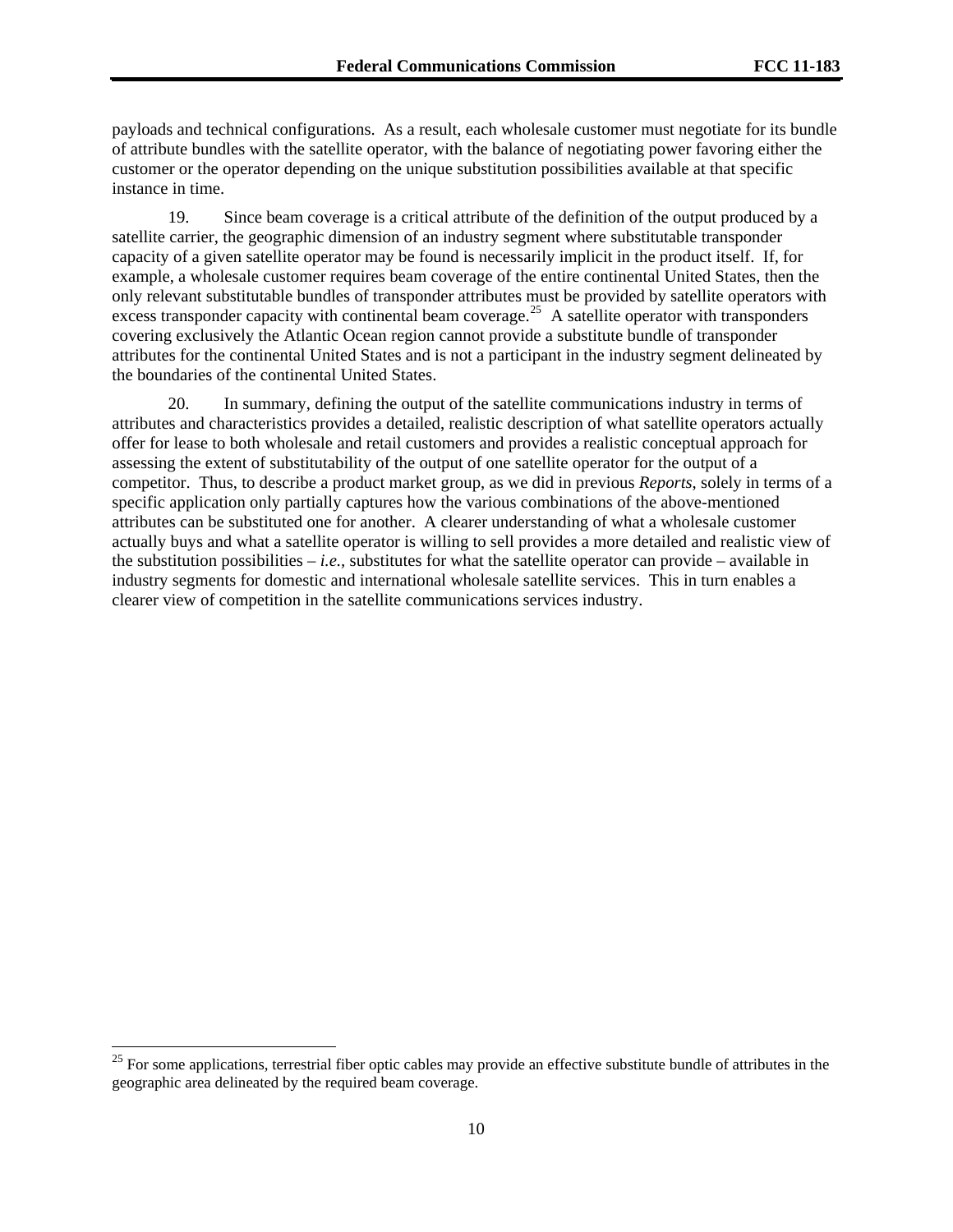# **1. Wholesale and Retail Industry Segments**

| TABLE III.1                                        |  |  |  |  |
|----------------------------------------------------|--|--|--|--|
| <b>INDUSTRY OUTPUTS</b>                            |  |  |  |  |
| <b>Wholesale Domestic Transponder Applications</b> |  |  |  |  |
| <i>Video Services</i>                              |  |  |  |  |
| Network Services                                   |  |  |  |  |
| (fixed & mobile)                                   |  |  |  |  |
| <b>Retail Transponder Service Applications</b>     |  |  |  |  |
| <b>Broadband Services</b>                          |  |  |  |  |
| (fixed & mobile)                                   |  |  |  |  |
| Mobile Broadcast Services                          |  |  |  |  |
| (audio & video)                                    |  |  |  |  |
| <b>Network Services (Emerging)</b>                 |  |  |  |  |
| (fixed & mobile)                                   |  |  |  |  |

21. To simplify terminology throughout this *Third Report*, the term "application" is used as a shorthand to distinguish among the different outputs produced and supplied by satellite operators within the fixed and mobile satellite sectors. It is emphasized, however, that any assessment of the degree of substitutability of one application for another requires a careful assessment of the elements of the bundle of attributes that comprise any particular application for any given customer.<sup>[26](#page-10-0)</sup> Further, the term *transponder service* or *lease of capacity* will generally imply an application that is not differentiated in terms of any particular user or user group.

22. Table III.1 identifies the major industry segments within the fixed and mobile satellite communications sectors. These industry segments represent broad groups of transponder service applications supplied by satellite operators.<sup> $27$ </sup> The foregoing discussion explains why each transaction between a satellite operator and a wholesale customer is likely unique given the multiple technical, supporting, and contractual attributes involved in every sale, describing bundles of attribute bundles in terms of specific applications simplifies an otherwise complex, multi-dimensional, and technical description of the output produced and supplied by satellite operators to their wholesale customers. As noted previously, the geographic dimension of the industry segments is intrinsic to any particular application, since transponder coverage varies dramatically depending on the particular configuration of power, bandwidth, and antenna type.<sup>[28](#page-10-2)</sup>

1

<span id="page-10-0"></span> $26$  Since the bundle of attributes comprising any given application will differ from one wholesale customer to the next, it is essential that the specific attributes of the customer are recognized in assessing the extent of substitutability of one application for another.

<span id="page-10-1"></span><sup>&</sup>lt;sup>27</sup> The industry segments roughly correspond to groupings of applications offered by satellite operators in the contemporary satellite communications industry.

<span id="page-10-2"></span><sup>(</sup>continued….)  $^{28}$  The wholesale industry segments identified in Table III.1 do not necessarily represent a "relevant market" delineated from an antitrust perspective following the methodology of the U.S. Department of Justice and Federal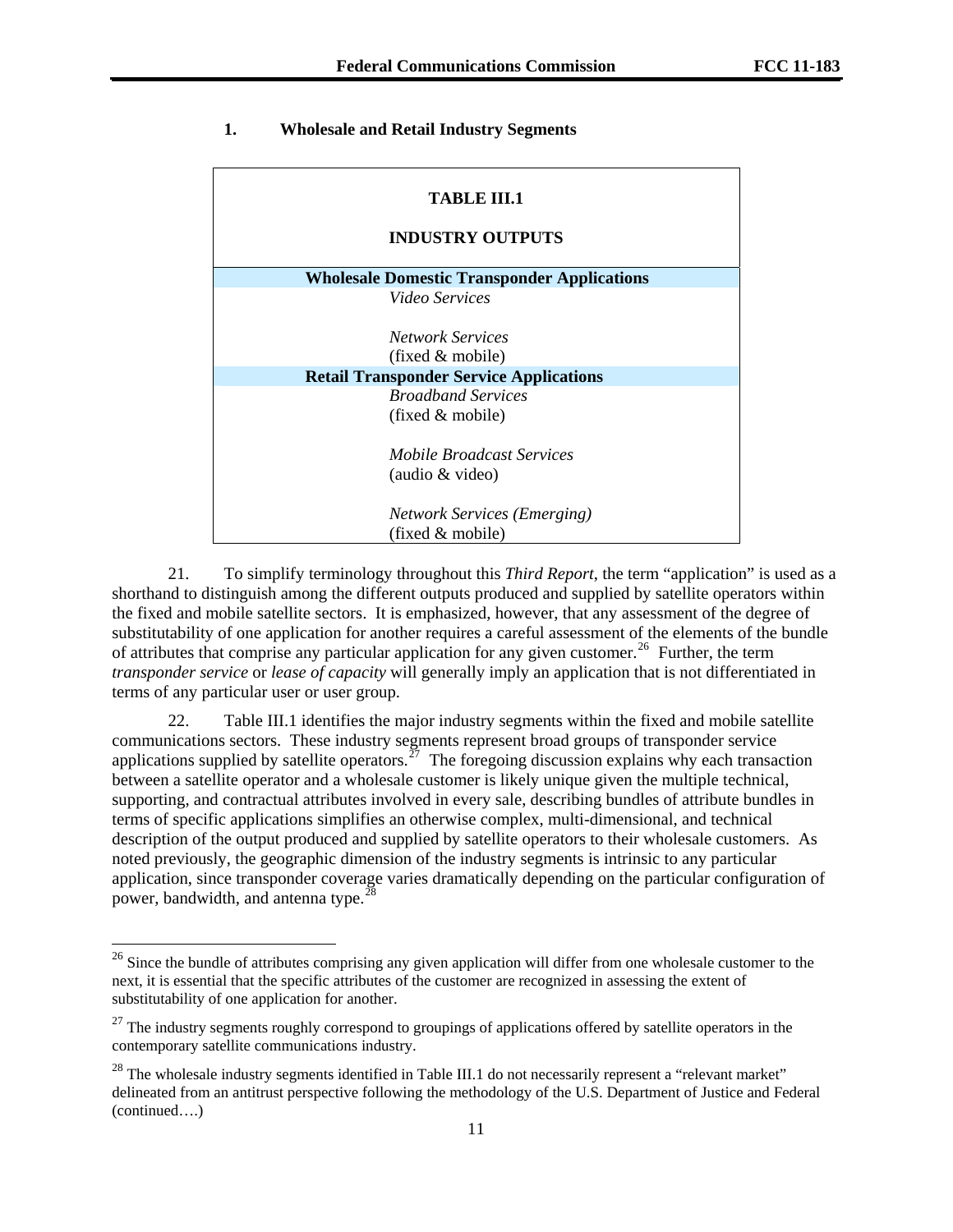23. The wholesale industry segments identified in Table III.1 differ from the retail segments in several important ways. In wholesale segments, each customer negotiates a transponder lease individually with the satellite carrier that is specifically tailored to the customer's requirements. By contrast, in retail segments, a satellite carrier, such as Wild Blue, for example, offers its end-user retail customers a pre-determined, fixed bundle of attributes at a fixed, uniform price. Nevertheless, we find that the framework for wholesale industry segments also reasonably applies to retail industry segments. In other words, viewing commercial satellite services as consisting of a bundle of attributes that provide characteristics to a consumer is a realistic way to view services provided to retail and wholesale consumers.

24. In both the *First* and *Second Reports*, transponder service applications were classified as domestic and international. For this *Third Report*, generally, we omit this distinction except where appropriate. Depending on the quantity of transponder bandwidth allocated to a given application and the transponder's coverage area, the same physical transponder may be used simultaneously to transmit and receive signal paths that include both domestic and international traffic. Additionally, some satellite operators are adding capacity, either owned or leased, to increase their span of coverage and becoming, in effect, global satellite systems despite their origins as domestic or regional satellite operators. The notion of domestic versus international satellite communication services as an operational business distinction is becoming less clearly drawn compared to earlier phases of industry evolution.<sup>[29](#page-11-0)</sup> Further, in 1996, the Commission eliminated the regulatory dichotomy between the provision of international and domestic satellite services.<sup>[30](#page-11-1)</sup>

(Continued from previous page)

Trade Commission, *Horizontal Merger Guidelines* (August 19, 2010), available at <http://www.justice.gov/atr/public/guidelines/hmg-2010.pdf>.

Determining the relevant product and geographic markets in a horizontal merger case is specific to the unique factual circumstances of the proposed transaction. The relevant product and geographic markets in a different but similar proposed merger in the same broad industry may be quite different but appropriate for analyzing competitive effects given the specific facts of the case.

A purpose of antitrust market definition is to assist in the analysis of the probable incremental effects on competition resulting from a proposed horizontal merger. Our purpose here, however, is the assessment of the state of competition. For this purpose, our delineation of industry segments is appropriate and useful in our assessment of the state of effective competition.

Precise delineation of product and geographic markets is not necessarily crucial to assessing the extent of competitive rivalry prevailing in a given industry. What is essential is the identification of forces or factors that effectively constrain the conduct of the firm so that anticompetitive behavior harmful to consumers is deterred. This point is clearly explained in Franklin M. Fisher, John J. McGowan & Joen E. Greenwood, *Folded, Spindled & Mutilated: Economic Analysis & U.S. vs. IBM* at ch. 2, esp. 24-33 (MIT Press, Cambridge MA, 1983). A similar perspective is reflected in Professor Michael Porter's "five competitive forces" methodology for analyzing competition and formulating competitive strategy for a given industry. *See* Michael E. Porter, *On Competition* at 3- 35 (chapter 1, titled *The Five Competitive Forces That Shape Strategy*) (Harvard Bus. School Pub. Corp., Boston, 2008).

<span id="page-11-0"></span><sup>29</sup> The notions of domestic and international satellite communication services were significant and important for business and operational purposes prior to the privatization of Intelsat and Inmarsat, which were organized as international cooperative organizations to provide international satellite connectivity between and among nations that were parties to the treaties establishing both organizations. Nevertheless, given the coverage of some Intelsat satellites in the geostationary arc, Intelsat, even prior to privatization, offered domestic transponder services to some member nations.

<span id="page-11-1"></span><sup>30</sup> *Amendment to the Commission's Regulatory Policies Governing Domestic Fixed Satellites and Separate International Satellite Systems, and DBSC Petition for Declaratory Rulemaking Regarding the Use of Transponders to Provide International DBS Service,* IB Docket No. 95-41, Report and Order, 11 FCC Rcd 2429 (1996) ("*DISCO I*  (continued….)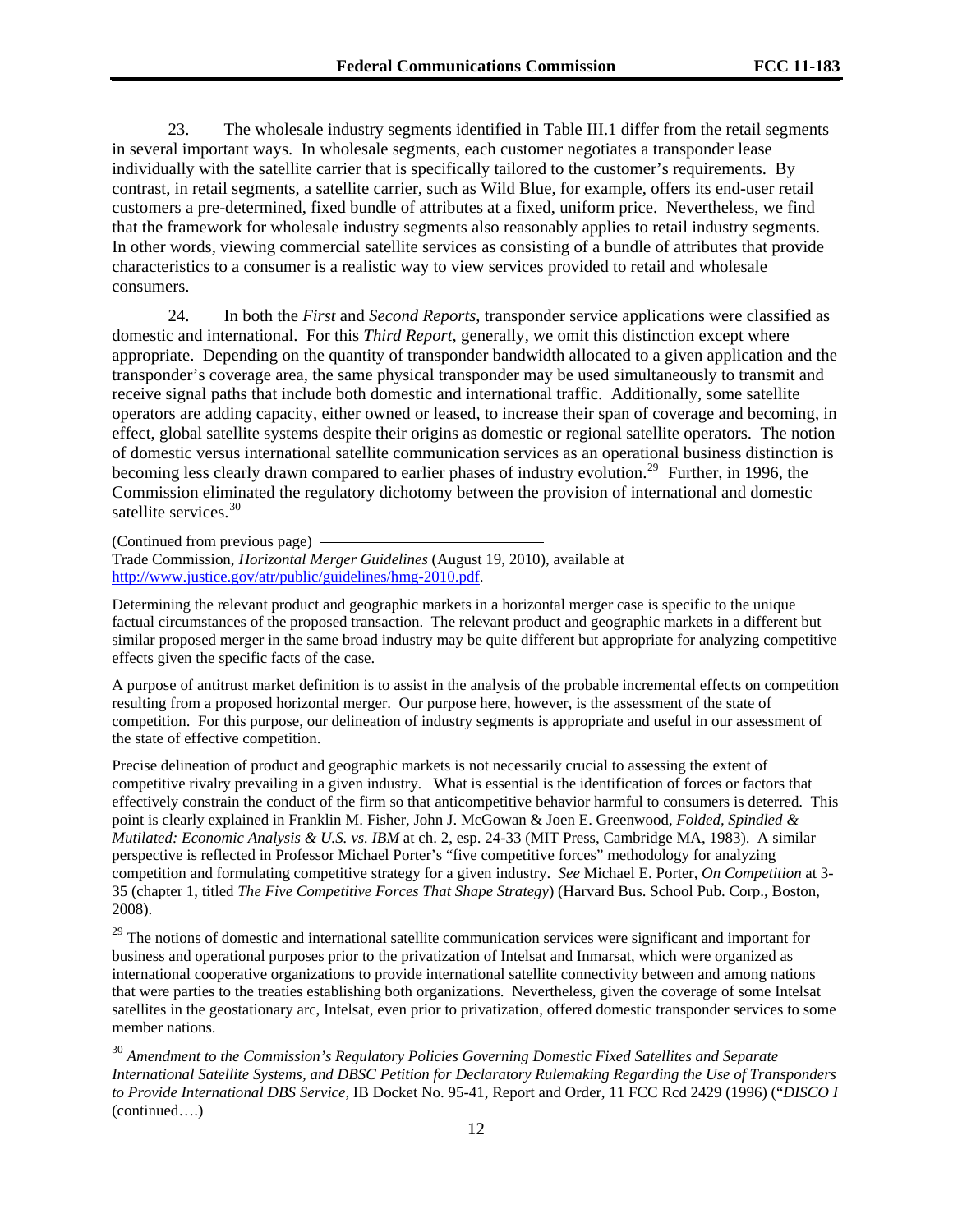25. The following discussion describes the wholesale industry segments listed in Table III.1 and the telecommunications entities (in addition to satellite operators) that offer possible competitive alternatives with varying degrees of potential substitutability. These descriptions are in many respects similar to the framework of previous *Reports*,<sup>[31](#page-12-0)</sup> but we provide more detailed descriptions of segments that are changed or new. It is still true, as at the times of past *Reports*, that the ability of each satellitebased participant to compete in a segment will depend on the coverage areas of its satellites; $32$  and that some telecommunications entities in some segments use technologies other than satellites.<sup>[33](#page-12-2)</sup>

#### **a. Wholesale**

26. Video Contribution Applications. This segment consists of offering point-to-point transponder capacity for full-time contribution to, or occasional use by, providers of media services within the United States.<sup>[34](#page-12-3)</sup> Satellite-based participants in this segment include FSS satellite operators (most notably Intelsat and SES); teleport operators; resellers; other specialized program providers engaged in occasional use for satellite news gathering; EchoStar; large media entities (*e.g.,* CBS) which self-supply some capacity; and all foreign-licensed FSS operators permitted to serve the U.S. market, either through an earth station license or by inclusion on the Commission's Permitted Space Station List ("Permitted List").[35](#page-12-4) Other participants in this segment, on certain specific routes, are providers of wireline communications transmission services such as Level 3, AT&T, and Verizon.

<span id="page-12-0"></span><sup>31</sup> *First Report*, 22 FCC Rcd at 5963-75, at ¶¶ 25-62; *Second Report*, 23 FCC Rcd at 15173-77, ¶¶ 13-24.

<span id="page-12-1"></span><sup>32</sup> *See, e.g.*, Comments of Microcom, filed August 20, 2010 (Microcom Comments) (describing the coverage issues of Alaska and Hawaii).

<span id="page-12-2"></span><sup>33</sup> *First Report,* 22 FCC Rcd at 5966, ¶ 35; *Second Report,* 23 FCC Rcd at 15174, ¶ 16.

<span id="page-12-3"></span> $34$  By the terms "contribution" or "video contribution" in this context, we mean the transmission of news, sports, and other video programming from various remote locations to central video production studios. *See Constellation, LLC & Intelsat Holdings, Ltd., Application for Transfer of Control of PanAmSat Licensee Corp.*, IB Docket No 05-290, Memorandum Opinion and Order*,* 21 FCC Rcd 7368, 7376, ¶ 35 (2006); *First Report,* 22 FCC Rcd at 5968, ¶ 37.

<span id="page-12-4"></span><sup>35</sup> The Commission's Permitted List denotes all satellites providing Fixed-Satellite service in the "conventional Cand/or Ku-bands (*i.e.,* 3700-4200/5925-6425 MHz and/or 11.7-12.2/14.0-14.5 GHz), with which U.S. earth stations within routinely authorized technical parameters are permitted to communicate without additional Commission action, provided that those communications fall within the same technical parameters and conditions established in their earth stations' original licenses. *See Amendment of the Commission's Regulatory Policies to Allow Non-U.S. Licensed Space Stations to Provide Domestic & International Satellite Service in the United States*, IB Docket No. 96-111, First Order on Reconsideration, 15 FCC Rcd 7207, 7213-16, ¶¶ 13-20 (1999). An unofficial list of satellites on the Permitted Space Station List is available at<http://www.fcc.gov/ib/sd/se/>permitted. html (visited Sept. 12, 2011). *See, e.g., Telesat Canada, Petition for Declaratory Ruling for Inclusion of ANIK F1 on the Permitted Space Station List*, DA 00-2835, 15 FCC Rcd 24828 (2000); *Telesat Canada, Petition for Declaratory Ruling for Inclusion of ANIK F2 on the Permitted Space Station List & Petition to Serve the U.S. Market Using Ka-band Capacity on ANIK F2*, DA 02-3490, 17 FCC Rcd 25287 (2002). In 2010, the Commission extended Permitted List treatment to non-U.S. licensed satellites providing fixed-satellite service in the conventional Ka-band (18.3-18.8 GHz, 19.7-20.2 GHz, 28.35-28.6 GHz and 29.25-30.0 GHz). *See 2006 Biennial Regulatory Review – Revision of Part 25 Establishment of a Permitted List Procedure for Ka-band Space Stations, FCC 10-20, 25 FCC Rcd 1541 (2010).* 

<sup>(</sup>Continued from previous page)

*Order")* (adopting policy permitting all U.S.-licensed FSS, MSS, and DBS systems to offer both domestic and international services, removing "outdated" regulatory barriers to greater competition in satellite communications services by eliminating distinction between U.S. domestic and separate satellite systems and allowing both spaceand earth-segment operators to provide both domestic and international services).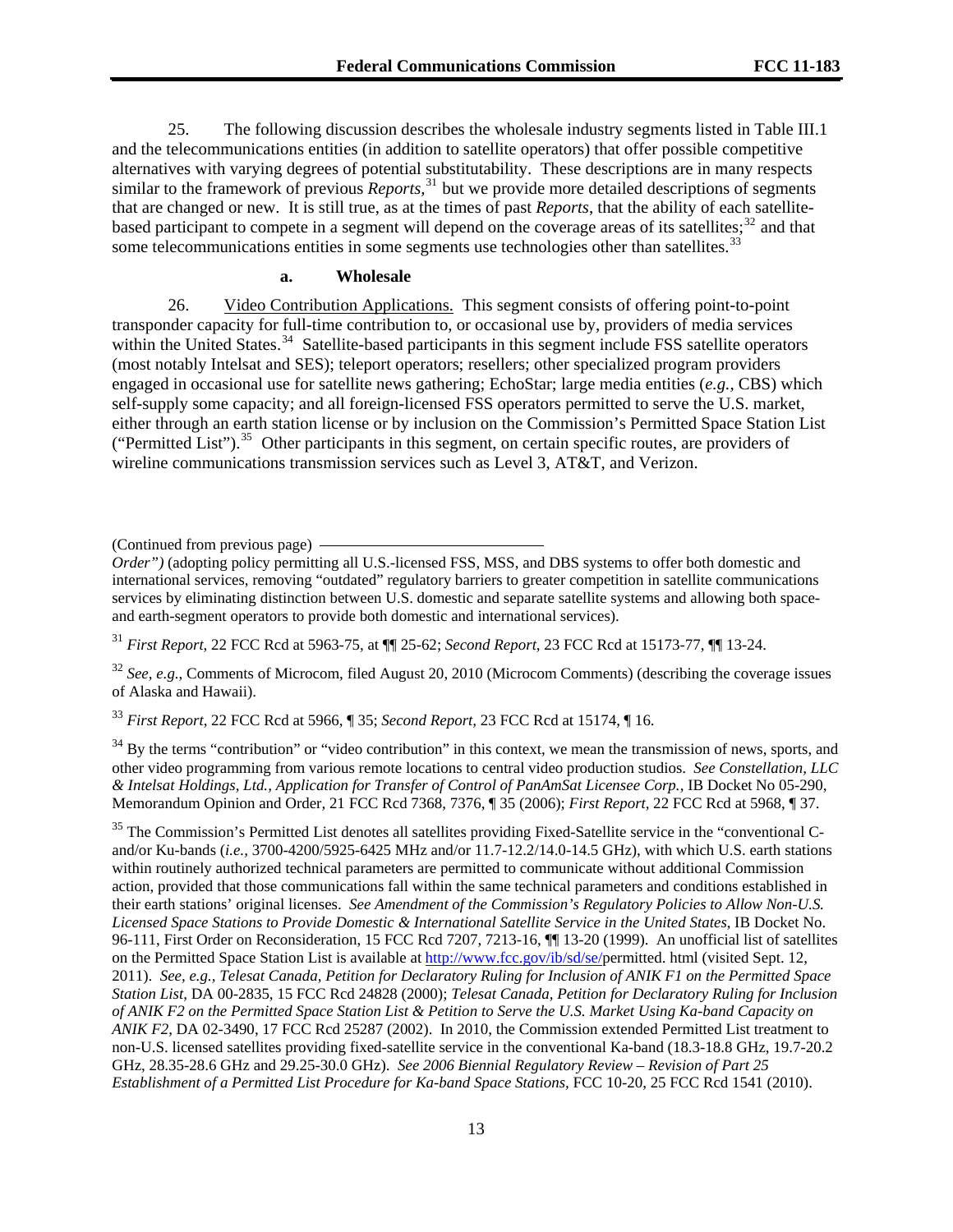27. Video Distribution Applications. Video Distribution is the point-to-multipoint transmission of entertainment and news content between points within the United States. Participants in this industry segment include FSS operators; EchoStar; some local and regional teleports; the large media entities and terrestrial providers mentioned above; and all foreign-licensed satellite operators permitted to provide point-to-multipoint video transmissions in the United States.

28. Network Services Applications. Wholesale Network Services consist of the provision of point-to-point telecommunications transmissions to telecommunications operators and corporate users. This group of applications consists of two components. The first component is backbone capacity used for point-to-point trunking for voice, data, or Internet traffic; "backhaul" of communications services;<sup>[36](#page-13-0)</sup> and redundancy and restoration of communications services when primary technologies fail. Participants in this component of the network services applications industry segment include U.S.-licensed and non-U.S.-licensed FSS satellite operators permitted to serve the United States; some teleport operators; resellers of satellite capacity; terrestrial wireline and wireless carriers where they have network facilities; some self-supplying carriers and government users; and "network integrators" (*i.e.,* companies that supply their retail customers with network services).

29. The second component consists of other fixed communications services between points within the United States, such as specialized voice and data services that a business uses to communicate between offices or between a location and many remote locations. These services may have steady or sporadic traffic patterns and may or may not be IP-based, symmetrical, and narrowband or broadband. Participants in this segment include U.S.-licensed FSS operators and those non-U.S.-licensed FSS satellite operators permitted to serve in the United States; several VSAT companies (including Hughes, iDirect, Gilat, Spacenet,<sup>[37](#page-13-1)</sup> and ViaSat); Globalstar;<sup>[38](#page-13-2)</sup> some teleport operators; the terrestrial participants described above; and some self-supplying military users and large enterprises.

30. The wholesale Network Services Applications industry segment also includes MSS. Traditionally, only MSS was used for point-to-point mobile applications (such as in trucks, airplanes, or ships); in some cases, however, new technology has made commercially available FSS applications competitive with MSS applications.<sup>[39](#page-13-3)</sup> MSS providers include Iridium (acquired by  $\text{GHL}$ ), <sup>[40](#page-13-4)</sup> SkyTerra, Globalstar,  $41$  and Inmarsat.  $42$ 

1

<span id="page-13-0"></span> $36$  We define "backhaul" as transmitting between a remote site or network and a central or main site, usually over a high capacity line and for purposes of efficient network management.

<span id="page-13-1"></span><sup>&</sup>lt;sup>37</sup> Comments of Spacenet Inc., filed August 23, 2010 (Spacenet Comments) at 2.

<span id="page-13-2"></span><sup>38</sup> Comments of Globalstar Licensee, LLC, filed August 24, 2010 (Globalstar Comments) at 9 (asset tracking and fleet management).

<span id="page-13-3"></span> $39$  As the MSS/ATC Coalition notes, providers of MSS face intense competition from a variety of sources including FSS applications. Specifically the MSS/ATC Coalition notes that as a result of regulatory changes and technological developments, operators in FSS bands are now deploying mobile voice and broadband services to VSAT terminals that compete directly with services provided by satellite networks that operate in spectrum allocated only for MSS. Comments of MSS/ATC Coalition, filed June 15, 2009 at 11.

<span id="page-13-4"></span><sup>40</sup> *See generally* Comments of Iridium Satellite LLC, filed August 23, 2010 (Iridium Comments) at 1.

<span id="page-13-5"></span><sup>41</sup> *See generally* Globalstar Comments.

<span id="page-13-6"></span><sup>&</sup>lt;sup>42</sup> TerreStar and ICO MSS companies are pre-operational but have launched satellites and are currently testing and developing MSS and Ancillary Terrestrial Component systems.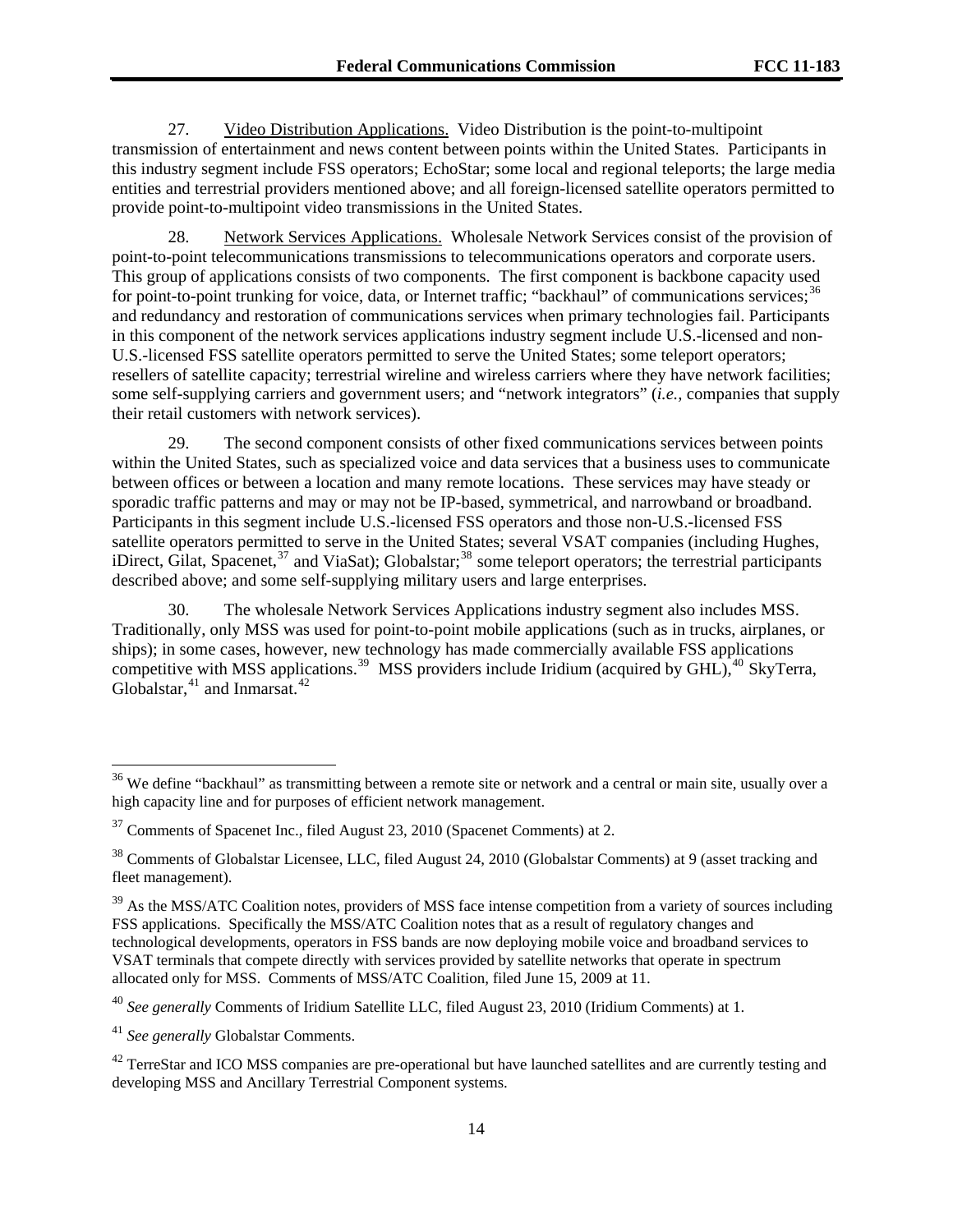#### **b. Retail**

31. Fixed-Satellite Broadband Applications. In this *Third Report*, we describe an industry segment of Fixed-Satellite Broadband Applications with a local geographic aspect.<sup>[43](#page-14-0)</sup> Fixed-Satellite Broadband Applications consist, as in past *Reports,* of point-to-point high-speed (or broadband) fixed-satellite Internet access service provided, for a fee, directly to retail consumers in the United States.<sup>[44](#page-14-1)</sup> Previous *Reports* have referred to Fixed-Satellite Broadband Service by providers such as WildBlue, Hughes, and Starband (a subsidiary of Gilat Satellite Networks);[45](#page-14-2) and, at the time of previous *Reports*, most satellite-based broadband service had a significantly lower bit-rate and higher price than broadband service provided by terrestrial carriers such as local exchange carriers (LECs), cable operators, and mobile wireless firms, such as Sprint and T-Mobile. These conditions continued in 2008, 2009, and 2010.

32. Table III.2 below provides an overview of the service offerings of three established satellite broadband operators.

| <b>TABLE III.2</b><br><b>COMPARISON OF SATELLITE-BASED BROADBAND OFFERINGS<sup>46</sup></b> |                                  |                   |                                  |  |  |
|---------------------------------------------------------------------------------------------|----------------------------------|-------------------|----------------------------------|--|--|
| <b>U.S. Satellite</b><br><b>Broadband</b>                                                   |                                  | <b>StarBand</b>   | WildBlue                         |  |  |
|                                                                                             | <b>Hughes</b><br>200 kbps to 300 | 100 kbps to 256   | 128 kbps to 256                  |  |  |
| Upload speeds                                                                               | <b>K</b> bps                     | kbps              | kbps                             |  |  |
|                                                                                             | 1.0 Mbps to                      | 512 kbps to 1.5   | 512 kbps to 1.5                  |  |  |
| Download speeds                                                                             | 2.0 Mbps                         | <b>Mbps</b>       | <b>Mbps</b>                      |  |  |
| Monthly service<br>price                                                                    | \$50 to \$100                    | \$50 to \$100     | \$50 to \$80 (1st 24)<br>months) |  |  |
| Consumer<br>equipment costs                                                                 | \$10 per/month                   | \$0 (with rebate) | variable                         |  |  |
| Installation costs                                                                          | \$150                            | \$0 (with rebate) | variable                         |  |  |

33. Mobile Broadcast Applications - Audio. Our *First Report* defined satellite digital radio service (SDARS) as an industry segment with a nationwide geographic scope.[47](#page-14-4) The *Second Report* deferred discussion of SDARS until the Commission's decision regarding the merger of the two SDARS providers, XM and Sirius.[48](#page-14-5) That Commission decision, released after its *Second Report*, reviewed a large amount of conflicting evidence about whether SDARS was a product market unto itself or part of a

1

<span id="page-14-0"></span><sup>43</sup> *First Report, 22 FCC Rcd* at 5972-73, ¶¶ 53.

<span id="page-14-1"></span><sup>44</sup> *First Report*, 22 FCC Rcd at 5972, ¶ 52; *Second Report*, 23 FCC Rcd at 15176, ¶ 22.

<span id="page-14-2"></span><sup>45</sup> *See, e.g., Second Report*, 23 FCC Rcd at 15176, ¶ 22.

<span id="page-14-3"></span><sup>&</sup>lt;sup>46</sup> Data compiled by Futron from company websites. Websites last visited December 8, 2011.

<span id="page-14-4"></span><sup>47</sup> *First Report, 22 FCC Rcd* at 5972-73, ¶ 53.

<span id="page-14-5"></span><sup>48</sup> *Second Report*, 23 FCC Rcd at 15171, ¶ 4.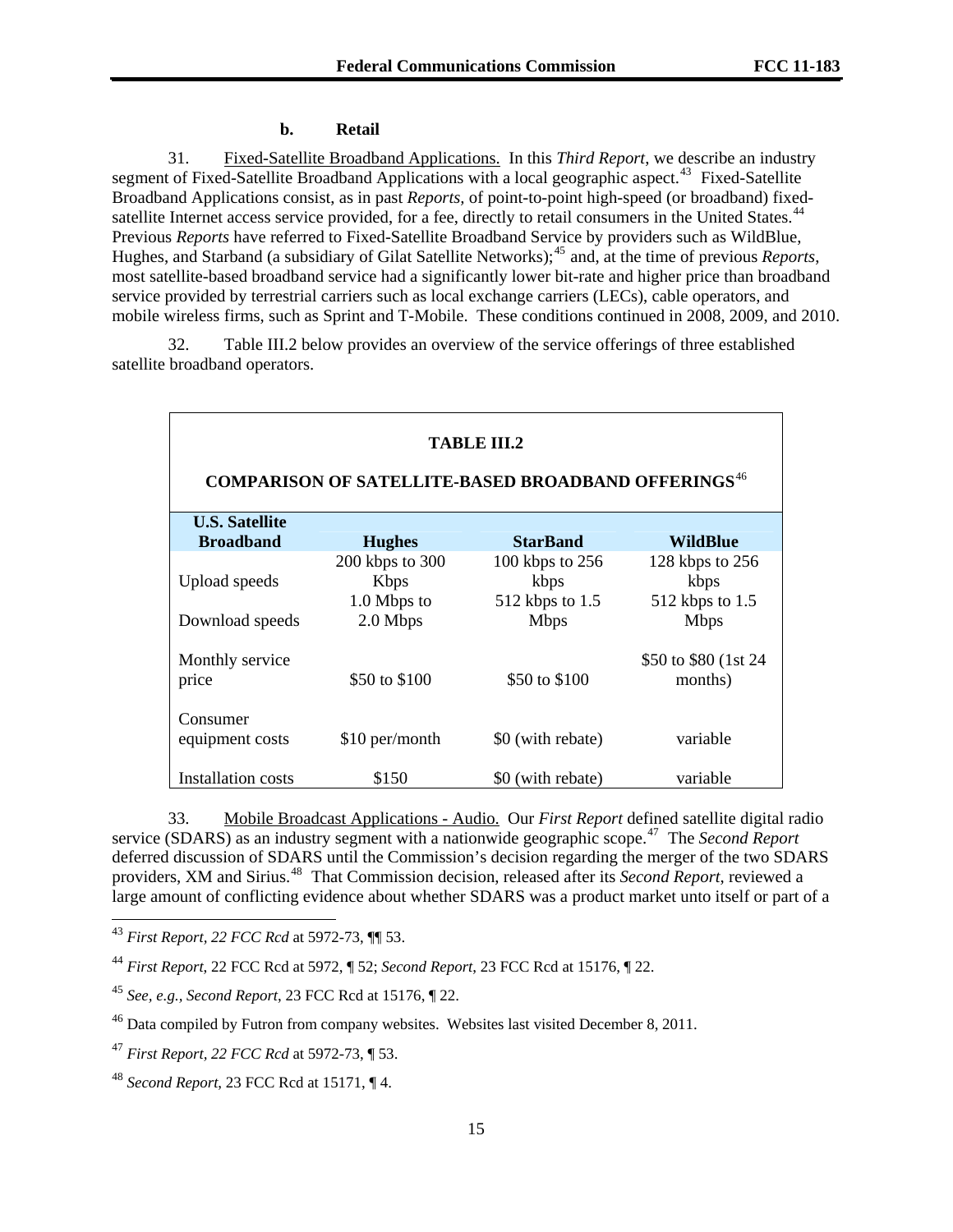large market consisting of AM and FM radio and perhaps other portable audio technologies. The decision found the evidence inconclusive and, for purposes of reviewing the proposed merger, assumed a product market consisting of only SDARS, and a national geographic market.<sup>49</sup> For purposes of this *Third Report,* we define Mobile Broadcast Applications – Audio as an industry segment that offers retail consumers subscription services for audio-form content such as music, news, information, and other entertainment delivered to the consumer on a mobile basis. At present, the only entity providing such services is SiriusXM. Thus, this *Third Report* follows the Commission's approach towards the SiriusXM merger by including only one radio service in this industry segment – SDARS – which is currently populated by one firm – SiriusXM.

34. Mobile Broadcast Applications - Video. Our *Second Report* noted the possible emergence of a domestic retail segment for satellite-based Mobile Video Broadcasting to hand-held terminals for a fee.<sup>[50](#page-15-0)</sup> Today, mobile video broadcasting, by both satellite and terrestrial wireless technologies and to both hand-held and in-vehicle receivers, is being offered. Satellite-based service installed in vehicles is offered by Sirius $XM$ ,  $^{51}$  $^{51}$  $^{51}$  terrestrial wireless carriers offer service via Apple's iPhone,<sup>[52](#page-15-2)</sup> MobiTV,<sup>[53](#page-15-3)</sup> AT&T and RaySat Broadcasting,<sup>[54](#page-15-4)</sup> and other devices. Domestic television broadcasters may also offer a similar mobile service on a significant scale.<sup>[55](#page-15-5)</sup> We therefore define a retail industry segment of Broadcast Services – Video, which offers retail consumers characteristics such as music, news, information, and other entertainment while on the move and in video and audio form. Because most of these services are offered nationwide and consist of nationally-oriented content (as opposed to local broadcasts), the geographic aspect of this industry segment is nationwide.

35. Network Services Applications – Emerging Industry Segment. Several companies offer satellite-based network telecommunications services. Iridium and Globalstar, for example, offer mobile voice and data services.<sup>[56](#page-15-6)</sup> In 2008, 2009, and 2010, these services did not functionally resemble the popular cellular and PCS Commercial Mobile Radio Services (terrestrial CMRS) of terrestrial mobile providers, principally because their handsets were significantly larger. Also, the satellite services' prices were significantly higher than terrestrial CMRS and their marketing was primarily to business and public safety users and persons in remote areas. The demand for such services by retail consumers was thus small in the years covered by this *Third Report*.

<sup>49</sup> *XM Satellite Radio Holdings Inc.,* MB Docket No. 07-57, Memorandum Opinion and Order and Report and Order, 23 FCC Rcd 12348, 12367-73, ¶¶ 37-49 (2008).

<span id="page-15-0"></span><sup>50</sup> *Second Report*, 23 FCC Rcd at 15176, ¶ 23.

<span id="page-15-1"></span><sup>51</sup> http://www.siriusxm.com/backseattv (visited Aug. 21, 2011).

<span id="page-15-2"></span><sup>52</sup> *The mobile video adoption still lags compared to other mobile media formats,* Communications Daily (Comm. Daily) at 9 (Jan. 12, 2009).

<span id="page-15-3"></span><sup>53</sup> *get mobitv*, http://www.mobitv.com/gettv/?utm\_source=google&utm\_medium=cpc&utm\_term=mobile+ video&utm\_campaign=mobitv\_northeast (visited Sept. 21, 2011).

<span id="page-15-4"></span><sup>&</sup>lt;sup>54</sup> The CruiseCast service offered by AT&T in partnership with RaySat Broadcasting was launched and cancelled in 2009. *See* <http://www.engadget.com/2009/11/03/atandt-cruisecast-satellite-service-halts-activations-will-refund/> (visited Sept. 21, 2011).

<span id="page-15-5"></span><sup>55</sup> Josh Wein, *Broadcasters Herald New Era with Mobile DTV Standard*, Comm. Daily at 2 (Oct. 16, 2009); *Timing of Mobile DTV Device Rollout Unclear, Says Sinclair CEO,* Comm. Daily at 3 (Aug. 6, 2009).

<span id="page-15-6"></span><sup>56</sup> *See, e.g.*, Globalstar Comments at 4.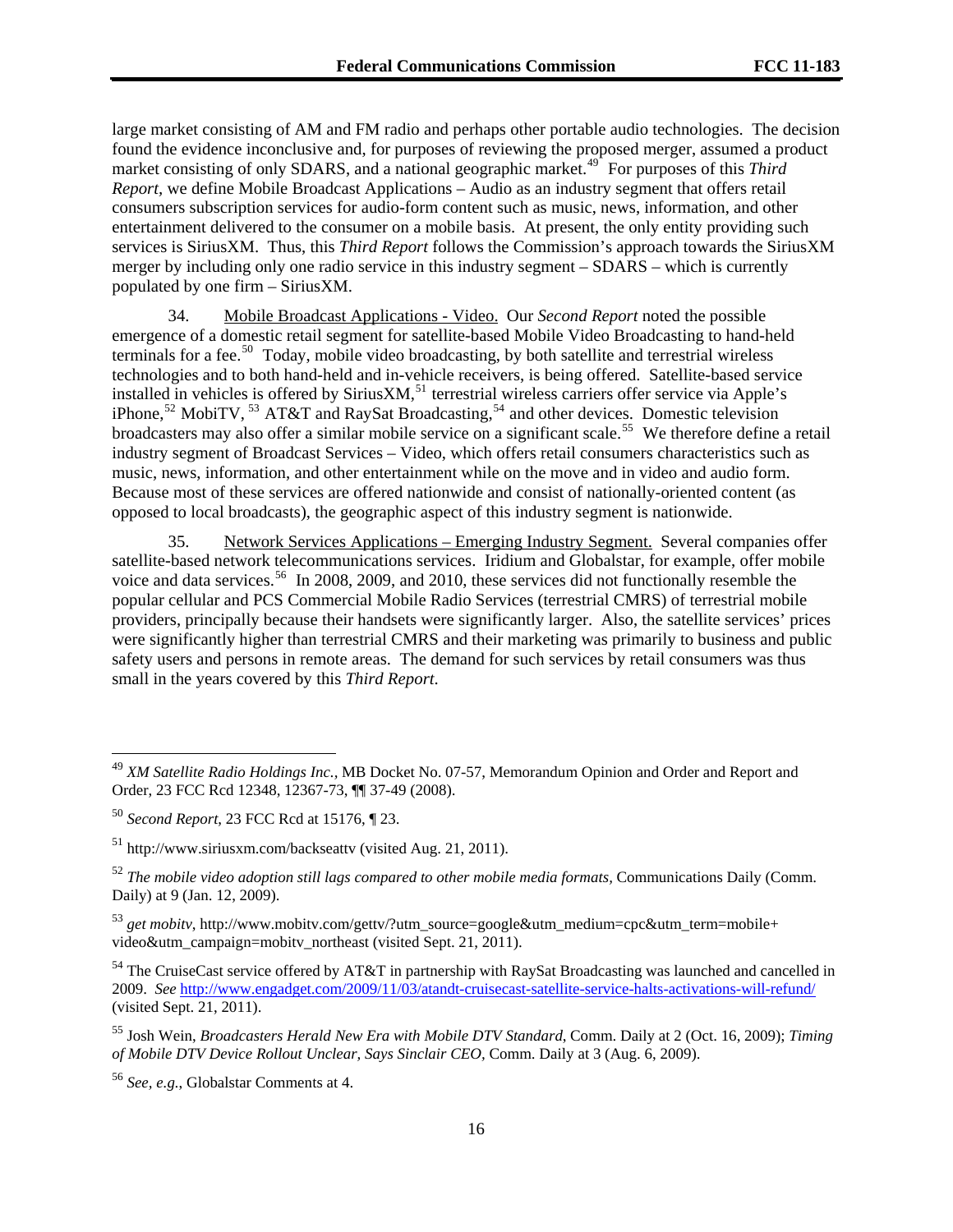# **B. Output Suppliers**

#### **1. FSS Operators**

### **a. Facilities-Based FSS Operators**

#### **(i) Overview**

36. As noted above, FSS service is provided by satellites to fixed locations on the Earth. Some fixed-satellites operate from a geostationary orbit while others operate from a non-geostationary orbit. The primary frequency operating bands are shown in Table III.3. FSS operators that wish to provide service to or from the United States are required to be licensed by the Commission, but FSS operators are not required to be regulated as common carriers or broadcasters and generally deal with their customers on an individualized basis.

| <b>TABLE III.3</b><br>PRIMARY DOMESTIC GSO FSS BANDS <sup>57</sup> |                                       |                                                    |  |  |
|--------------------------------------------------------------------|---------------------------------------|----------------------------------------------------|--|--|
| Space-to-earth<br>(GHz)                                            | Earth-to-space<br>(GHz)               | <b>Band Designation</b>                            |  |  |
| $3.7 - 4.2$                                                        | 5.925-6.425                           | C-band                                             |  |  |
| 3.625-3.700                                                        | 5.85-5.925<br>6.425-6.700             | <b>Extended C-band</b><br>(international use only) |  |  |
| $11.7 - 12.2$                                                      | $14 - 14.5$                           | Ku-band                                            |  |  |
| $10.7 - 11.7$                                                      | 12.7-13.25<br>13.75-14.00             | Extended Ku-band<br>(international use only)       |  |  |
| $18.3 - 18.8$<br>19.7-20.2                                         | 28.35-28.6<br>29.5-30.0<br>29.25-29.5 | Ka-band<br>(GSO)                                   |  |  |
| 18.8-19.3                                                          | 28.6-29.1                             | Ka-band<br>(NGSO)                                  |  |  |

37. FSS operators are the largest satellite operators, and the FSS sector is dominated by Intelsat and SES. The global fixed-satellite industry is comprised of approximately 40 commercial  $firms^{58}$  $firms^{58}$  $firms^{58}$  – with fleet sizes that range from one to fifty-four satellites – that generally serve historically determined geographic areas.<sup>[59](#page-16-2)</sup> For example, Intelsat has a strong North American presence while SES has historically primarily served Europe. But both firms can reach almost all the world's markets and

1

<span id="page-16-2"></span>59 Intelsat states that its fleet is comprised of 52 satellites. *See* [http://www.sbv.spacenews.com/satellite\\_telecom/110318intelsat-signs-for-mdas-satellite-refueling-service.html](http://www.sbv.spacenews.com/satellite_telecom/110318intelsat-signs-for-mdas-satellite-refueling-service.html) (visited Mar. 11, 2011).

<span id="page-16-0"></span><sup>57</sup> Source: FCC staff.

<span id="page-16-1"></span><sup>58</sup> The 40-firm estimate is given in Euroconsult, *Company Profiles, Analysis of FSS Operators* (2010).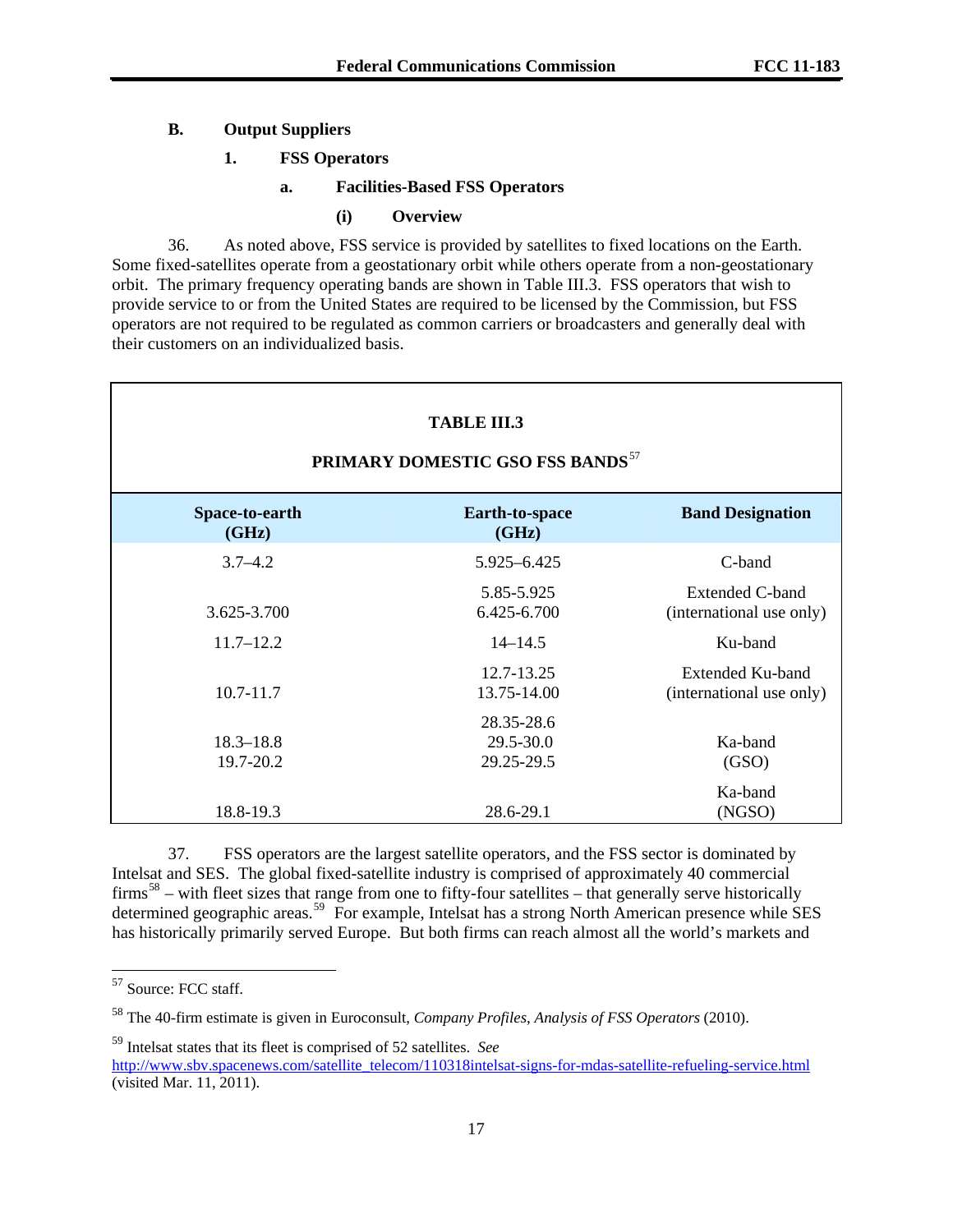have expanded their international presence by either placing new satellites over new locations or purchasing extant ones. The global reach of Intelsat and SES stands in contrast to the largely regional reach of most other FSS operators.

38. Table III.4 shows the four largest satellite companies by revenue. These four firms accounted for approximately 50 percent of FSS global industry revenues in 2007, $^{60}$  $^{60}$  $^{60}$  and 42 percent in 2010.

| <b>TABLE III.4</b><br>TOP FOUR FSS OPERATORS, GLOBAL REVENUES, 2007-2010 <sup>61</sup> |                   |      |      |                                      |      |  |
|----------------------------------------------------------------------------------------|-------------------|------|------|--------------------------------------|------|--|
| <b>Firm Name</b>                                                                       | <b>Satellites</b> |      |      | <b>Total Revenue (billions US\$)</b> |      |  |
|                                                                                        | in Fleet          | 2007 | 2008 | 2009                                 | 2010 |  |
| Intelsat                                                                               | 52                | 2.2  | 2.4  | 2.5                                  | 2.5  |  |
| <b>SES</b>                                                                             | 34                | 2.4  | 2.3  | 2.2                                  | 2.3  |  |
| Eutelsat                                                                               | 24                | 1.2  | 1.3  | 1.3                                  | 1.6  |  |
| Telesat                                                                                | 12                | 0.7  | 0.6  | 0.8                                  | 0.8  |  |
|                                                                                        |                   |      |      |                                      |      |  |
| Total 4-Firm Revenues <sup>62</sup>                                                    |                   | 6.5  | 6.6  | 6.8                                  | 7.2  |  |
| Total Industry Revenues <sup>63</sup>                                                  |                   | 13.0 | 14.5 | 16.4                                 | 17.1 |  |
| 4-Firm Share                                                                           |                   | 50%  | 46%  | 42%                                  | 42%  |  |
|                                                                                        |                   |      |      |                                      |      |  |

1

<span id="page-17-0"></span><sup>60</sup> Data from Space News, *List of Top Fixed Satellite Operator* (June 30, 2008).

<span id="page-17-1"></span><sup>&</sup>lt;sup>61</sup> Data from company reports and 10-K filings, then converted to US dollars using the average annual exchange rate for the original currency. Total industry revenues from Futron, p.13 [http://www.sia.org/PDF/2011%20State%20of%20Satellite%20Industry%20Report%20\(June%202011\).pdf.](http://www.sia.org/PDF/2011%20State%20of%20Satellite%20Industry%20Report%20(June%202011).pdf)

<span id="page-17-2"></span> $62$  Includes revenue from transponder sales and managed networks.

<span id="page-17-3"></span><sup>&</sup>lt;sup>63</sup> Data replicated from Table II.1, Worldwide Communications Satellite Service Revenues, Line 1, Fixed (all categories of service).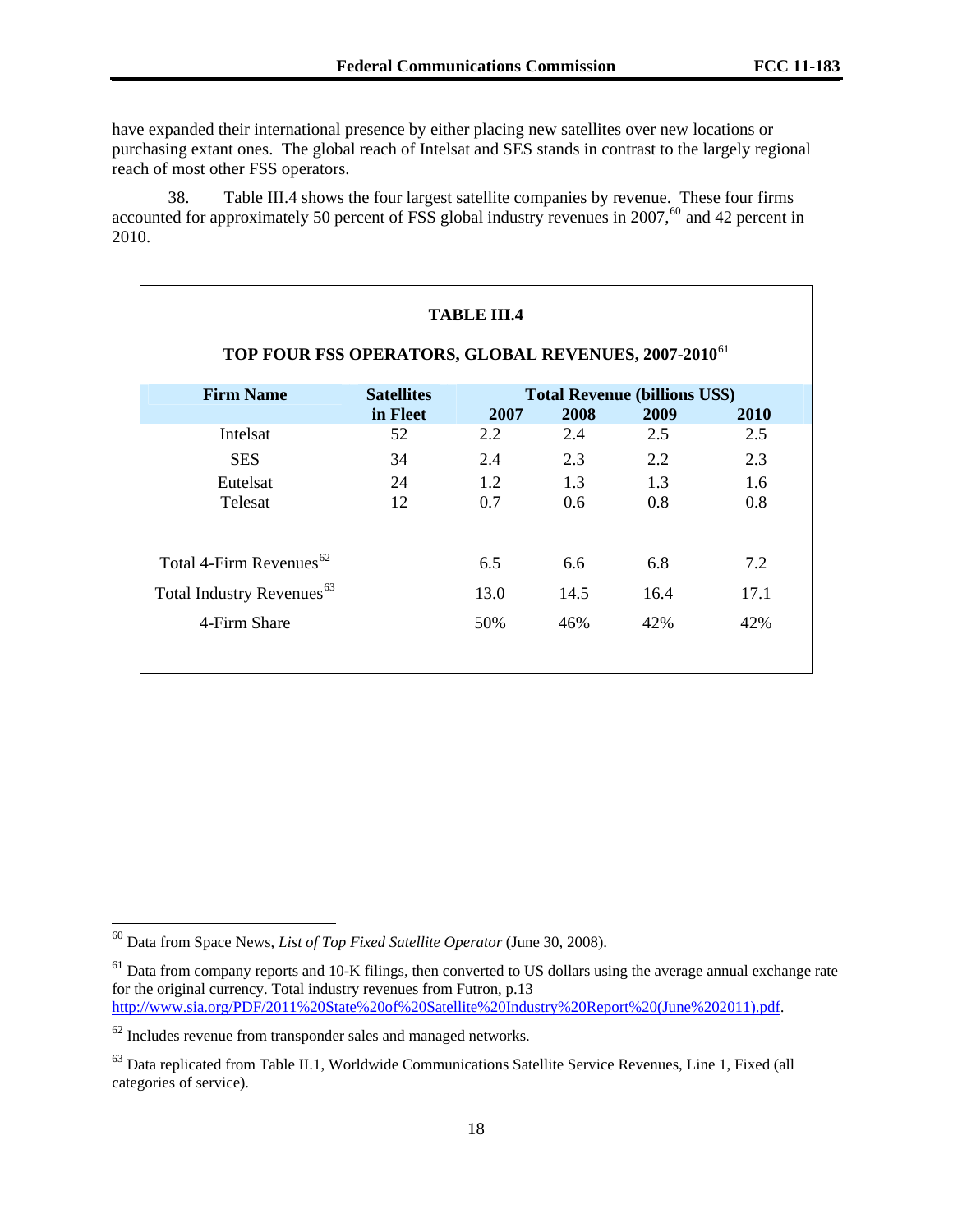Worldwide, the fixed satellite industry has significant unused capacity. The annual levels of worldwide unused capacity for the years from 2003-2010 are given in Figure III.1.



# **FIGURE III.1[64](#page-18-0)**

**Transponder Supply and Demand (World, 2004 - 2010)**

 $\overline{\phantom{a}}$ 

<span id="page-18-0"></span><sup>&</sup>lt;sup>64</sup> Source: Futron Corporation.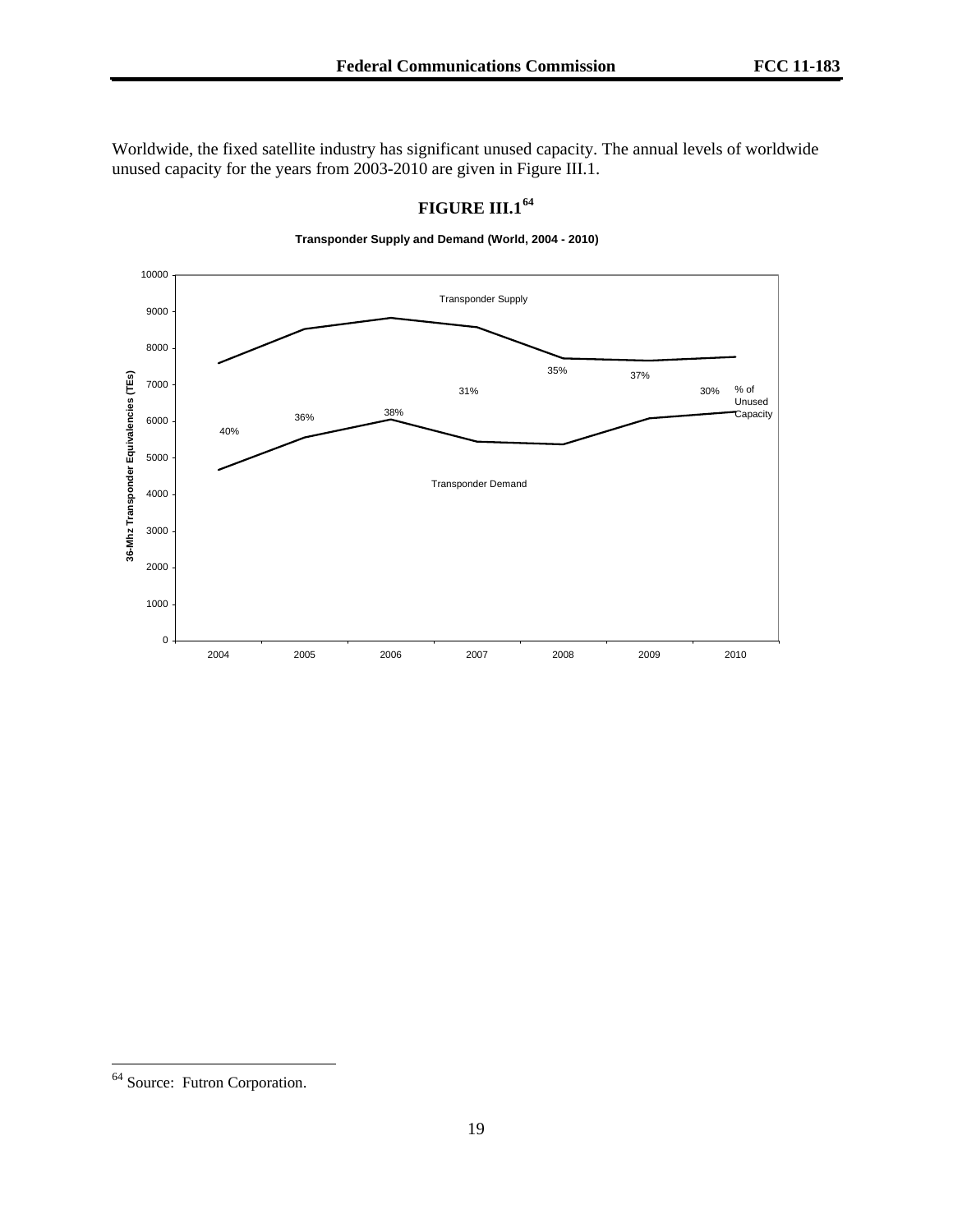**39.** Capacity varies by region. Figure III.2 shows worldwide capacity in C-band and Kubands by geographic region.

# **FIGURE III.2**



# **GEO Commercial FSS Satellite Capacity Supply Distribution 10/2010**[65](#page-19-0)

#### **(ii) Facilities-based Communications Satellite Operators, North America**

40. The North American industry segment is broken into C- and Ku-bands.<sup>[66](#page-19-1)</sup> In the C-band, Intelsat provides 55 percent of satellite capacity, SES 32 percent, Telesat 5 percent, and other smaller suppliers provide 8 percent.<sup>[67](#page-19-2)</sup> In the Ku-band, Intelsat provides 27 percent of capacity, SES 22 percent, Telesat 13 percent, Eutelsat 3 percent, and other smaller suppliers provide 35 percent.<sup>[68](#page-19-3)</sup> The data are summarized in Table III.5.

<span id="page-19-2"></span>67 All percentages are approximations based on Figure III.2 of this *Report*.

<span id="page-19-3"></span><sup>68</sup> *Id.* 

<span id="page-19-0"></span><sup>65</sup> Data from *2010 Futron Forecast of Global Satellite Services Demand Overview 2010 Supply/Utilization, available at* http://www.futron.com/2010\_Futron\_Forecast\_Supply\_Utilization.xml.

<span id="page-19-1"></span><sup>66</sup> Data extrapolated from Futron Forecast at 4.

The C- and Ku- bands are among the bands most commonly associated with fixed satellite services. Broadcast television networks find C-band frequencies useful because C-band frequencies are less susceptible to weather interference and can provide coverage to a large geographic area, given the large dish size required to transmit on this frequency. Ku-band transponders operate at higher frequencies than C-band transponders and can, therefore, communicate with smaller dishes and offer more flexibility for customers. The military primarily uses Ku-band satellites because the dishes offer more mobility and are less conspicuous than C-band satellite dishes, and satellite television companies use this band to provide service. The Ku-band is also used to provide backup for corporate enterprise networks and for point-of-sale retail transactions, through VSAT networks.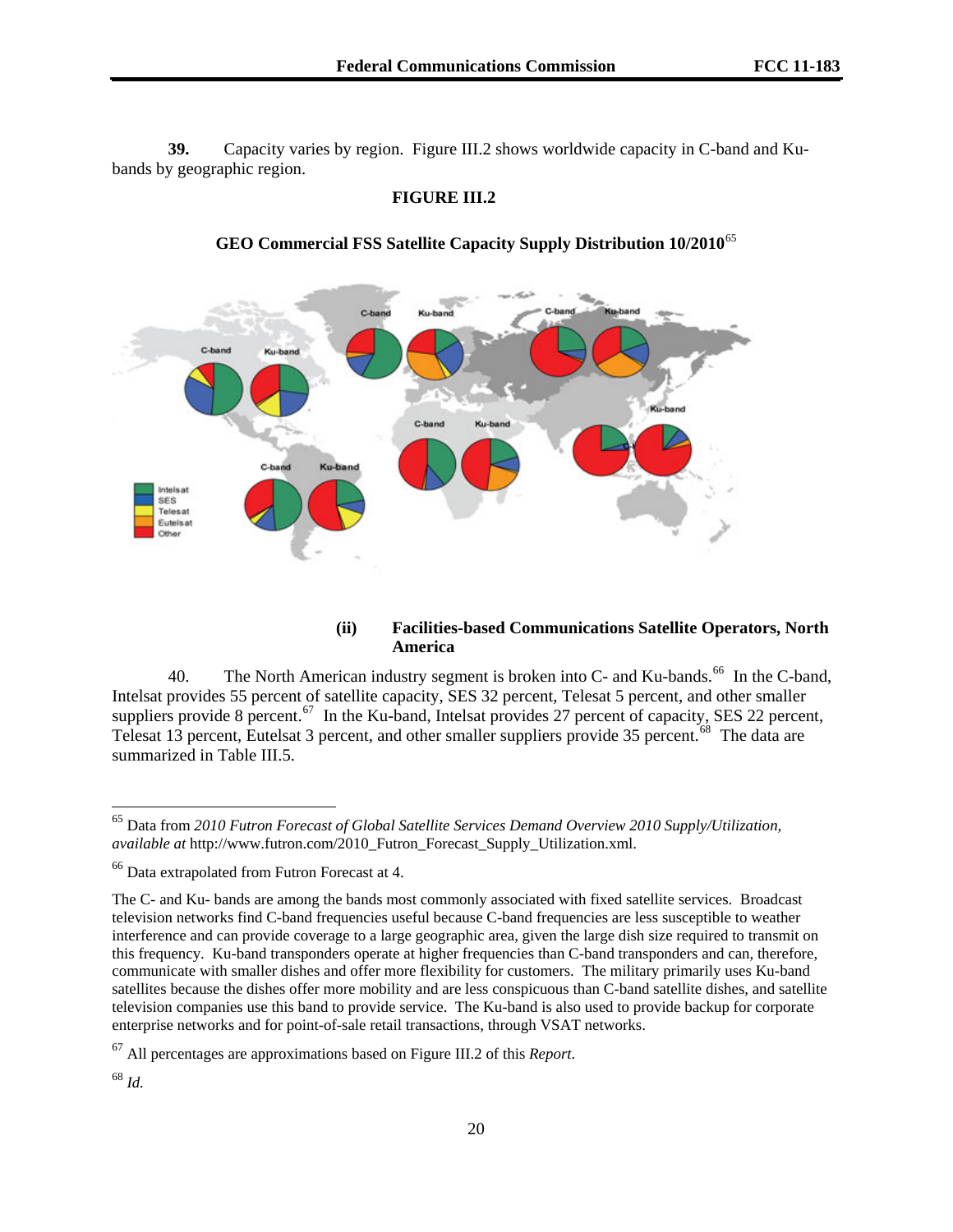| TABLE III.5<br><b>FSS FACILITIES-BASED OPERATORS SUPPLYING TRANSPONDER</b><br><b>CAPACITY FOR DOMESTIC INDUSTRY SEGMENTS</b><br><b>IN NORTH AMERICA</b><br>(percentages are approximate) <sup>69</sup> |                                           |                                       |  |  |
|--------------------------------------------------------------------------------------------------------------------------------------------------------------------------------------------------------|-------------------------------------------|---------------------------------------|--|--|
|                                                                                                                                                                                                        | <b>C-band Capacity</b><br>$(\%$ of total) | <b>Ku-band Capacity</b><br>% of total |  |  |
| Intelsat                                                                                                                                                                                               | 55                                        | 27                                    |  |  |
| <b>SES</b>                                                                                                                                                                                             | 32                                        | 22                                    |  |  |
| Eutelsat                                                                                                                                                                                               |                                           | 3                                     |  |  |
| <b>Telesat</b>                                                                                                                                                                                         |                                           | 13                                    |  |  |
| Other                                                                                                                                                                                                  | 8                                         | 35                                    |  |  |

#### **b. Non-Facilities-Based Communications Satellite Operators**

41. In addition to the large suppliers such as Intelsat and SES, specialized service in the form of "enterprise" packages are offered by firms that lease existing satellite bandwidth and combine it with fully managed, end-to-end communications infrastructure. These firms serve government and corporate clients (*e.g.,* U.S. Army, Federal Bureau of Investigation, commercial shipping) that need communications in "thin" markets, *e.g*. Iraq, or need to extend the reach of their corporate networks.

42. Value-added resellers of this type include CapRock, Globecomm, Artel, and Segovia. CapRock was purchased for \$525 million by the Harris Corporation on July 30, 2010. Harris Corporation is an international communications and information technology company whose principal customer is the United States government (particularly the Department of Defense and intelligence community), and earned over \$5 billion in 2010, 76 percent of which was derived from government contracts.<sup>[70](#page-20-1)</sup> Globecomm Systems Inc. is a publically-traded corporation that provides satellite-based communications infrastructure and managed networks and, in 2010, earned revenues of \$227 million.<sup>[71](#page-20-2)</sup> Artel also provides managed network solutions and, in 2008, earned revenues of approximately \$215 million.<sup>[72](#page-20-3)</sup> Segovia, Inc. is a wholly-owned subsidiary of Inmarsat.

# **2. MSS Operators**

43. Currently, there are several frequency bands allocated for MSS: the L-band, the 2 GHz MSS band, and the Big and Little LEO bands. Voice and data services are permitted in the L-band, Big

 $\overline{\phantom{a}}$ 

<span id="page-20-0"></span> $69$  Data extrapolated from Futron at 4. The data are extrapolated from Figure III.2 of this report. The numeric data was derived by estimating the area of the given circle, where the areas depict market share, for C-band and Ku-band transponders covering North America.

<span id="page-20-1"></span><sup>70</sup> Harris Corporation, 10-K, 2010,

http://investing.businessweek.com/research/stocks/financials/drawFiling.asp?docKey=136-000095012310082207- 7O0J80FPJV1QRIAOHOOC9TLGHF&docFormat=HTM&formType=10-K.

<span id="page-20-2"></span> $^{71}$  http://phx.corporate-ir.net/phoenix.zhtml?c=77373&p=irol-fundsnapshot.

<span id="page-20-3"></span><sup>72</sup> http://www.artelinc.com/frameset.htm.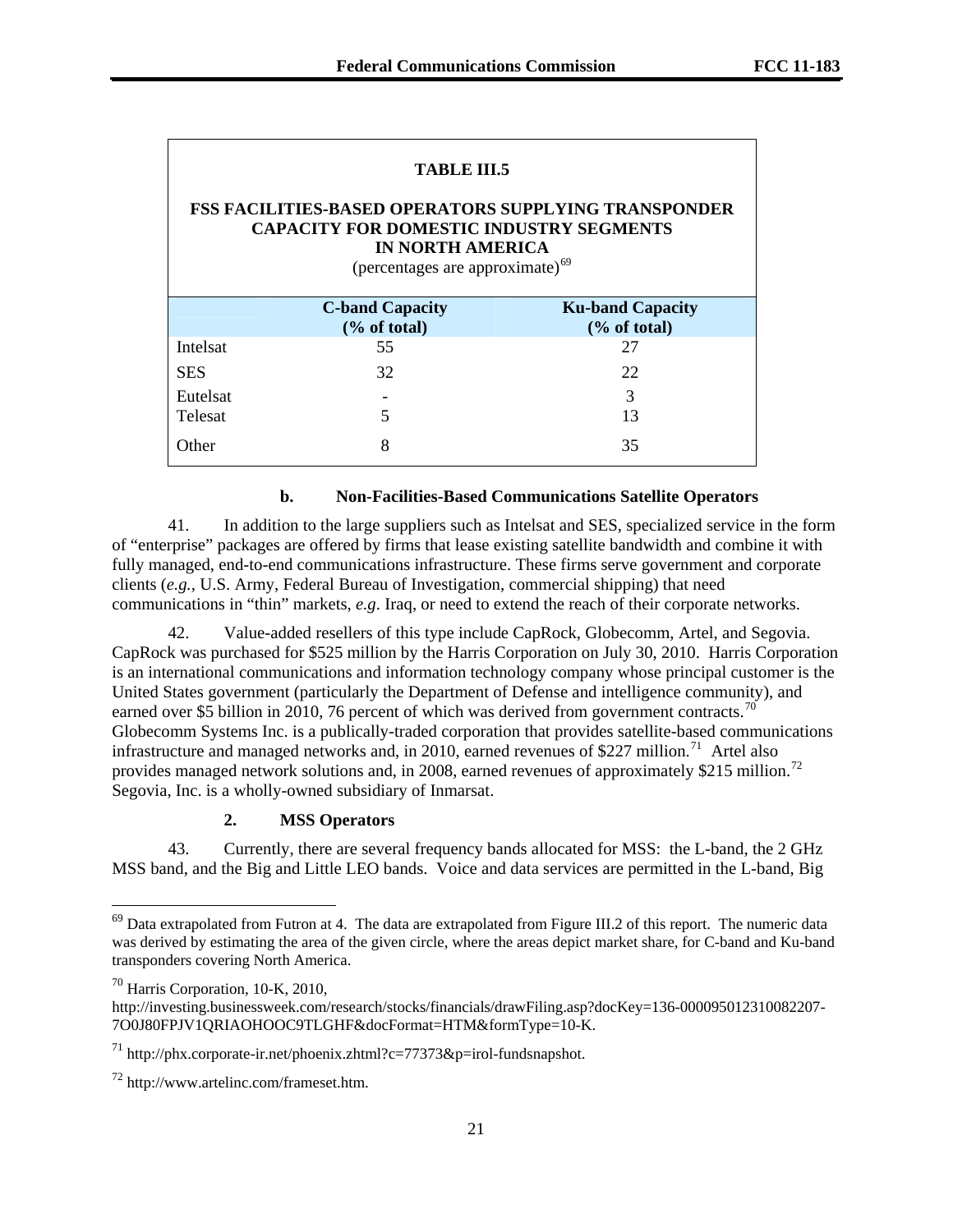LEO band and 2 GHz bands. The Little LEO band is limited to non-voice services.<sup>73</sup> Below, we review each of these frequency bands and provide a brief history in addition to discussing current licensees and operators in each band.<sup>74</sup>

| <b>TABLE III.6</b><br><b>MSS SYSTEMS PROVIDING</b><br><b>DOMESTIC SERVICES<sup>75</sup></b> |                       |                                              |                             |                       |  |
|---------------------------------------------------------------------------------------------|-----------------------|----------------------------------------------|-----------------------------|-----------------------|--|
|                                                                                             | <b>Frequency Band</b> | <b>Spectrum</b><br><b>Bandwidth</b><br>(MHz) | <b>ATC</b><br><b>Status</b> | <b>Satellite Type</b> |  |
| LightSquared                                                                                | L-band                | $26 - 30*$                                   | <b>ATC</b>                  | <b>GSO</b>            |  |
| Inmarsat                                                                                    | L-band                | $26 - 30*$                                   |                             | <b>GSO</b>            |  |
| <b>TerreStar</b>                                                                            | $2 \text{ GHz}$       | 20                                           | <b>ATC</b>                  | GSO                   |  |
| <b>DBSD</b>                                                                                 | $2$ GHz               | 20                                           | <b>ATC</b>                  | <b>GSO</b>            |  |
| Iridium                                                                                     | Big LEO               | 8                                            |                             | <b>NGSO</b>           |  |
| Globalstar                                                                                  | Big LEO               | 25                                           | <b>ATC</b>                  | <b>NGSO</b>           |  |
| Orbcomm                                                                                     | Little LEO            | 3                                            |                             | <b>NGSO</b>           |  |

\* LightSquared and Inmarsat share the L-band over North America, and their respective shares of bandwidth are governed by their December 2007 agreement. A small amount of the North American Lband is used by Mexican and Russian MSS operators.

# **a. MSS Frequency Bands**[76](#page-21-1)

### **(i) L-band**

44. We license MSS operations in the 1525-1559 MHz and 1626.5-1660.5 MHz segments of the L-band, and Inmarsat and LightSquared are the two L-band satellite operators currently providing

1

<span id="page-21-0"></span>75 Source: FCC licensing records.

 $^{73}$  47 C.F.R. § 25.142(b)(i).

 $74$  In 2003, the Commission adopted a Report and Order that permits MSS licensees (except in the Little LEO band) to provide Ancillary Terrestrial Component (ATC) to their mobile satellite systems using spectrum in certain portions of the MSS bands. *See generally* Flexibility for Delivery of Communications by Mobile Satellite Service Providers in the 2 GHz band, the L-band, and the 1.6/2.4 GHz bands, *Report and Order and Notice of Proposed Rulemaking*, IB Docket No. 01-185, Order on Reconsideration, 18 FCC Rcd 1962 (2003) (*ATC Report and Order*), *modified sua sponte by Order on Reconsideration*, 18 FCC Rcd 13590 (2003), *reconsidered in part in Memorandum Opinion and Order and Second Order on Reconsideration*, 20 FCC Rcd 4616 (2005), *further recon. pending*. ATC consists of terrestrial base stations and mobile terminals that re-use frequencies assigned for MSS operations. To obtain ATC authority, an MSS operator must first satisfy certain "gating criteria," which collectively refers to the Commission's prerequisites that an MSS operator must demonstrate that it will satisfy in order obtain ATC authority. *ATC Report and Order*, 18 FCC Rcd at 1964-65, ¶¶ 1-2.

<span id="page-21-1"></span><sup>&</sup>lt;sup>76</sup> Ninety megahertz of MSS spectrum has been identified as potentially available for terrestrial broadband use. *National Broadband Plan* at 87. The 90 megahertz is comprised of 40 megahertz from each of the L-band and 2 GHz MSS allocations, and 10 megahertz from the Big LEO allocation. *Id.* The Plan at 88 also states, "At the same time, the FCC must take care to ensure that the MSS market continues to provide public safety and government users with mission-critical satellite capabilities."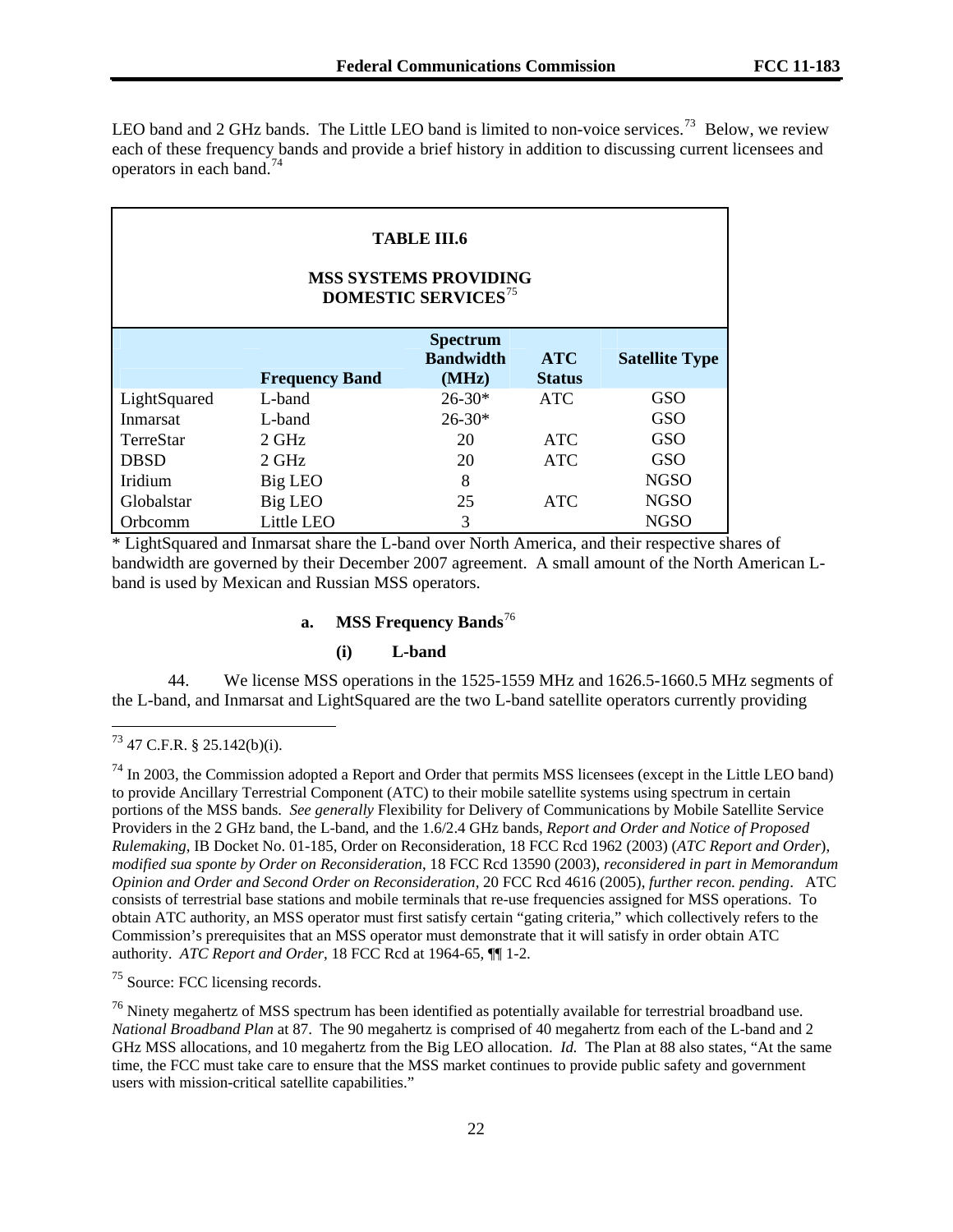service in the United States.<sup>77</sup> LightSquared has been granted ATC authority, while Inmarsat has not requested ATC authority. We discuss these operators in more detail below.

#### **(a) Inmarsat**

45. Inmarsat began as an inter-governmental organization created in 1978 to develop a global maritime satellite system to meet commercial maritime and safety communications needs of the United States and other foreign countries. That organization was privatized on April 15, 1999, and, in 2000, Congress enacted the ORBIT Act, which, among other things, specified a number of criteria for determining whether privatization was pro-competitive.<sup>[78](#page-22-0)</sup> On October 9, 2001, the Commission released an Order in which it concluded that privatization was consistent with the non-IPO (initial public offering) requirements of the ORBIT Act.<sup>[79](#page-22-1)</sup>

mobile uses.<sup>82</sup> 46. Inmarsat currently has 11 satellites in 9 orbital locations, including three satellites in Inmarsat's I-4 constellation.<sup>[80](#page-22-2)</sup> In the United States, Inmarsat space segment was initially used primarily for the provision of maritime mobile satellite service (MMSS) in portions of the L-band. The Commission has also authorized use of Inmarsat space segment for the provision of domestic MSS, including land mobile satellite service.<sup>[81](#page-22-3)</sup> The Commission has also authorized certain aeronautical

<span id="page-22-1"></span><sup>79</sup> *Comsat Corp.*, FCC 01-272, Memorandum Opinion, Order and Authorization, 16 FCC Rcd 21661 (2001) (*Comsat Order*).

<span id="page-22-2"></span>80 Inmarsat plc, Annual Report and Accounts 2009,

1

<sup>77</sup> Throughout this *Report,* we generally refer to LightSquared and its predecessors in interest all as "LightSquared," unless otherwise indicated. LightSquared predecessors in interest include SkyTerra Communications, Inc. (SkyTerra), Mobile Satellite Ventures (MSV), Motient Services Inc. and American Mobile Satellite Company (AMSC). The initial L-band license currently held by LightSquared was issued in 1989. *Order and Authorization*, FCC 89-183, Memorandum Opinion, Order and Authorization, 4 FCC Rcd 6041 (1989), *remanded by Aeronautical Radio, Inc. v. FCC*, 928 F.2d 428 (D.C. Cir. 1991); *Final Decision on Remand*, 7 FCC Rcd 266 (1992); *aff'd, Aeronautical Radio, Inc. v. FCC*, 983 F.2d 275 (D.C. Cir.1993); *see also* AMSC Subsidiary Corporation, *Memorandum Opinion and Order*, FCC 93-243, Memorandum Opinion and Order, 8 FCC Rcd 4040 (1993).

<span id="page-22-0"></span><sup>78</sup> Open-Market Reorganization for the Betterment of International Telecommunications Act, Pub. L. No. 106-180, 114 Stat. 48 (2000), *as amended*, Pub. L. No. 107-233, 116 Stat. 1480 (2002), *as amended,* Pub. L. No. 108-228, 118 Stat. 644 (2004), *as amended,* Pub. L. No. 108-371, 118 Stat. 1752 (Oct. 25, 2004), *as amended,* Pub. L. No. 109-34, 119 Stat. 377 (July 12, 2005).

<http://www.inmarsat.com/Downloads/English/Investors/>Inmarsat\_Annual\_Report\_2009.pdf, p. 2. *See also*, <http://www.inmarsat.com/About/default.aspx>. The I-4 series provide mobile broadband services and are 60 times more powerful than the I-3 series. They were first launched in 2005 and are anticipated to continue in commercial operation until about 2020. In August 2010, Inmarsat announced a contract with Boeing to build a constellation of three I-5 satellites. The I-5 satellites will operate in the Ka-band, with operations expected to start in 2014, and will enable Inmarsat to provide a global high speed mobile broadband service offering. *See* Press Release: "Inmarsat announces \$1.2bn investment in next generation Ka-band satellite network," August 6, 2010, http://www.inmarsat.com/About/Newsroom/Press/00036066.aspx.

<span id="page-22-3"></span><sup>81</sup> *See Comsat Corporation et al,* Memorandum Opinion, Order and Authorization, 16 FCC Rcd 21661 (2001) (*Comsat Order*).

 $82$  In October 1989, amendments to the Inmarsat Convention and Operating Agreement allowed the organization to provide aeronautical services in addition to maritime services. *See also Provision of Aeronautical Services via the Inmarsat System*, CC Docket No. 87-75, 13 FCC Rcd 21155 (1998).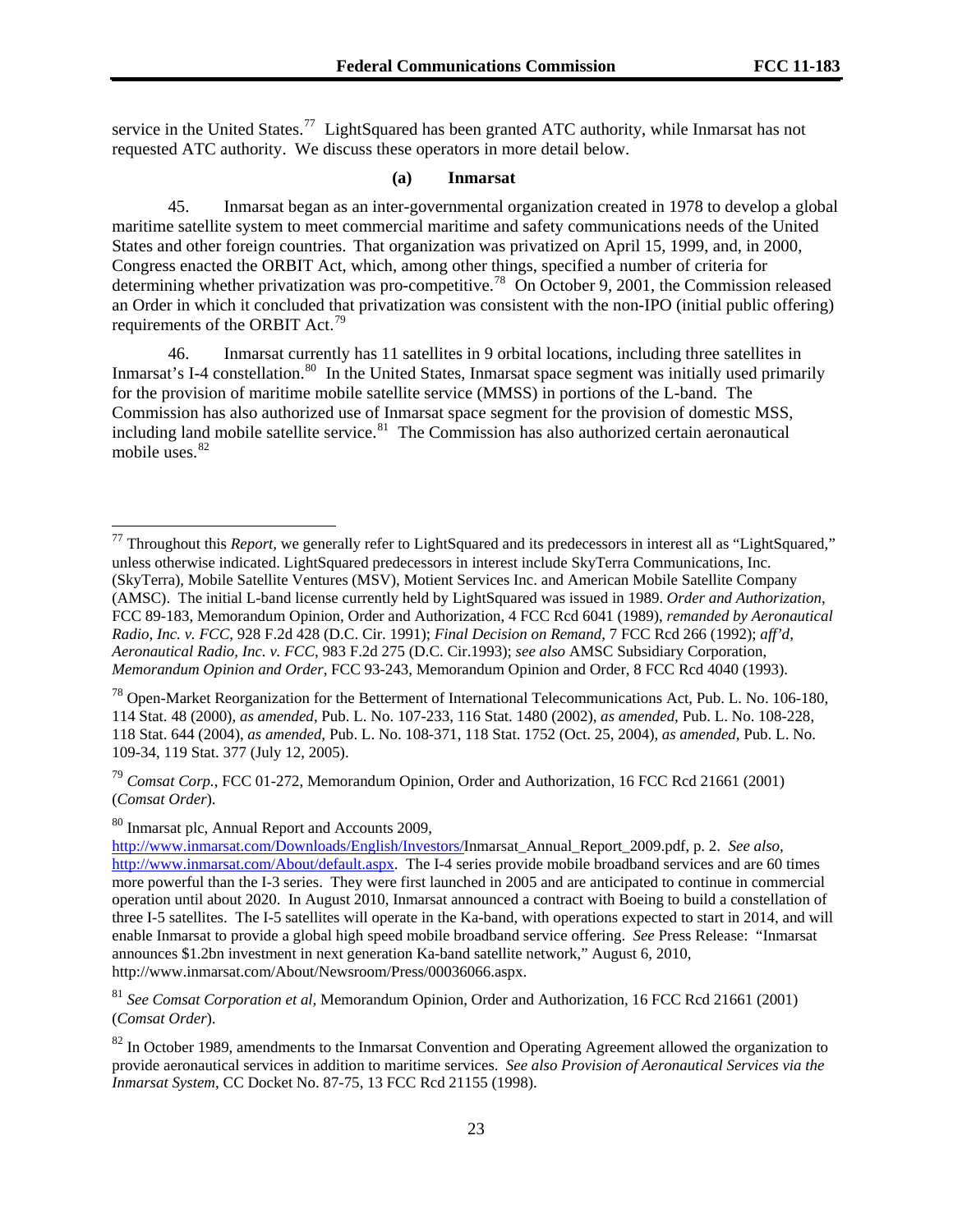# **(b) LightSquared**[83](#page-23-0)

47. In 1987, the Commission determined that the available L-band spectrum could support only one U.S. space station licensee in addition to the then intergovernmental Inmarsat. The Commission directed the U.S. applicants in the L-band processing round to form a consortium.<sup>[84](#page-23-1)</sup> Subsequent to this directive, LightSquared's predecessor in interest, AMSC, was formed, and in 1989 the Commission granted AMSC authority to construct, launch, and operate a three-satellite geostationary-satellite MSS system to operate in 28 MHz of L-band spectrum  $(14 \text{ MHz}$  in each transmission direction).<sup>[85](#page-23-2)</sup> AMSC was authorized to operate only in portions of the L-band, subject to international coordination.<sup>[86](#page-23-3)</sup>

48. Since 1996, LightSquared has provided service covering North America via two geostationary satellites<sup>[87](#page-23-4)</sup> that provide voice and low-speed data services to customers, including: (1) landbased applications (*e.g.*, voice, asset tracking); (2) maritime applications; and (3) government applications (*e.g.*, disaster relief).[88](#page-23-5)

49. In 2003, in an effort to provide MSS providers greater flexibility in the delivery of their services by enabling them to integrate ATC into their MSS networks,  $89$  the Commission adopted ATC rules. The Commission stated that allowing ATC would, among other things, enhance MSS spectrum efficiency, expand the consumer market for MSS, lower consumer prices, increase competition, and enable operators to offer a single consumer device that could communicate with both the satellite and terrestrial network.<sup>[90](#page-23-7)</sup> In 2004, LightSquared was granted ATC authority to operate facilities providing

<span id="page-23-1"></span><sup>84</sup> *See Amendment of Parts 2, 22 and 25 of the Commission's Rules to Allocate Spectrum for and to Establish Other Rules and Policies Pertaining to the Use of Radio Frequencies in a Land Mobile Satellite Service for the Provision of Various Common Carrier Services, Hughes Communications Mobile Satellite, Inc*., et al., Gen. Docket No. 84- 1234, Memorandum Opinion, Order and Authorization, FCC 89-183, 4 FCC Rcd 6041 (1989), remanded by *Aeronautical Radio, Inc. v. FCC*, 928 F.2d 428 (D.C. Cir. 1991), Final Decision on Remand, 7 FCC Rcd 266 (1992), aff'd, Aeronautical Radio, Inc. v. FCC, 983 F.2d 275 (D.C. Cir. 1993).

<span id="page-23-2"></span><sup>85</sup> *Id*.

 $\overline{a}$ 

<span id="page-23-3"></span><sup>86</sup> *Id.*

<span id="page-23-4"></span>87 These satellites are MSAT-1 (at 106.5º W.L., Canadian licensed) and MSAT-2 (at 101º W.L.).

<span id="page-23-5"></span><sup>88</sup> *See SkyTerra Communications Inc., Transferor and Harbinger Capital Partners Funds, Transferee, Applications for Consent to Transfer Control of SkyTerra Subsidiary, LLC,* IB Docket 08-184, ¶33.

<span id="page-23-0"></span><sup>83</sup> Throughout this *Report,* we generally refer to LightSquared and its predecessors in interest all as "LightSquared," unless otherwise indicated. LightSquared predecessors in interest include SkyTerra Communications, Inc. (SkyTerra), Mobile Satellite Ventures (MSV), Motient Services Inc. and American Mobile Satellite Company (AMSC). The initial L-Band license currently held by LightSquared was issued in 1989 to AMSC. *Order and Authorization*, FCC 89-183, Memorandum Opinion, Order and Authorization, 4 FCC Rcd 6041 (1989), *remanded by Aeronautical Radio, Inc. v. FCC*, 928 F.2d 428 (D.C. Cir. 1991); *Final Decision on Remand*, 7 FCC Rcd 266 (1992); *aff'd, Aeronautical Radio, Inc. v. FCC*, 983 F.2d 275 (D.C. Cir.1993); *see also* AMSC Subsidiary Corporation, *Memorandum Opinion and Order*, FC 93-243, Memorandum Opinion and Order, 8 FCC Rcd 4040 (1993).

<span id="page-23-6"></span><sup>89</sup> *See* Flexibility for Delivery of Communications by Mobile Satellite Service Providers in the 2 GHz band, the Lband, and the 1.6/2.4 GHz bands, IB Docket Nos. 01-185, 02-364, 18 FCC Rcd 1962, 1964-65, ¶ 1 (2003) (*ATCReport and Order*), modified by *Order on Reconsideration*, 18 FCC Rcd 13590 (2003), reconsidered in part in *Memorandum Opinion and Order and Second Order on Reconsideration*, 20 FCC Rcd 4616 (2005) (*ATC Second Reconsideration Order*), further reconsideration pending; *see ATC Second Reconsideration Order*, 20 FCC Rcd at 4619, ¶ 9.

<span id="page-23-7"></span><sup>90</sup> *ATC Report and Order*, 18 FCC Rcd at 1974-79, ¶¶ 22, 24-26, 28, 30.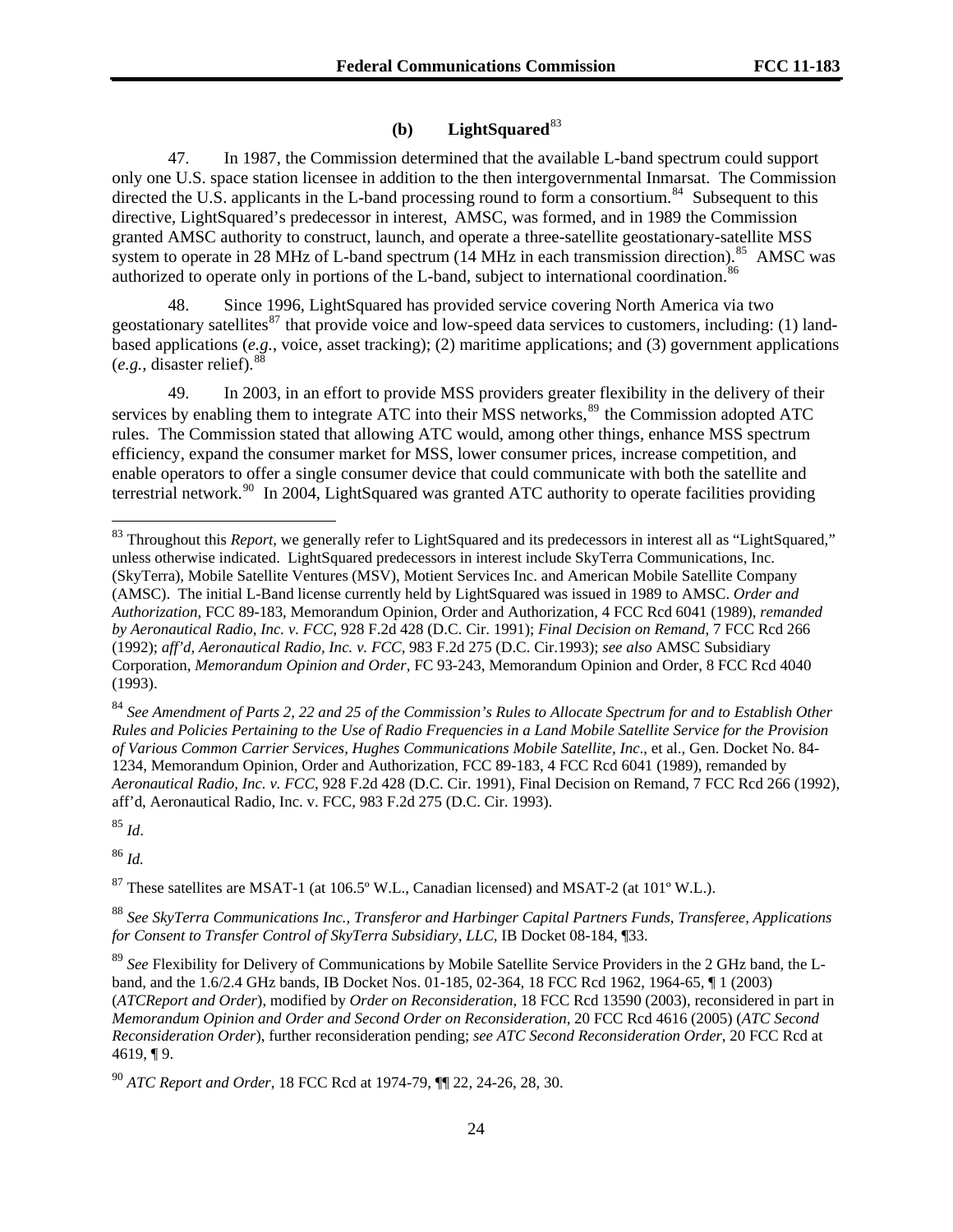voice and data communication for users equipped with dual-mode MSS/ATC devices.<sup>91</sup> On March 26, 2010, LightSquared's ATC authority was amended to allow flexibility for the technical design of LightSquared's ATC network. $92$ 

50. Now owned by Harbinger Capital Partners Master Fund I, Ltd. and Harbinger Capital Partners Special Situations Fund, L.P. (Harbinger),<sup>[93](#page-24-0)</sup> LightSquared is constructing an integrated satellite/terrestrial 4G network.<sup>[94](#page-24-1)</sup> In evaluating this transaction, the Bureaus considered LightSquared's plans to construct an integrated satellite/terrestrial "fourth generation" (4G) mobile broadband network, which would primarily use LightSquared's ATC authority and its next generation satellites to provide more advanced services than are possible using LightSquared's current MSS system. The network would provide both voice and broadband data mobile services nationwide, including to rural areas that lack service from existing terrestrial providers. LightSquared proposed to use its satellite/terrestrial network to provide services on a wholesale basis to a variety of retail distribution customers, increasing competition and benefitting consumers. LightSquared committed that its network would cover 100 percent of the U.S. population via the satellite component. In addition to satellite coverage, LightSquared has committed to a buildout schedule of its 4G terrestrial service that will provide United States population coverage of at least 100 million by December 31, 2012, at least 145 million by December 31, 2013, and at least 260 million by December 31,  $2015.<sup>95</sup>$  $2015.<sup>95</sup>$  $2015.<sup>95</sup>$ 

51. On November 15, 2010, as part of its new network, LightSquared launched a new satellite, SkyTerra 1, that LightSquared bills as "the nation's first wholesale-only integrated wireless

l

<span id="page-24-0"></span><sup>93</sup> Harbinger finalized its acquisition of LightSquared on March 29, 2010. *See* Letter from Henry Goldberg and Joseph A. Godles to Marlene H. Dortch, Secretary, Federal Communications Commission (dated March 30, 2010), IB Docket No. 08-184. http://fjallfoss.fcc.gov/ecfs/document/view?id=7020399437.

<span id="page-24-1"></span><sup>94</sup> *See SkyTerra Communications, Inc., Transferor and Harbinger Capital Partners Funds, Transferee Applications for Consent to Transfer Control of SkyTerra Subsidiary, LLC*, IB Docket No. 08-184, Memorandum Opinion and Order and Declaratory Ruling, 25 FCC Rcd 3059, 3087 (IB, OET, WTB, rel. March 25, 2010) (*SkyTerra/Harbinger Order*). The *SkyTerra/Harbinger Order* provides background and history on the corporate structure and transactions that led to Harbinger Capital Partners Funds obtaining control of MSS licensee SkyTerra Subsidiary, LLC (now known as LightSquared). *Id.* at 3060-3064, ¶¶ 2-8; *see also* LightSquared Subsidiary LLC Request for Modification of its Authority for an Ancillary Terrestrial Component, SAT-MOD-20101118-00239 (filed Nov. 18, 2010) (LightSquared ATC Modification Request). Narrative at 1 n.1.

In approving LightSquared's ATC Modification Request, the Commission stated that "LightSquared may commence offering commercial service on its MSS L-band frequencies under the authority granted herein only upon the completion of the process for addressing interference concerns relating to GPS, as set forth in paragraphs 41-43" of the Order. *See LightSquared Subsidiary LLC Request for Modification of its Authority for an Ancillary Terrestrial Component,* DA 11-133, Order and Authorization, 26 FCC Rcd 566, 586-587, 588, ¶¶ 41-43, 48 (2011).

<sup>&</sup>lt;sup>91</sup> Mobile Satellite Ventures Subsidiary LLC Application for Minor Modification of Space Station License forAMSC-1, File Nos. SAT-MOD-20031118-00333, SAT-MOD-20031118-00332, SES-MOD-20031118-01879, *Order and Authorization*, 19 FCC Rcd 22144 (Int'l Bur. 2004) (*MSV ATC Order*)*.*

<sup>92</sup> *See* SkyTerra Subsidiary LLC Application for Modification Authority for an Ancillary Terrestrial Component, File No. SAT-MOD-20090429-00047, Call Sign: AMSC-1, File No. SAT-MOD-20090429-00046, Call Sign: S2358, File No. SES-MOD-20090429-00536, Call Sign: E980179, *Order and Authorization*, DA 10—534, Order and Authorization, 25 FCC Rcd 3043 (Int'l Bur., rel. March 26, 2010) (*2010 SkyTerra ATC Modification Order*).

<span id="page-24-2"></span><sup>95</sup> *See* SkyTerra Subsidiary LLC Application for Modification Authority for an Ancillary Terrestrial Component, File No. SAT-MOD-20090429-00047, Call Sign: AMSC-1, File No. SAT-MOD-20090429-00046, Call Sign: S2358, File No. SES-MOD-20090429-00536, Call Sign: E980179, *Order and Authorization*, 25 FCC Rcd 3043 at 3085, ¶¶ 55 & 56 (Int'l Bur., rel. March 26, 2010) (*2010 SkyTerra ATC Modification Order*).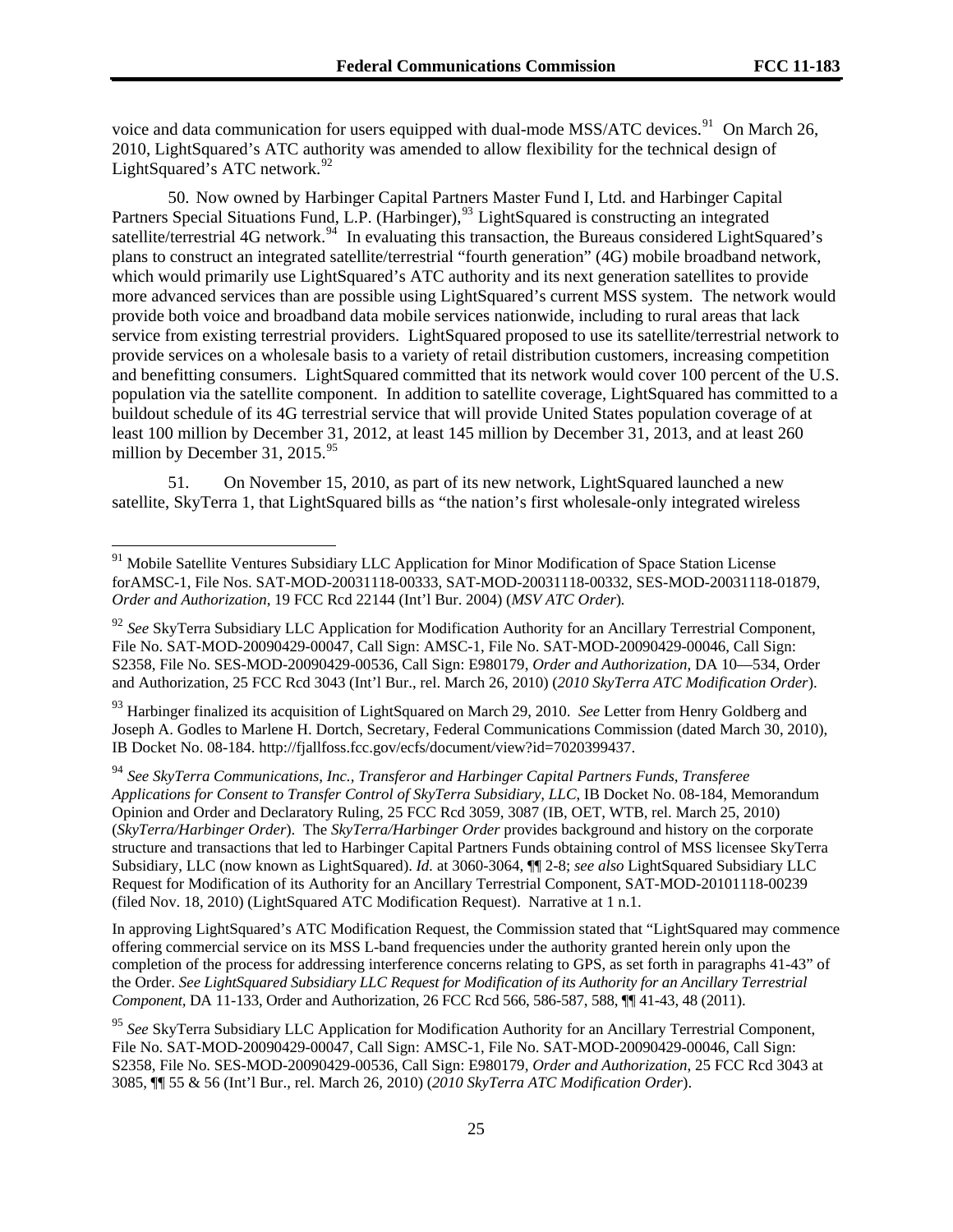broadband and satellite network."96

l

52. L-band Coordination Agreement. In North America and nearby international airspace and maritime areas, five satellite operators provide service in the L-band's 66 megahertz (33 megahertz in each transmission direction) MSS allocation.<sup>[97](#page-25-0)</sup> Under the International Telecommunication Union (ITU) Radio Regulations, operators of satellite systems are required to coordinate their spectrum use to prevent interference to, and receive protection from, other systems.<sup>[98](#page-25-1)</sup>

53. In June 1996, the United States, Canada, Mexico, Russia, and the intergovernmental organization Inmarsat developed and agreed upon a unique framework that was intended to facilitate annual spectrum assignment agreements among the operators.<sup>[99](#page-25-2)</sup> On December 21, 2007, Inmarsat and LightSquared signed a "Spectrum Coordination and Cooperation Agreement" that resolved outstanding differences between the operators regarding use of the L-band.<sup>[100](#page-25-3)</sup> On March 26, 2008, the Commission reached government-to-government satellite coordination agreements with the United Kingdom and Canada, based upon the "Spectrum Coordination and Cooperation Agreement" between Inmarsat and Lightsquared.

54. The arrangement between Inmarsat and LightSquared provides a framework that allows both operators to have contiguous blocks of spectrum that in turn will facilitate the provision of both MSS and ATC broadband services in the North American L-band. Due to the substantial expenditures required by this arrangement, Inmarsat and LightSquared agreed to a two-phase plan. On August 18, 2010, LightSquared triggered Phase I of the L-band Coordination Agreement between it and Inmarsat by making the first of \$337.5 million in total payments.  $^{101}$  $^{101}$  $^{101}$  The payments will facilitate transition of Inmarsat users to new equipment and will make it possible to create four 10 MHz blocks that can be used for broadband services.<sup>[102](#page-25-5)</sup> On January 28, 2011, LightSquared triggered notice of Phase II, under which

<sup>96</sup> [http://www.skyterra.com/media/press-releases-view.cfm?id=234&yr=2010.](http://www.skyterra.com/media/press-releases-view.cfm?id=234&yr=2010) *See* Comments of LightSquared Subsidiary LLC, in the Matter of Fixed and Mobile Services in the Mobile Satellite Service Bands at 1525-1559 MHz and 1626.5-1660.5 MHz, 1610-16626.5 MHz and 2483.5-2500 MHz, and 2000-2020 MHz and 2180-2200 MHz, ET Docket No. 10-142, September 15, 2010, p. 5. *See* Boeing Press Release, "Boeing Ships LightSquared's SkyTerra 1 Mobile Communications Satellite to Launch Site," October 19, 2010, available at [http://www.skyterra.com/news\\_docs/releases/PR\\_Boeing\\_SkyTerra%201%20shipment\\_10-19-10.pdf](http://www.skyterra.com/news_docs/releases/PR_Boeing_SkyTerra%201%20shipment_10-19-10.pdf) , announcing shipment of LightSquared SkyTerra 1 to Kazakhstan for launch preparation.

<span id="page-25-0"></span> $97$  The five operators are: Lightsquared; Skyterra Canada, a Canadian operator; Telecomm, a Mexican-licensed operator; Volna, a Russian operator; and, following privatization, Inmarsat, a United Kingdom operator.

<span id="page-25-1"></span><sup>98</sup> *See generally* International Telecommunication Union's Radio Regulations Article 9.

<span id="page-25-2"></span><sup>99</sup> *See* International Action: "FCC Hails Historic Agreement on International Satellite Coordination," News Release, Report No. IN 96-16 (June 25, 1996).

<span id="page-25-3"></span><sup>&</sup>lt;sup>100</sup> Press Release, "SkyTerra, Mobile Satellite Ventures and Inmarsat Sign Spectrum Coordination and Cooperation Agreement" (Dec. 21, 2007), available online at http://www.msvlp.com/media/press-releases-view.cfm?id=158&yr  $=2007.$ 

<span id="page-25-4"></span><sup>101</sup> *See* LightSquared Press Release, "LightSquared Delivers Notice To Inmarsat Triggering Re-Banding Of L-band Radio Spectrum In North America," (August 18, 2010), [http://www.lightsquared.com/press-room/press](http://www.lightsquared.com/press-room/press-releases/lightsquared-delivers-notice-to-inmarsat-triggering-re-banding-of-l-band-radio-spectrum-in-north-americ/)[releases/lightsquared-delivers-notice-to-inmarsat-triggering-re-banding-of-l-band-radio-spectrum-in-north-americ/](http://www.lightsquared.com/press-room/press-releases/lightsquared-delivers-notice-to-inmarsat-triggering-re-banding-of-l-band-radio-spectrum-in-north-americ/).

<span id="page-25-5"></span><sup>102</sup> *See* Comments of LightSquared Subsidiary LLC, in the Matter of Fixed and Mobile Services in the Mobile Satellite Service Bands at 1525-1559 MHz and 1626.5-1660.5 MHz, 1610-16626.5 MHz and 2483.5-2500 MHz, and 2000-2020 MHz and 2180-2200 MHz, ET Docket No. 10-142, September 15, 2010, at 5.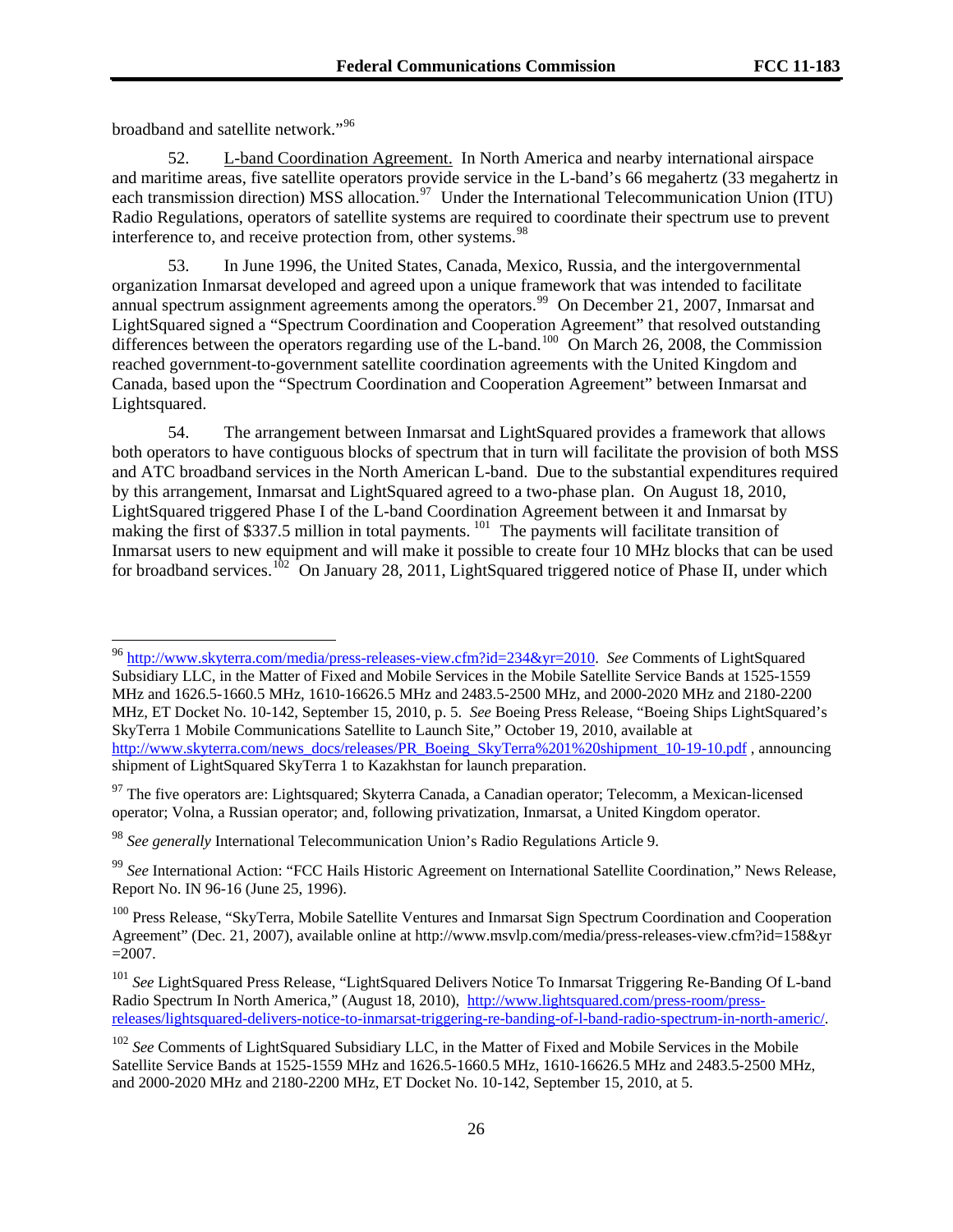Inmarsat will make additional spectrum available to LightSquared at an initial annual cost of \$115 million. $103$ 

# **(ii) 2 GHz MSS Band**

55. We license MSS systems domestically in the 2000-2020 MHz band and the 2180-2200 MHz segments of the S-band. Previously, the 2 GHz MSS band included 70 megahertz, but in 2003, the Commission reallocated 30 megahertz of spectrum in the band from MSS to terrestrial services.<sup>[104](#page-26-1)</sup>

56. The Commission adopted MSS rules for the 2 GHz bands in 2000.<sup>[105](#page-26-2)</sup> In 2001, the Bureau authorized eight satellite operators to provide MSS in the 2 GHz band. By the end of 2004, three of those satellite operators had their licenses cancelled for failure to meet milestone obligations.<sup>[106](#page-26-3)</sup> In early 2005, another three 2 GHz MSS satellite operators – Iridium, Boeing, and Celsat – surrendered their licenses.<sup>[107](#page-26-4)</sup> This left only two satellite operators, DBSD (then known as ICO) and TerreStar (then known as TMI), with spectrum reserved to provide MSS in the 2 GHz band.

57. In December 2005, the Commission adopted an *Order* reassigning the spectrum formerly assigned to Iridium, Boeing, and Celsat to DBSD and TerreStar. As a result, DBSD and TerreStar each have access to 20 megahertz of spectrum in the 2 GHz band.<sup>[108](#page-26-5)</sup>

58. Both TerreStar and DBSD are now in bankruptcy and awaiting action on pending applications to have their respective licenses acquired by DISH Network Corporation.<sup>[109](#page-26-6)</sup>

 $\overline{a}$ 

# (a) **TerreStar Debtor-in-Possession (DIP)**

59. On July 1, 2009, TerreStar launched TerreStar-1<sup>[110](#page-26-7)</sup> and completed in-orbit testing on

<span id="page-26-2"></span><sup>105</sup> *Establishment of Policies and Service Rules for the Mobile Satellite Service in the 2 GHz Band*, 15 FCC Rcd 16127, 16128, ¶ 1 (2000).

<span id="page-26-3"></span><sup>106</sup> The three licensees were Mobile Communications Holdings, Inc., Constellation Communications Holdings, Inc., and Globalstar.

<span id="page-26-4"></span> $107$  Specifically, Iridium LLC surrendered its authorization on March 16, 2005, the Boeing Company on March 28, 2005, and Celsat America, Inc., on April 12, 2005.

<span id="page-26-5"></span><sup>108</sup> *See Use of Returned Spectrum in the 2 GHz Mobile Satellite Service Frequency Bands*, IB Docket Nos. 05-220 and 05-221, Order, 20 FCC Rcd 19696 (2005), *recon. pending*.

<span id="page-26-6"></span><sup>109</sup> *DISH Network Corporation Files to Acquire Control of Licenses and Authorizations Held By New DBSD Satellite Services G.P, Debtor-in-Possession and TerreStar License Inc., Debtor-in-Possession*, DA 11-1557, Public Notice (Int'l Bur., rel. September 15, 2011).

<span id="page-26-7"></span><sup>110</sup> *See TerreStar Corporation, Form 10-K/A, Annual Report Pursuant to Section 13 or 15(d) of the Securities Exchange Act of 1934, for the fiscal year ended 31 December 2009*, page 1. *See also* Comments of TerreStar Networks Inc., ET Docket No. 20-142, September 15, 2010, p.2. TerreStar-1 operates at 111.0 degrees W.L. TerreStar Networks (Canada) Inc. holds title to TerreStar-1. Epstein Declaration, Oct. 19, 2010, n. 12, at 7.

<span id="page-26-0"></span><sup>103</sup> *See* LightSquared Press Release, "LightSquared Delivers Notice To Inmarsat Triggering Phase 2 of Re-Banding Of L-band Radio Spectrum In North America," (January 28, 2011), http://www.lightsquared.com/press-room/pressreleases/lightsquared-delivers-notice-to-inmarsat-triggering-phase-2-of-re-banding-of-l-band-spectrum-in-northamerica/.

<span id="page-26-1"></span><sup>104</sup> *Amendment of Part 2 of the Commission's Rules to Allocate Spectrum Below 3 GHz for Mobile & Fixed Services to Support the Introduction of New Advanced Wireless Services, including Third Generation Wireless Systems*, ET Docket No. 00-258, Third Report and Order, Third Notice of Proposed Rulemaking and Second Memorandum Opinion and Order, 18 FCC Rcd 2223, 2238, ¶ 28 (2003). Prior to this decision, the 2 GHz MSS band was 1990- 2025 MHz and 2165-2200 MHz. *Id.* at 2225, ¶ 3.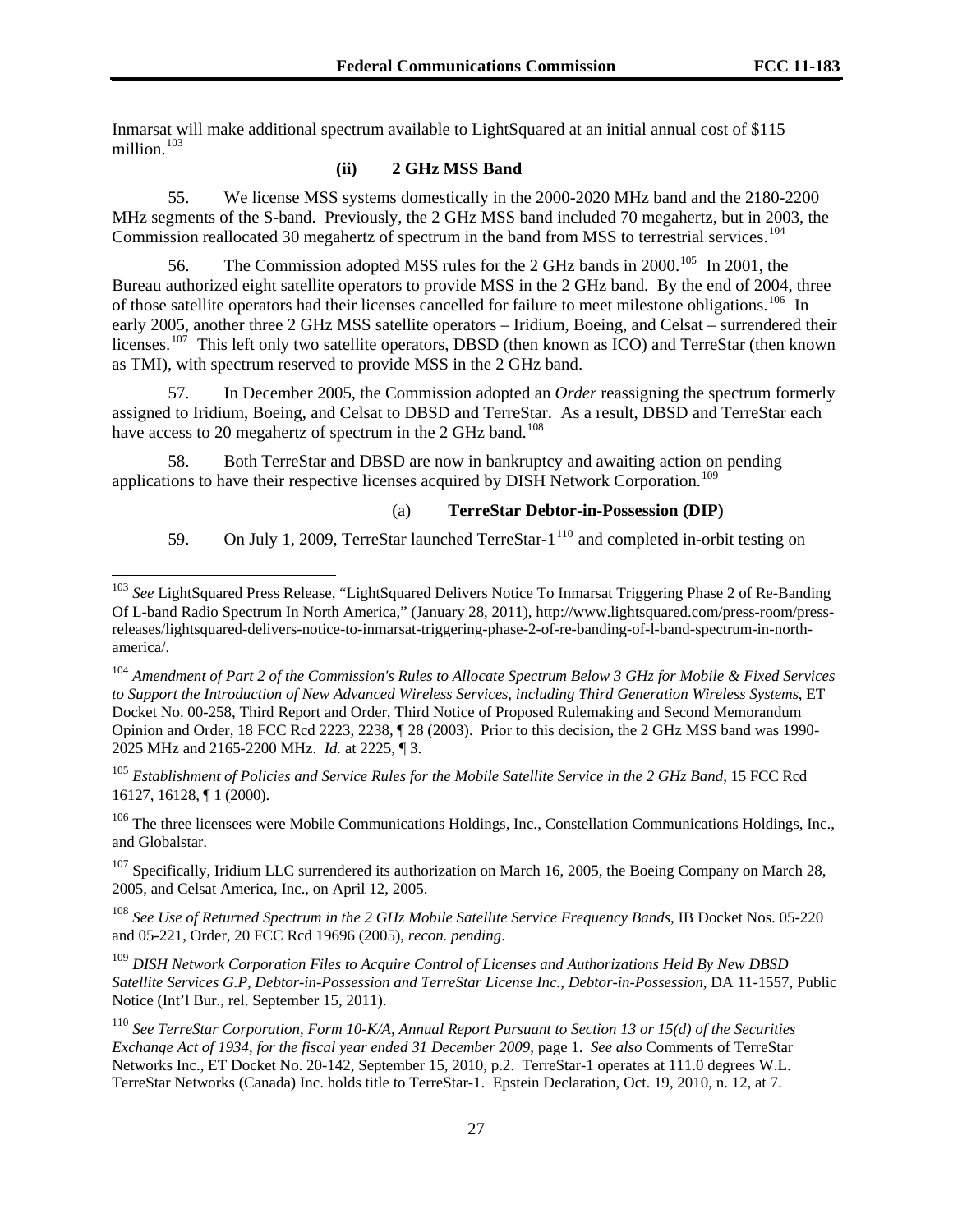August 27, 2009. In September 2009, TerreStar entered into an agreement with AT&T Mobility, where AT&T would offer certain TerreStar satellite communications services to its government and enterprise customers.111 On January 13, 2010, the Bureau granted TerreStar ATC authority for use of 20 MHz of Sband spectrum with its mobile wireless network.<sup>112</sup> TerreStar-2 is under construction and, prior to bankruptcy, completion was scheduled for October 2011.<sup>113</sup>

60. TerreStar entered into several spectrum agreements with Harbinger. For example, in September 2009, TerreStar leased Harbinger, with an option to purchase, certain 1.4 GHz terrestrial spectrum.<sup>[114](#page-27-0)</sup> In January 2010, TerreStar and Harbinger negotiated an exclusive agreement related to TerreStar's S-band spectrum. That exclusive agreement expired on April 26, 2010, without an agreement for the use of TerreStar's S-band spectrum being executed.<sup>[115](#page-27-1)</sup> On May 6, 2010, TerreStar and LightSquared entered into two agreements: the first was a 90-day exclusive agreement whereby both parties agreed to negotiate in good faith on a pooling arrangement for the S-band spectrum;<sup>[116](#page-27-2)</sup> and the second was an agreement for LightSquared to purchase satellite minutes of voice and data transmission and satellite capacity on TerreStar-1.<sup>[117](#page-27-3)</sup>

61. On October 19, 2010, TerreStar announced that TerreStar Networks, Inc. and other affiliates were filing petitions for reorganization under Chapter 11 of the U.S. Bankruptcy Code. TerreStar Networks entered into an agreement with EchoStar Corporation, a secured creditor, to provide TerreStar with a \$75 million debtor-in-possession financing facility which would be used to continue operations during the restructuring process.  $^{118}$  $^{118}$  $^{118}$ 

<sup>113</sup> According to the Epstein declaration, TerreStar-2 is 90 percent complete and they have paid approximately 95 percent of the construction costs. Access to a completed and operational ground spare is currently a requirement for TerreStar's ATC authorization.

<span id="page-27-3"></span><sup>117</sup> *See* TerreStar 8-K filed May 7, 2010.

<sup>111</sup> *See TerreStar Corporation, Form 10-K/A, Annual Report Pursuant to Section 13 or 15(d) of the Securities Exchange Act of 1934, for the fiscal year ended 31 December 2009*, page 2.

<sup>&</sup>lt;sup>112</sup> See Order and Authorization, TerreStar Networks Inc., Application for Blanket Authority to Operate Ancillary Terrestrial Component Base Stations and Dual-Mode MSS-ATC Mobile Terminals in the 2 GHz MSS Bands, File Nos. SES-LIC-20061206-02100, SES-AMD-20061214-02179, SES-AMD-20070309-00336, SES-AMD-20070508- 00582, SES-AMD-20070723-00978, SES-AMD-20070907-01253, SES-AMD-20080229-00217, SES-AMD-20091117-01464, Call Sign: E060430, available at [http://hraunfoss.fcc.gov/edocs\\_public/attachmatch/DA-10-](http://hraunfoss.fcc.gov/edocs_public/attachmatch/DA-10-60A1_Rcd.pdf) [60A1\\_Rcd.pdf](http://hraunfoss.fcc.gov/edocs_public/attachmatch/DA-10-60A1_Rcd.pdf). *See also* TerreStar Press Release, "FCC Grants TerreStar ATC Authority: License Enhances TerreStar's Next Generation Mobile Wireless Network in US," January 14, 2010, available at <http://www.terrestar.com/press/20100114.html>.

<span id="page-27-0"></span><sup>114</sup> *See* TerreStar 10K for the period ending Dec. 31, 2009, at 6. *See also*, Epstein Declaration, October 19, 2010, at 10-11.

<span id="page-27-1"></span><sup>115</sup> *See* TerreStar 10K for the period ending Dec. 31, 2009, at 6, and TerreStar 10-Q for the period ending June 30, 2010, at 20.

<span id="page-27-2"></span><sup>116</sup> *See* Epstein Declaration, at 11-12. During that 90-day period, TerreStar agreed not to solicit or encourage any proposal relating to the S-band spectrum or enter into an agreement relating to the S-band spectrum.

<span id="page-27-4"></span><sup>118</sup> *See* TerreStar Press Release, "TerreStar Networks Restructures to Strengthen Financial Position," October 19, 2010, available at [http://www.terrestarinfo.com/Press%20Release%20Restructuring%20\\_1019.pdf](http://www.terrestarinfo.com/Press%20Release%20Restructuring%20_1019.pdf) .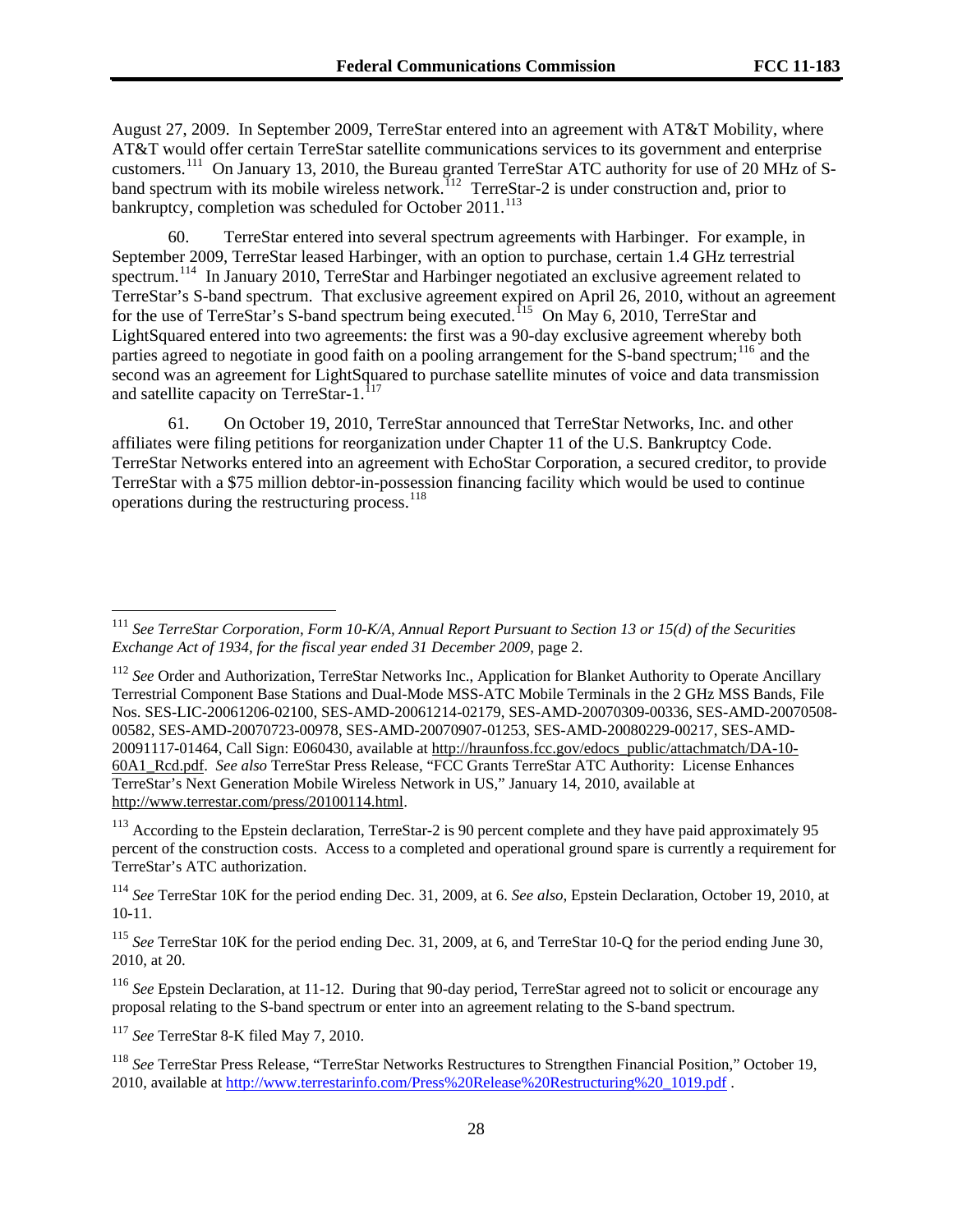# **(b) DBSD Debtor-in-Possession (DIP)**

62. In 2004, ICO formed DBSD North America (DBSD NA)<sup>[119](#page-28-0)</sup> to develop an integrated MSS/ATC system. New DBSD is a wholly-owned, indirect subsidiary of DBSD NA and is authorized to provide MSS. In May 2009, DBSD NA and eight other affiliated companies, including New DBSD, filed for bankruptcy protection under Chapter 11 of the United States Bankruptcy Code<sup>[120](#page-28-1)</sup>; and on October 26, 2009, the bankruptcy court approved the debtors' proposed reorganization plan.<sup>[121](#page-28-2)</sup> On December 11, 2009, New DBSD DIP filed applications to transfer control of earth station licenses for operations of its 2 GHz mobile satellite service system to DBSD<sup>[122](#page-28-3)</sup> (the licenses include an authorization for ATC).<sup>[123](#page-28-4)</sup> On September 29, 2010, the International Bureau granted New DBSD DIP's license transfer request.<sup>[124](#page-28-5)</sup> Following additional court proceedings, on March 15, 2011, DISH Network received approval from the bankruptcy court to acquire a 100 percent stake in DBSD North America.<sup>[125](#page-28-6)</sup>

## **(iii) Big LEO Bands**

63. The Big LEO bands are the 1610-1626.5 MHz band and the 2483.5-2500 MHz band. The Commission adopted rules for the Big LEO bands in 1994.<sup>[126](#page-28-7)</sup> At that time, five parties were seeking licenses in these bands. One of the five parties proposed to use Time Division Multiple Access ("TDMA") while the other four proposed Code Division Multiple Access ("CDMA").<sup>[127](#page-28-8)</sup> The

<span id="page-28-2"></span><sup>121</sup> *In re DBSD North America*, Inc., 419 B.R. 179 (S.D.N.Y 2009). *In re DBSD N. Am., Inc.*, 421 B.R. 133 (Bankr. S.D.N.Y., Nov. 23, 2009)(NO. 09-13061)(REG), *aff'd* Memo. and Order, *In re DBSD N. Am., Inc.*, Case Nos. 09- 10156, 09-10372, 09-10373 (S.D.N.Y. Mar. 24, 2010).

<span id="page-28-3"></span>122 File Nos. SES-T/C-20091211-01575 and SES-T/C-20091211-01576.

 $\overline{a}$ 

<span id="page-28-4"></span>123 http://hraunfoss.fcc.gov/edocs\_public/attachmatch/DA-09-38A1.pdf, *See also*, Press Release, ICO, "ICO Approved for Ancillary Terrestrial Component Use by FCC," January 15, 2009, available at <http://investor.ico.com/releasedetail.cfm?ReleaseID=359524>.

<span id="page-28-5"></span><sup>124</sup> *New DBSD Satellite Services G.P., Debtor-In-Possession*, DA 10-1881, Order, 25 FCC Rcd 13664 (2010).

<span id="page-28-6"></span>125 http://www.bloomberg.com/news/2011-03-15/dish-network-s-revised-offer-for-bankrupt-dbsd-wins-court-sapproval.html.

<span id="page-28-7"></span><sup>126</sup> *See Amendment of the Commission's Rules to Establish Rules & Policies Pertaining to a Mobile Satellite Service in the 1610-1626.5/2483.5-2500 MHz Frequency Bands*, CC Docket No. 92-166, Report and Order, 9 FCC Rcd 5936 (1994) (*1994 Big LEO Order*), *recon*., 11 FCC Rcd 12861 (1996).

<span id="page-28-8"></span> $127$  The TDMA technique assigns each remote earth station a different time to transmit and receive information. CDMA prevents interference between remote earth stations by assigning a different digital code to different earth stations. For a more detailed discussion of TDMA and CDMA, *see 2000 Biennial Regulatory Review -- Streamlining and Other Revisions of Part 25 of the Commission's Rules Governing the Licensing of, and Spectrum*  (continued….)

<span id="page-28-0"></span> $119$  ICO Global Communications formed DBSD NA in 2004 to develop an integrated MSS / ATC system. New DBSD is a wholly-owned, indirect subsidiary of DBSD NA. *In re DBSD North America, Inc*., 419 B.R. 179 (S.D.N.Y. 2009).

<span id="page-28-1"></span><sup>120</sup> *See* ICO Global 10Q for quarter ended June 30, 2010. On May 15, 2009, DBSD filed voluntary petitions for reorganization under Chapter 11 of Title 11 of the United States Bankruptcy Code (Chapter 11 cases) in the United States Bankruptcy Court for the Southern District of New York (Bankruptcy Court). On October 26, 2009, a decision was issued ruling in favor of confirmation of the Plan of Reorganization, and the Bankruptcy Court entered its order on November 23, 2009. On March 24, 2010, the Federal District Court for the Southern District of New York denied all appeals and affirmed the Bankruptcy Court order. *In re DBSD North America*, Inc. 427 B.R. 245 (S.D.NY. 2010).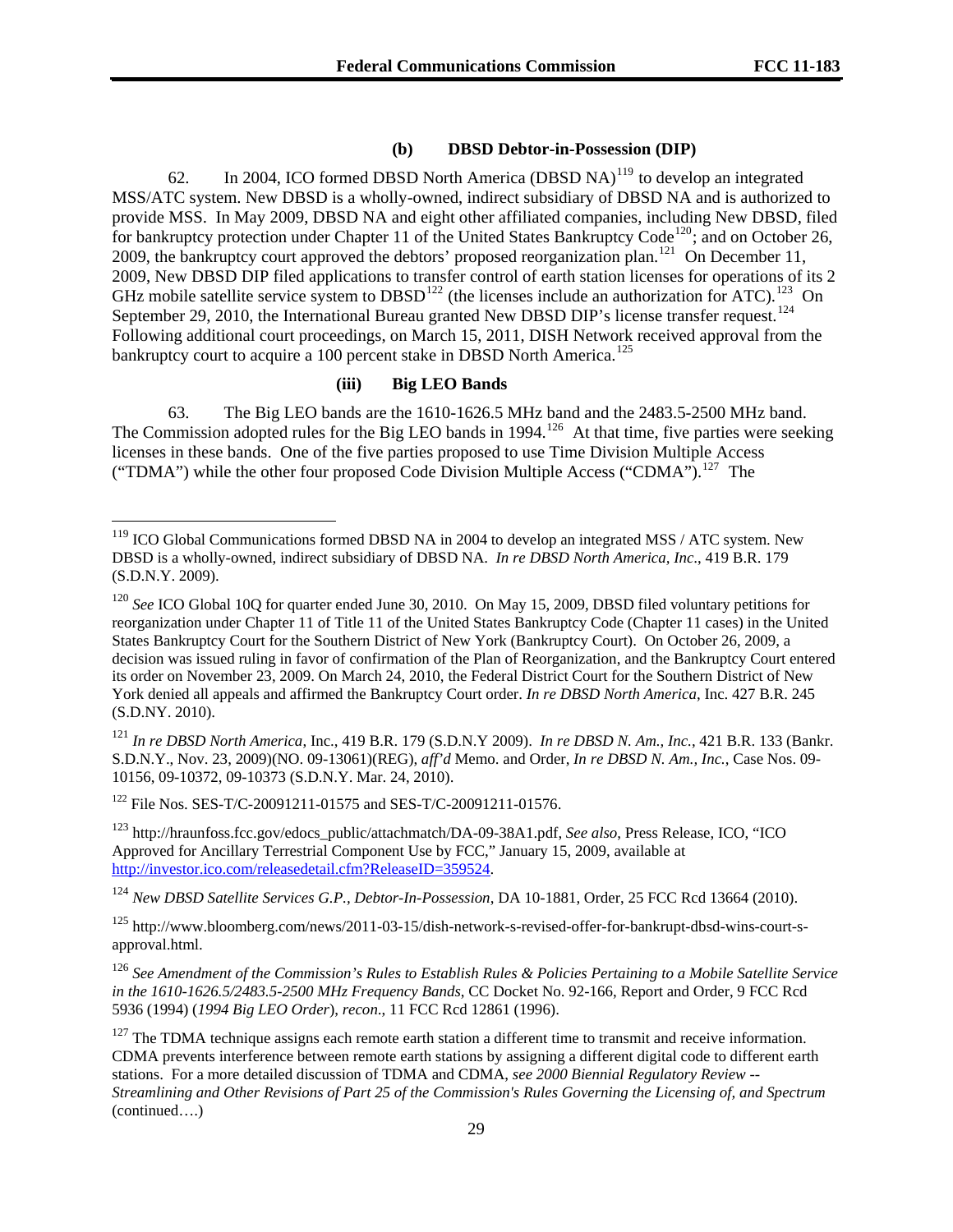Commission determined that the four CDMA operators could share spectrum with each other, but that their systems would not be compatible with the TDMA system.<sup>128</sup> Consequently, the Commission adopted a band plan for Big LEO systems that designated the 1621.35-1626.5 MHz band for bidirectional TDMA operations. The Commission also designated the 1610-1621.35 MHz and the 2483.5- 2500 MHz bands for shared CDMA operations.<sup>129</sup> At that time, the Commission considered the possibility that not all of the proposed CDMA systems would ultimately be built and launched, and pledged to revisit its spectrum assignments in the event that only one CDMA system was launched.<sup>130</sup>

#### **(a) Globalstar and Iridium**

64. Iridium and Globalstar are the only licensees in these frequency bands. Globalstar operates a CDMA system, and Iridium operates a TDMA system. In October 2008, the Commission adopted an Order modifying Iridium's and Globalstar's licenses to be consistent with earlier revisions that it made in the Big LEO frequency band assignments.<sup>[131](#page-29-0)</sup> Specifically, the Commission shifted some spectrum from Globalstar to Iridium.

65. Globalstar is now authorized to operate in the 1610-1617.775 MHz frequency band on an exclusive basis, and Iridium is authorized to operate in the 1618.725-1626.5 MHz band on an exclusive basis. Globalstar and Iridium are required to share the frequency band located between their two respective exclusive frequency assignments, *i.e.*, the 1617.775-1618.725 MHz frequency band.<sup>[132](#page-29-1)</sup> In addition, Globalstar is authorized to operate in 2483.5-2500 MHz band. Globalstar has been granted ATC authority<sup>[133](#page-29-2)</sup> while Iridium has not yet requested it.

66. Iridium, with its constellation of 66 satellites, provides mobile voice and data $134$ communications services with global coverage. The U.S. government, directly and indirectly, is Iridium's largest customer, generating approximately 23.6 percent of its revenue. Iridium's customers include government and commercial operators who, in turn, provide service to maritime, oil and gas, mining, forestry, construction and transportation industries, as well as to first responders. Services include

(Continued from previous page)

*Usage by, Satellite Network Earth Stations and Space Stations*, IB Docket No. 00-248, Notice of Proposed Rulemaking, 15 FCC Rcd 25128, 25206-10 (App. E) (2000).

<sup>128</sup> *1994 Big LEO Order*, 9 FCC Rcd at 5954, ¶ 43.

<sup>129</sup> *Id.* at 5955, ¶ 44.

<sup>130</sup> *Id.* at 5959-60, ¶¶ 54-55.

<span id="page-29-0"></span><sup>131</sup> *Globalstar Licensee, LLC, FCC 08-248 Order of Modifications, 23 FCC Rcd 15207 (2008).* 

<span id="page-29-1"></span><sup>132</sup> *Spectrum and Service Rules for Ancillary Terrestrial Components in the 1.6/2.4 GHz Big LEO Bands, Review of the Spectrum Sharing Plan Among Non-Geostationary Satellite Orbit Mobile Satellite Service Systems in the 1.6/2.4 GHz Bands,* Second Order on Reconsideration, Second Report and Order, and Further Notice of Proposed Rulemaking, IB. Docket Nos. 07-253 and 02-364, 22 FCC Rcd 19733, 19741-42 ¶¶ 18-19 (2007) (*2007 Big LEO Spectrum Sharing Second Reconsideration Order*).

<span id="page-29-2"></span><sup>133</sup> *Application of Loral/Qualcom Partnership, L.P. for Authority to Construct, Launch, and Operate Globalstar, a Low Earth Orbit Satellite System to Provide Mobile Satellite Services in the 1610-1626.5 MHz/2483.5-2500 MHz,* Order and Authorization, 10 FCC Rcd 2333 (Int'l Bur. 1995).

<span id="page-29-3"></span><sup>134</sup> The high-speed maritime data service, Iridium OpenPort, introduced in October 2008 provided speeds of up to 128 kbps and up to three voice lines which can be used simultaneously, and also allowed for data rates to be adjusted up or down. *See Iridium Communications, Inc., Form 10-K, Annual Report Pursuant to Section 13 or 15(d) of the Securities Exchange Act of 1924, for the year ended December 31, 2009, filed March 16, 2010,* p. 10.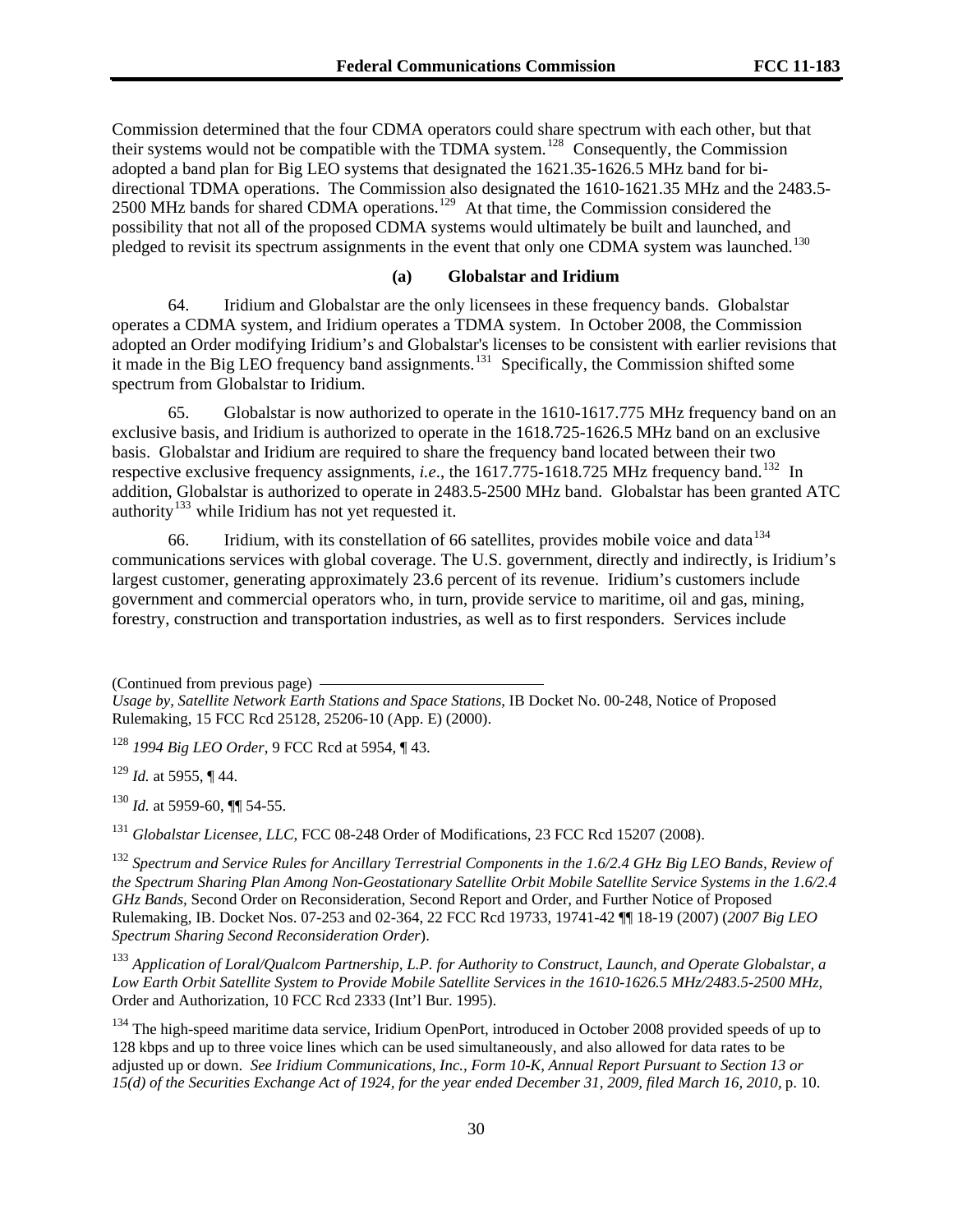telephony, e-mail and data transfer services in areas inadequately served by terrestrial networks.<sup>135</sup>

67. Iridium's next-generation constellation, Iridium NEXT, described as including new product and service offerings as well as upgrades to Iridium's current services including higher data rates, is expected to launch in 2015 and be fully deployed in 2017.<sup>[136](#page-30-0)</sup>

68. Globalstar's constellation experienced degradation in 2007, which caused the downlinks in the 2483.5-2500 MHz band to become intermittent and unreliable. Globalstar was thus unable to provide reliable voice and duplex data services with that constellation. Globalstar continued to use the 1610-1618.725 MHz capabilities of its first-generation constellation while working on the launch of its next-generation constellation.<sup>[137](#page-30-1)</sup> Globalstar's current data services are used for asset and personal tracking, data monitoring, and supervisory control and data acquisition applications.<sup>[138](#page-30-2)</sup>

69. Globalstar's next-generation constellation will consist of 24 new NGSO satellites, along with the 8 replacement satellites that were launched in 2007. As of July 13, 2011, Globalstar has launched 12 of the 24 second-generation satellites. Globalstar has contracted for construction of an additional 24 second-generation satellites that it will be keep as ground spares. With this new constellation, Globalstar states that it will provide advanced voice, two-way data, and messaging services, with uplink speeds of 256 kbps and downlink speeds of up to 768 kbps (fixed service) or up to 256 kbps (mobile service). $139$ 

with the Commission's ATC rules, however, was denied.<sup>141</sup> 70. Globalstar has also used its ATC authorization by partnering with Open Range Communications, Inc. Open Range began providing wireless broadband service to rural subscribers in northern Colorado in November 2009, although Globalstar was not yet in compliance with the ATC gating criteria. On June 25, 2010, Open Range requested special temporary authority to continue operating on the spectrum allocated to Globalstar. On September 14, 2010, Open Range was permitted to provide terrestrial fixed and mobile service in this frequency band, limited to a listed set of markets, under a temporary authorization.<sup>[140](#page-30-4)</sup> Globalstar's request for a 16-month extension to come into compliance

# **(iv) Little LEO Bands**

71. The Little LEO bands are the 137-138 MHz and 400.15-401 MHz bands. Originally,

l

<span id="page-30-1"></span>137 Globalstar Comments at 3. *See also Globalstar 10-Q¸Quarterly Report Pursuant to Section 13 or Section 15(d) of the Securities and Exchange Act of 1934 for the period ended June 30, 2010,* at 27. Globalstar launched its eight spare satellites in 2007. All of the satellites launched prior to 2007 experienced anomalies over time, which has resulted in periods of time during which no two-way voice or data service is available. This did not adversely affect one-way data transmission services Globalstar was providing.

<span id="page-30-2"></span>138 Globalstar Comments at 4.

<span id="page-30-3"></span>139 Globalstar Comments at 5.

<span id="page-30-4"></span><sup>140</sup> *See In the Matter of Globalstar Licensee LLC Application for Modification of License to Extend Dates for Coming into Compliance with Ancillary Terrestrial Component Rules,* DA 10-1740, Order, 25 FCC Rcd 13114 (2010).

<sup>135</sup> *Id.* at 1.

<span id="page-30-0"></span><sup>136</sup> Iridium Comments at 5. *See also* http://www.iridium.com/About/IridiumNEXT.aspx. The Iridium NEXT constellation will include 66 operational LEO satellites, as well as 6 in-orbit spares and 9 ground spares.

<sup>&</sup>lt;sup>141</sup> *Id.* "We conclude that Globalstar has not justified its request for a further extension of time. Specifically, we find that Globalstar has not established that its failure to come into compliance with the ATC gating criteria within the established timeframe was due to circumstances beyond its control or other sufficient justifications."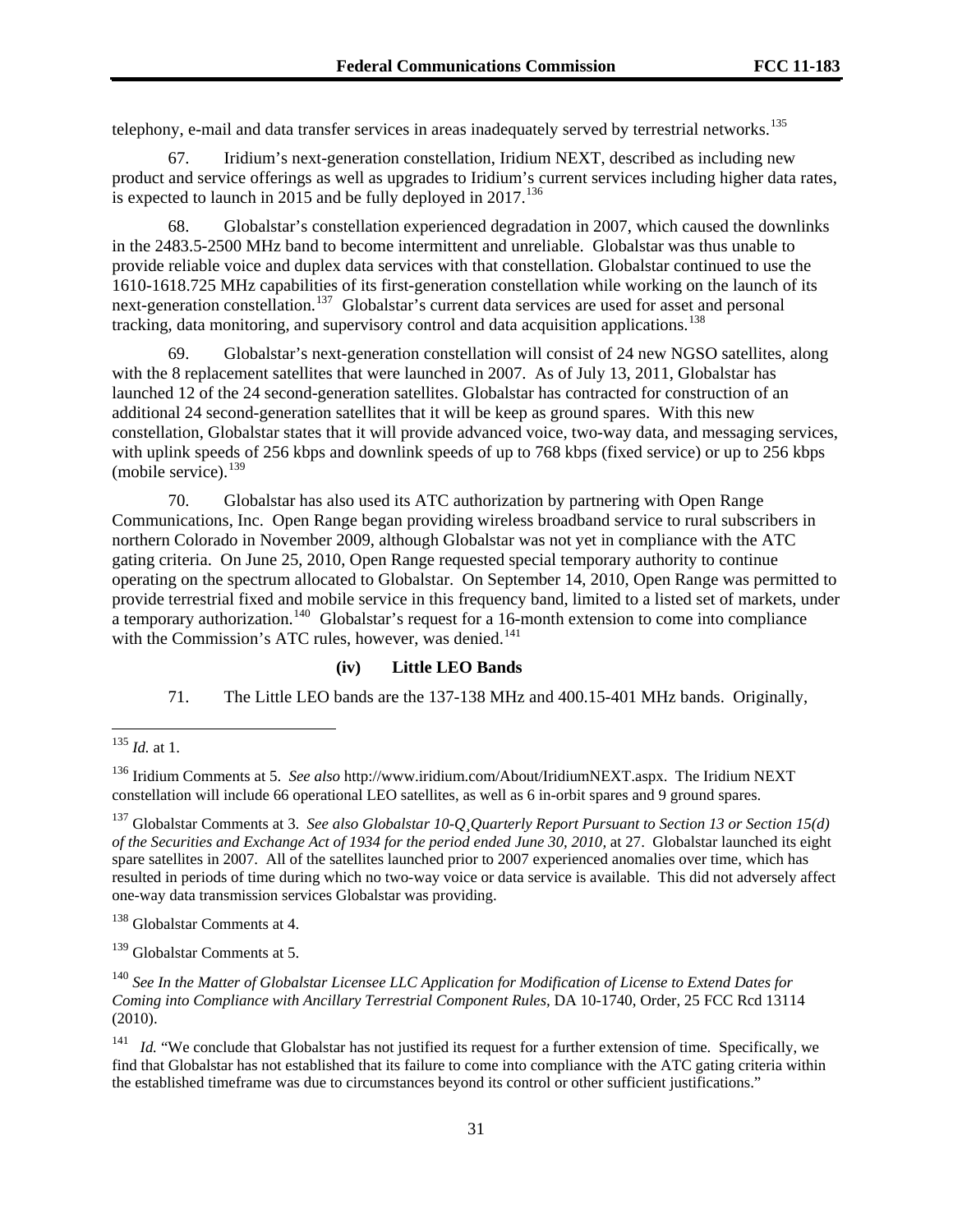three satellite system licenses were issued for these bands.<sup>142</sup> Later, the Commission concluded that there was sufficient spectrum available to authorize additional Little LEO systems.<sup>143</sup> In subsequent years, all the Little LEO licensees have either lost or surrendered their licenses with one exception – ORBCOMM. ORBCOMM has been operating since 2007.<sup>144</sup> The Little LEO systems are restricted to non-voice services because of the relatively small uplink bandwidth and the fact that they must operate in spectrum shared with terrestrial mobile operations.<sup>145</sup> The Little LEO systems are operationally restricted to low data rates. As a result, the ORBCOMM Little LEO MSS system is a niche system and will not be discussed further here.

#### **3. SDARS Operators**

72. SiriusXM is the sole company providing satellite digital audio radio service (SDARS) to the contiguous United States.<sup>[146](#page-31-0)</sup> A recent Commission staff decision, however, identified various emerging consumer alternatives to SiriusXM, which include Pandora Media, Inc., Rhapsody, Slacker, Last.fm, and iheartradio. Additionally, Ford, Toyota, MINI, GM, Mercedes-Benz, and Hyundai are introducing Internet-based streaming radio in their vehicles. <sup>[147](#page-31-1)</sup> Prior to the merger between Sirius and XM in 2008, Sirius (sometimes written as "SIRIUS") and XM operated separate SDARS networks. XM commenced service in September 2001, and Sirius began service in February 2002.<sup>[148](#page-31-2)</sup>

73. In July 2008, Sirius' wholly owned subsidiary, Vernon Merger Corporation, merged with XM Satellite Radio Holdings Inc. On August 5, 2008, Sirius Satellite Radio Inc. changed its name to

 $145$  47 C.F.R. § 25.142(b)(1).

l

<span id="page-31-0"></span> $146$  SiriusXM provides satellite digital audio radio services in the 2320-2345 MHz band. The Commission originally licensed XM to launch and operate two geostationary satellites for SDARS. *See American Mobile Radio Corporation Application for Authority to Construct, Launch, and Operate Two Satellites in the Satellite Digital Audio Radio Service*, Order and Authorization, DA 97-2210, Order and Authorization, 13 FCC Rcd 8829 (Int'l Bur. 1997). The Commission originally licensed Sirius to launch and operate two satellites in geostationary orbit at the 80° and 110° West Longitude orbital locations. *See Satellite CD Radio, Inc. Application for Authority to Construct, Launch, and Operate Two Satellites in the Satellite Digital Audio Radio Service*, Order and Authorization, DA 97- 2191, Order and Authorization, 13 FCC Rcd 7971 (Int'l Bur. 1997). Sirius later requested, and was granted, authority to change its satellite configuration from two geostationary satellites to three satellites in non-geostationary satellite orbits (NGSO). *See Sirius Satellite Radio Inc., Application for Minor Modification of License to Construct, Launch and Operate a Non-Geostationary Satellite Digital Audio Radio Service System*, Order and Authorization, DA 01-639, Order and Authorization, 16 FCC Rcd 5419 (Int'l Bur. 2001). SDARS is commonly referred to as "satellite radio." The Commission's rules define SDARS as "[a] radio communication service in which audio programming is digitally transmitted by one or more space stations directly to fixed, mobile, and/or portable stations, and which may involve complementary repeating terrestrial transmitters, telemetry, tracking and control facilities." 47 C.F.R. § 25.201.

<span id="page-31-1"></span><sup>147</sup> *See XM Sirius Transfer Order,supra,* fn. 3.

<span id="page-31-2"></span><sup>148</sup> Consolidated Application for Authority to Transfer Control of XM Radio Inc. and Sirius Satellite Radio Inc., XM Satellite Radio Holdings Inc., Transferor, and Sirius Satellite Radio Inc., Transferee (Mar. 20, 2007), MB Docket 07-57, at 3, 5. (Merger Application).

<sup>142</sup> *See Amendment of the Commission's Rules to Establish Rules and Policies Pertaining to a Non-Voice, Non-Geostationary Mobile Satellite Service*, CC Docket No. 92-76, Report and Order, 8 FCC Rcd 8450 (1993).

<sup>143</sup> *See Amendment of Part 25 of the Commission's Rules to Establish Rules and Policies Pertaining to the Second Processing Round of the Non-Voice, Non-Geostationary Mobile Satellite Service*, Report and Order, 13 FCC Rcd 9111, at 9122 ¶ 25 (1997) (*Second Processing Round Report and Order*).

<sup>144</sup> ORBCOMM 2010 10-K at 1.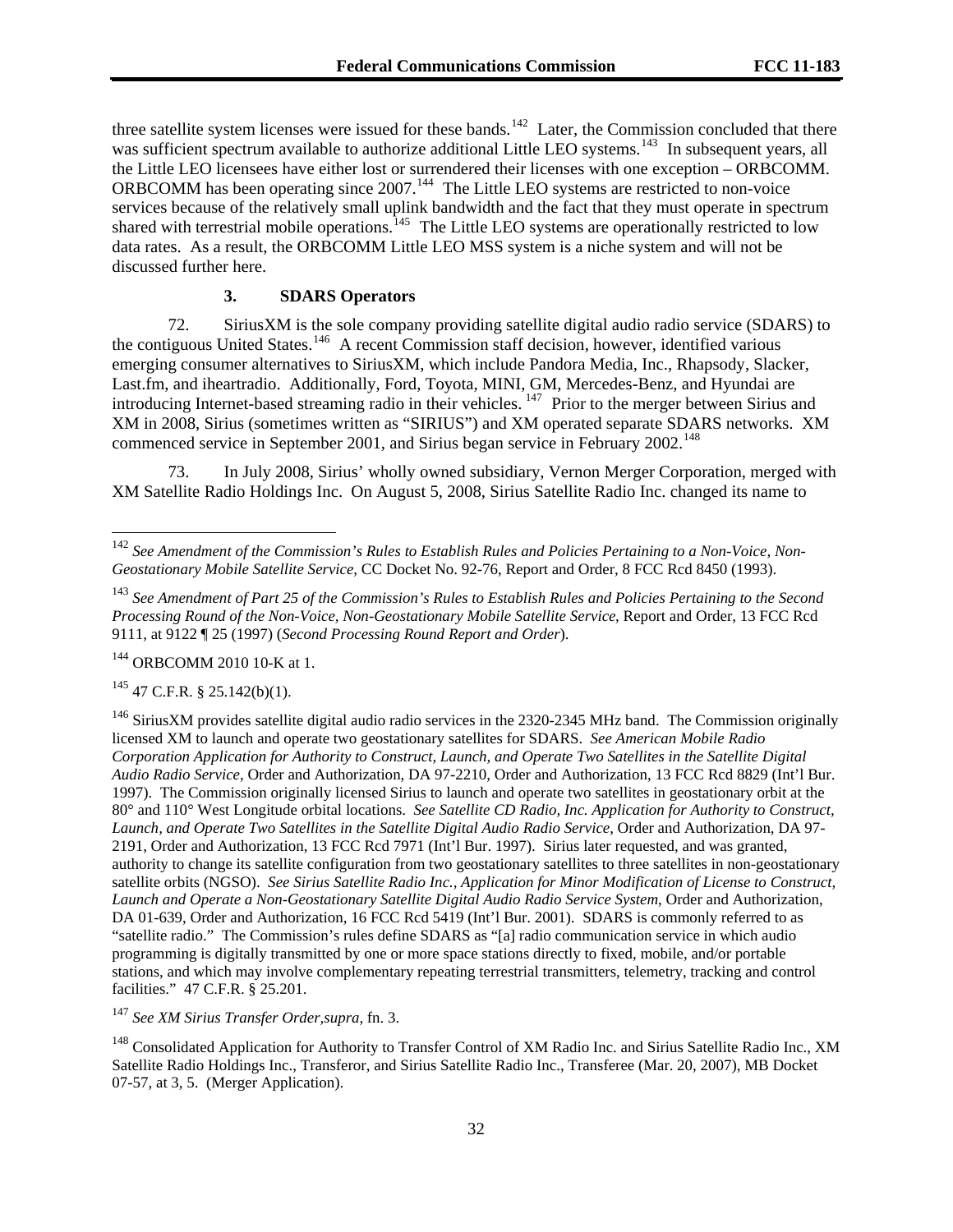SiriusXM Radio. 149 SiriusXM broadcasts music, sports, news, talk, entertainment, traffic, and weather channels in the United States for a subscription fee through two proprietary satellite radio systems — the SIRIUS system and the XM system. SDARS radio receivers are used in cars, trucks, boats, aircraft, and homes, and are available for portable use. SiriusXM also provides content to subscribers using streaming audio over the Internet as well as DBS and wireless networks.<sup>150</sup> In 2009, there were approximately 19 million subscribers, and as of December 31, 2010, SiriusXM had 20.2 million subscribers.<sup>151</sup>

# **a. Revenues and Earnings**

74. The primary source of revenue for SiriusXM is subscription fees. In 2009, SiriusXM earned \$ 2.5 billion in revenue.<sup>[152](#page-32-0)</sup> In 2010, revenues increased to \$2.8 billion.<sup>[153](#page-32-1)</sup> Over the same time period, operating expenses increased from \$2.2 billion to \$2.4 billion.<sup>[154](#page-32-2)</sup> In 2009 operating cash flow was  $\frac{1}{2}$ \$434 million, increasing in 2010 to \$513 million.<sup>[155](#page-32-3)</sup> Over the same time period, free cash flow increased from \$185 million to \$210 million.<sup>[156](#page-32-4)</sup>

# b. **Programming**

75. SiriusXM offers more than 135 channels of music, sports, news, talk, entertainment, traffic, and weather. Subscribers with a la carte-capable radios may customize the programming they receive through their a la carte subscription packages. SiriusXM offers two a la carte programming options to consumers with eligible radios. SDARS radio receivers are used in cars, trucks, boats, aircraft, and homes, and are available for portable use. SiriusXM also provides content to subscribers using streaming audio over the Internet as well as DBS and wireless networks.<sup>[157](#page-32-5)</sup> Prior to the merger in 2008, the fee charged by each of SDARS operator for its basic audio service was \$12.95 per month.<sup>[158](#page-32-6)</sup>

76. SiriusXM's primary means of distributing satellite radios is through the sale and lease of new vehicles. SiriusXM has agreements with every major automaker<sup>[159](#page-32-7)</sup> to offer either SIRIUS or XM satellite radios as factory or dealer-installed equipment in their vehicles. As of December 31, 2009,

<sup>151</sup> [http://files.shareholder.com/downloads/SIRI/1338727714x0x463472/95E4B18E-37F5-48B1-B929-](http://files.shareholder.com/downloads/SIRI/1338727714x0x463472/95E4B18E-37F5-48B1-B929-9445105FFAD6/Sirius_Proxy_and_Annual_Report.pdf) 9445105FFAD6/Sirius Proxy and Annual Report.pdf (visited Oct. 27, 2011).

 $149$  Sirius Satellite Radio Inc. was incorporated in the State of Delaware as Satellite CD Radio, Inc. on May 17, 1990. *See* SiriusXM Radio, Inc. SEC Form 10-K for the Fiscal Year Ended Dec. 31, 2009 (SiriusXM 2009 10-K.) at 2.

<sup>150</sup> *Applications for Consent to the Transfer of Control of Licenses, XM Satellite Radio Holdings Inc., Transferor, to Sirius Satellite Radio Inc., Transferee.*, MB Docket 07-57, Memorandum Opinion and Order and Report and Order, 23 FCC Rcd 12348 (2008) (*Sirius XM Merger Order*).

<span id="page-32-0"></span><sup>152</sup> SiriusXM 2009 10-K at 25 and 27.

<span id="page-32-1"></span><sup>153</sup> SiriusXM 2010 10-K at 26.

<span id="page-32-2"></span><sup>&</sup>lt;sup>154</sup> SiriusXM 2010 10-K at 26.

<span id="page-32-3"></span><sup>&</sup>lt;sup>155</sup> SiriusXM 2010 10-K at 40.

<span id="page-32-4"></span><sup>&</sup>lt;sup>156</sup> SiriusXM 2010 10-K at 36, 48.

<span id="page-32-5"></span><sup>157</sup> See generally *Sirius XM Merger Order*, *supra* note 154.

<span id="page-32-6"></span><sup>&</sup>lt;sup>158</sup> Merger Application at ii.

<span id="page-32-7"></span><sup>&</sup>lt;sup>159</sup> Automakers offering pre-installed Sirius/XM radios include: Acura/Honda, Aston Martin, Audi, Automobili Lamborghini, Bentley, BMW, Chrysler, Dodge, Ferrari, Ford, General Motors, Honda, Hyundai, Infiniti/Nissan, Jaguar, Jeep, Kia, Land Rover, Lincoln, Lexus, Toyota, Scion, Subaru, Maybach, Mazda, Mercedes-Benz, Mercury, MINI, Mitsubishi, Porsche, Rolls-Royce, Volvo and Volkswagen. *See* SiriusXM 2009 10-K at 3.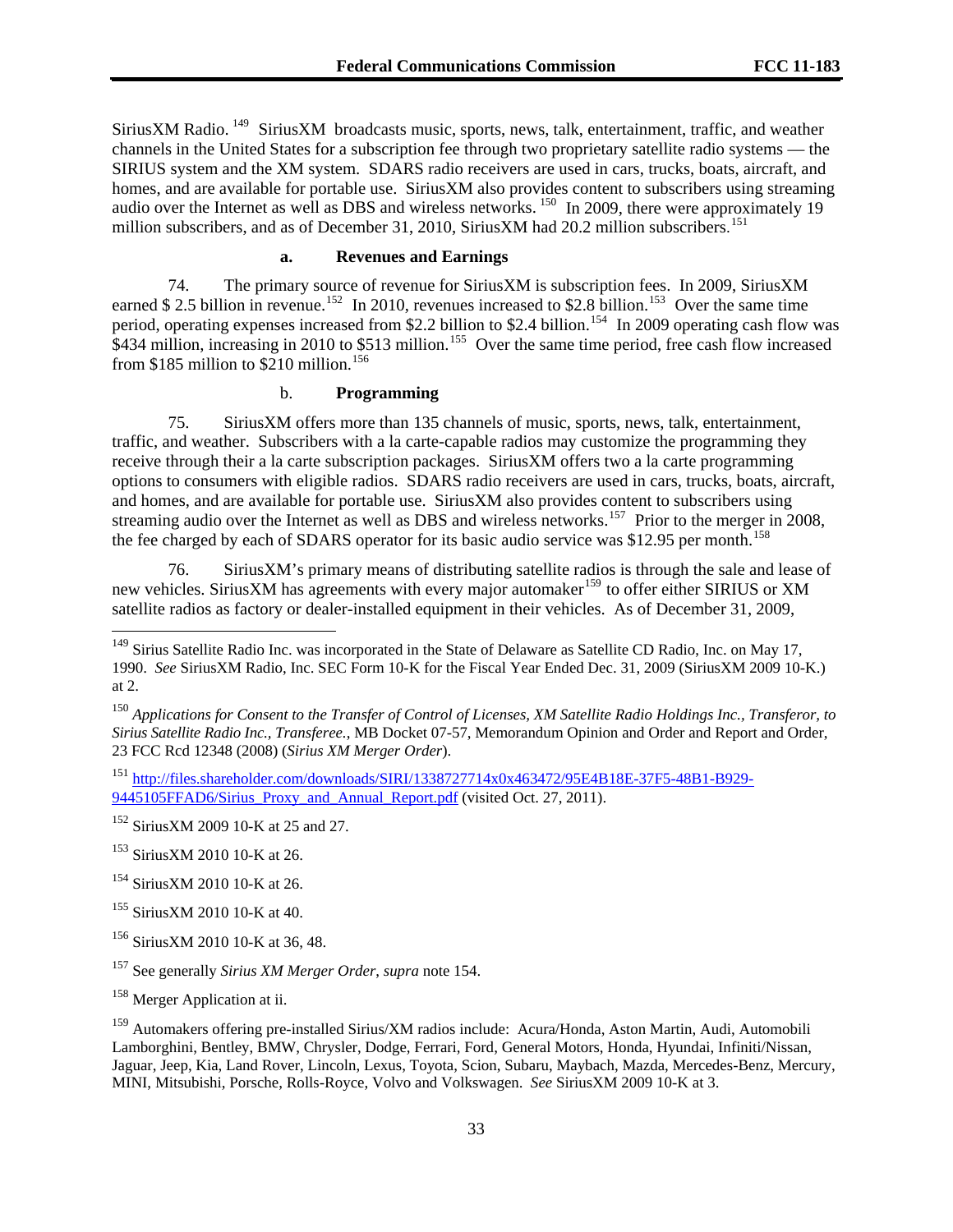satellite radios were available as a factory or dealer-installed option in substantially all vehicle models sold in the United States.

77. Post-merger, Sirius XM continues to operate Sirius and XM as separate networks, due to the technical challenges of unifying its space and ground systems. As of 2010, the Sirius satellite system consists of four in-orbit satellites in highly-elliptical orbits (HEO), over 125 terrestrial repeaters that receive and retransmit signals, and satellite uplink facilities and studios. The XM system consists of five in-orbit satellites,<sup>[160](#page-33-0)</sup> over 650 terrestrial repeaters that receive and retransmit signals, satellite uplink facilities, and studios. Both satellite radio systems are designed to provide clear reception in most areas despite variations in terrain, buildings, and other obstructions. Subscribers can receive transmissions in all outdoor locations where the satellite radio has an unobstructed line-of-sight with an SDARS satellite, or is within range of a terrestrial repeater. Sirius does not maintain in-orbit insurance for three of its four operating satellites. XM currently has in-orbit insurance for two of its five satellites.<sup>[161](#page-33-1)</sup>

# **c. FCC Conditions**

78. The Sirius XM merger was approved subject to conditions<sup>[162](#page-33-2)</sup> regarding programming, public interest and qualified-entity channels, equipment, subscription rates, and other service commitments. [163](#page-33-3) Specifically, the conditions adopted in the *Sirius XM Merger Order* required SiriusXM to:

a. Offer a la carte, family friendly, mostly music, news, sports and talk, and best of both programming options for subscribers at specified prices.<sup>[164](#page-33-4)</sup>

b. Enter into long-term leases or other agreements to provide to a Qualified Entity or Entities – defined as an entity or entities that are majority-owned by persons who are African American, not of Hispanic origin; Asian or Pacific Islanders; American Indians or Alaskan Natives; or Hispanics – rights to four percent of the full-time audio channels on the SIRIUS platform and on the XM platform. The Qualified Entity or Entities will not be required to make any lease payments for such channels, and SiriusXM will have no editorial control over these channels.<sup>[165](#page-33-5)</sup> The Commission stated it would determine the implementation details at a later date.<sup>[166](#page-33-6)</sup>

c. Make available four percent of the full-time audio channels on the SIRIUS platform and on the XM platform for noncommercial educational and informational programming for programmers that qualify under the DBS set aside rules.<sup>[167](#page-33-7)</sup>

<span id="page-33-0"></span> $160$  XM primarily provides its service directly to subscribers via five satellites in geostationary orbit at or near the 85° W.L. and 115° W.L. orbital locations. *See* SiriusXM 2009 10-K at 4.

<span id="page-33-1"></span><sup>&</sup>lt;sup>161</sup> SiriusXM 2010 10-K at 5.

<span id="page-33-2"></span><sup>162</sup> SiriusXM 2009 10-K at 7.

<span id="page-33-3"></span><sup>163</sup> See generally *Sirius XM Merger Order*, *supra* note 154 and SiriusXM 2009 10-K at 7.

<span id="page-33-4"></span><sup>164</sup> *Sirius XM Merger Order*, 23 FCC Rcd at 12385, 12387, ¶¶ 79, 85.

<span id="page-33-5"></span><sup>165</sup> *See Sirius XM Merger Order*, 23 FCC Rcd at 12407-12411, ¶ ¶ 131-35*.*

<span id="page-33-6"></span><sup>166</sup> *See Sirius XM Merger Order*, 23 FCC Rcd at 12410, ¶ 135. In adopting the implementation details for the Leasing Condition, the Commission defined the term "Qualified Entities" to ensure that lessees are independent from SiriusXM and to make the criteria for selection of lessees race-neutral. The Commission also revised the condition to involve SiriusXM in the lessee selection process, with responsibility for making timely selections of entities that are both qualified for the set-aside and technically compatible with the SDARS platform. *See Applications for Consent to the Transfer of Control of Licenses*, MB Docket No. 07-57, Memorandum Opinion and Order, 25 FCC Rcd 14779 (2010).

<span id="page-33-7"></span><sup>167</sup> *Sirius XM Merger Order*, 23 FCC Rcd at 12413-15, ¶¶ 142-46.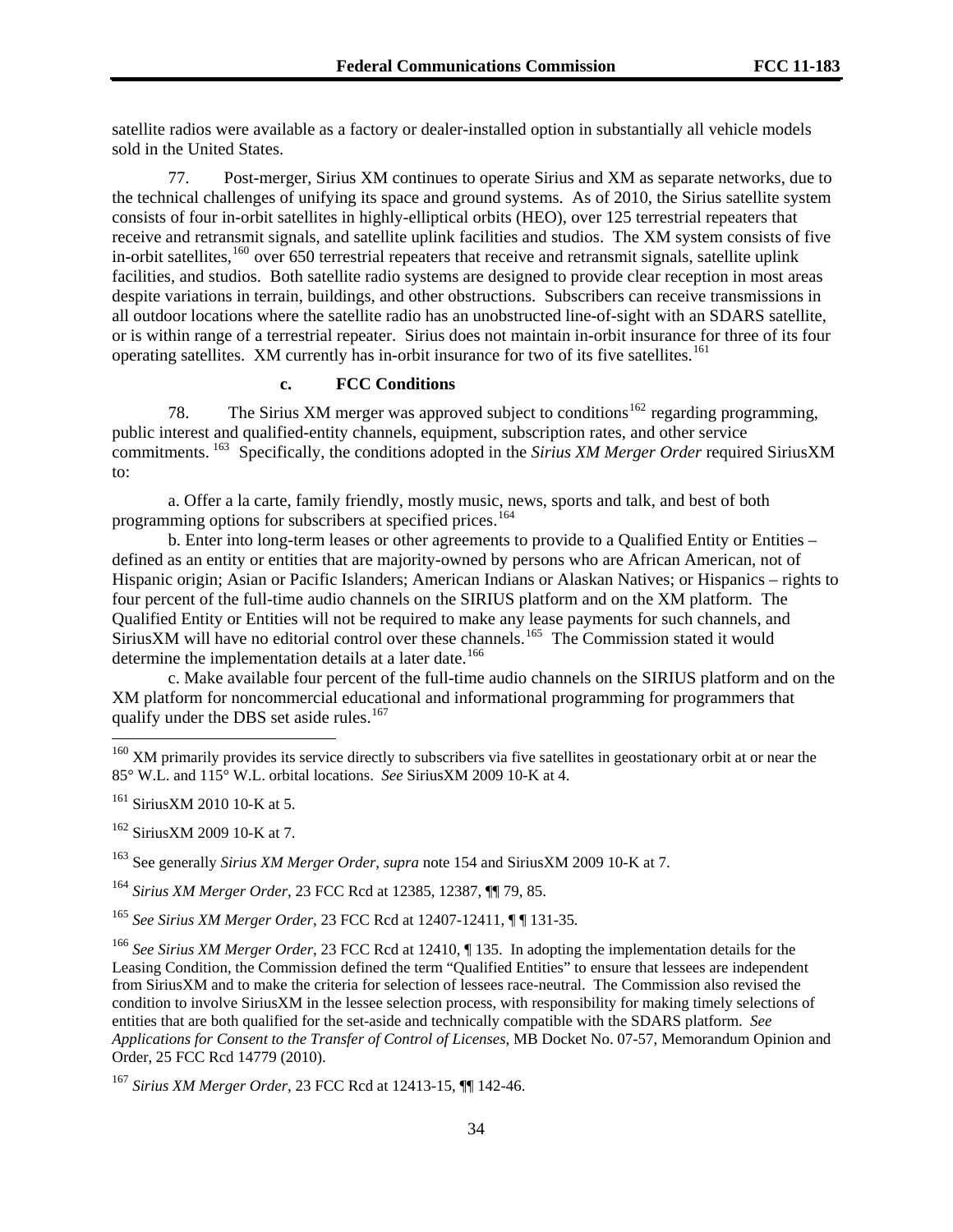d. Provide, on commercially reasonable terms, the intellectual property necessary to permit any device manufacturer to develop equipment that can deliver their satellite radio services. Chip sets for satellite radios, which include the encryption, conditional access and security technology necessary to access our satellite radio services, may be purchased by licensees from manufacturers in negotiated transactions with such manufacturers.<sup>[168](#page-34-0)</sup>

e. Not raise the retail price for the basic \$12.95 per month subscription package, the a la carte programming packages or new programming packages until July  $28$ ,  $2011$ .<sup>[169](#page-34-1)</sup>

f. Offer for sale an interoperable radio, and began offering such radio in early 2009.[170](#page-34-2)

# **C. Input Suppliers**

79. This *Third Report* includes, for the first time, a discussion of the input suppliers to the communications satellite services industry, *i.e*., those firms that supply fixed and mobile satellite operators with spacecraft, terminal equipment, earth stations, finance, insurance, and launch services.

# **1. Spacecraft Manufacturers**

80. Overview of the Satellite Manufacturing Industry The major U.S. corporations that manufacture large satellites for commercial satellite operators are Boeing Company, Space Systems Loral, and Lockheed Martin. Northrop Grumman, manufactures satellites but restricts its business to government satellites. Orbital Science Corporation manufactures small and medium- sized satellites. Internationally, two major manufacturing corporations are EADS Astrium and Thales Alenia, both European aerospace conglomerates. These companies are listed in Table III.7. $^{171}$  $^{171}$  $^{171}$ 

81. Regarding the companies listed in Table III.7,  $^{172}$  $^{172}$  $^{172}$  Boeing manufactures medium and high power FSS and MSS communication satellites, weather satellites, GPS satellites, and military communications satellites; Lockheed Space Company produces human space flight systems, remote sensing, navigation, meteorological and communications satellites, space observatories and interplanetary spacecraft among others;<sup>[173](#page-34-5)</sup> Space Systems Loral (SS/L) supplies commercial market segments and government, including all satellite-based applications. SS/L designs, manufactures and integrates high power satellites systems for commercial and government customers worldwide; Orbital Science Corporation (OSC) provides service engineering, production and technical services for NASA, DoD,

<span id="page-34-0"></span><sup>168</sup> *See Sirius XM Merger Order*, 23 FCC Rcd at 12404, ¶ 126.

<span id="page-34-1"></span><sup>&</sup>lt;sup>169</sup> The Commission stated it would review the price cap condition six months prior to its expiration and determine whether to it should be modified, removed, or extended. *See Sirius XM Merger Order*, 23 FCC Rcd at 12395, 108. In July 2011, the Media Bureau determined that the price cap condition should not be extended beyond three years. *See Applications for Consent to the Transfer of Control of Licenses, XM Satellite Radio Holdings Inc., Transferor, to Sirius Satellite Radio Inc., Transferee.*, MB Docket 07-57, Memorandum Opinion and Order, 26 FCC Rcd 10539 (MB 2011).

<span id="page-34-2"></span><sup>170</sup> SiriusXM also committed not to originate local programming or advertising through their repeater networks. *See Sirius XM Merger Order*, 23 FCC Rcd at 12415 ¶ 145. SiriusXM further committed to file applications to provide SIRIUS service to Puerto Rico using terrestrial repeaters and to promptly introduce such service upon the Commission's grant of permanent authority to operate these repeaters. *Sirius XM Merger Order*, 23 FCC Rcd at 12415 ¶ 147.

<span id="page-34-3"></span><sup>&</sup>lt;sup>171</sup> Smaller manufacturers such as Mitsubishi Electric Corp in Japan, ISS-Reshetnev Company in Russia, OHB technology in Germany, and Surrey Satellite Technology Ltd in the U.K. also produce satellites.

<span id="page-34-4"></span><sup>&</sup>lt;sup>172</sup> Smaller manufacturers such as Mitsubishi Electric Corp in Japan, ISS-Reshetnev Company in Russia, OHB technology in Germany, and Surrey Satellite Technology Ltd in the U.K. also produce satellites.

<span id="page-34-5"></span><sup>173</sup> *See* [http://www.Lockheedmartin.com/SSC](http://www.lockheedmartin.com/SSC).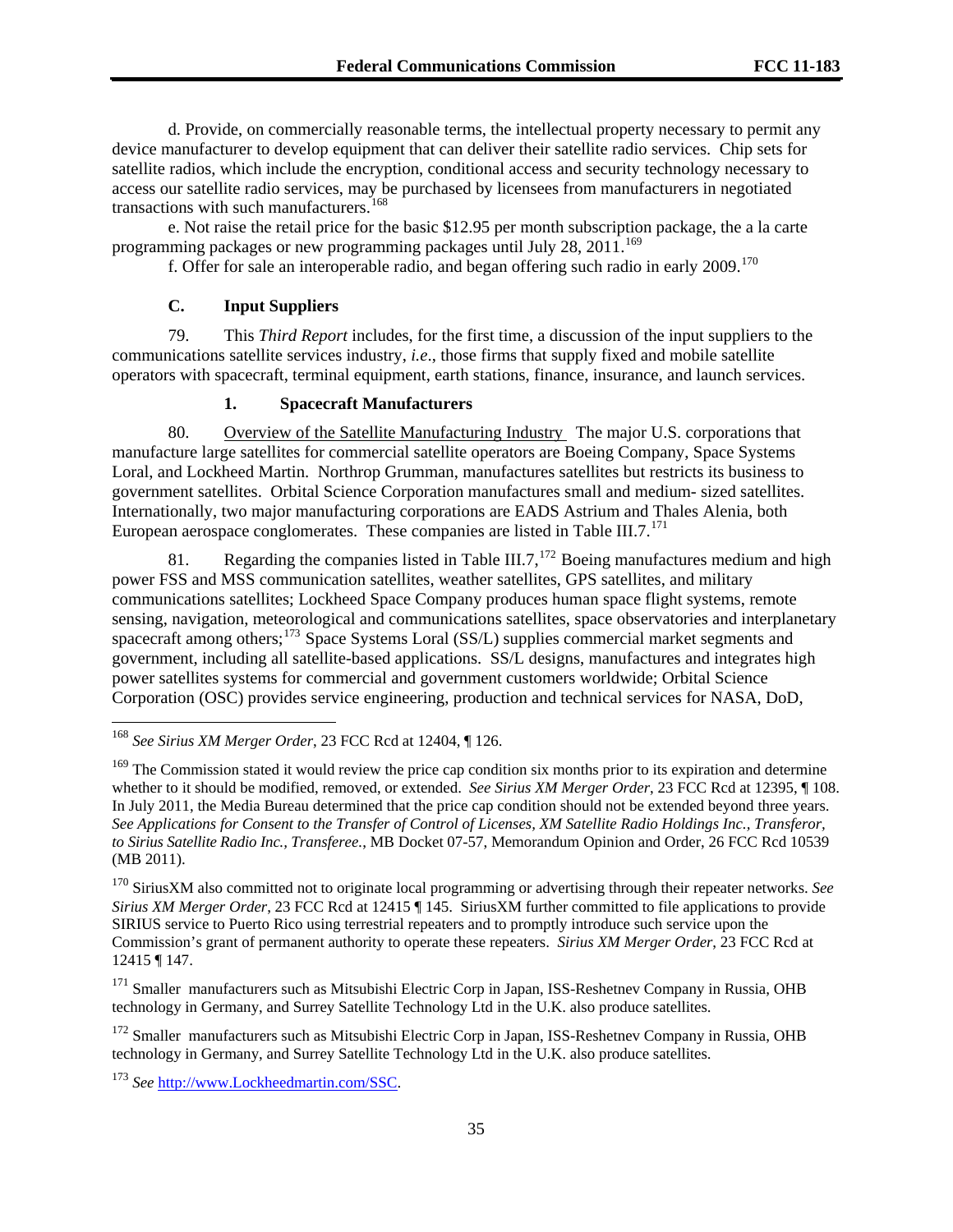commercial and academic space programs; EADS Astrium develops and markets communications systems, missiles, space rockets, satellites, and related systems;<sup>174</sup> and Thales Space manufactures commercial GSO and NGSO satellites, and builds large scientific modules for the International Space Station.

## **TABLE III.7**

# **MAJOR FIRMS IN THE GLOBAL SPACECRAFT MANUFACTURING INDUSTRY (Total Sales, All Activities, Billions of US\$)**

| <b>Firm</b>                                 | Country    | <b>Total Sales</b><br>2009 |
|---------------------------------------------|------------|----------------------------|
| Boeing Company <sup>175,176</sup>           | U.S.       | 33.7                       |
| Lockheed Martin <sup>177</sup>              | U.S.       | 45.7                       |
| Space Systems/Loral <sup>178</sup>          | U.S.       | 1.0                        |
| Orbital Sciences Corporation <sup>179</sup> | U.S.       | 1.1                        |
| <b>EADS</b>                                 | Pan-Europe | 66.2                       |
| Thales Group                                | Pan-Europe | 20.4                       |

82. Nature of Services/Products Provided. The services and products supplied by the major satellite manufacturers vary from customer to customer depending on the specific requirements specified in the satellite construction contract. Previously, the satellite manufacturing process typically involved manufacturing and delivering a satellite to a storage facility<sup>[180](#page-35-5)</sup> with the customer obtaining title to the satellite during storage. The customer was then responsible for obtaining the launch contract and on-orbit technical support. Today the satellite manufacturer more typically supplies a "turn-key" satellite system, in which the satellite is delivered on-orbit and the primary satellite tracking, telemetry and command (TT&C) earth station, or stations, is built by the satellite manufacturer. In addition to constructing the satellite, the manufacturer usually supplies the TT&C software and hardware required to operate the satellite and, often, the satellite contract will require the manufacturer to train a specified number of satellite operating technicians. It is also possible for the satellite buyer to enter into a long term contact with the satellite manufacturer, or another entity, for services related to the day-to-day operation of the satellite.

1

<sup>174</sup> *See* http://www.astrium.eads.net/.

<span id="page-35-0"></span><sup>&</sup>lt;sup>175</sup> Boeing Networks and Space Div. \$2.3B in 1Q2010 – chart 23; 2009 revenues 33.7 \$B – chart 3 and backlog of 64.2 \$B 1Q10 chart 4. This is 32% of total Boeing revenue-chart 23 [Investors Conference Presentation by President & CEO of Boeing Defense Space and Security, May 20, 2010]).

<span id="page-35-1"></span><sup>176</sup> *See* [http://www.boeing.com/defense-space/space/bss/index.html.](http://www.boeing.com/defense-space/space/bss/index.html)

<span id="page-35-2"></span><sup>&</sup>lt;sup>177</sup> See Lockheed Martin 2009 SEC 10K.

<span id="page-35-3"></span><sup>&</sup>lt;sup>178</sup> See Space Systems Loral IPO Registered with the SEC on June 9, 2010.

<span id="page-35-4"></span><sup>&</sup>lt;sup>179</sup> Orbital Science Corporation 2009 Annual Report.

<span id="page-35-5"></span><sup>&</sup>lt;sup>180</sup> Often the title to the satellite would change hands while the satellite was in storage in a state that had no sales tax, such as Delaware.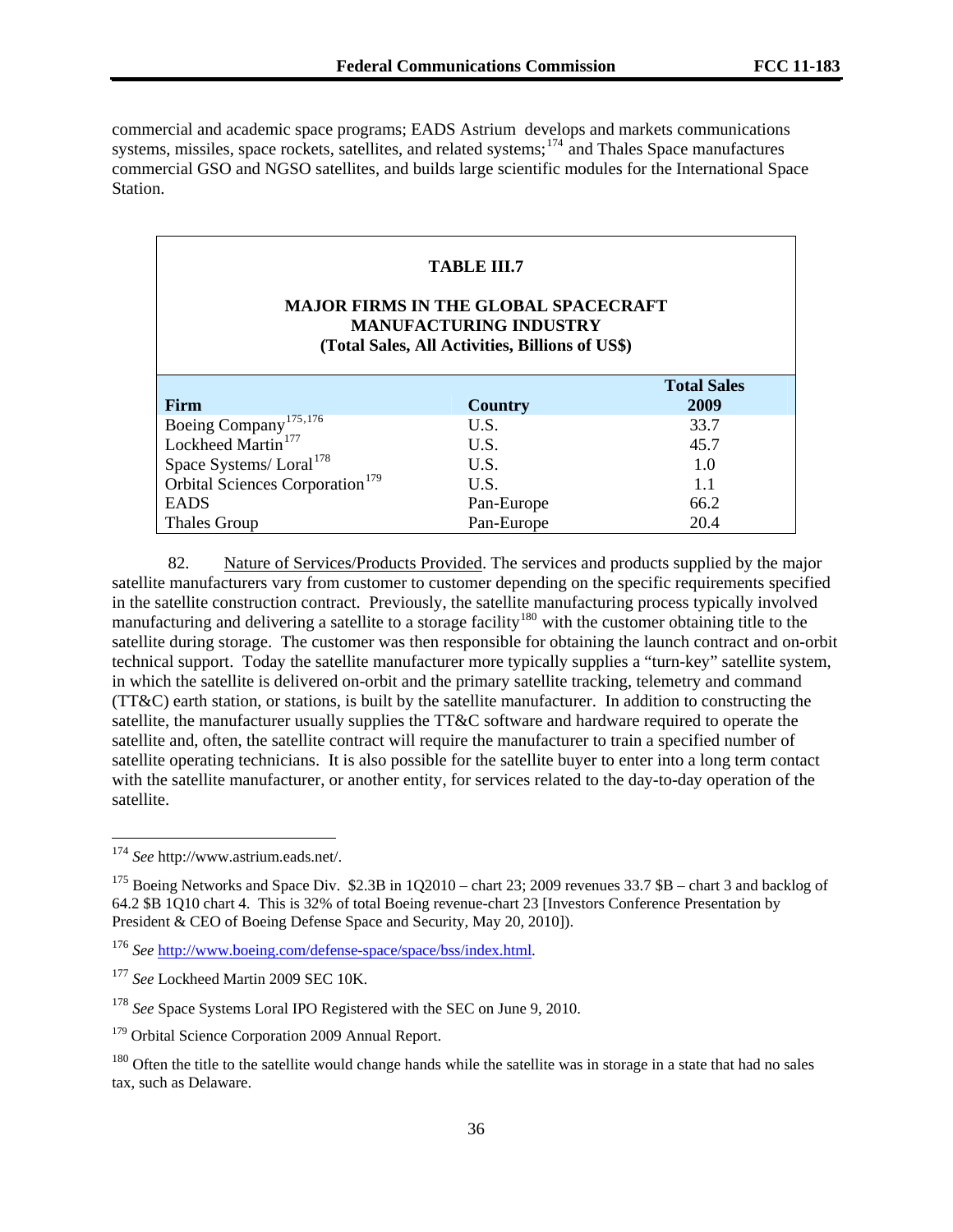83. Entry Into Satellite Manufacturing. Entry into the satellite manufacturing industry requires substantial investment in facilities, technology, and highly specialized personnel. These costs make entry difficult for firms without substantial financial resources and technical expertise in the space communications industry. For example, impediments to entry include large capital requirements needed to design, test, and build satellites to diverse specifications. Moreover, the process of designing and manufacturing satellites requires a high degree of technical and scientific expertise that may limit new entrants into the industry.

84. Customers of Satellite Manufacturers. Entities buying manufacturing services include satellite operators and many other entities, private and governmental. The private entities are the satellite operators identified in this *Third Report* (such as Intelsat, SES, Sirius, and TerreStar); companies that launch satellites with a primary mission other than communications, such as remote sensing satellites; and companies that serve foreign markets (such as Eutelsat and Asia Satellite Telecommunications Co., Ltd.).<sup>[181](#page-36-0)</sup> The government entities include parts of the U.S. government and foreign governments, including the Russian Federal Space Agency and the European Space Agency.

85. Nature of the Competitive Process. Satellite buyers generally do not own manufacturing facilities and must obtain spacecraft from manufacturers. In some instances, buyers require "turn-key" systems that take the process from design and manufacture, through launch, and provision of ground control operations post-launch. Others buyers have substantial physical and knowledge infrastructure that require far less involvement by the manufacturer after the completion of the manufacturing stage.

86. Satellite manufacturers compete on price and quality. While price is an important consideration, quality competition implies that buyers have varying requirements and often look for innovative solutions that require significant expertise and resources. Thus, while some buyers seek a straightforward solution that implies price competition dominates, others have more stringent technological requirements that call for greater technical expertise (quality) and expense.

# **2. Earth Station and Terminal Equipment Suppliers**

87. Overview of Earth Station and Terminal Equipment Producers. There are numerous classes of earth stations and satellite user terminals. In general, there are three different general types of earth stations or terminals used with satellite systems: (1) telemetry, tracking and control (TT&C) earth stations; (2) feeder-link earth stations; and (3) user earth stations or terminals. TT&C earth stations provide the satellite system operator with a means to monitor and control the satellite(s). Feeder link earth stations used in the MSS and hub earth stations used in the FSS are used to connect the communication traffic flowing to and from the satellite to the public switched telephone network (PSTN), the Internet or a particular customer's premises, providing a means for the system users to communicate beyond the satellite system itself. Feeder link earth stations are sometimes combined with the TT&C station facility.

88. User earth station or user terminals connect the user directly with the satellite. These earth stations and terminals are different shapes and sizes depending upon the type of service provided. For example, FSS system user terminals can vary from the small antennas associated with ubiquitous VSAT, point-of-sale, and Internet distribution systems to the much larger antennas associated with industrial "teleports." FSS earth stations may be directly owned by the corporations renting satellite

<span id="page-36-0"></span><sup>181</sup> U.S. Federal Aviation Administration, *Quarterly Launch Report, 2nd Quarter 2009*, available at http://www.faa. gov/about/office\_org/headquarters\_offices/ast/media/2O2009%20Quarterly%20Report.pdf (visited Sept. 9; 2010); *Semi-Annual Launch Report, Second Half of 2009* at A-1 to -2, available at http://www.faa.gov/about/office\_org/ headquarters offices/ast/media/10998.pdf (visited Sept. 9, 2010); *May 2010* at A-1, available at http://www.faa. gov/about/office\_org/headquarters\_offices/ast/media/semi\_annual\_launch\_ report \_051810.pdf (visited Sept. 9, 2010) (collectively, "*FAA Reports*").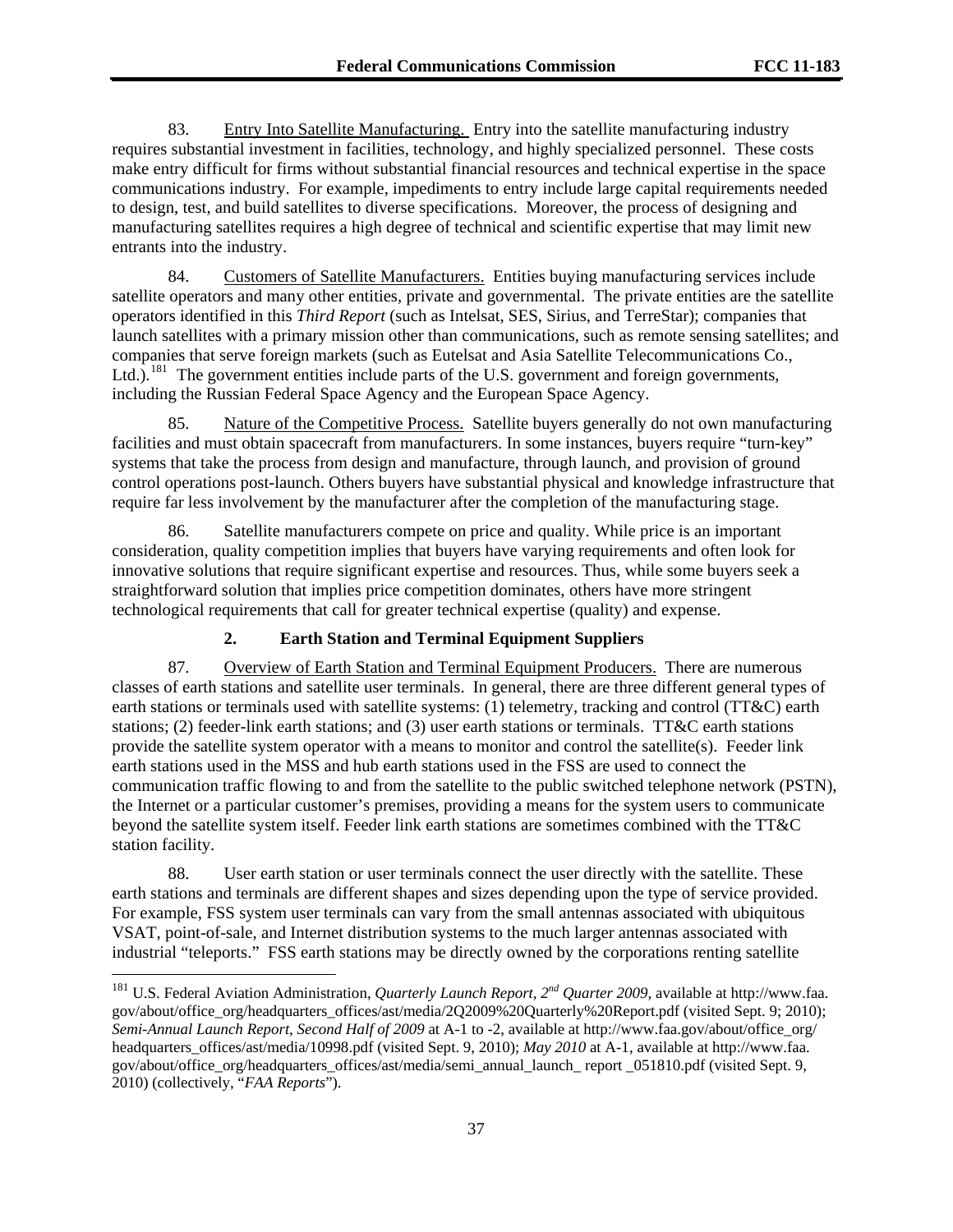transponder bandwidth or by satellite teleport operators.

-

89. MSS systems utilize small laptop computer or mobile phone-like user terminals that are often sold by VARs (where the satellite manufacturer is a wholesale service provider). Newer MSS systems are being combined with ATC systems, and the user terminals for these systems can differ from some of the other MSS systems in that they are designed to operate with both the satellite and the terrestrial ATC system. While some of these operators are not directly developing user terminals, they are developing chip-sets that can access both the satellite and the terrestrial system and partnering with a terrestrial cellular system and/or mobile phone manufacturer to complete the dual system.

90. Entry Into Earth Station and Terminal Equipment Business. Barriers to entry into the manufacturing and fabrication of earth stations and terminal equipment used in satellite communications are moderate relative to other input suppliers, such as launch services. Efficient production is achieved at moderate levels of production, and the expertise and technical knowledge required to enter this supplier segment of the satellite communications industry is widely available. Firms producing earth stations and terminal equipment for commercial satellite communications are located around the globe.<sup>[182](#page-37-0)</sup>

91. Nature of Competitive Process. The bidding process generally involves multiple vendors bidding to a functional specification produced by the system operator; most components are obtained through multiple vendors by competitive bidding or through multiple VARs. The post-contract award negotiation with satellite operators is unknown since the terminals are treated as consumer products and there are multiple potential vendors. There are probably no post-contract negotiations.

## **3. Launch Services (Including Manufacture of Launch Vehicles)**

92. Overview of the Launch Services Industry.<sup>[183](#page-37-1)</sup> In 2008-09, the following firms offered launch services: Arianespace; International Launch Services, Inc. ("ILS"); Sea Launch Co. LLC ("Sea Launch"); Space Exploration Technologies Corp. ("SpaceX"); Orbital Sciences; and Land Launch (affiliated with Sea Launch). Sea Launch's presence in the market was reduced by a launch failure in 2007 that idled it.<sup>[184](#page-37-2)</sup> Sea Launch entered Chapter 11 bankruptcy in mid-2009<sup>[185](#page-37-3)</sup> and the United Launch

<span id="page-37-2"></span>184 Michael A. Taverna, *Booster Blues: Difficulties of Launcher Supplier No. 3 Could Trigger Boeing Exit*, Aviation Week & Space Technology at 37 (June 29, 2009) (stating that at one point Sea Launch accounted for "about 15% of commercial spaceflights"); *see also* Alex Derber, *Sea Launch prepares to exit Chapter 11 & restart operations*, FLIGHTGLOBAL, http://www.flightglobal.com/articles/2010/05/25/342384/ sea-launch-prepares-to-exit-chapter-11 and-restart-operations.html (May 25, 2010) (visited Aug. 22, 2010).

<span id="page-37-3"></span>185 In late 2010, Sea Launch emerged from bankruptcy mostly Russian-owned. Peter B de Selding, *Divergent Satellite Market Forecasts Spark Debate*, Space News (Sept. 10, 2010) available at [http://www.spacenews.com/satellite\\_telecom/091010divergent-satellite-market-forecasts-sparks-debate.html](http://www.spacenews.com/satellite_telecom/091010divergent-satellite-market-forecasts-sparks-debate.html) (visited September 20, 2011).

<span id="page-37-0"></span><sup>182</sup> *See, e.g*., *2011 International Satellite Directory* (Sonoma, CA: Satnews Publishers, 2011), vol. 1 - The Satellite Industry, Chapter 1.

<span id="page-37-1"></span><sup>183</sup> Several launch service providers urge that we not examine the launch services sector, noting that past *Reports* specifically eschewed such examination. Comments of International Launch Services filed September 24, 2010 (ILS Comments) at 1-2 and Comments of Arianespace, Inc. filed September 24, 2010 (Arianespace Comments) at 7- 8, citing *First Report*, 22 FCC Rcd at 5957, ¶. 10 n.7; *Second Report*, 23 FCC Rcd at 15173, ¶ 8. Arianespace correctly notes that launch services are not within the scope of a "communications satellite system" as defined in 47 U.S.C. § 702(1). The scope of this *Third Report* is "satellite communications services," 47 US.C. § 703(a). Our assessment of the competitive constraint on the exercise of market power by satellite operators requires an assessment of the bargaining power of critical suppliers of inputs to the production of satellite communications services, and launch services are a critical input to satellite communications services.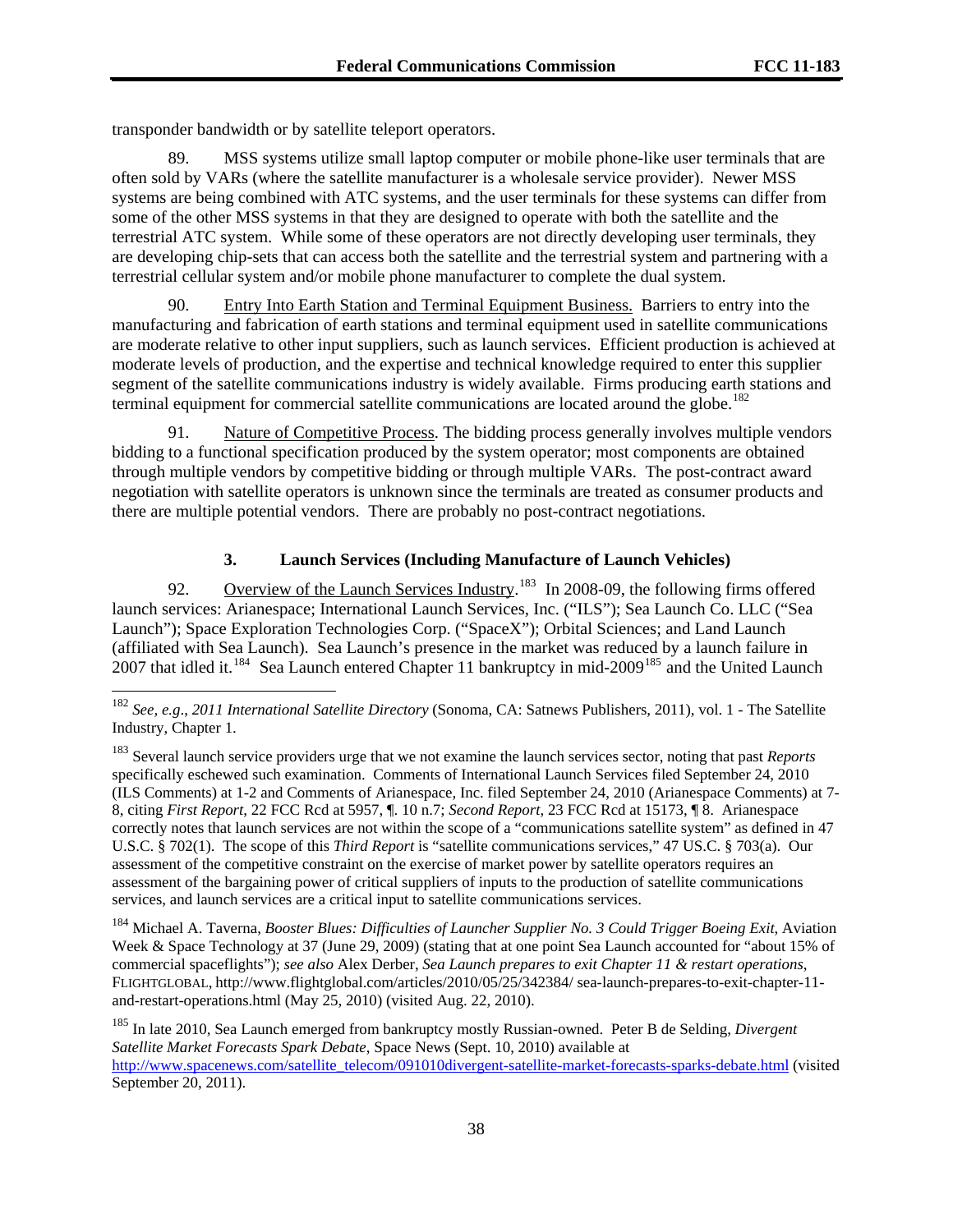Alliance ("ULA"), U.S. companies Lockheed-Martin and Boeing,<sup>186</sup> market their launch services almost exclusively to the U.S. government.<sup>187</sup>

93. Launch services consist of the following activities: designing and building the rocket (or "launch vehicle"); building and operating a launch site,<sup>[188](#page-38-0)</sup> receiving rockets and satellites at the launch site, mounting them onto the launch pad, fueling the rocket, performing final testing, performing the launch (perhaps including recovering the rocket), cleaning up after the launch, and (optional) having insurance against accidents. In some cases, the launch services provider also obtains the spacecraft (communications satellite) for the satellite operator. The launch services provider itself is primarily an integrator, obtaining the rocket and the launch site from other entities: ILS, for example, has only sixty employees.<sup>[189](#page-38-1)</sup>

94. It appears that, in 2008-2009, the available commercial launch capacity was sufficient to meet the total demand for commercial launches.<sup>[190](#page-38-2)</sup> Further, there appears to be some excess capacity on the supply side of the launch services market available to satellite operators.<sup>[191](#page-38-3)</sup>

 Another facet of these entities' commitment to serving the U.S. government is that they give low priority to commercial launches. Commercial customers are subject to delay and preemption by higher priority (government) missions, which may endanger their Commission-mandated deadlines for launch and operation.

<span id="page-38-0"></span><sup>188</sup> The major launch sites discussed herein are owned by governments, not companies that provide launch services.

<span id="page-38-1"></span>189 International Launch Services, *About Us*, http://www.ilslaunch.com/about-us (visited Sept. 8, 2010) (*ILS Web Page*). Rocket manufacturers are largely integrators themselves, often obtaining most of their components from subcontractors.

<sup>&</sup>lt;sup>186</sup> Technically, Lockheed Martin addressed commercial customers through Lockheed Martin Commercial Launch Services.

<sup>&</sup>lt;sup>187</sup> EchoStar Comments at 2 (in 2008 virtually all of ULA's capacity was used by the U.S. Government and therefore unavailable to private entities); Peter B. de Selding, *Sea Launch Bankruptcy Stokes Fears of Rising Prices*, Space.com (June 29, 2009), available at http://www.space.com/news/090629-busmon-sealaunch-bankruptcy.html (visited Sept. 20, 2011) (ULA's "two principal U.S. rockets, Atlas and Delta, have in effect removed themselves from the market to focus on more profitable U.S government business"); *CSIS Report* at 14 ("ULA has supported only two commercial launches in the past four years").

<span id="page-38-2"></span><sup>&</sup>lt;sup>190</sup> U.S. Federal Aviation Administration, Quarterly Launch Report, 2nd Quarter 2009, available at [http://www.faa.](http://www.faa/) gov/about/office\_org/headquarters\_offices/ast/media/2Q2009%20Quarterly%20Report.pdf (visited Sept. 9; 2010); Semi-Annual Launch Report, Second Half of 2009 at A-1 to -2, available at [http://www.faa.gov/about/office\\_org/](http://www.faa.gov/about/office_org/) headquarters\_offices/ast/media/10998.pdf (visited Sept. 9, 2010); May 2010 at A-1, available at [http://www.faa.](http://www.faa/) gov/about/office\_org/headquarters\_offices/ast/media/semi\_annual\_launch\_ report \_051810.pdf (visited Sept. 9, 2010) (collectively, "FAA Reports").

<span id="page-38-3"></span><sup>191</sup> *Id.*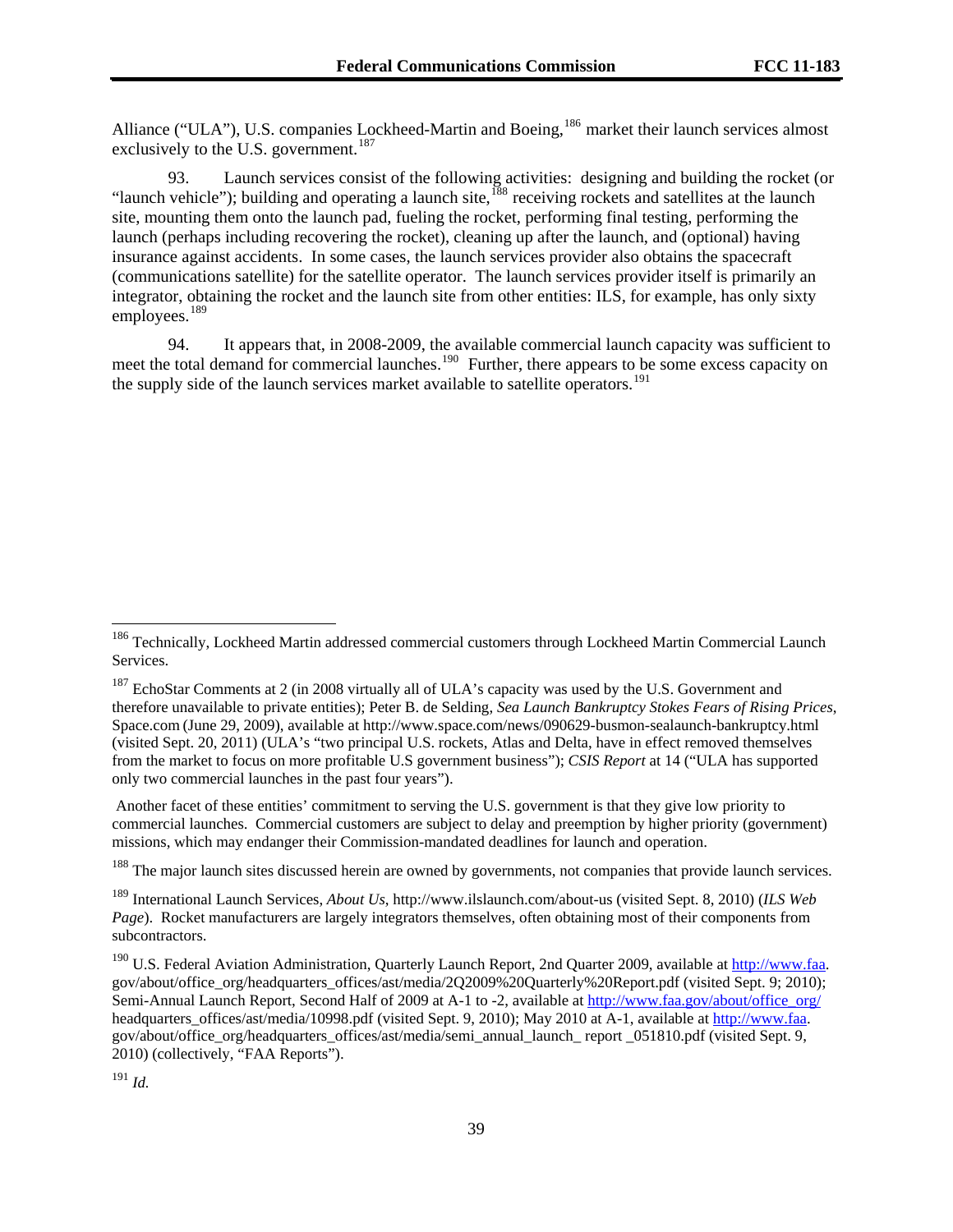| <b>TABLE III.8</b><br><b>CAPACITIES OF LAUNCH SERVICES PROVIDERS, 2008-09</b>                                                                                        |                |    |  |  |  |  |  |
|----------------------------------------------------------------------------------------------------------------------------------------------------------------------|----------------|----|--|--|--|--|--|
| (LARGE GEOSTATIONARY SATELLITES)<br><b>Launch Services</b><br><b>Estimated Annual Launch</b><br>Launch<br>Pads $^{192}$<br>Capacity <sup>193</sup><br><b>Company</b> |                |    |  |  |  |  |  |
| Arianespace                                                                                                                                                          | $\overline{c}$ | 12 |  |  |  |  |  |
| <b>ILS</b>                                                                                                                                                           | 3              | 18 |  |  |  |  |  |
| lSea Launch                                                                                                                                                          |                | 6  |  |  |  |  |  |

95. These facts about launch services companies are displayed in Table III.8.

# 96. Buyers of Launch Services. The buyers of launch services include commercial satellite operators, manufacturers, and other entities, including governments. The process by which a satellite operator chooses a launch services provider typically takes from two months to a year and begins with the issuance of a Request for Proposal ("RFP"). One common method is for the satellite operator to issue an RFP for a "turnkey" operation in which the winning launch services provider will obtain rockets and a launch site, and will conduct all the other activities described above. It is also common for a relatively experienced satellite operator to perform some of these activities itself and issue an RFP for relatively few activities. In another common variation, the commercial operator chooses the manufacturer of its satellites and that manufacturer issues the RFP and does the primary bargaining with launch services companies.[194](#page-39-2)

97. In their responses to the RFP, competing launch services providers indicate launch price, launch site availability,<sup>[195](#page-39-3)</sup> payment schedule, technical characteristics of their launch vehicles, value-added services, and the reliability of their launches.<sup>[196](#page-39-4)</sup> Negotiations then occur between the satellite operator and the competing bidders. The satellite operator or its agent then makes its decision.<sup>[197](#page-39-5)</sup>

98. Most decisions award the entire launch operation to one bidder, but split awards to several providers sometimes occur especially when many satellites are being launched. The contract

-

<span id="page-39-0"></span><sup>192</sup> For SpaceX, *see www.spacex.com/downloads/spacex-brochure.pdf*; for the others, Prashant Butani, *The Emerging Launch Market Threat?*, http://www.satmagazine.com/cgi-bin/display\_article.cgi?number =1249759337 (Oct. 2008) (visited Sept. 21, 2011) (*Butani*).

<span id="page-39-1"></span><sup>193</sup> This assumes constant operation and 6 launches per pad annually (*see* note ["Sea Launch has a theoretical capacity"]-[two down] *infra*).

<span id="page-39-2"></span> $194$  In this variation, the satellite manufacturer may agree to transfer title to the operator only when the satellite is in proper orbit (delivery in orbit).

<span id="page-39-3"></span><sup>195</sup> *CSIS Report* at 16.

<span id="page-39-4"></span><sup>196</sup> *See, e.g.,* Arianespace *2008 Annual Report* at 8 (attributing growth in orders in 2008, "despite average prices higher than the competition, [to] Ariane 5's quality and reliability").

<span id="page-39-5"></span><sup>197</sup> *See generally* Arianespace at 5-6.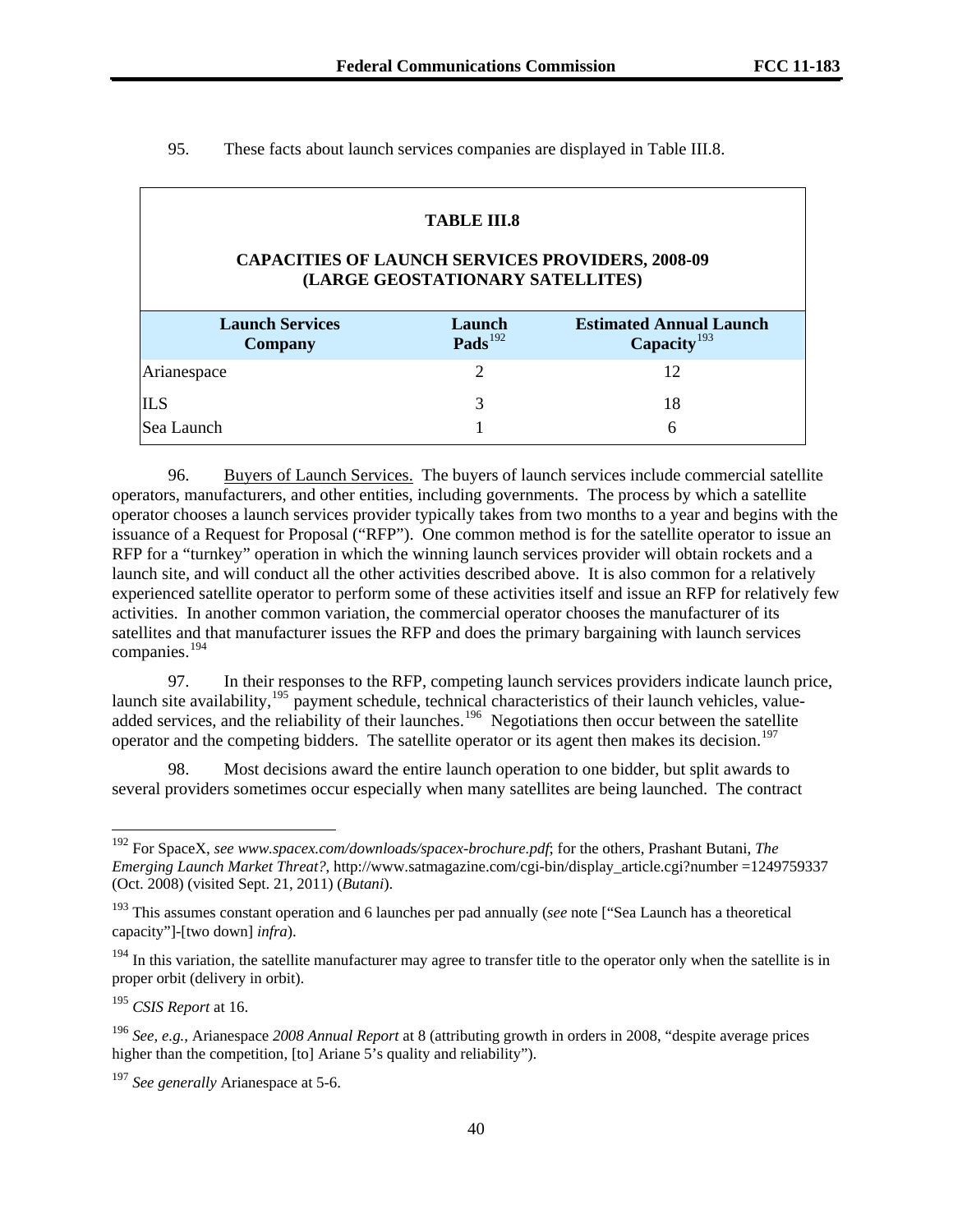typically specifies a fixed price, which puts on the launch services provider the risk of currency fluctuation (a potentially significant factor for the French and Russian providers). Satellite operators with more than average bargaining power are able to inject into their contracts provisions for performancebased penalties, bonuses, liquidated damages, and "walk-aways." Performance of a contract for launch services typically requires more than 18 months.<sup>198</sup>

99. A satellite operator faces no substantial switching costs in changing from one supplier of launch services for one fleet to another for the next fleet. Indeed, sometimes a satellite operator will make one agreement with one launch services provider and a "back-up" agreement with another in case of an unforeseen problem involving the first one.<sup>[199](#page-40-0)</sup>

100. Providers of launch services offer a relatively undifferentiated product to satellite operators, and derive a substantial share of their revenue from the commercial sector. Although some providers have more launch sites than others and some rockets have greater capacity than others, no provider of launch services has a lock on any satellite operator.

101. As indicated above, there appears to have been a modest excess of supply over demand for launch opportunities available to satellite operators in 2008-09. Consequently, it appears that launch suppliers have not unduly constrained the supply of launch services.

# **4. Launch Insurance Vendors**

l

102. Overview of Launch Insurance Vendors. The space insurance industry consists of brokers, underwriters, re-insurers, and retrocessionaires. Brokers evaluate the insurance needs of satellite operators, and then engage underwriters who formally construct and finance the insurance policy. Underwriters typically engage re-insurers, who provide additional financial support for the policy. Reinsurers "insure" insurance companies, by providing additional financial resources once the insurance companies establish the parameters of the coverage.<sup>[200](#page-40-1)</sup> Re-insurance allows the underwriters to diversify risk both by (a) shedding much of the risk of any particular contract and also by (b) releasing financial resources that permit the underwriter to write additional contracts.

103. In addition to brokers, underwriters, and reinsurers, retrocessionnaires provide "reinsurance" to reinsurers. Reinsurers and retrocessionaires often construct diversified packages of insurance policies into financial instruments that are then sold to private investors. These packages of insurance assets, sometimes referred to as "sidecars," provide buyers of packaged re-insurance with assets uncorrelated with other financial assets, hence providing diversification.

104. Globally, over thirty companies provide launch and in-orbit coverage. The ten largest companies provide approximately sixty percent of the total insurance coverage.

 $198$  The descriptions of the bargaining process in this paragraph, as well as other aspects of the satellite launch business, were obtained in conversations with executives at the Satellite Industry Association on June 16, 2010; Intelsat on August 19, 2010; Arianespace on August 19 and September 20, 2010; ILA on August 31, 2010; Lockheed Martin on September 1, 2010; Euroconsult on September 21, 2010. *See also Edwards*.

<span id="page-40-0"></span><sup>&</sup>lt;sup>199</sup> In these cases, the satellite operator's contract with its satellite manufacturer may call for the satellites to be compatible with several rockets.

<span id="page-40-1"></span><sup>&</sup>lt;sup>200</sup> Powers and Shubik suggest a square-root rule for reinsurers, *i.e.*, the optimal number of reinsurers is given by the square root of the number of primary insurers. Powers and Shubik, *A Note on a "Square-Root Rule" for Reinsurance*, Cowles Foundation for Research in Economics, Yale University, 2005.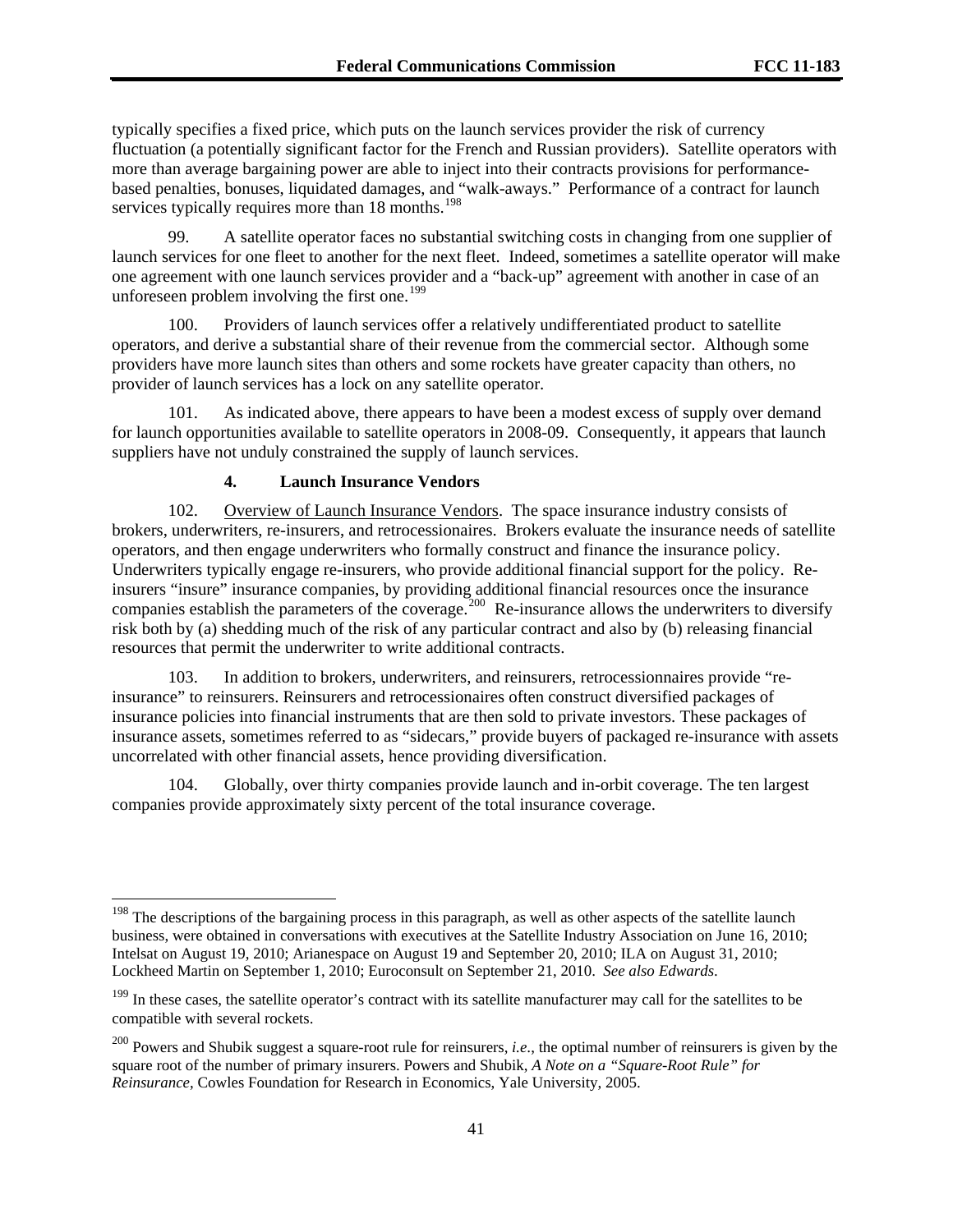# **FIGURE III.3**



# **SPACE INSURANCE, COMPANY REVENUE SHARE**<sup>[201](#page-41-0)</sup>

105. Entry Into Launch Insurance Business. When profits rise in the space insurance industry, relative to the industry average, entry by small new firms is common. Many of the new entrants are, however, undercapitalized, and exit is frequent in the industry following losses of spacecraft.<sup>[202](#page-41-1)</sup>

106. Buyers of Launch Insurance. Insurance can be purchased to cover satellite production, transportation, pre-launch, launch, and in-orbit operation. The most important types of insurance coverage are pre-launch, launch, and in-orbit insurance.<sup>[203](#page-41-2)</sup>

107. In Figure III.4, cost of coverage is shown by the maximum, minimum, and average rates from 1969 to 2009. Rates are determined by the associated risk, which includes the track record of the technology and the expertise and success rates of the insured.

<span id="page-41-0"></span><sup>201</sup> Data from Piotr Manikowski, Poznan University, 2010, and Manikowski, Piotr and Mary A. Weiss, "*The Satellite Insurance Market and Underwriting Cycles*," 2007.

<span id="page-41-1"></span><sup>202</sup> Jeff Poliseno, CEO, ISB, *The Future of the Space Insurance Industry*, World Space Risk Forum, Dubai, March 2010.

<span id="page-41-2"></span><sup>203</sup> Schoffski, O. and Andre Wegener, "*Risk Management and Insurance Solutions for Space and Satellite Projects*," The Geneva Papers on Risk and Insurance, Vol. 24, No. 2, April, 1999.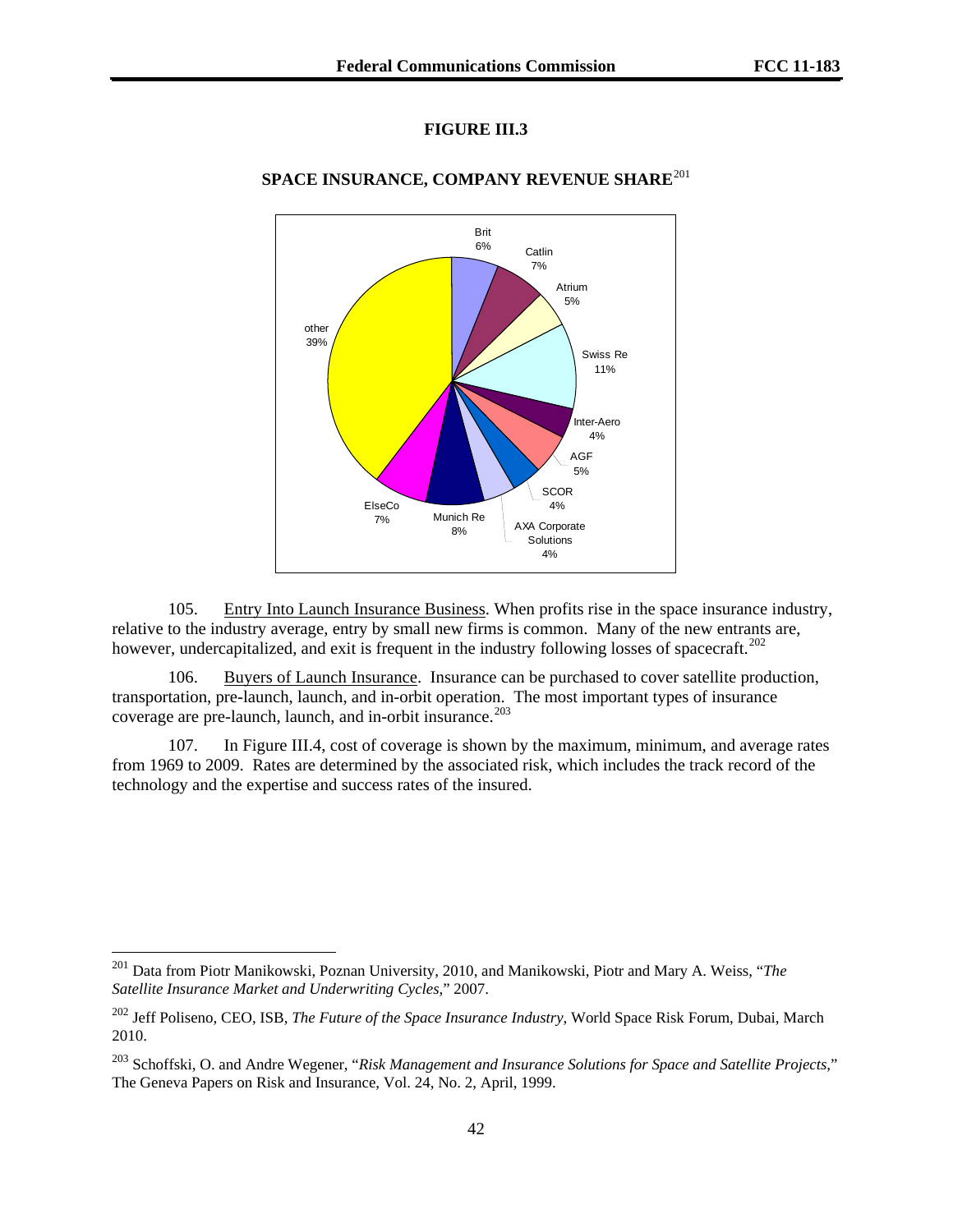# **FIGURE III.4**



## **COST OF LAUNCH INSURANCE COVERAGE, 1969-2009**[204](#page-42-0)

108. Once a satellite is deployed and operational, much of the risk has been borne, and subsequent losses are less than total. For new satellites, the full coverage in-orbit period is typically between one and three years, after which the policy is renewed annually at lower coverage levels.<sup>[205](#page-42-1)</sup>

109. Launch vehicle failure rates for geostationary satellites averaged approximately 7.9 percent for the period between 2002 and 2009.<sup>[206](#page-42-2)</sup> First year failure rates for geostationary satellites launched since 2000 are approximately 6.6 percent, while second and subsequent years are approximately 1.8 percent.<sup>[207](#page-42-3)</sup> Most losses occur either at launch (43 percent) or in the first month in orbit (43 percent).<sup>[208](#page-42-4)</sup>

110. Approximately 130 insured satellites account for a total insurance coverage of \$17 billion and all but \$1 billion of these assets are in geostationary orbit.<sup>[209](#page-42-5)</sup> This works out to about \$130 million of average insured value per insured satellite.<sup>[210](#page-42-6)</sup> Total insurance premiums for the industry range between \$800 million and \$1 billion annually. Thus, the annual premiums for extent coverage average

<span id="page-42-3"></span><sup>207</sup> *Id.*

l

<span id="page-42-4"></span><sup>208</sup> *Id.*

<span id="page-42-0"></span><sup>&</sup>lt;sup>204</sup> Costs are expressed as a fraction of payload value. Data from Piotr Manikowski, Poznan University of Economics, 2010, and Manikowski, Piotr and Mary A. Weiss, "*The Satellite Insurance Market and Underwriting Cycles*," 2007. Data for 2010 are not available.

<span id="page-42-1"></span><sup>&</sup>lt;sup>205</sup> Satellite Communications: Arbitrator Perspective, International Commercial Arbitration Practice: 21<sup>st</sup> Century Perspectives, Chapter 39 (LexisNexis 2010).

<span id="page-42-2"></span><sup>206</sup> Kunstadter, World Space Risk Forum, Dubai, 2010.

<span id="page-42-5"></span><sup>209</sup> Insurance Day, November 13, 2009.

<span id="page-42-6"></span><sup>210</sup> Insurance Day, November 4, 2009. The average is computed by dividing \$17 billion by 130.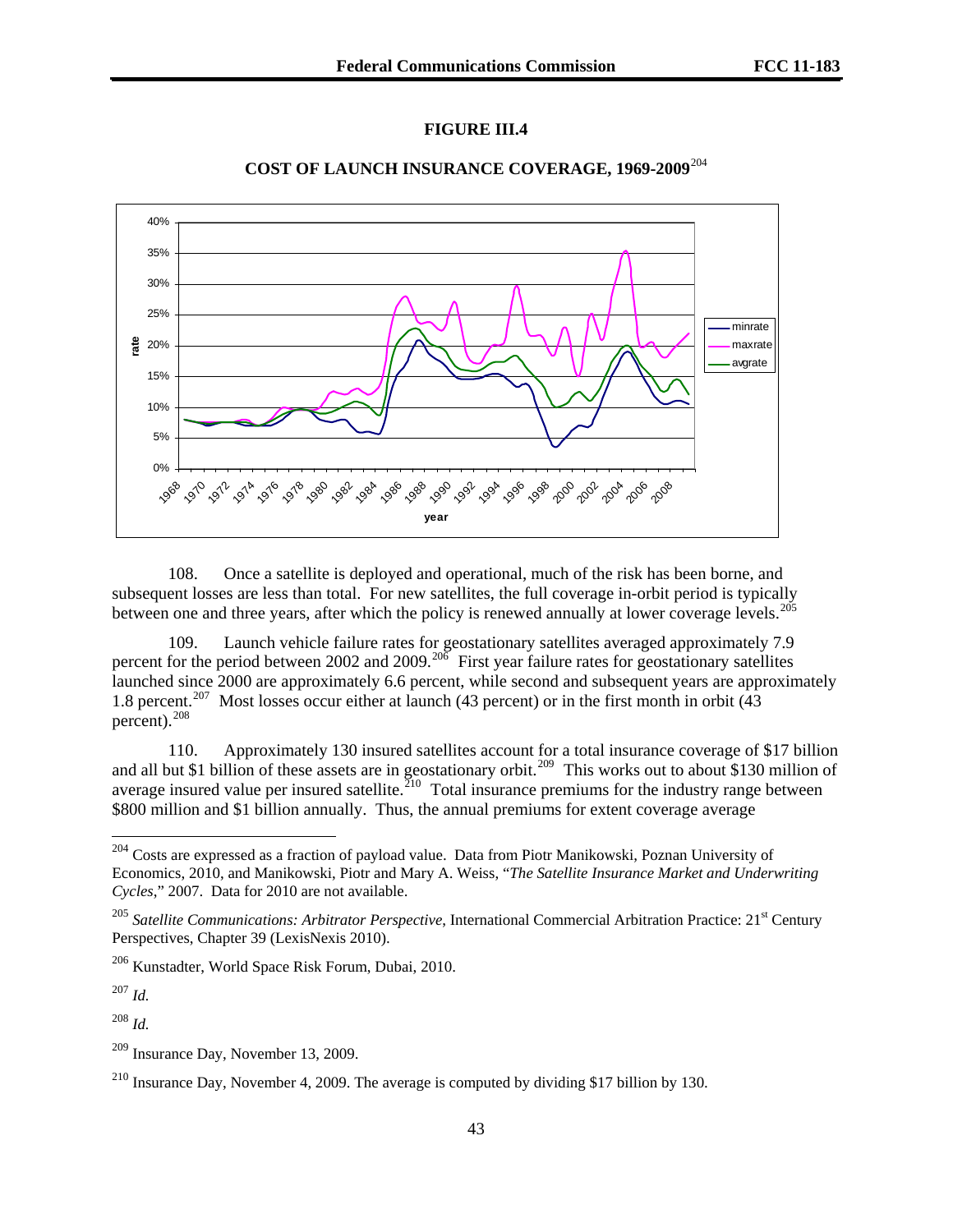approximately 6 percent of the average value of in-orbit satellites.<sup>211</sup> One estimate of new launch plus one year in space coverage puts the cost at 13 percent of the cost of the satellite plus the cost of the  $l$ aunch $l$ <sup>212</sup>

111. On average, the industry experiences two or three total losses per year.<sup>[213](#page-43-0)</sup> If we assume that each loss ranges from \$100 to \$200 million and that there are 2.5 losses per year, total average annual losses are \$375 million, which is consistent with recent reported industry loss figures of approximately \$400 million.<sup>[214](#page-43-1)</sup> Industry profits for 2009 are estimated at \$400 million.<sup>214</sup>

112. Alongside relatively generic or recurring risks related to design, manufacturing, and launching, satellite operators and insurers confront random or individual risk in solar flares, meteors, and in-orbit collisions, including collisions with space debris, among other things.

113. Competition in the space insurance industry is cyclical. Profitability attracts new entrants who compete in price to gain market share. Rates fall to the point where premiums are inadequate relative to losses (as shown in Figure III.5), leading to bankruptcies and exit. Consequently, price competition softens and profitability is restored.

<sup>&</sup>lt;sup>211</sup> Taking the high end of \$1 billion, and dividing by \$17 billion, yields 5.9 percent.

<sup>&</sup>lt;sup>212</sup> Satellite Communications: Arbitrator Perspective, International Commercial Arbitration Practice: 21<sup>st</sup> Century Perspectives, Chapter 39 (LexisNexis 2010).

<span id="page-43-0"></span><sup>213</sup> Insurance Day, November 4, 2009.

<span id="page-43-1"></span> $^{214}$  Insurance Day, November 30, 2009. For example, the industry reported total losses of approximately \$400 million in 2009.

<span id="page-43-2"></span><sup>215</sup> Insurance Day, November 30, 2009.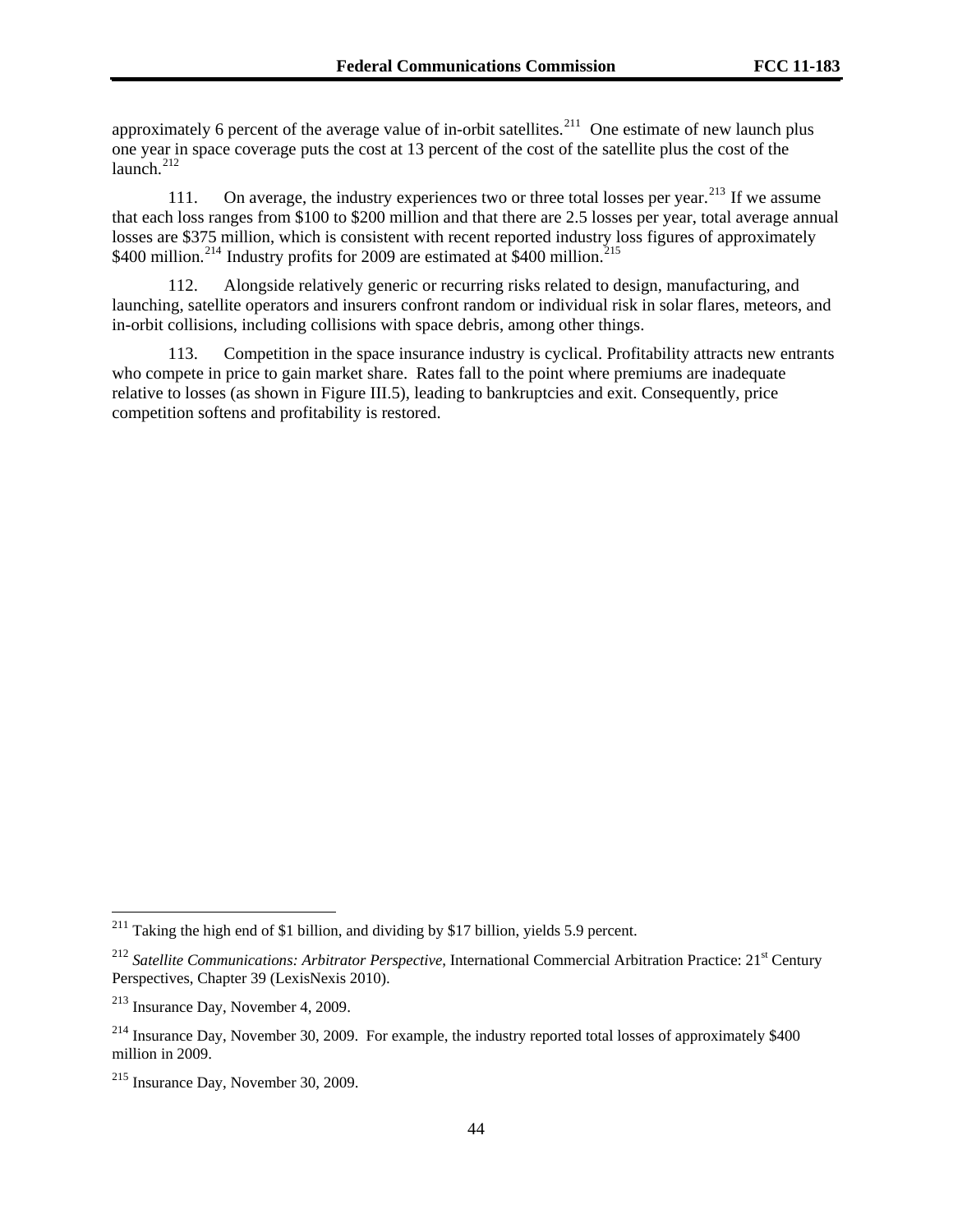## **FIGURE III.5**

### **INDUSTRY PROFITABILITY**[216](#page-44-0)



114. Alternatives to Purchasing Insurance. Firms can choose to partially or fully selfinsure.[217](#page-44-1) Intelsat appears to choose a higher level of self-insurance. Self-insurance places the potential liability costs on the firm, and the decision to self-insure should occur only if the expected costs of insurance exceed the expected costs of self-coverage.

115. Insurance promotes technological innovation by protecting firms and venture capital from large losses and by providing expertise that helps the industry better understand the sources of failure.<sup>[218](#page-44-2)</sup>

### **5. Industry Financing**

116. The two largest firms in the FSS industry are Intelsat and SES. Each firm controls approximately 25 percent of the total global industry.<sup>[219](#page-44-3)</sup>

117. Intelsat is the largest fixed-satellite operator when measured by revenue and is privately held. The company operates 52 satellites in geostationary orbit,<sup>[220](#page-44-4)</sup> and 17 earth stations that provide tracking, telemetry, and control services for these satellites.<sup>[221](#page-44-5)</sup> Of the 54 satellites, five are covered by in-

1

<span id="page-44-0"></span><sup>&</sup>lt;sup>216</sup> Data from Piotr Manikowski, Poznan University of Economics, 2010, and Manikowski, Piotr and Mary A. Weiss, "*The Satellite Insurance Market and Underwriting Cycles*," 2007.

<span id="page-44-1"></span> $217$  For example, SES largely insures its entire fleet (and leverages the group coverage into lower rates), but retains part of the in-orbit risk. *See* SES Investor Day, Finance Update, 2008, at 9, and SES Annual Report, 2009, at 55.

<span id="page-44-2"></span><sup>218</sup> Schoffski, O. and Andre Wegener, "*Risk Management and Insurance Solutions for Space and Satellite Projects*," The Geneva Papers on Risk and Insurance, Vol. 24, No. 2, April, 1999.

<span id="page-44-3"></span> $219$  Space News, June 30, 2008.

<span id="page-44-4"></span><sup>220</sup> Intelsat S.A., 10-K, at14, 2010.

<span id="page-44-5"></span><sup>221</sup> *Id*. at 19.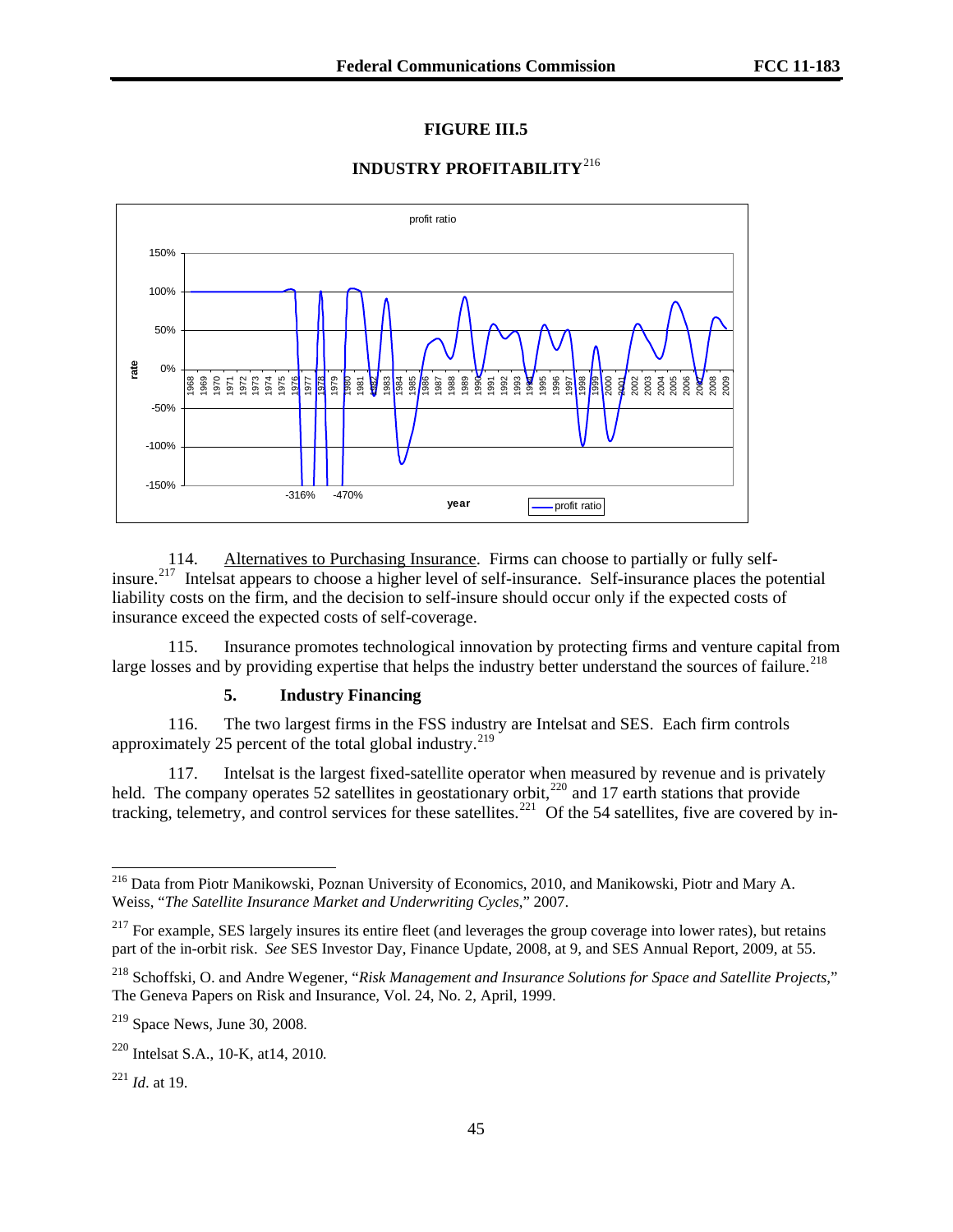orbit insurance,  $222$  eleven are in inclined orbit,  $223$  and three are operating at reduced transponder capacity.224

118. SES, the second largest fixed-satellite operator in the world when measured by revenue, was established by the Luxembourg government in 1985 as Europe's first private satellite operator. It currently has 47 geostationary satellites in orbit and another 13 satellites in production that are scheduled to be launched by  $2014.<sup>225</sup>$  $2014.<sup>225</sup>$  $2014.<sup>225</sup>$ 

119. Capital structure in the fixed-satellite industry is heterogeneous. By capital structure, we refer to the choice of debt or equity to finance operations. Some firms, such as Intelsat, use all debt to gain cash flow to finance their operations, while others, such as SES, primarily use equity. SES is a publicly-traded corporation, while Intelsat is (majority) held by BC Partners, a private equity firm.

120. In 2009, Intelsat reported revenues of \$2.51 billion, operating expenses of \$1.97 billion, total interest expense of \$1.36 billion, and a net loss of \$780 million.<sup>[226](#page-45-1)</sup> Cash flow from operating activities was \$870 million, and free cash flow from operations was (negative) \$70 million.<sup>[227](#page-45-2)</sup> Intelsat S.A. reported EBITDA (earnings before interest, taxes, depreciation, and amortization) of \$1.4 billion.<sup>[228](#page-45-3)</sup> The data are given in Table III.9.

121. In 2010, Intelsat reported revenues of \$2.54 billion, operating expenses of \$1.63 billion, and total interest expense of \$1.38 billion, and a net loss of \$510 million.<sup>[229](#page-45-4)</sup> Cash flow from operating activities was \$1.02 billion, and free cash flow from operations was \$.36 million. Intelsat S.A. reported EBITDA of  $$1.7$  billion.<sup>[230](#page-45-5)</sup> The data are given in Table III.9.

122. In 2009, SES reported revenues of \$2.23 billion, operating expenses of \$590 million, and total interest expense of \$300 million.<sup>[231](#page-45-6)</sup> Cash flow from operating activities was \$1.50 billion, and free cash flow from operations was \$490 million. SES reported EBITDA of \$1.66 billion.<sup>[232](#page-45-7)</sup> The data are

<sup>223</sup> *Id.* at 16. Thus, approximately 20 percent of Intelsat's extant fleet is in inclined orbit. A satellite is in inclined orbit when the orbit varies from zero degrees with the equatorial plane. Satellites in inclined orbit are typically older satellites that are running short of station-keeping fuel, and drift along their north-south (and east-west) axis in a quasi-figure eight pattern to save fuel. This drift increases the cost of ground tracking, and reduces the value of transponder service.

<sup>224</sup> *Id*. at 21.

l

<span id="page-45-0"></span><sup>225</sup> [http://www.ses.com/ses/PDFs/MediaRoom/Corporate/SES\\_Brochure\\_shanghai\\_E.PDF](http://www.ses.com/ses/PDFs/MediaRoom/Corporate/SES_Brochure_shanghai_E.PDF) (visited Sept. 21, 2011).

<span id="page-45-1"></span>226 Intelsat S.A., 10-K, at 44, 2010.

<span id="page-45-2"></span> $^{227}$  Intelsat S.A., News Release, 2010-7, 2010. Free cash flow is net cash from operating activities minus payments for satellites and other property and equipment, including capitalized interest. Free cash flow is a non-GAAP measure.

<span id="page-45-3"></span><sup>228</sup> EBITDA, a non-GAAP measure, is constructed by adding interest, taxes, depreciation, and amortization back into net income. EBITDA is a popular measure used in a variety of technology and communications industries financial reports, among others, and proponents of the measure claim it provides a useful intra-firm benchmark.

<span id="page-45-4"></span>229 Intelsat S.A., 10-K, 2011.

<span id="page-45-5"></span><sup>230</sup> *Id*.

<span id="page-45-7"></span><sup>232</sup> *Id*.

 $^{222}$  *Id.* at 20. Nine percent of Intelsat's fleet has in-orbit insurance, which implies the remaining 91 percent is selfinsured.

<span id="page-45-6"></span> $231$  SES, Annual Report, 2009.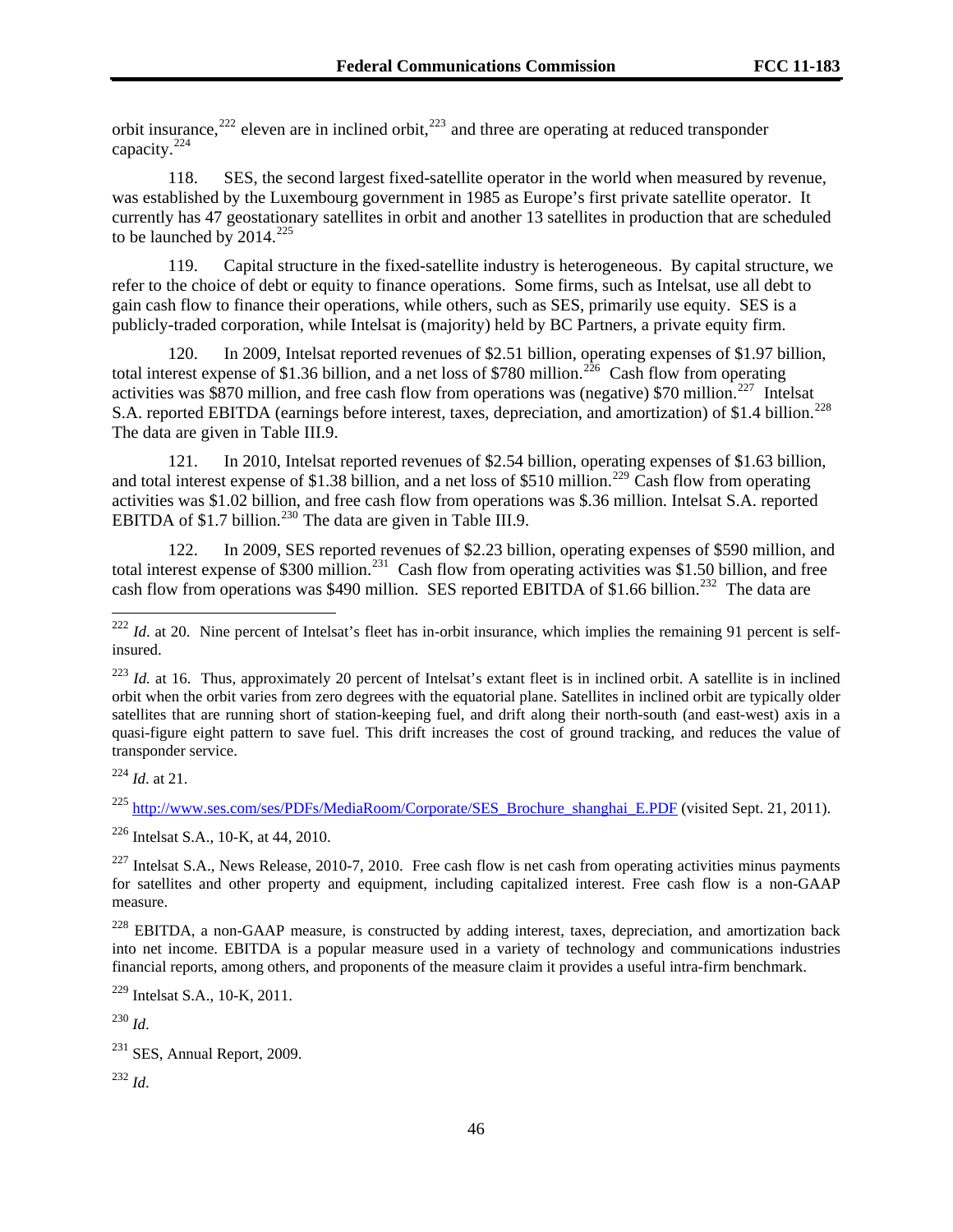123. In 2010, SES reported revenues of \$2.31 billion, operating expenses of \$580 million, and total interest expense of \$300 million. Cash flow from operating activities was \$1.47 billion, and free cash flow from operations was \$260 billion. SES reported EBITDA of \$1.72 billion.<sup>[233](#page-46-0)</sup> The data are summarized in Table III.9.

 $\overline{a}$ 

<span id="page-46-0"></span> $233$  SES, Annual Report, 2010.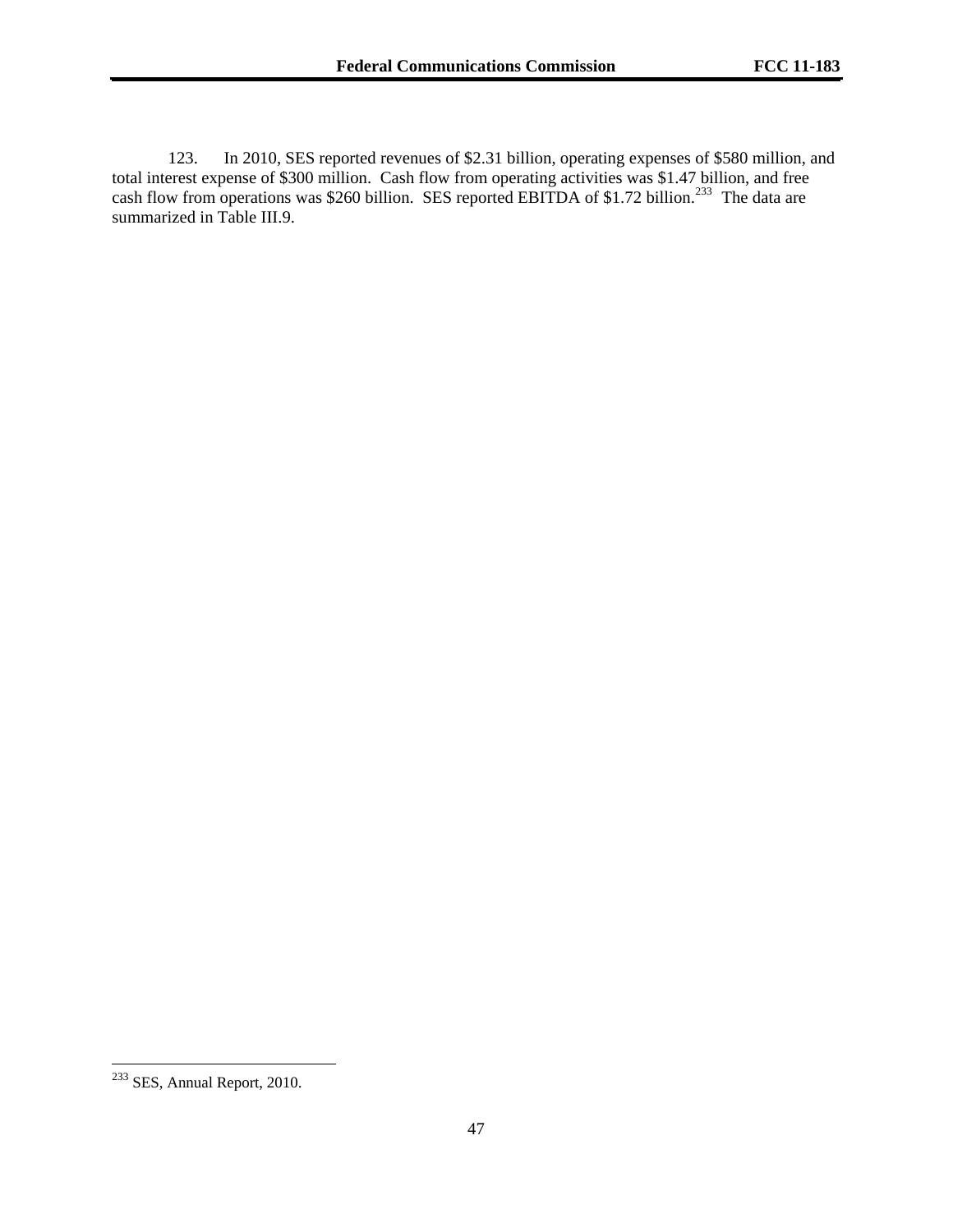### **TABLE III.9**

# **2009-2010 FINANCIAL DATA: INTELSAT AND SES**[234](#page-47-0) **(Millions US\$,**[235](#page-47-1) **except where noted)**

|                                        | <b>INTELSAT</b> |       |       | <b>SES</b> |
|----------------------------------------|-----------------|-------|-------|------------|
|                                        | 2009            | 2010  | 2009  | 2010       |
| Revenues                               | 2,513           | 2,545 | 2,252 | 2,309      |
| <b>Operating Expenses</b>              | 1,968           | 1,633 | 593   | 584        |
| <b>Interest Expense</b>                | 1,363           | 1,379 | 291   | 316        |
| Net Gain or Loss                       | (782)           | (508) | 664   | 648        |
| Cash Flow <sup>236</sup>               | 876             | 1,018 | 1,496 | 1,472      |
| <b>EBITDA</b>                          | 1,391           | 1,723 | 1,659 | 1,724      |
| Free Cash Flow <sup>237</sup>          | (163)           | 31    | 448   | 259        |
| EBIT <sup>238</sup>                    | 545             | 912   | 1,659 | 1,725      |
| Operating Profit <sup>239</sup>        | (259)           | 113   | 979   | 1,031      |
| <b>Ratios</b>                          |                 |       |       |            |
| Debt/EBIDTA <sup>240</sup>             | 10.9            | 9.3   | 2.99  | 2.91       |
| EBITDA/Interest Expense <sup>241</sup> | 1.02            | 1.23  | 5.33  | 5.38       |

<span id="page-47-0"></span> $2^{234}$  Intelsat 10-K, 2009, 2010; SES, Annual Report, 2009, 2010.

<span id="page-47-1"></span><sup>235</sup> Data for SES converted from Euros using the average annual exchange rate given at http://www.federalreserve.gov/releases/g5a/current/.

<span id="page-47-2"></span> $236$  From operating activities.

 $\overline{\phantom{a}}$ 

<span id="page-47-3"></span> $237$  Operating cash flow minus capital expenditures

<span id="page-47-4"></span><sup>238</sup> Revenues minus operating expenses.

<span id="page-47-5"></span><sup>239</sup> EBIT minus depreciation and amortization.

<span id="page-47-6"></span><sup>240</sup> The total debt to EBIDTA (Earnings Before Interest, Depreciation, Taxes, and Amortization) ratio is a measure of long-term financial risk. The ratio provides a "snapshot" of the time (measured in years) it would take for a firm to retire its indebtedness at current EBIDTA levels. Lower values of the ratio imply lower financial risk, since indebtedness can be repaid sooner to bondholders. This reduces lenders' exposure to default or bankruptcy by the borrower. Higher values of the ratio imply the converse. An expanded discussion of this ratio is provided by Richard Brealey, Stewart Myers, and Alan Marcus, Fundamentals of Corporate Finance, (McGraw-Hill/Irwin, 2010), Chapter 4.

<span id="page-47-7"></span>(continued….) <sup>241</sup> The EBIDTA (Earnings Before Interest, Depreciation, Taxes, and Amortization) to interest expense ratio is a measure of short-term financial risk. This ratio yields a measure of the ease by which a firm can cover its annual interest expense. Higher ratio values imply lower financial risk for lenders, since the firm has ample resources to cover debt obligations. Lower values of the ratio imply the converse. An expanded discussion of this ratio is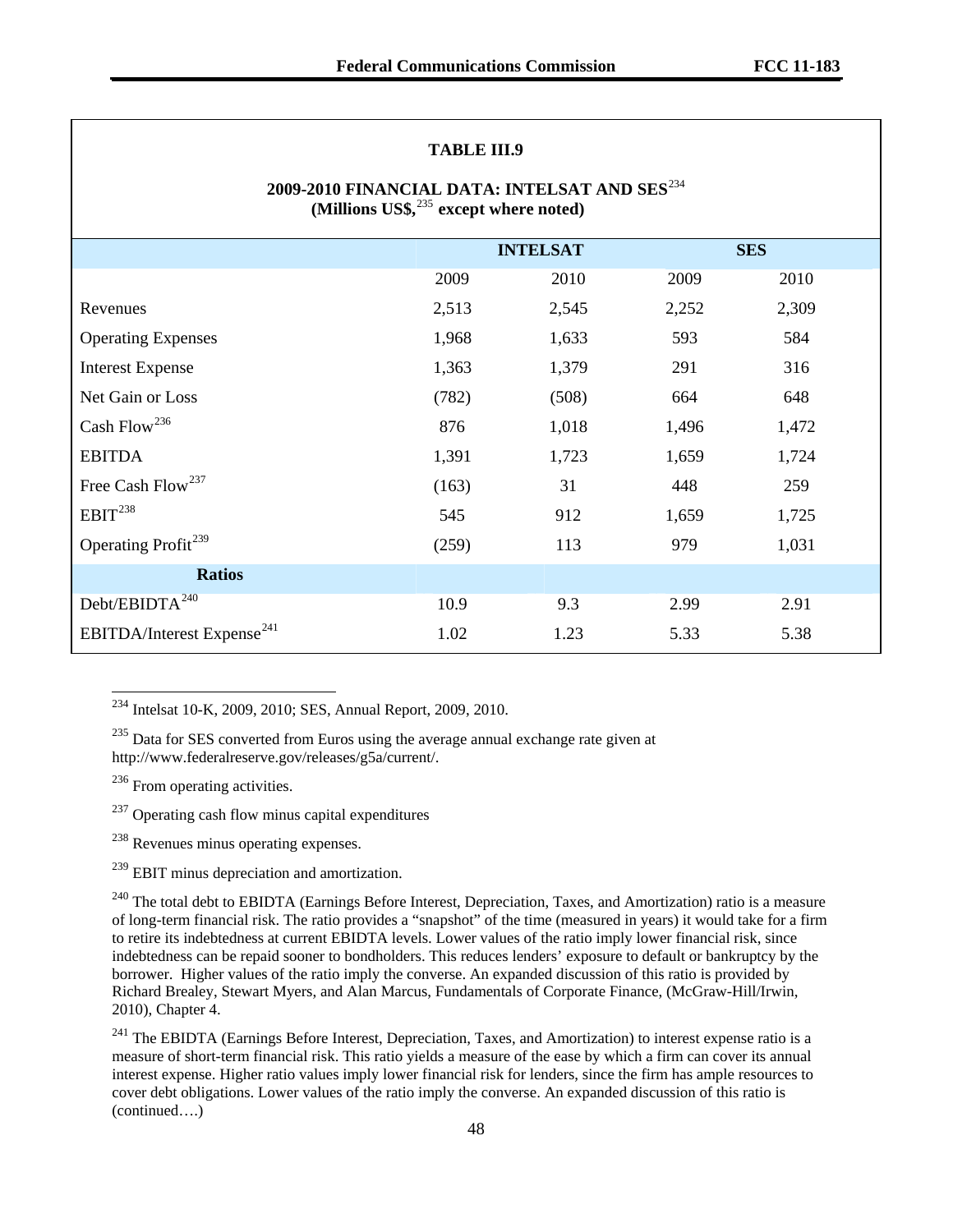124. Government credit guarantees also play a role in the fixed-satellite industry. For example, France's export-credit agency Coface (the French counterpart of the Export-Import Bank of the United States), has been active in providing export credit facilities for SES (as well as Globalstar and Iridium). $^{242}$  $^{242}$  $^{242}$ 

125. Other innovations in funding commercial spacecraft include contracting with a government partner, such as the military, to share in the cost of construction and launching commercial satellites. Such arrangements can provide the government partner with transponder capacity or other capabilities, provide the government partner cost savings relative to standalone spacecraft procurement, and reduce the financing requirements that the commercial satellite operator would otherwise have to meet. $^{243}$  $^{243}$  $^{243}$ 

# **6. Technical Personnel**

126. Technical personnel are essential inputs in the production of satellite communications services as well as the manufacturing of spacecraft and earth segment facilities that originate and terminate satellite communications. The skill levels required in the satellite communications industry vary from highly-trained engineers with degrees in a number of different engineering disciplines to skilled technicians with some formal training but years of hands-on operating experience in deploying, maintaining, and supporting complex communications satellite networks. These technical personnel perform many, diverse functions, including designing and engineering of spacecraft payloads, antennas, and launch vehicles; installing ground network facilities; managing and operating network control facilities; working for domestic and international regulatory changes, training staff and clients; testing and troubleshooting circuit problems; developing technical documentation; designing hybrid satelliteterrestrial communications network solutions for customers; and performing other technical functions essential to supplying and maintaining highly reliable transmission paths using satellites positioned around the globe. Additionally, satellite operators also retain highly-specialized consultants to assist satellite operator staff in the design, manufacturing and testing of new spacecraft, extend the marketing reach of the satellite operator, assist with the deployment of ground segment, and many other very specialized but perhaps non-recurring special projects.

127. Notwithstanding the highly specialized, even unique skills and knowledge required to qualify for employment in the satellite communications industry, the labor market for such skilled personnel tends to resemble many other labor markets for highly-trained workers. For a number of skill categories, communications satellite operators may today recruit worldwide for highly-trained professional staff, since many nations now have, or are developing, a domestic satellite communications industry. One consequence of this international dimension of the labor market for satellite communications is that labor shortages when demand exceeds supply are unlikely to persist for a substantial period of time.

128. Although highly-skilled technical personnel are generally well-compensated in the satellite communications industry, there is no evidence that such technical personnel taken as a whole are able to exercise sufficient bargaining power relative to the satellite operator such that the profitability of the satellite operator is appreciably constrained by the compensation expectations or salary negotiations

(Continued from previous page)

.

provided by Richard Brealey, Stewart Myers, and Alan Marcus, Fundamentals of Corporate Finance, (McGraw-Hill/Irwin, 2010), Chapter 4.

<span id="page-48-0"></span><sup>242</sup> Satellite Today, Jan.24, 2011, Investors: Finding Safety in Satellite Again.

<span id="page-48-1"></span><sup>243</sup>*Australia's Intelsat Hosted IS-22 Satellite,* Defense Industry Daily (April 28, 2010), available at http://www.defenseindustrydaily.com/?s=Intelsat+Australian+Defense+Forces.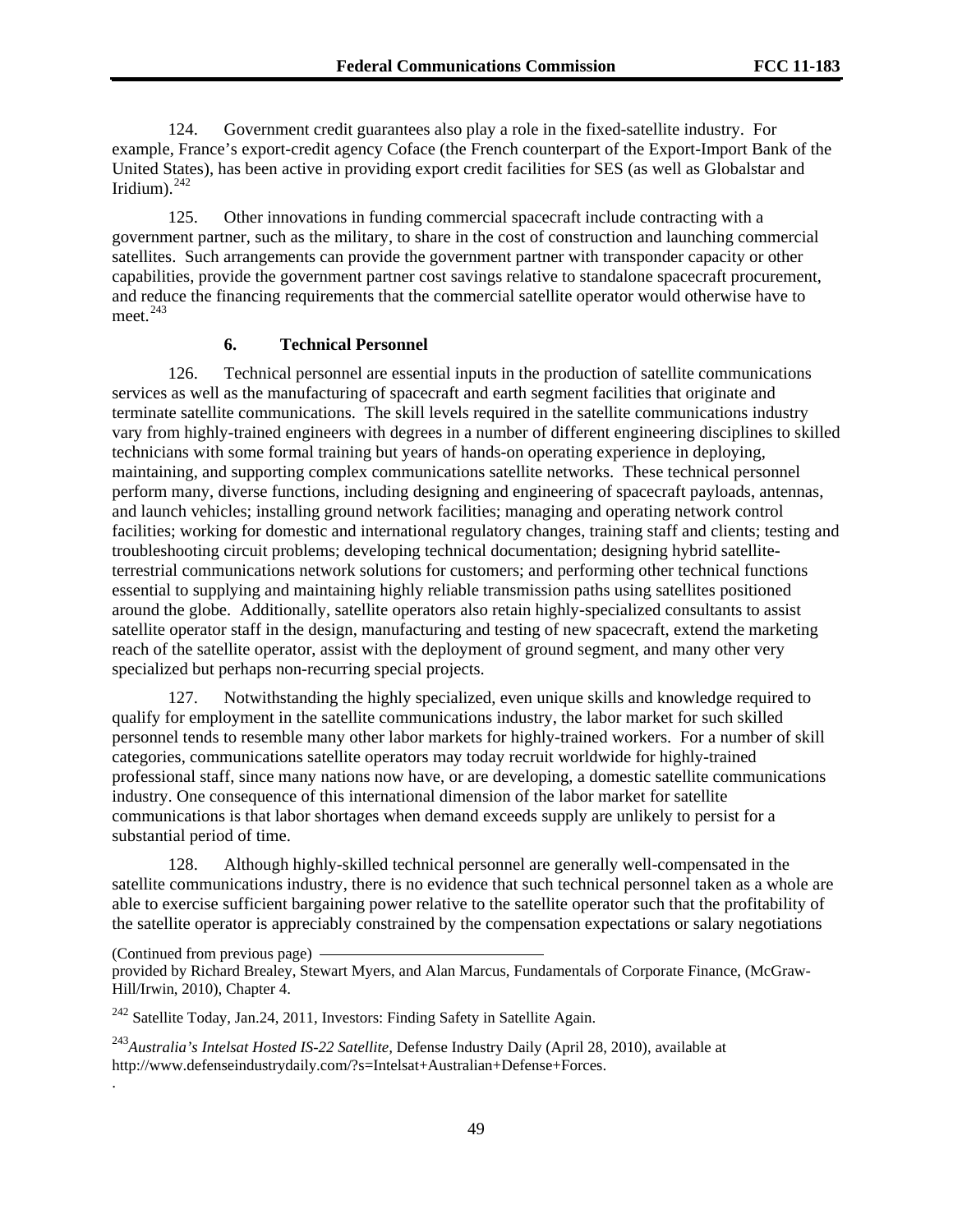of technical personnel. For the most part, satellite operators are able to recruit most staff from specific labor markets, often global in scope, that tend to be reasonably competitive when viewed from a longer term perspective.

## **7. Government Regulation of Spectrum and Orbital Resources**

129. In the United States, the federal government is the only entity able to allocate spectrum. The regulatory responsibility for the radio spectrum (the radio frequency portion of the electromagnetic spectrum) is divided between the Commission and the National Telecommunications and Information Administration (NTIA), which is a part of the Commerce Department. The Commission administers spectrum for non-federal use (*i.e.*, state, local government, commercial, private internal business, and personal use) while NTIA administers spectrum for federal use (*e.g.*, military, federal agencies). Within the Commission, the Office of Engineering and Technology (OET) provides advice on technical and policy issues pertaining to spectrum allocation and use.

130. The Commission assigns, licenses, <sup>[244](#page-49-0)</sup> and authorizes frequencies and associated orbital locations for radiocommunications consistent with the Commission's Table of Frequency Allocations ("Allocations Table").<sup>[245](#page-49-1)</sup> The Allocations Table is a compilation of the U.S. Table of Frequency Allocations and the International Table of Frequency Allocations (in the International Table, the ITU has divided the world into three Regions, with the United States in Region 2).

131. One of the prime motivations behind the licensing policy established by the Commission is to expedite the licensing process and the delivery of services to consumers. With regard to issuing licenses, the Commission has two different licensing frameworks: a modified processing round approach for non-geostationary satellite orbit (NGSO)-like systems, and a "first-come, first-served" procedure for geostationary satellite orbit (GSO)-like systems.<sup>[246](#page-49-2)</sup> Prior to Commission adoption of these licensing frameworks, licensing processing time could take two-to-three years; now, the vast majority of licenses is granted in less than one year. $247$ 

- 1. Secondary services are printed in "sentence case or normal characters," *e.g.*, Mobile. Stations of a secondary service:
	- o Shall not cause harmful interference to stations of primary services to which frequencies are already assigned or to which frequencies may be assigned at a later date;
	- o Cannot claim protection from harmful interference from stations of a primary service to which frequencies are already assigned or may be assigned at a later date; and
	- o Can claim protection, however, from harmful interference from stations of the same or other secondary service(s) to which frequencies may be assigned at a later date

<span id="page-49-0"></span><sup>&</sup>lt;sup>244</sup> See In the Matter of Amendment of the Commission's Space Station Licensing Rules and Policies, Mitigation of *Orbital Debris*, IB Docket No. 02-34, First Report and Order and Further Notice of Proposed Rulemaking, 18 FCC Rcd 10760, 10764 (Rel. May 19, 2003) (*Space Station Reform Order*).

<span id="page-49-1"></span><sup>&</sup>lt;sup>245</sup> *See* 47 U.S.C. §§ 2.104-2.106. The general rules for reading the Table are: Primary services for a specific frequency or band of frequencies are printed in "capitals," *e.g.*, FIXED.

<span id="page-49-2"></span><sup>246</sup> *See In the Matter of Amendment of the Commission's Space Station Licensing Rules and Policies, Mitigation of Orbital Debris*, IB Docket No. 02-34, First Report and Order and Further Notice of Proposed Rulemaking, 18 FCC Rcd 10760, 10764 (Rel. May 19, 2003) (*Space Station Reform Order*).

<span id="page-49-3"></span><sup>247</sup> Changes in the satellite industry necessitated a change by the Commission, *e.g.,* more satellites were operating in two or three frequency bands; satellites increased their capacity and power levels; the ITU revised its procedures to require satellite operators to bring planned systems into use within seven years rather than nine as was allowed previously; MSS and NGSO applications could result in particularly long and complex licensing proceedings; and delays impose costs on service providers and customers. *First Space Station Reform Order* at 10765.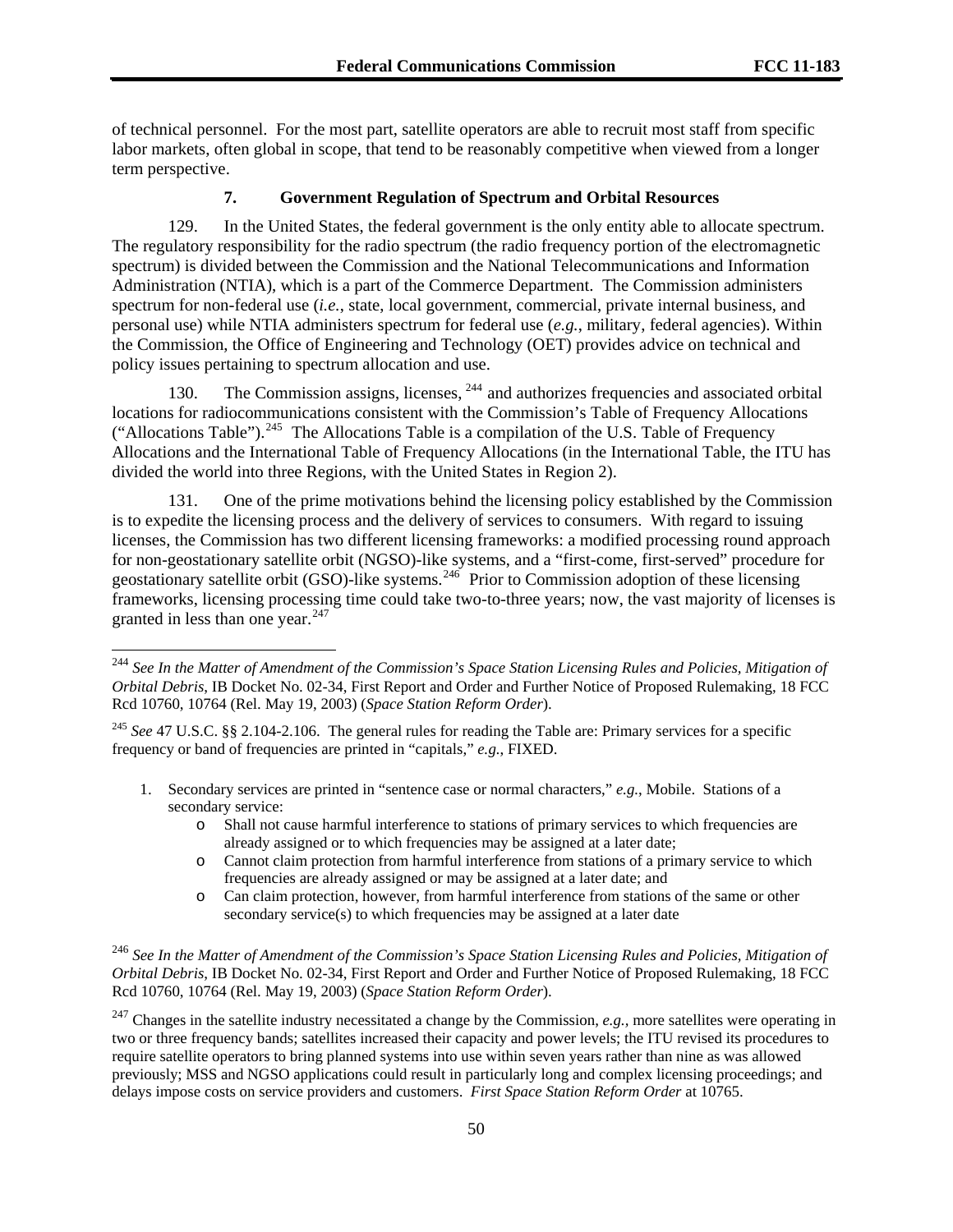# **D. Major Customer Groups**

132. Some of the major customer groups that utilize FSS include: content providers and broadcasters; direct-to-home (DTH) operators; government (military, weather, disaster relief); corporations; telecommunications providers; transportation; construction and energy companies.

133. Below we provide an illustrative list of the type of customers that used FSS and MSS in 2009. We also supply the percentage of revenues that these customers represented for the satellite operators listed below.

| <b>TABLE III.10</b><br><b>CUSTOMERS OF FSS OPERATORS</b> <sup>248</sup> |                         |      |                 |      |                |      |            |      |
|-------------------------------------------------------------------------|-------------------------|------|-----------------|------|----------------|------|------------|------|
|                                                                         | Intelsat <sup>249</sup> |      | <b>Eutelsat</b> |      | <b>Telesat</b> |      | <b>SES</b> |      |
|                                                                         | 2009                    | 2010 | 2009            | 2010 | 2009           | 2010 | 2009       | 2010 |
| Video<br><b>Network</b>                                                 | $31\%$ <sup>250</sup>   | 31%  | 71%             | 69%  | 52%            | 55%  | 61%        | 63%  |
| <b>Services</b>                                                         | 49% <sup>251</sup>      | 49%  | 19%             | 21%  | 44%            | 41%  | 29%        | 28%  |
| Government                                                              | 17% <sup>252</sup>      | 19%  | 9%              | 10%  | 4%             | 4%   | 9%         | 8%   |

 $\overline{\phantom{a}}$ 

<span id="page-50-0"></span> $248$  Chart data for the FSS operators has been provided by Futron Inc.

<span id="page-50-1"></span> $^{249}$  In particular, for the year ended December 31, 2009, ten of Intelsat's customers and their affiliates represented 20 percent of Intelsat's revenues. *See Intelsat Prospectus,* dated May 11, 2010, *available at*  [http://www.sec.gov/Archives/edgar/data/1156871/000119312510115820/d424b3.htm.](http://www.sec.gov/Archives/edgar/data/1156871/000119312510115820/d424b3.htm) Intelsat's customers include media companies, wireline and wireless telecommunications operators, data networking service providers, multinational corporations, and internet service providers. It also provides commercial satellite capacity to the U.S. government and other military organizations and contractors. According to Intelsat, "the span of [its] business ranges from global distribution of content for media companies to essential network backbones for communications providers in high-growth emerging markets." *Intelsat Prospectus* at 90.

<span id="page-50-2"></span><sup>&</sup>lt;sup>250</sup> Intelsat's video or media customers include national broadcasters, content providers and distributors, cable programmers and direct-to-home platform operators. *Id.*at 95.

<span id="page-50-3"></span><sup>&</sup>lt;sup>251</sup> Intelsat's network services customers include wireline and wireless telecommunications carriers, including global, regional and national providers, corporate network service providers, value-added services providers, such as those serving the oil and gas and maritime industries, and multinational corporations. *Id.* at 93.

<span id="page-50-4"></span> $^{252}$  Intelsat's government customers include the U.S. military, civilian agencies, and commercial customers serving the defense industry. *Id.*at 97.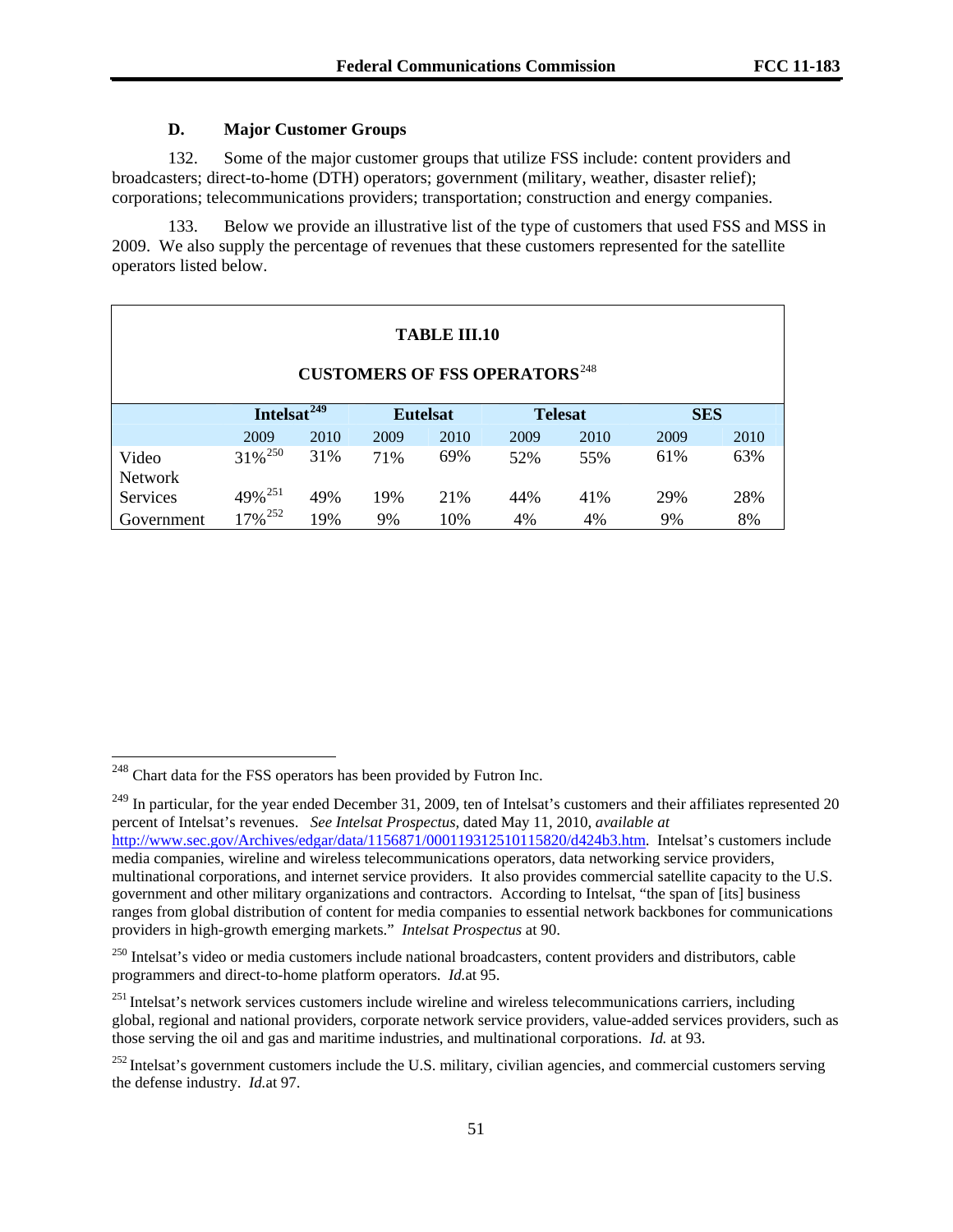## **TABLE III.11**

# **CUSTOMERS OF MSS OPERATORS, BY PERCENTAGE OF REVENUE**[253](#page-51-0)

|                                                 | <b>Inmarsat</b> |      | <b>Iridium</b> |      | Globalstar $254$ |      |
|-------------------------------------------------|-----------------|------|----------------|------|------------------|------|
|                                                 | 2009            | 2010 | 2009           | 2010 | 2009             | 2010 |
| Maritime Voice                                  | 15              | 13   |                |      |                  |      |
| Maritime Data                                   | 36              | 36   |                |      |                  |      |
| Land Mobile Voice                               | 1               | 1    |                |      |                  |      |
| Land Mobile Data                                | 20              | 20   |                |      |                  |      |
| Aeronautical                                    | 11              | 14   |                |      |                  |      |
| Leasing                                         | 15              | 15   |                |      |                  |      |
|                                                 |                 |      |                |      |                  |      |
| Commercial <sup>255</sup>                       |                 |      | 50             | 54   |                  |      |
| Government <sup>256</sup>                       |                 |      | 24             | 18   |                  |      |
| Subscriber Equipment                            |                 |      | 26             | 28   |                  |      |
|                                                 |                 |      |                |      |                  |      |
| Government (including federal, local and state) |                 |      |                |      |                  |      |
| Public Safety and Disaster Relief               |                 |      |                |      | 24               | 23   |
| <b>Recreation and Personal</b>                  |                 |      |                |      | 18               | 19   |
| Maritime and Fishing                            |                 |      |                |      | 6                | 6    |
| Other $\frac{257}{257}$                         |                 |      |                |      | 19               | 20   |
|                                                 |                 |      |                |      |                  |      |

<span id="page-51-0"></span><sup>253</sup> Inmarsat and Iridium chart data for 2009 provided by Futron Inc. 2010 Inmarsat chart data based on Inmarsat's 2010 annual report. *See Inmarsat Annual Report and Accounts 2010 available at* 

 $\overline{\phantom{a}}$ 

[http://www.inmarsat.com/Downloads/English/Investors/Inmarsat\\_Annual\\_Report\\_Accounts\\_2010.pdf?language=E](http://www.inmarsat.com/Downloads/English/Investors/Inmarsat_Annual_Report_Accounts_2010.pdf?language=EN&textonly=False) [N&textonly=False.](http://www.inmarsat.com/Downloads/English/Investors/Inmarsat_Annual_Report_Accounts_2010.pdf?language=EN&textonly=False) Iridium chart data based on Form10-K for 2010 *available at* [http://edgar.brand.edgar](http://edgar.brand.edgar-online.com/EFX_dll/EDGARpro.dll?FetchFilingHTML1?ID=7780530&SessionID=aw-eHqvBONNlh47)[online.com/EFX\\_dll/EDGARpro.dll?FetchFilingHTML1?ID=7780530&SessionID=aw-eHqvBONNlh47](http://edgar.brand.edgar-online.com/EFX_dll/EDGARpro.dll?FetchFilingHTML1?ID=7780530&SessionID=aw-eHqvBONNlh47).

Globalstar chart data based on Globalstar's combined operations within the United States and Canada. *See Globalstar, Inc., Form 10-K, Annual Report Pursuant to Section 13 or 15(d) of the Securities Exchange Act of 1934 for year ended December 31, 2009*, *available at* 

<http://www.sec.gov/Archives/edgar/data/1037388/000119312510051613/d10k.htm>(*Globalstar 2009 Form 10-K*). Globalstar chart data based on Form 10-K for 2010 *available at* 

[http://investing.businessweek.com/research/stocks/financials/drawFiling.asp?docKey=136-000114420411019122-](http://investing.businessweek.com/research/stocks/financials/drawFiling.asp?docKey=136-000114420411019122-28DI43PPHB4RN57LR3FSUQJ2S4&docFormat=TXT&formType=10-K) [28DI43PPHB4RN57LR3FSUQJ2S4&docFormat=TXT&formType=10-K](http://investing.businessweek.com/research/stocks/financials/drawFiling.asp?docKey=136-000114420411019122-28DI43PPHB4RN57LR3FSUQJ2S4&docFormat=TXT&formType=10-K).

<span id="page-51-1"></span> $254$  The data in this column does not sum to 100 percent since it is restricted to business activity in the United States and Canada and does not reflect other international business activities of Globalstar.

<span id="page-51-2"></span><sup>255</sup> Commercial-based buyers are located in markets such as emergency services, maritime, utilities, oil and gas, mining, construction, forestry, and leisure. *See Iridium Communications Inc., Form 10-K, Annual Report Pursuant to Section 13 or 15(d) of the Securities Exchange Act of 1934 for the year ended December 31, 2009*, *available at*  <http://www.sec.gov/Archives/edgar/data/1418819/000119312510058393/d10k.htm>(*Iridium 2009 Form 10-K*).

<span id="page-51-3"></span><sup>256</sup> According to Iridium, the U.S. government is its largest customer. U.S. government customers include the Department of Defense (customer since 2000), the State Department and the Federal Emergency Management Agency. *See Iridium 2009 Form 10-K* at 1, 3.

<span id="page-51-4"></span> $257$  The remaining 19 percent of customers operate in the telecommunications, oil and gas, natural resources, construction and utilities markets. *See Globalstar 2009 Form 10-K*.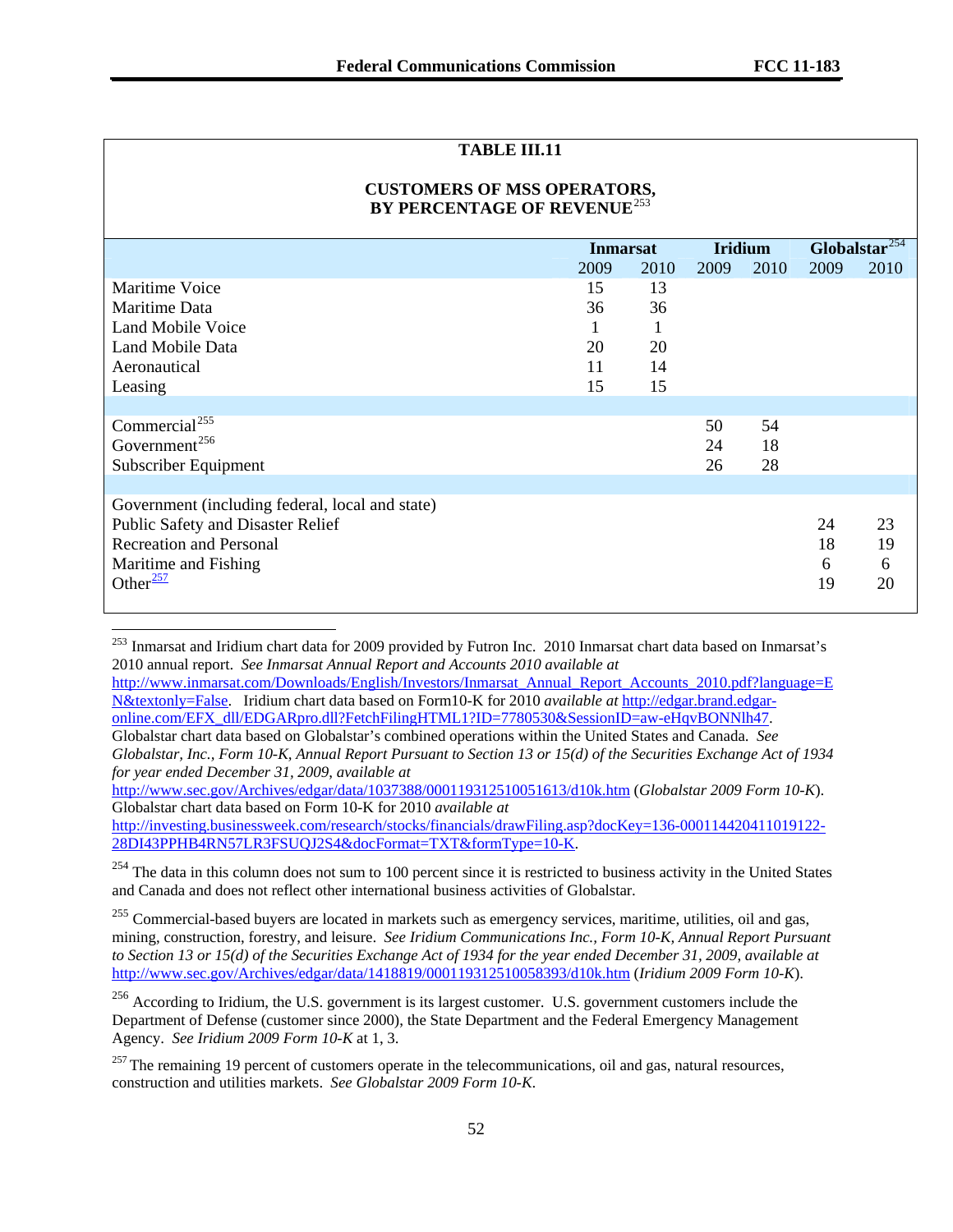## **IV. INDUSTRY CONDUCT AFFECTING MARKET STRUCTURE AND SECTOR PERFORMANCE IN SATELLITE COMMUNICATIONS SERVICES**

134. This section of the *Report* identifies certain behaviors of both satellite operators and customers that influence the structure of the various satellite industry sectors and determine how well these industry segments meet customer requirements. There are factors, however, other than seller and buyer conduct that may influence industry structure and performance. Such factors, considered exogenous forces that influence both industry structure and behavior, are discussed in Section IV.A and include technological change, U.S. government policies and actions, and the policies and actions of foreign administrations.<sup>[258](#page-52-0)</sup> Following the discussion of exogenous factors, Section IV.B considers specific seller conduct that may affect industry structure and performance, namely, vertical integration, pricing behavior, and certain alleged anticompetitive acts by satellite operators. Finally, Section IV.C considers buyer behavior in both retail and wholesale industry segments.

## **A. Exogenous Factors Affecting Industry Behavior**

#### **1. Technological Change**

l

### **a. Advances in Satellite Antennas and Signal Processing**

135. The antenna of a satellite consists of a "feed structure" and a reflector. The feed structure illuminates the reflector with the Radio Frequency ("RF") power to be transmitted to earth. The reflector concentrates the power from the feed structure into a tight beam, or beams, much like the reflector of a flashlight concentrates light from the flashlight's lamp. With proper illumination from the feed structure, the satellite antenna can produce several hundred small beams on the earth's surface with the RF power in each beam being, more or less, independent of the power in the other beams. Changing the feed structure will vary the illumination on the reflector and result in a different configuration of spot beams, increasing or decreasing the number, size, and location of the spot beams on the earth's surface.

136. The same holds true in receiving power from a transmitter on the Earth's surface. The transmitted signal is "collected" by the satellite reflector and focused on the feed structure. Different parts of the feed structure receive the power and combine it as if the power came from several hundred spot beams. Changes to the feed structure can, again, modify the apparent size and location of the receive spot beams. Changes to the feed structure can be accomplished by adjusting hardware onboard the satellite, through satellite on-board signal processing or by transmitting the user signals received by the feed structure to the earth and performing the signal processing at a central processing station.

<span id="page-52-0"></span><sup>258</sup>Within the context of the discussion of Section IV.A, an *exogenous* factor or force refers to some variable or parameter that influences the outcome of the interplay between other variables, such as buyers and sellers interacting in a specific market where equilibrium output price and quantity are determined, but is not itself influenced by the interaction of the other variables. The notion of exogeneity generally is most sharply drawn in econometrics. See, for example, Robert F. Engle, David F. Hendry, and Jean-Francois Richard, "Exogeneity," *Econometrica* 51 (1983):277-304.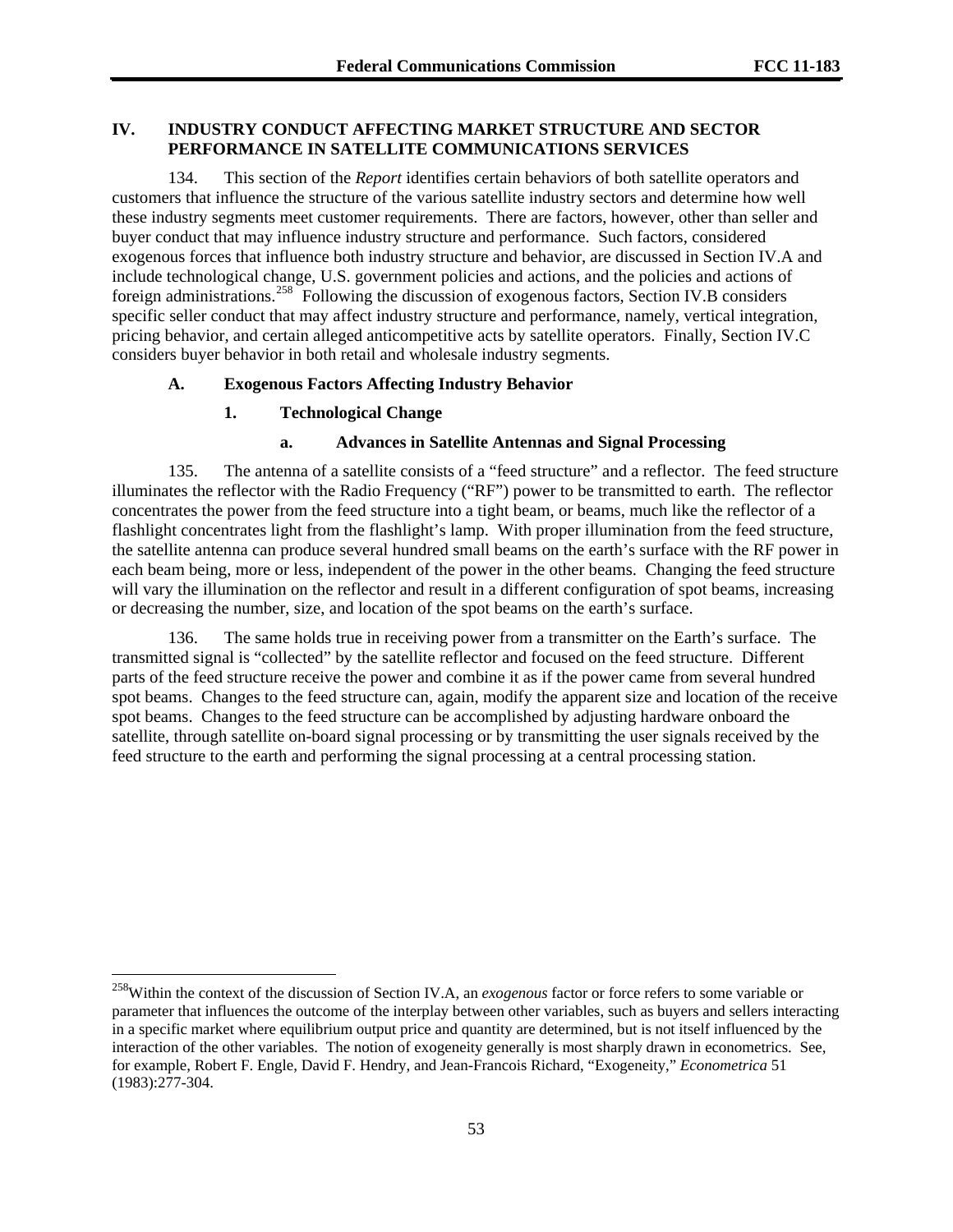137. Skyterra-1, launched by LightSquared in 2010, has the largest commercial satellite antenna reflector on an MSS satellite and next year we expect that a satellite with an even larger reflector will be launched, again on a commercial MSS satellite.<sup>[259](#page-53-0)</sup> As the size of the reflector increases, the satellite gains an increase in the effective transmit power (by concentrating the actual RF power into smaller spot beams) and an increase in receive sensitivity (due to the larger collection area of the reflector). Increases in the transmit power and receive sensitivity permit the satellite to operate with smaller user terminals, and the latest MSS satellites should be able to communicate with cell phone-size user terminals.

### **b. Ground Based Signal Processing**

138. As mentioned, effective changes to the feed structure can be accomplished in a number of ways, including by processing the user signals passing through the physical antenna feed structure on the satellite. The latest trend in the MSS systems is to perform the signal processing on the ground. Using ground signal processing provides several advantages and at least one significant challenge. The challenge is that effective use of ground based processing requires that the user signals passing through the various elements of the feed structure be transmitted from the satellite to the central signal processing facility, or from the signal processing facility to the satellite. The feed structure can consist of, potentially, tens of physical transmit and receive elements. The actual signals from each element for the entire user frequency band must be up-linked to, and down-linked from, the satellite. This results in a very large requirement for feeder link capacity. This challenge can be met by dividing the user signal into portions small enough to fit into the feeder link assignment and using multiple earth stations spaced far enough apart that the feeder links associated with each earth station do not interfere with each other. The individual portions of the data streams received by each earth station can then be re-combined at the signal processing facility.

139. The most obvious advantages of using ground signal processing is that the satellite is simplified by the removal of the on-board processors. The simpler the satellite, the less there will be to go wrong. Another advantage has to do with Moore's Law, *i.e.*, commercially available computing power doubles roughly every two years. Once a satellite is constructed the satellite's computing power is fixed for the life of the satellite. Moving the signal processing to the ground permits the operators to take advantage of increases in computing power as they occur and are cost effective for the system. Additional signal processing, for example, to add interference suppression, signal enhancement, and flexible re-configuration of spot beams can be added to the system as the computer power and research into signal processing algorithms permits. For an MSS system that is also implementing ATC, the flexibility of ground signal processing permits the operators to more easily modify the spot beam coverage of the satellite as the ATC system grows. Additionally, by reconfiguring the spot beams, satellite capacity can be moved to and from areas of the earth as required, allowing more capacity to be provided to areas that have suffered loss of terrestrial communications through natural disasters.

#### **2. U.S. Government Policies and Actions**

l

#### **a. Spectrum Allocations and Orbital Locations**

140. As previously noted, in order to provide satellite communications into the United States, an operator must obtain the necessary government approval to use specific radio frequency spectrum and in many cases an associated set of orbital parameters. Although technological advances have steadily increased the ability to fit more users into any given band, radio spectrum remains a finite resource. As

<span id="page-53-0"></span><sup>259</sup> Because no comparably significant technological change in FSS occurred in 2008, this *Third Report* will discuss only changes in MSS.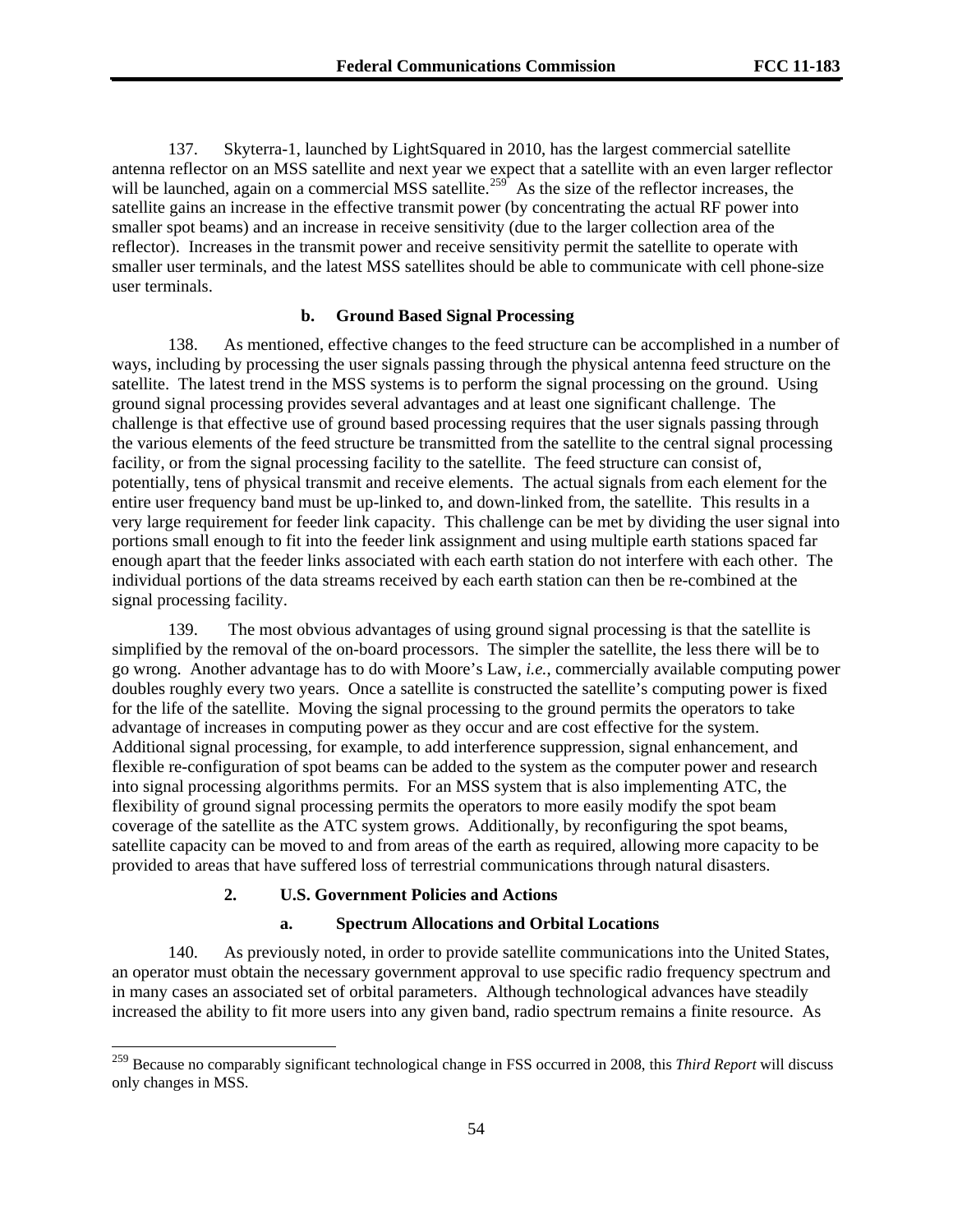the Commission noted in the *First* and *Second Reports* to address the fact that spectrum is scarce, the Commission has progressively implemented a more flexible, market-oriented model of spectrum assignment for commercial satellite services.<sup>260</sup> In addition to the two licensing frameworks previously described in this *Report*,<sup>261</sup> the Commission, coupled with certain safeguards against speculation, has also made it easier for licensees to sell their licenses,  $262$  and instituted secondary market reforms where satellite bandwidth can be put to more efficient uses in response to changing conditions and consumer demands. $^{263}$ 

## **b. U.S. Government Policy Regarding Entry**

141. Pursuant to the satellite market-opening commitments made by the United States in the World Trade Organization's ("WTO's") Agreement on Basic Telecommunications Services, the Commission has permitted many foreign-licensed satellites to provide FSS and MSS in the United States.<sup>[264](#page-54-0)</sup> The Commission has also allowed entry into U.S. industry segments for satellite services not covered by its commitments.<sup>[265](#page-54-1)</sup> For example, by inclusion on the Commission's Permitted List many non-U.S. licensed satellite operators are permitted to provide service in the United States.<sup>[266](#page-54-2)</sup>

## **3. Foreign Administrations' Policies and Actions**

142. In directing the Commission to prepare this *Report*, Congress requested that the Commission compile "a list of any foreign nations in which legal or regulatory practices restrict access to the market for satellite services in such nation in a manner that undermines competition or favors a particular competitor or set of competitors."<sup>[267](#page-54-3)</sup> As directed by Congress, we requested comment on "the legal or regulatory practices of foreign nations that have the effect of restricting access to that nation's market for satellite services." We also asked commenters to tell us "what types of legal or regulatory practices hinder U.S. firms from fully participating in a given foreign market" and if there are "legal or regulatory practices that favor a particular competitor or set of competitors."<sup>[268](#page-54-4)</sup> We summarize the comments in the record and, consistent with our prior *Reports*, make no determination on the information provided.<sup>[269](#page-54-5)</sup>

 $^{262}$  *Id.* at ¶ 218.

l

<sup>263</sup> *Id.* at ¶ 215.

<span id="page-54-2"></span>266 These U.S. government actions and policies are described in more detail in the *First Report*. *See First Report,* 22 FCC Rcd at 5988-91, ¶¶ 113-17.

<span id="page-54-3"></span> $267$  47 U.S.C. § 703(b)(3).

<span id="page-54-4"></span><sup>268</sup> *Notice,* 24 FCC Rcd at 5429.

 $^{260}$  In 2003, the Commission substantially revised the procedures for considering license applications, which had been in place since 1983. *First Space Station Reform Order,* 18 FCC Rcd 10760.

<sup>261</sup> *See supra* para. 131.

<span id="page-54-0"></span><sup>264</sup> The WTO was established pursuant to the *Marrakesh Agreement Establishing the World Trade Organization*, 33 I.L.M. 1125 (1994).

<span id="page-54-1"></span><sup>265</sup> *See, e.g., EchoStar Satellite, LLC For Blanket Authorization to operate 1,000,000 Receive-Only Earth Stations to provide Direct-to-Home Fixed Satellite Service in the United States using the Canadian-authorized ANIK F3 Satellite at the 118.7º W.L. Orbital Location*, DA 05-3227, Order and Authorization, 20 FCC Rcd 20083, 20087-89, ¶ 14 (2005).

<span id="page-54-5"></span><sup>269</sup> *First Report,* 22 FCC Rcd at 5992, ¶121; *Second* Report, 23 FCC Rcd at 15191, ¶66. See *also* Appendix B.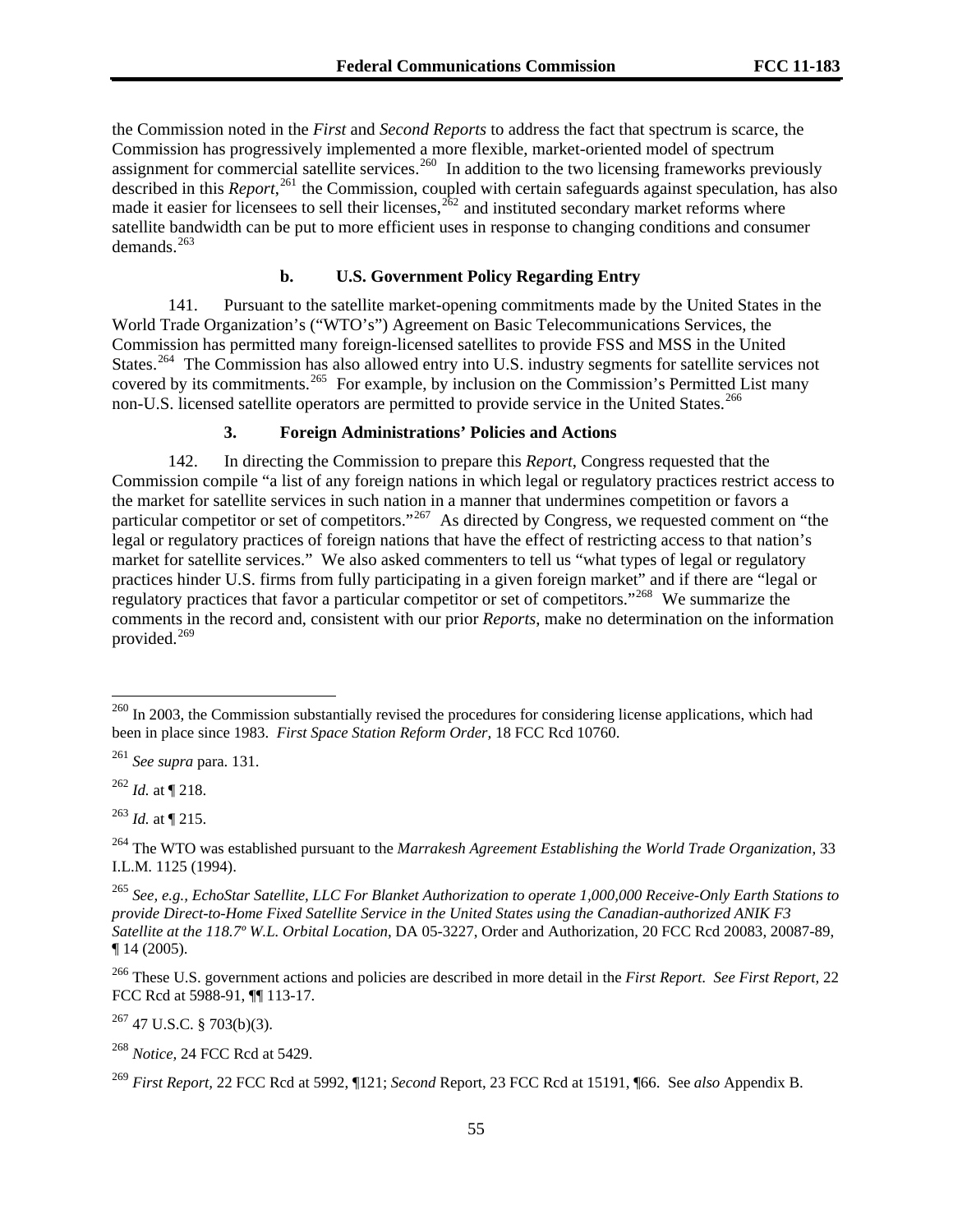143. In its comments SIA notes that, in many parts of the world, commercial satellite providers may face foreign competitors that are owned or heavily financed by their respective governments as well as regulatory requirements that raise barriers and favor domestic providers.<sup>[270](#page-55-0)</sup> SIA includes in the record of this proceeding its comments to the United States Trade Representative's (USTR's) 2009 and 2010 Section 1377 Review of Telecommunications Trade Agreements. SIA notes that USTR has made particular mention of problems in China, India, Russia, Korea and other countries.[271](#page-55-1) In Costa Rica, for instance, regulatory issues related to authorization of satellite Internet services have delayed licensing of service providers for over two years, though progress is being made.<sup>[272](#page-55-2)</sup> SIA also notes that USTR discusses some of the challenges operators face in countries where government regulations pose unwarranted barriers to providing service.<sup>[273](#page-55-3)</sup> In its comments, SIA identified market barriers established by foreign nations that may discourage entry by U.S. satellite operators or satellite service providers, including: $^{274}$  $^{274}$  $^{274}$ 

- Lack of transparent, non-discriminatory and timely licensing procedures;
- Requirements for local presence or a local partner;
- No national treatment (*i.e.,* most favored nation status) for U.S. satellite operators;
- Requirements for completion of the ITU frequency coordination process prior to granting market access;
- Monopolies for domestic satellite operators or service providers;
- Prohibitions on U.S. satellite operators transporting broadcast video signals and associated audio signals; and
- Requirement for deployment of specific technologies.

Appendix B to this *Third Report* reproduces a list of nations that SIA – not the Commission – identified as engaging in one or more of the foregoing barriers to entry by U.S. satellite service providers. These barriers are described more fully in the *First Report*. [275](#page-55-5)

<span id="page-55-0"></span> $270$  Comments of Satellite Industry Association, filed August 23, 2010 (SIA Comments) at 26.

<span id="page-55-1"></span><sup>271</sup> SIA Comments at 28, fn 123, *citing,* U.S. Trade Representative, 2010 National Trade Estimate Report on Foreign Trade Barriers (2010) ("2010 USTR Trade Estimate Report"), *available at*  [http://www.ustr.gov/sites/default/files/uploads/reports/2010/NTE\\_COMPLETE\\_WITH\\_APPENDnonameack.pdf](http://www.ustr.gov/sites/default/files/uploads/reports/2010/NTE_COMPLETE_WITH_APPENDnonameack.pdf).

<span id="page-55-2"></span><sup>272</sup> USTR 2011 Section 1377 Review of Telecommunications Trade Agreements, at 16, *available at* [http://www.ustr.gov/webfm\\_send/2788](http://www.ustr.gov/webfm_send/2788).

<span id="page-55-3"></span> $273$  SIA Comments at 27, n. 122, USTR 2010 Section 1377 Review of Telecommunications Trade Agreements, at 10, *available at* http://www.ustr.gov/sites/default/files/2010%2003%201377%20REPORT%20 FINAL.pdf (last visited Aug. 22, 2010).

<span id="page-55-4"></span><sup>274</sup> Appendix B to this *Third Report* includes a list of the nations SIA identified as engaging in one or more of the foregoing barriers to entry by U.S. satellite service providers. *See also First Report,* 22 FCC Rcd at 5991-96, ¶¶ 118-137.

<span id="page-55-5"></span><sup>275</sup> *First Report*, 22 FCC Rcd at 5991-96, ¶¶ 118-137.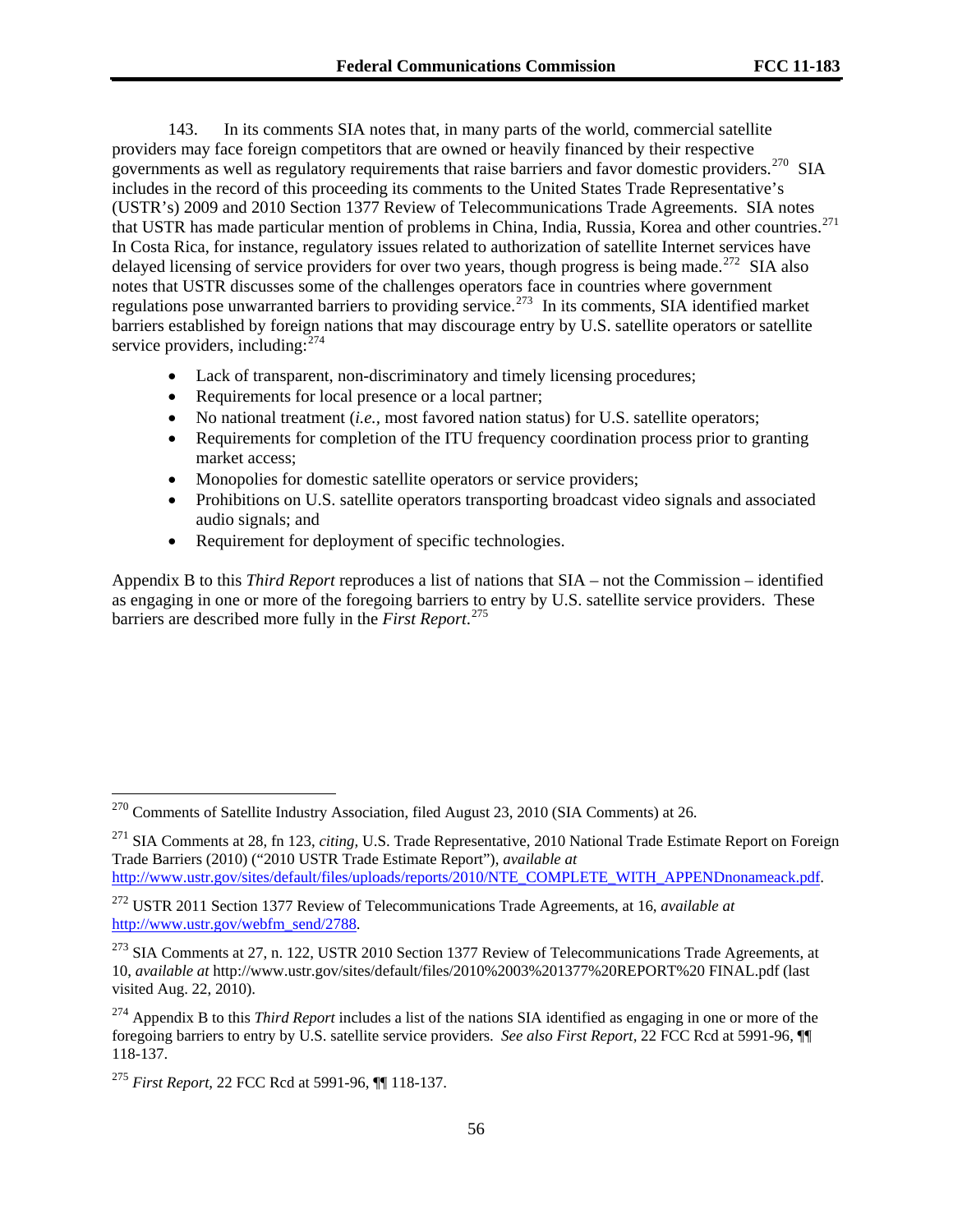# **B. Seller Behavior**

## **1. Vertical Integration in the Commercial Satellite Industry**

144. Another trend observed in the satellite industry is vertical integration, *i.e.,* in addition to providing the space segment of satellite communications services the satellite operator also provides the earth segment. Vertical integration enables a satellite operator to provide a complete, customer-specific package.

145. Initially, vertical integration was observed in the emerging satellite systems, *e.g.*, PanAmSat, that competed with intergovernmental satellite bodies such as INTELSAT and INMARSAT. These entrants typically structured themselves in an integrated fashion that combined space and earth segment operations.<sup>[276](#page-56-0)</sup> The privatization of INTELSAT and INMARSAT removed limitations on the ability of those entities to offer vertically integrated services.<sup>[277](#page-56-1)</sup> For U.S. customers, direct access meant that they were no longer required to obtain INTELSAT access by transacting with COMSAT.

146. Some of the vertical integration of recent years has been accomplished via vertical mergers or acquisitions involving pairs of FCC licensees. For example, Inmarsat's acquisition of Stratos Global in April 2009 allowed Inmarsat to expand its distribution chain and sell satellite-based retail services directly to customers.<sup>[278](#page-56-2)</sup> In approving Inmarsat's acquisition of Stratos, the Commission found that efficiencies were likely to result from the vertical combination.<sup>[279](#page-56-3)</sup>

147. Intelsat expanded vertically in 2004 by creating its subsidiary Intelsat General Corp, (IGC), which is a combination of Intelsat Government Solutions Corp. and the acquired Comsat General Corp.[280](#page-56-4) In approving the acquisition of Comsat General, the Chiefs of the FCC's International and Wireless Telecommunications Bureaus stated "we find that the combination of Intelsat's operations with the assets it proposes to acquire from COMSAT General Businesses should provide Intelsat with the ability to provide its customers greater end-to-end international communications solutions and allow Intelsat to realize economies of scale and scope."<sup>[281](#page-56-5)</sup> Through IGC, Intelsat offers to corporate users

<span id="page-56-2"></span><sup>278</sup> *Robert M. Franklin & Inmarsat, PLC,* IB Docket No. 08-143, Memorandum Opinion and Order and Declaratory Ruling, 24 FCC Rcd 449 (2009) (*Robert M. Franklin & Inmarsat MO&O*).

<span id="page-56-3"></span><sup>279</sup> *Id.* at 24-25.

l

<span id="page-56-4"></span><sup>280</sup> [http://www.intelsatgeneral.com/docs/news/2004-11-18\\_COMSAT.pdf.](http://www.intelsatgeneral.com/docs/news/2004-11-18_COMSAT.pdf)

<span id="page-56-0"></span><sup>276</sup> *See* In the Matter of Establishment of Satellite Systems Providing International Communications, CC Docket No. 84-1299, 101 FCC 2d 1046, ¶ 46 (1985).

<span id="page-56-1"></span> $277$  47 U.S.C. § 765(a). "(a) ACCESS PERMITTED.--Beginning on the date of enactment of this title, users or providers of telecommunications services shall be permitted to obtain direct access to INTELSAT telecommunications services and space segment capacity through purchases of such capacity or services from INTELSAT. Such direct access shall be at the level commonly referred to by INTELSAT, on the date of enactment of this title, as 'Level III'." Level III direct access permits non-signatory users and service providers to enter into contractual agreements with INTELSAT for space segment capacity at the same rates that INTELSAT charges its Signatories without having to use a Signatory as a middleman. Direct Access to the INTELSAT System, *Report and Order*, IB Docket No. 98-192, 14 FCC Rcd 15703 (1999) (*Direct Access Order*).

<span id="page-56-5"></span><sup>&</sup>lt;sup>281</sup> Public Notice, "Authorizations Granted, Applications of Comsat General Corporation, Lockheed Martin Global Telecommunications LLC, Comsat New Services, Inc., Intelsat LLC, and Intelsat MTC LLC to Assign Licenses and Authorizations and Request for a Declaratory Ruling on Foreign Ownership, IB Docket No. 04-235, DA 04-3418, October 27, 2004, at 3.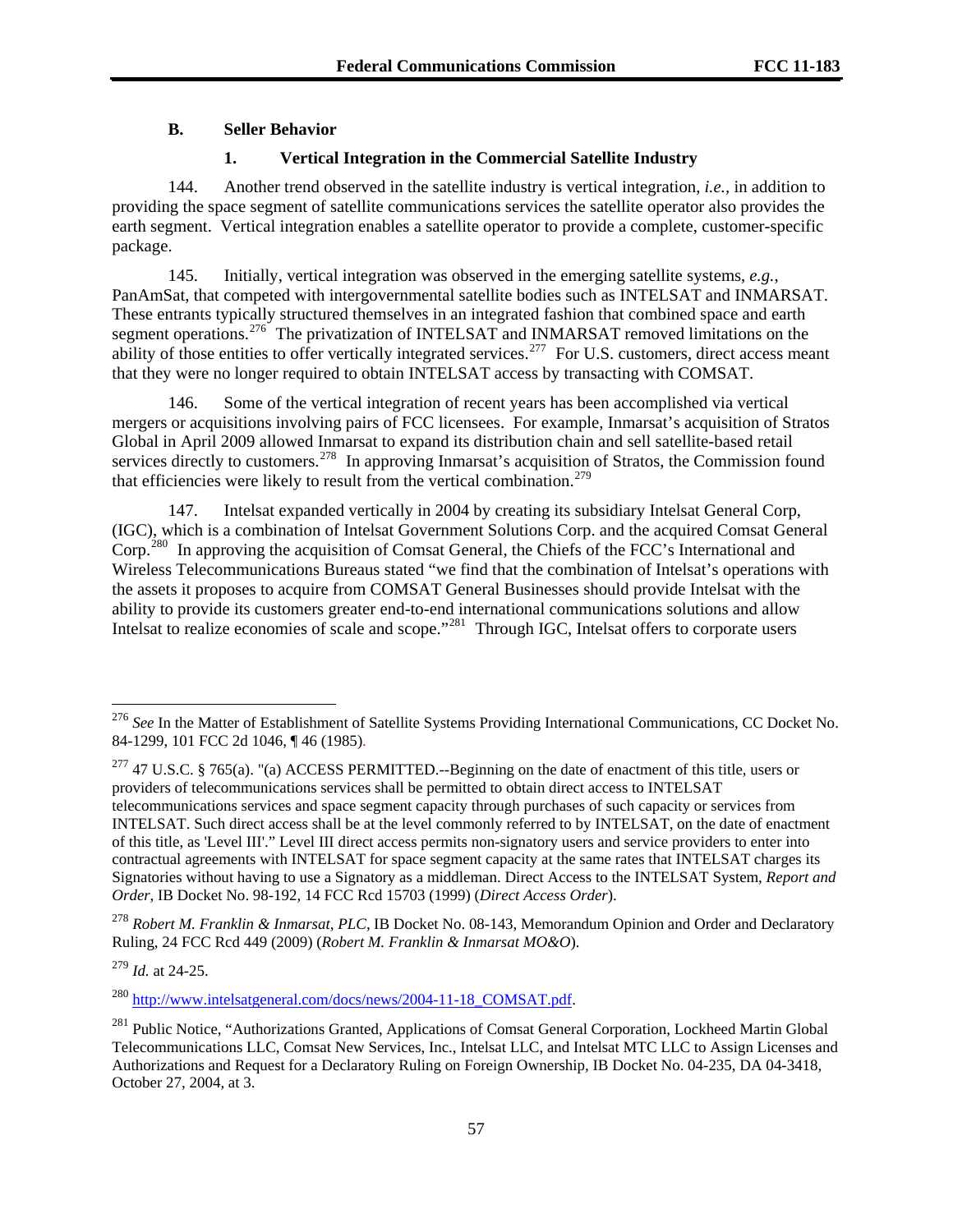integrated space segment and earth segment operations along with terrestrial-based transmission facilities and network management services. These turnkey telecommunications "solutions" were formerly only available through terrestrial-based common carriers or satellite resellers/integrators.<sup>[282](#page-57-0)</sup>

## **2. Pricing Behavior and Market Power**

#### **a. Nature of Market Power**

148. Most firms have some degree of technical market power, [283](#page-57-1) *i.e.*, an ability to raise price somewhat without losing all sales, at least with respect to some of the products supplied to certain industry segments. [284](#page-57-2) Given the assumption that all satellite operators have a similar cost structure (although somewhat different cost levels), the pricing of satellite communications services above the marginal cost of production is a necessary attribute of satellite operator conduct essential to the recovery of total industry costs. Pricing by a satellite operator above marginal cost and beyond what is required to recover the total cost of production may be anticompetitive and harmful to consumers. Practically, measurement of technical market power in various segments of the satellite communications industry is both complex and difficult given the very limited data available in the record.

## **b. Retail and Wholesale Services**

149. Both the conceptualization of market power and the pricing of wholesale satellite services differ significantly from retail satellite services. Although satellite radio is presently supplied to consumers by a single satellite operator, other retail satellite applications, such as mobile and fixed broadband services and mobile and fixed network services, are supplied by multiple satellite operators and, for some applications, by terrestrial telecommunications entities. Measuring the extent of market power for satellite operators facing some degree of rivalry requires a more complex theory than what is provided by the basic monopoly model. In particular, in retail industry segments, the satellite operator sells to many, largely anonymous customers. All retail customers pay essentially the same price for the same, homogeneous service, except for introductory or promotional offers, and are generally offered the same terms and conditions of service as disclosed and advertised, for example, on a satellite operator's website.<sup>[285](#page-57-3)</sup>

150. By contrast, in wholesale industry segments, the satellite operator sells to relatively few customers that are generally well-known to the satellite operator. It is often the case that the wholesale

<span id="page-57-0"></span><sup>&</sup>lt;sup>282</sup> [http://www.intelsatgeneral.com/aboutus/company\\_overview.aspx](http://www.intelsatgeneral.com/aboutus/company_overview.aspx).

<span id="page-57-1"></span><sup>283</sup>*See* Louis Kaplow and Carl Shapiro, "Antitrust," Working Paper 12867, National Bureau of Economic Research, January, 2007 (available at [http://www.nber.org/papers/w12867\)](http://www.nber.org/papers/w12867), at 3. Any firm facing a downward sloping demand curve (as opposed to a perfectly elastic demand curve) has technical market power.

<span id="page-57-2"></span><sup>&</sup>lt;sup>284</sup> To avoid financial losses, total revenues must equal the total cost of production. If a firm prices its products or services at marginal cost, the firm will incur a loss equal to its fixed cost of production. A firm will therefore exercise its technical market power to set price somewhat greater than marginal cost so that its total cost of production is recovered. This exercise of market power is not harmful to consumers since pricing above marginal cost is required to make the output available to consumers on a continuing basis without the firm operating at a loss.

<span id="page-57-3"></span><sup>285</sup> The retail satellite service is homogeneous in the sense that all customers of a particular *service category* receive the same service at the same price. Satellite operators do offer retail customers alternative service categories with different features, terminal equipment, and subscription terms. Consequently, there may exist price discrimination *between* different service categories but not ordinarily *within* a given service. In other words, whatever price discrimination may exist between and among service categories does not depend on the *identity* of the consumer. Ordinarily, any consumer subscribing to the *same* service package will pay the same as any other customer selecting the same service.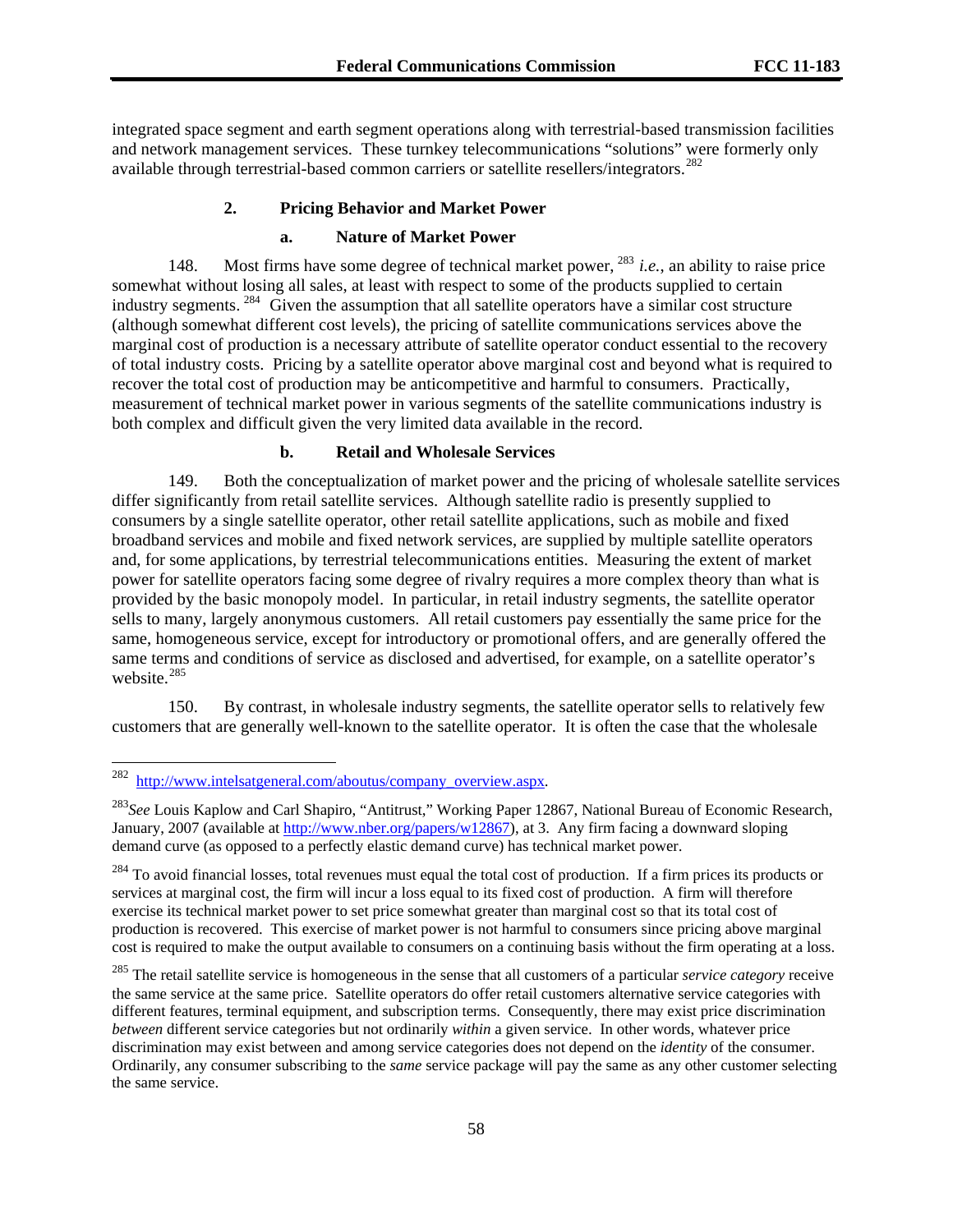customer will have a long-term, established business relationship with the satellite operator. Additionally, the wholesale customer is usually highly knowledgeable concerning both the satellite communications industry and satellite technology. The unit of sale in wholesale industry segments, often the lease of a substantial fraction of a transponder or even entire transponders, is far larger than the ordinary retail unit of sale and is typically for a far longer length of time compared to a retail sale. Moreover, compared to the retail unit of sale, the wholesale unit of sale (*i.e*., a lease of transponder capacity) is intrinsically heterogeneous *(i.e.*, differentiated in terms of attributes).<sup>286</sup> For these reasons, some understanding of both satellite technology and the economic organization of a satellite services enterprise is essential to understanding both the pricing and exercise of market power in wholesale industry segment.

151. By way of background, price determination for satellite operators offering wholesale services is typically the result of bilateral negotiations or bargaining between the customer and the satellite operator.<sup>[287](#page-58-0)</sup> It is possible to identify certain attributes of the bargaining environment that are predictive of the conduct of both satellite operators and wholesale customers.<sup>[288](#page-58-1)</sup> Negotiations between a satellite operator and a wholesale customer are multidimensional and include much more than just the pricing of leased transponder services. Negotiations may also involve the terms and conditions of the transponder lease contract, including payment schedules, cancellation penalties, legal issues and other aspects of service delivery, including the nature and extent of customer support following contract execution. For both parties, building and sustaining a workable, ongoing, and long-term commercial relationship benefits both the satellite operator and the customer given the length of term of many transponder leases and the technical nature of the service which requires adjustments and modifications as technology evolves. However, the net or incremental economic benefits produced by the deal need not necessarily be shared on a pro rata basis between, or among, the parties. If the customer has credible outside options, such as alternative vendors of transponder capacity or the ability to substitute fiber optic transmission facilities for satellite transponder capacity and is not risk averse, then the negotiated price for leased transponder capacity may include little if any economic profit for the satellite operator.

152. Data from Futron Corporation summarize the results of the bargaining process for heterogeneous and multi-dimensional FSS wholesale transponder services (see Table IV.1). Futron reports average transponder lease rates, for the equivalent of 36 MHz per year of capacity, for three major spectrum categories: C-band, Ku-band, and Premium Ku-band (premium Ku-band is typically used to provide high-power services, generally 50 dBw or above). The data are reported for three time periods, spanning the years 2004 through 2009, and for four regions: North America, Europe/Middle East/Africa (EMEA), Asia/Pacific, and Latin America.

<sup>&</sup>lt;sup>286</sup> See the discussion and analysis of the nature of the output produced by the satellite industry in Section III.A of this *Report*.

<span id="page-58-0"></span> $287$  Bargaining as a method for effectuating exchange and implementing a contract between buyer and seller tends to replace impersonal market exchange with its parametric prices for consumers in cases where the number of buyers and sellers are *few*, and the good or service to be exchanged is relatively high in value. Since bilateral bargaining is costly in terms of the opportunity cost of the parties and in terms of the cost implied by a potential delay in striking a bargain, this method of effectuating exchange is too costly or inefficient for relatively low-valued transactions for a large number of customers, such as retail satellite services.

<span id="page-58-1"></span><sup>&</sup>lt;sup>288</sup> This discussion addresses the major long-term contractual issues that are most directly related to the wholesale customer's acquisition of satellite transponder capacity as an investment decision, say, leasing transponder capacity for 10 or 15 years. There are other satellite industry segments where the dynamics of contractual negotiations may differ somewhat, such as the spot market for transponder capacity for satellite news gathering, which relate to the wholesale customer's very short term requirements for transponder capacity.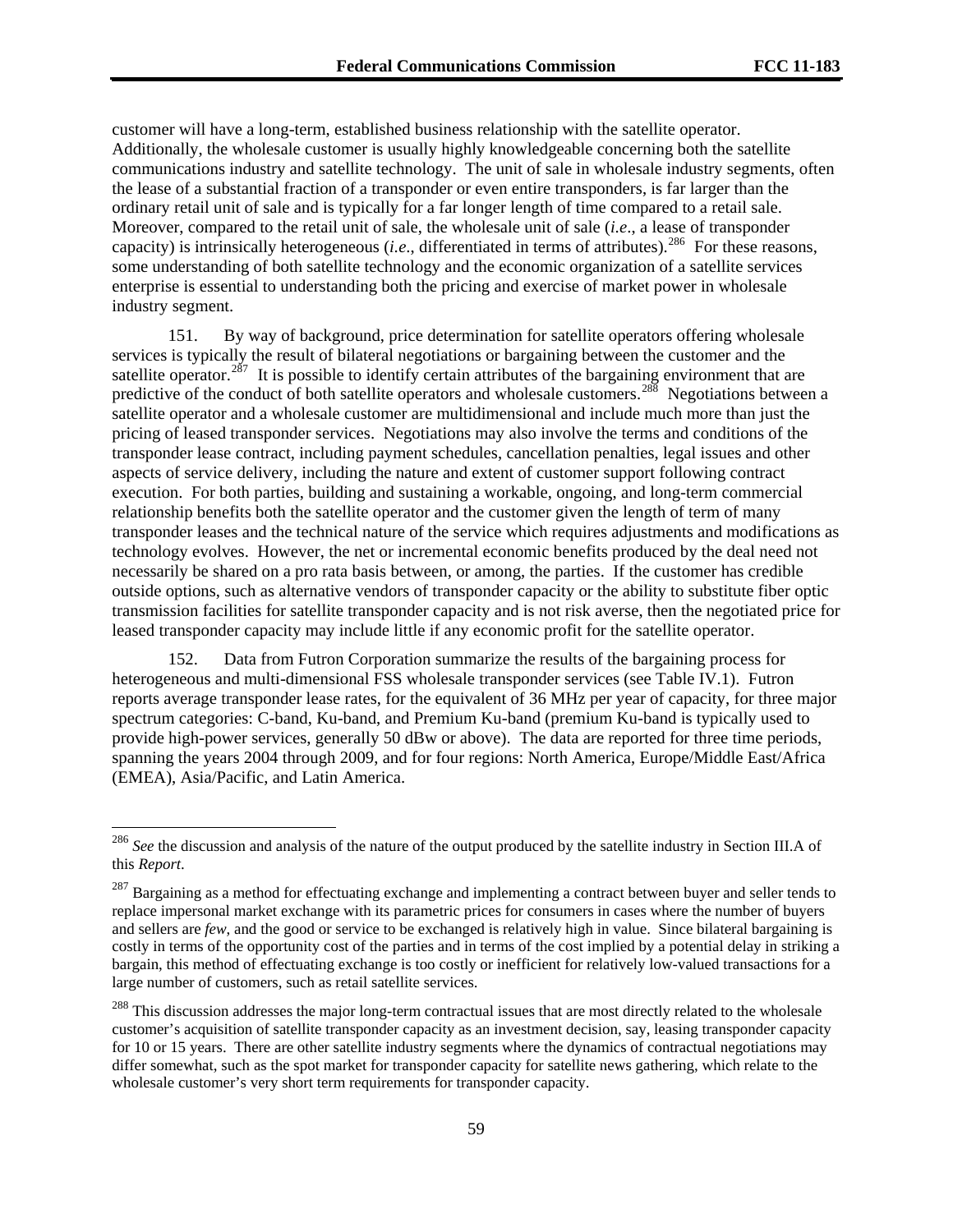| <b>TABLE IV.1</b>                                                           |                                                             |             |                     |                      |  |  |  |
|-----------------------------------------------------------------------------|-------------------------------------------------------------|-------------|---------------------|----------------------|--|--|--|
| AVERAGE TRANSPONDER LEASE RATES IN US \$289                                 |                                                             |             |                     |                      |  |  |  |
| <b>Average C-Band Transponder Lease Rates (36MHz/Year)</b>                  |                                                             |             |                     |                      |  |  |  |
|                                                                             | <b>North America</b>                                        | EMEA*       | <b>Asia/Pacific</b> | <b>Latin America</b> |  |  |  |
| 2004/2005                                                                   | \$1,300,000                                                 | \$1,400,000 | \$1,250,000         | \$1,350,000          |  |  |  |
| 2006/2007                                                                   | \$1,300,000                                                 | \$1,200,000 | \$1,400,000         | \$1,100,000          |  |  |  |
| 2008/2009                                                                   | \$1,600,000                                                 | \$1,800,000 | \$1,350,000         | \$1,600,000          |  |  |  |
| 2010                                                                        | \$1,300,000                                                 | \$2,000,000 | \$1,450,000         | \$1,400,000          |  |  |  |
|                                                                             |                                                             |             |                     |                      |  |  |  |
|                                                                             | <b>Average Ku-Band Transponder Lease Rates (36MHz/Year)</b> |             |                     |                      |  |  |  |
|                                                                             | <b>North America</b>                                        | EMEA*       | <b>Asia/Pacific</b> | <b>Latin America</b> |  |  |  |
| 2004/2005                                                                   | \$1,800,000                                                 | \$2,000,000 | \$1,500,000         | \$1,500,000          |  |  |  |
| 2006/2007                                                                   | \$1,800,000                                                 | \$2,000,000 | \$1,600,000         | \$1,700,000          |  |  |  |
| 2008/2009                                                                   | \$2,500,000                                                 | \$3,000,000 | \$1,750,000         | \$1,800,000          |  |  |  |
| 2010                                                                        | \$2,000,000                                                 | \$2,200,000 | \$2,000,000         | \$1,500,000          |  |  |  |
|                                                                             |                                                             |             |                     |                      |  |  |  |
| Average Premium Ku-Band <sup>290</sup> Transponder Lease Rates (36MHz/Year) |                                                             |             |                     |                      |  |  |  |
|                                                                             | <b>North America</b>                                        | EMEA*       | Asia/Pacific        | <b>Latin America</b> |  |  |  |
| 2004/2005                                                                   | \$2,600,000                                                 | \$5,000,000 |                     |                      |  |  |  |
| 2006/2007                                                                   | \$2,300,000                                                 | \$5,000,000 | \$1,800,000         |                      |  |  |  |
| 2008/2009                                                                   | \$3,000,000                                                 | \$4,000,000 | \$2,500,000         |                      |  |  |  |
|                                                                             |                                                             |             |                     |                      |  |  |  |

\* Europe/Middle East/Africa (EMEA)

153. Figures IV.1 through IV.4 provide a graphical representation of the transponder lease rate data reported in Table IV.1. Pricing behavior for transponder capacity over the years 2004/2005 through 2010 differs over time and between and among different global regions. In broad terms, transponder lease rates tend to mirror the intensity of demand at a given time in a particular region and the availability of transponder capacity for meeting this demand. In the North American region, lease rates have been relatively stable over the reported time period; the decline in both C-band and Ku-band transponder rates in 2010 may be attributed to general macroeconomic conditions.<sup>[291](#page-59-2)</sup> In EMEA, declines in transponder rates in recent years are attributed to both economic weakness in Europe and significant increases in fiber optic cable capacity serving the African continent in addition to increases in terrestrial telecommunications facilities. Volatility in transponder pricing is anticipated in coming years as the increases in both fiber optic cable capacity and terrestrial telecommunications facilities are accommodated within EMEA.<sup>[292](#page-59-3)</sup> In the Asia-Pacific region, demand for transponder capacity has steadily increased over the 2004/2005 to 2010 time period, especially for premium Ku-band capacity to meet the growing demand for various video services.<sup>[293](#page-59-4)</sup> In the Latin America region, transponder pricing

1

<span id="page-59-4"></span><sup>293</sup> *Id*.

<span id="page-59-0"></span><sup>&</sup>lt;sup>289</sup> Based on data from Futron Corp.

<span id="page-59-1"></span> $290$  Ku-Band with high-power services, generally 50 dBw or above.

<span id="page-59-2"></span> $^{291}$  Communication with Futron consultants, September 7, 2011.

<span id="page-59-3"></span><sup>292</sup> *Id*.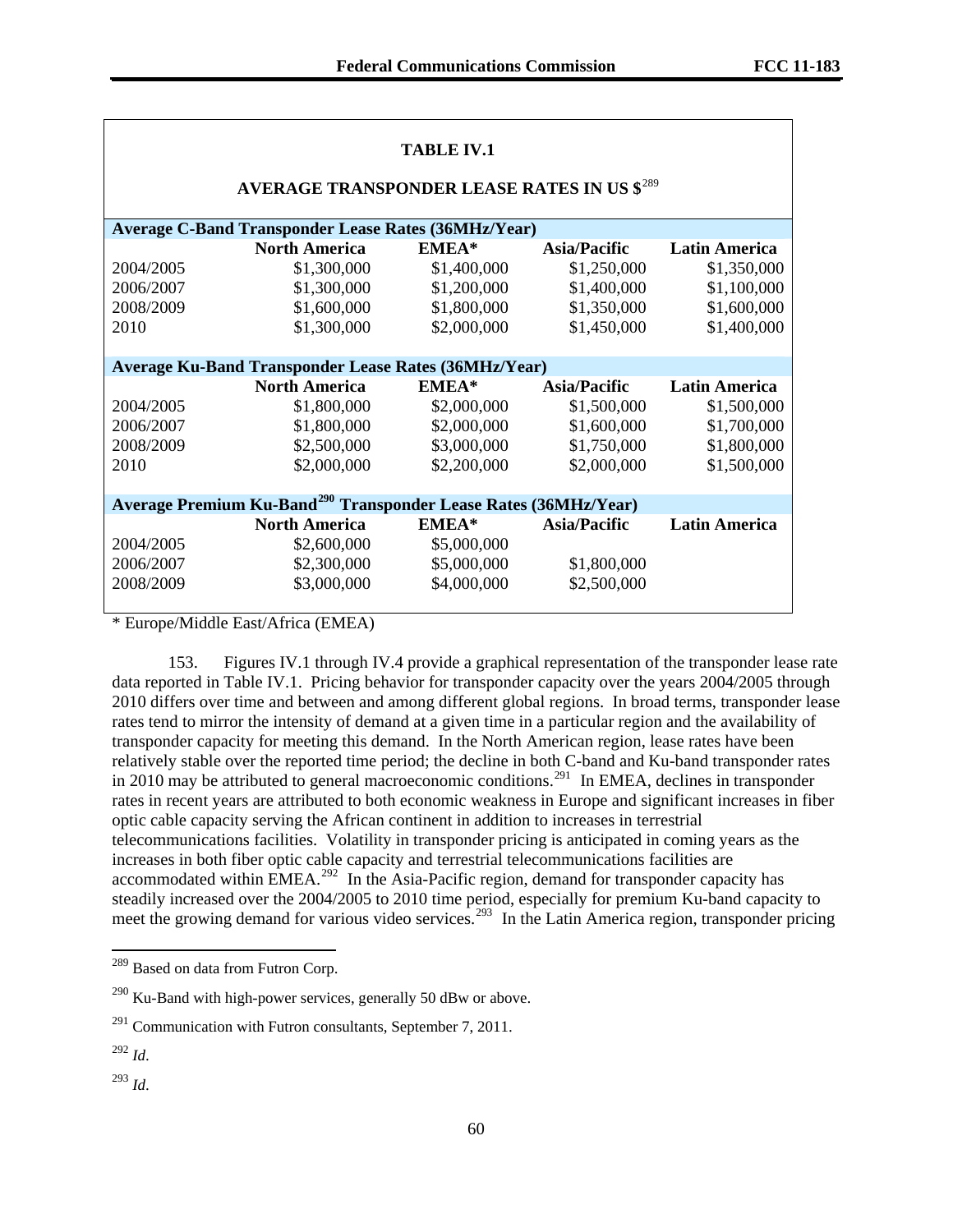serve this region in the near future.<sup>294</sup> has weakened in the last several years, reflecting once again the relatively weak macroeconomic environment in Latin America and the accommodation to planned new transponder capacity that will



 $\overline{\phantom{a}}$ <sup>294</sup> *Id*.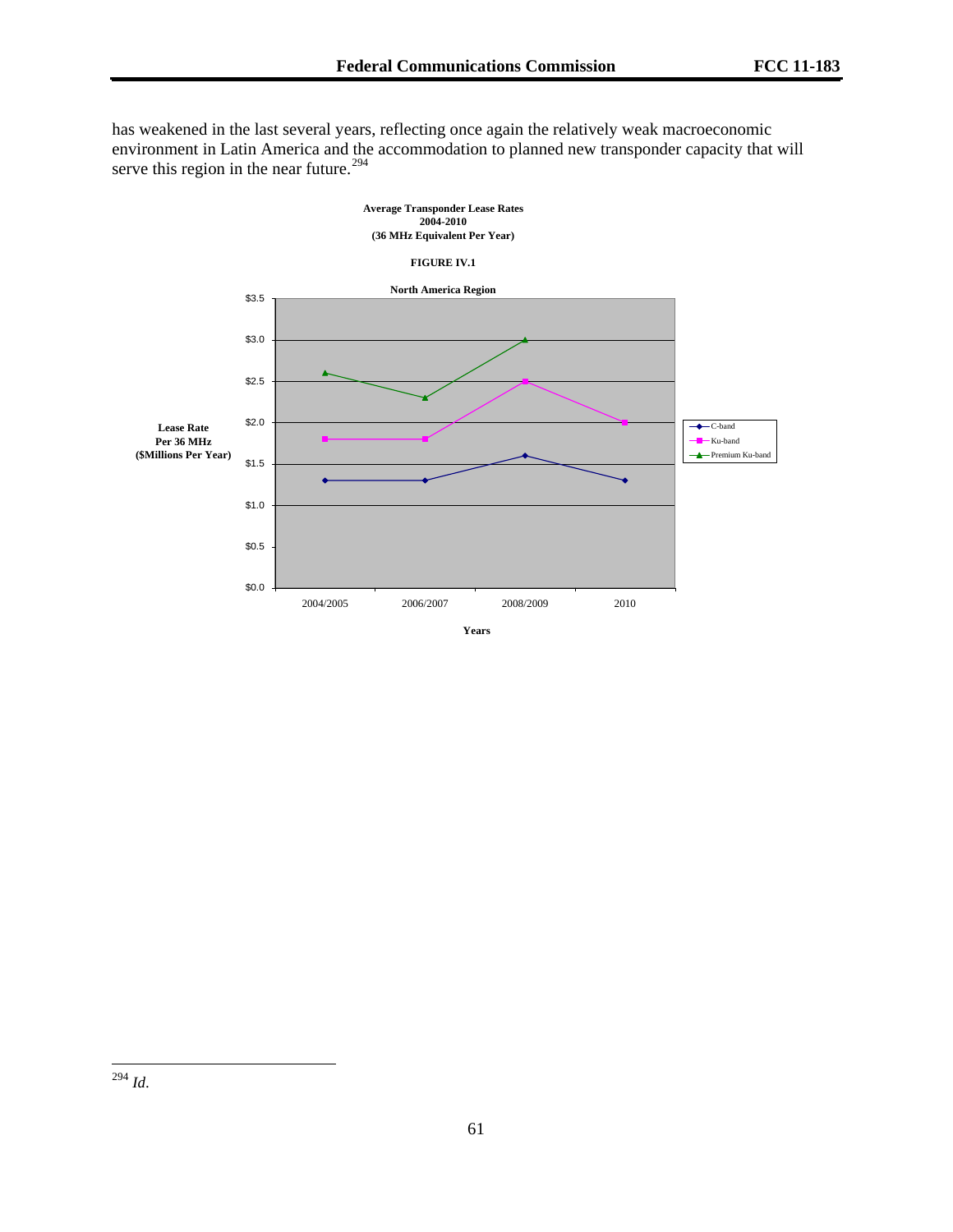



62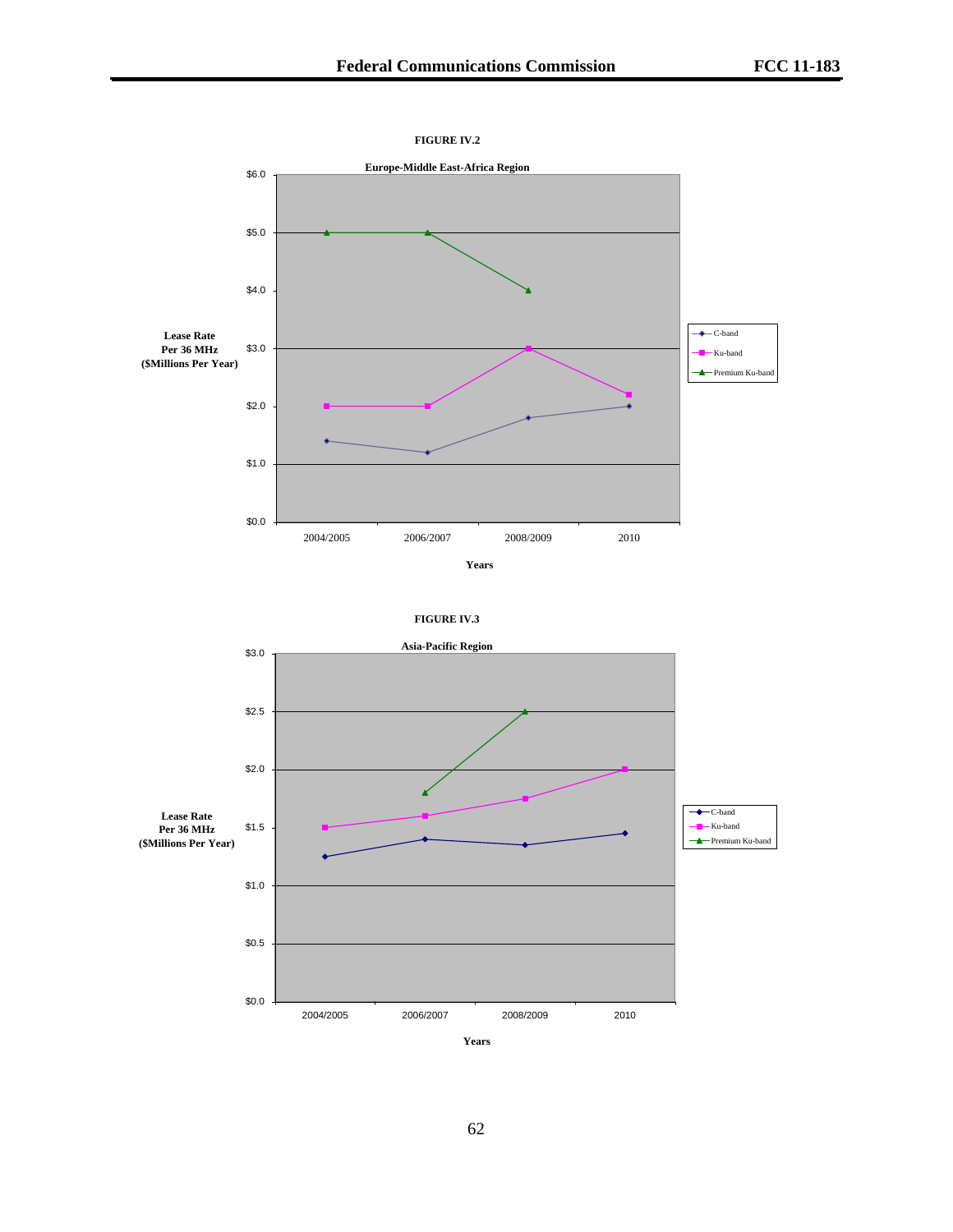

## **3. Allegations of Anticompetitive Behavior**

154. This *Third Report,* discusses two allegations of anticompetitive behavior related to the FSS sector. First, it is alleged that Intelsat has anticompetitively foreclosed some independent reseller/integrator firms from obtaining space segment capacity. Second, it is alleged that the large incumbent FSS operators – *i.e.,* Intelsat and SES Americom – are anticompetitively hoarding or "warehousing" geostationary orbital slots and spectrum frequency assignments. Because neither of these issues falls into the category of *per se* anticompetitive behavior, we examine both allegations to determine whether there is substance behind the claims and, assuming that these are substantive allegations, whether economic inefficiency and consumer harm results. We consider them in turn below.<sup>[295](#page-62-0)</sup>

#### **a. Allegations of Vertical Foreclosure in the FSS Sector**

155. During the first half of 2010, comments by some industry participants raised the possibility that one particular type of vertical anticompetitive behavior was occurring in the FSS sector. As described above in Section IV.B.1, Intelsat has integrated downstream, *i.e.*, Intelsat is now providing directly satellite network services via its marketing subsidiary IGC. This means that, in certain instances, Intelsat transacts directly with government and corporate customers, and provides them with customerspecific packages that include space and earth segment services as well as other related terrestrial

<span id="page-62-0"></span> $295\,$ Here we simply analyze the foreclosure and warehousing conduct allegations. The question of what these analyses mean for an ultimate finding regarding the state of competition in the FSS sector is addressed in Section VI.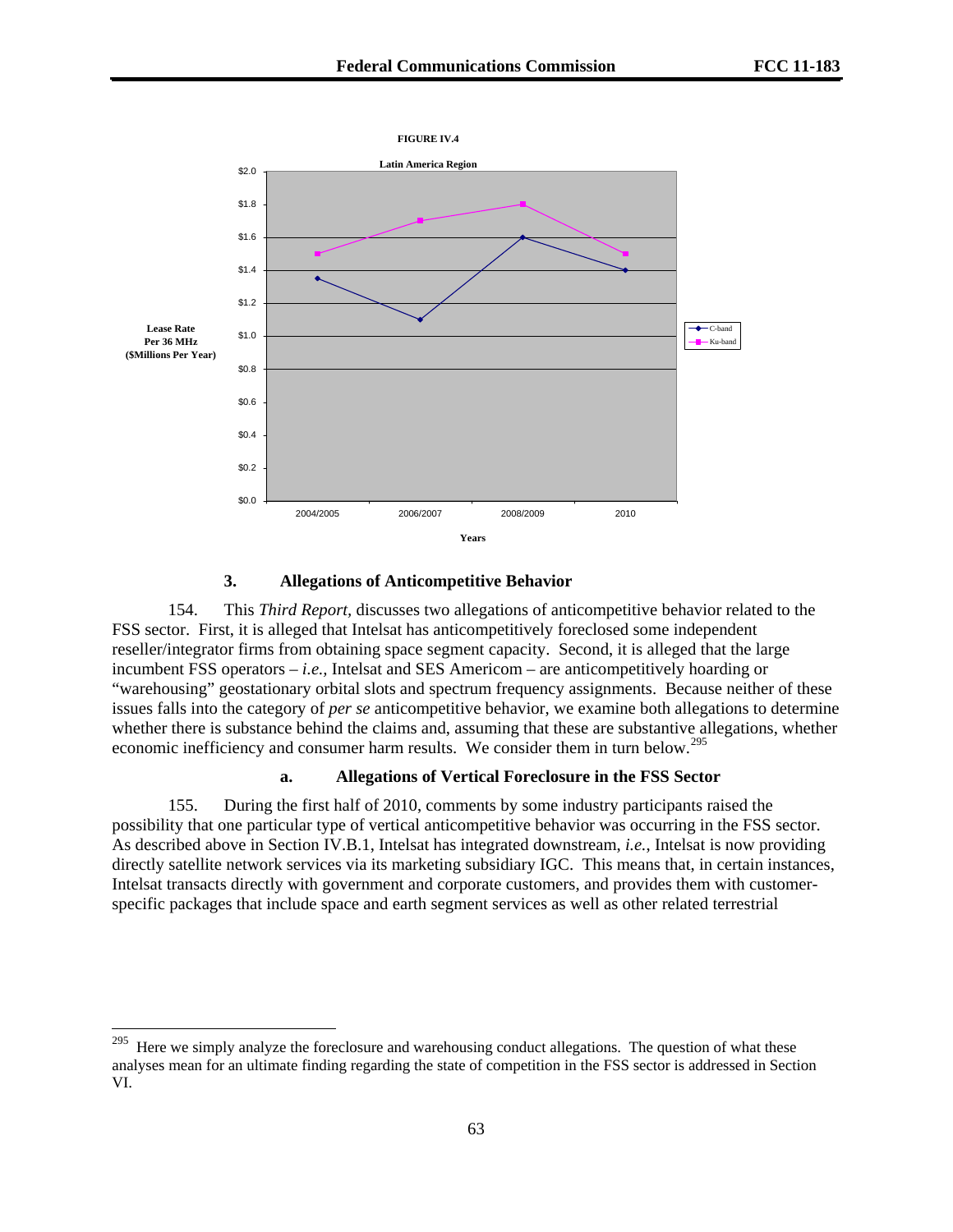transmission and management services.<sup>[296](#page-63-0)</sup> Several reseller/integrator firms argue that, along with this integration, Intelsat has foreclosed them from acquiring transponder capacity, resulting in harm to government and corporate customers.

156. *Comments.*<sup>[297](#page-63-1)</sup> The possibility that Intelsat harms the public interest by foreclosing resellers/integrators was first raised by certain commenters in the Commission's 11<sup>th</sup> ORBIT Act Report.<sup>[298](#page-63-2)</sup> In the ORBIT Act Report, ARTEL, CapRock, and Globecomm all essentially argue that several factors – Intelsat's privatization; increased consolidation in the FSS sector; an absence of FSS entry opportunities; and an absence of terrestrial service alternatives – give Intelsat the incentive and ability to: (1) vertically integrate into the direct provision of end-to-end services to certain customers; and (2) foreclose resellers/integrators from these business segments.<sup>[299](#page-63-3)</sup> Further, these commenters argue that the harms that result from this vertical integration and foreclosure of opportunities extend beyond them and affect government and corporate customers in the form of higher prices or inferior service packages.[300](#page-63-4)

157. These firms argue that Intelsat's foreclosure behavior takes a number of forms.<sup>[301](#page-63-5)</sup> First, when a reseller/integrator, in preparation for a bid, seeks a commitment of space segment capacity from Intelsat, Intelsat, in some instances, allegedly refuses to provide any pricing information for the requested space transponder service. For example, Intelsat allegedly effectively refuses to provide space segment capacity at any price, thus preventing the reseller/integrator from being able to fashion a bid for a prospective customer.<sup>[302](#page-63-6)</sup> Second, the resellers/integrators also state that, at least in the case of one government bid, Intelsat made available only a package of space segment capacity that prevented the resellers/integrators from crafting different overall service solutions for the customer to consider. According to the commenters, this take-it-or-leave-it "forced bundle" made their bids uncompetitive.<sup>[303](#page-63-7)</sup> Third, resellers/integrators also make a distinct claim of partial foreclosure: in some instances, where an incumbent resellers/integrator provides service pursuant to a particular contract and that contract is up for renewal, the resellers/integrators allege that Intelsat offers space segment at a lower price to the incumbent provider but at a higher price to competing resellers/integrators trying to win the business. This "incumbent pricing" policy allegedly predetermines that the incumbent integrator will win the

l

<span id="page-63-4"></span>300 ARTEL Orbit Act Comments at i; CapRock Orbit Act Comments at 17.

<sup>296</sup> *See, e.g.,* [http://www.intelsat.com/services/,](http://www.intelsat.com/services/) and

<span id="page-63-0"></span>[http://www.intelsat.com/\\_files/resources/knowledge/datasheets/ds-ground-system-solutions.pdf](http://www.intelsat.com/_files/resources/knowledge/datasheets/ds-ground-system-solutions.pdf).

<span id="page-63-1"></span>Because our purpose is to provide an analysis of the economic dispute here, and not to undertake a formal adjudication, we describe only those parts of the comments that are relevant to the vertical foreclosure claim.

<span id="page-63-2"></span><sup>&</sup>lt;sup>298</sup> *FCC Report to Congress as Required by the ORBIT Act: Eleventh Report*, FCC 10-112, Report, 25 FCC Rcd 7834 (June 15, 2010) (*11th Orbit Act Report*).

<span id="page-63-3"></span><sup>&</sup>lt;sup>299</sup> See the Orbit Act Comments of ARTEL, Inc., CapRock, and Globecomm Systems, Inc. These comments are also fully described in the *11th Orbit Act Report* at 22-26, 28-29.

<span id="page-63-5"></span> $301$  The reseller/integrator firms emphasize that the foreclosure is given effect by an Intelsat requirement that they deal not with Intelsat itself but rather with Intelsat's subsidiary IGC, which they view as their competitor in the downstream services market. We do not focus on this corporate organization point, but rather on the substantive fact that Intelsat has integrated downstream, offering transponder and related services directly to government and enterprise customers, and acting as both a supplier to and competitor of the resellers/integrators.

<span id="page-63-6"></span><sup>302</sup> ARTEL Orbit Act Comments at 5; Globecomm Orbit Act Comments at 4.

<span id="page-63-7"></span><sup>303</sup> CapRock Orbit Act Comments at 9.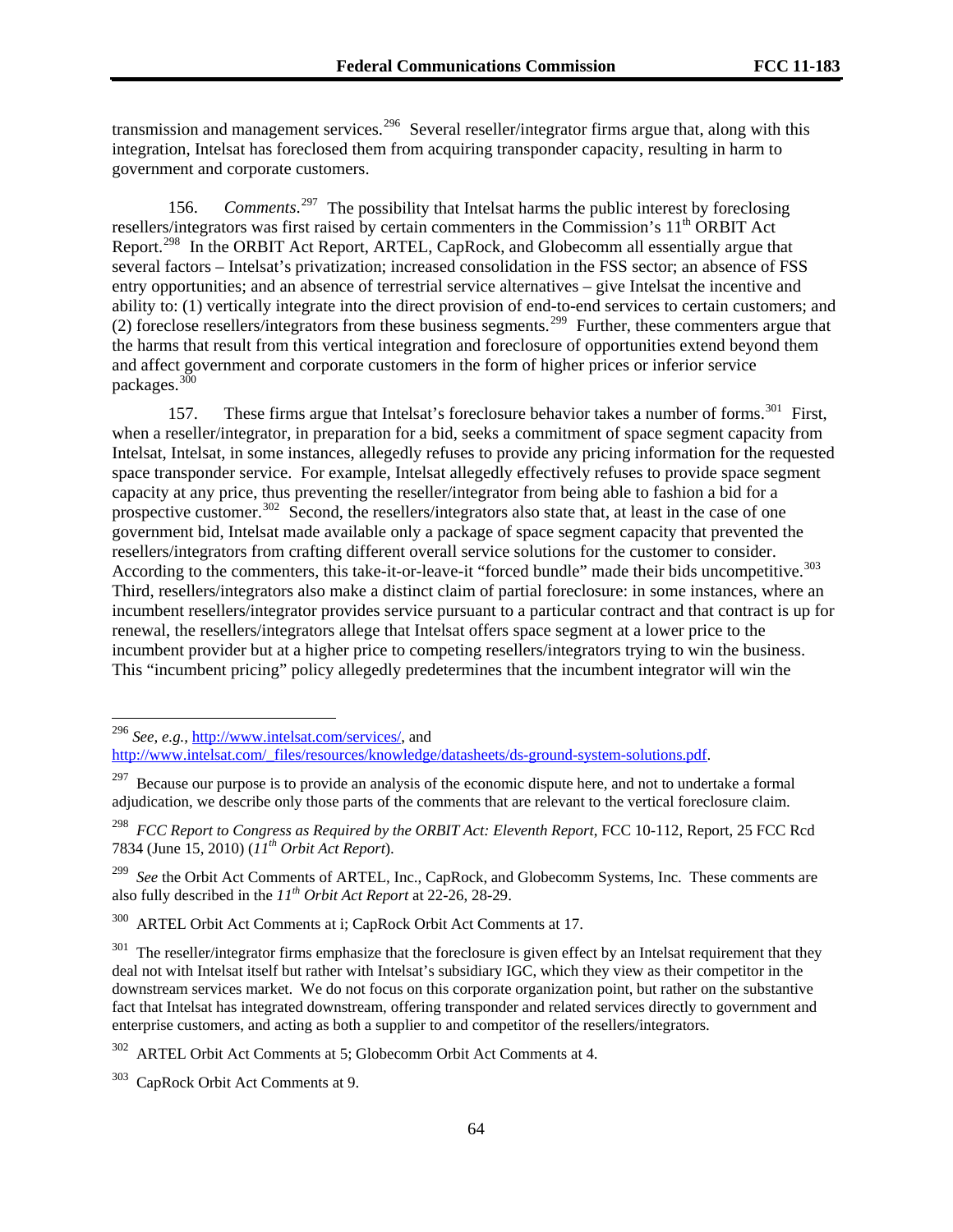bidding for the future business.<sup>304</sup> Fourth, the resellers/integrators allege that Intelsat not only unilaterally forecloses independent integrators, but also colludes with other space segment providers to prevent the integrators from bypassing Intelsat and obtaining space segment from those other sources, <sup>305</sup> *i.e.*, horizontal collusion in the upstream space segment market is facilitating and enhancing the vertical foreclosure of downstream independent resellers/integrators.

158. These commenters also allege that their protests against such foreclosure practices, either via direct complaint to Intelsat or formal challenge of a government contract award, have been subject to retaliation by Intelsat, *e.g.,* being denied space segment capacity that would enable them to bid for other, unrelated contracts.<sup>[306](#page-64-0)</sup>

159. For purposes of this *Third Report,* CapRock repeats many of its ORBIT Act arguments. As a result of increased concentration in the satellite sector, CapRock contends that Intelsat has market power in the provision of international FSS, *i.e.,* transponder service between the U.S. and other regions of the world. Thus, CapRock believes a portion of international FSS traffic is not subject to effective competition.<sup>[307](#page-64-1)</sup> CapRock also alleges at least one instance of foreclosure when Intelsat offered CapRock a "forced bundle" of capacity that did not meet CapRock's needs,<sup>[308](#page-64-2)</sup> and at least one instance when Intelsat prevented CapRock from acquiring space segment capacity from other providers by essentially colluding with other satellite providers.<sup>[309](#page-64-3)</sup>

160. In addition to actions by Intelsat, ARTEL, in an *ex parte* meeting, stated that Intelsat's decision to serve customers directly has been adopted by SES. Specifically, ARTEL stated that there has been further recent FSS "consolidation and vertical integration," including "SES's September 2010 announcement concerning the consolidation of its government solutions group."[310](#page-64-4)

161. In response to the allegations raised against it in the  $11<sup>th</sup> ORBIT$  Act Report, Intelsat stated that: the satellite sector is increasingly competitive, with multiple incumbents and new entrants providing service;[311](#page-64-5) that one of the goals of Intelsat privatization was to "end this separation of Intelsat from end users, and to permit Intelsat to compete in the same manner as all other satellite providers";<sup>[312](#page-64-6)</sup> and that the allegation of harmful foreclosure is simply an attempt by certain commenters to inject the FCC into a commercial dispute regarding a U.S. Navy contract awarded to Intelsat over the commenters.[313](#page-64-7)

162. In their comments to this *Third Report,* Intelsat provides more detail and SES addresses the vertical foreclosure issue. The two incumbents argue that the relevant market is not FSS space

<span id="page-64-1"></span>307 CapRock Comments at 7-12.

<span id="page-64-2"></span>308 *Id.* at 5.

<span id="page-64-3"></span>309 *Id.* at 10.

<span id="page-64-4"></span>310 ARTEL *Ex Parte* Notice, Dockets 10-70 and 10-99, November 9, 2010.

<span id="page-64-5"></span><sup>311</sup> Intelsat Orbit Act Reply at 6-8.

<span id="page-64-6"></span>312 *Id.* at 3-4.

<span id="page-64-7"></span>313 *Id.* at 8-10.

 $304\,$ CapRock Orbit Act Comments at 8.

<sup>305</sup> ARTEL Orbit Act Comments at 6; ARTEL Orbit Act Surreply at 3; Globecomm Orbit Act Surreply at 3.

<span id="page-64-0"></span><sup>306</sup> Globecomm Orbit Act Comments at 4; ARTEL Orbit Act Comments at 6; CapRock Orbit Act Comments at 11.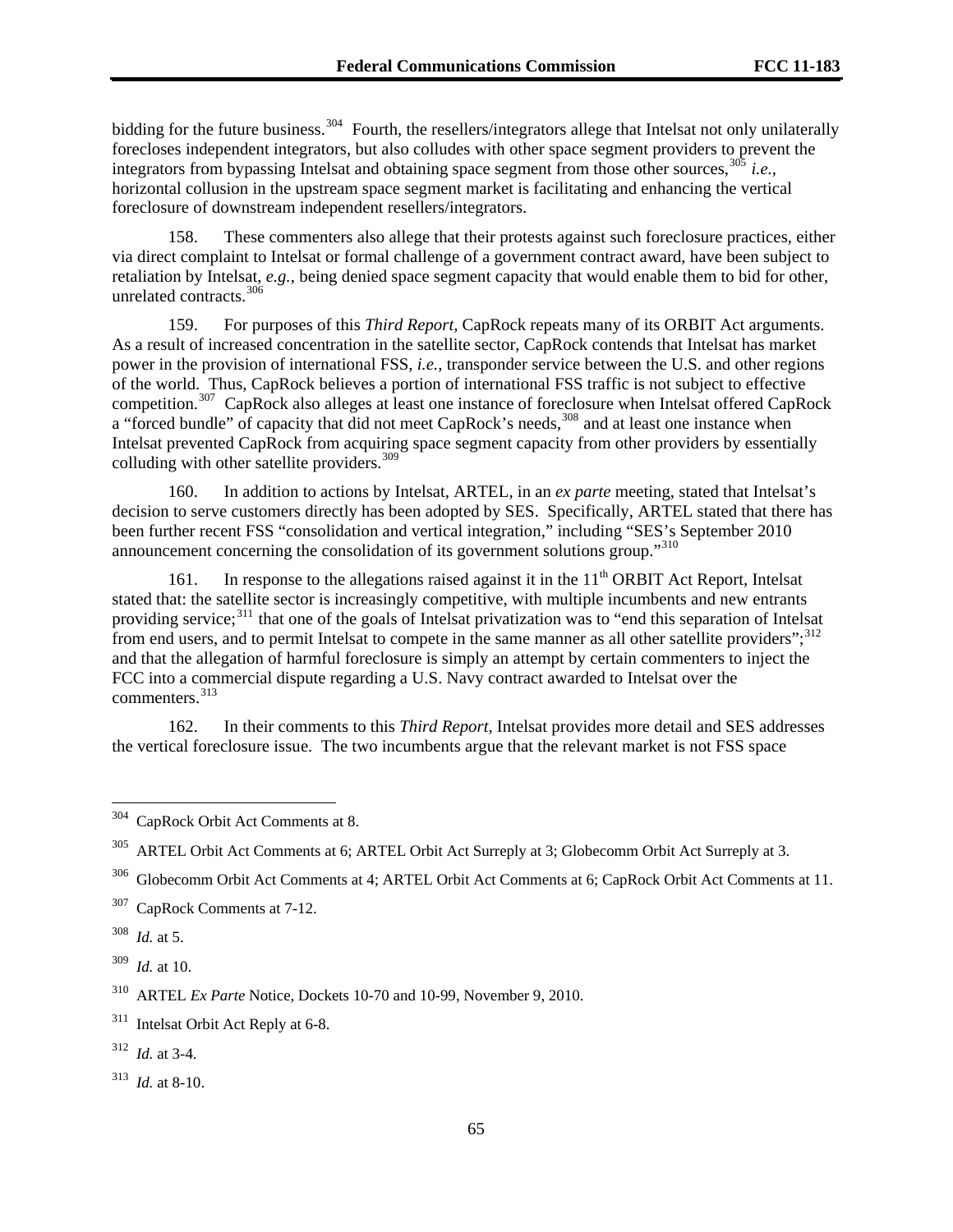segment capacity, but rather that the market includes terrestrial and MSS-based services;<sup>314</sup> that the market is broad in geographic scope, and that there are virtually no "thin market" locations that cable capacity does not serve;<sup>315</sup> that even if terrestrial and MSS competition are excluded, space segment providers have no market power due to actual competition within the FSS sector and ongoing entry by new providers;<sup>316</sup> and that there have been no concentration-increasing mergers since the FCC made its finding of effective competition in 2008 in the *Second Report*. 317 Intelsat and SES contend that the reseller/integrator complaints actually suggest an *increase* in competition,<sup>318</sup> and Intelsat notes that "[w]hen the U.S. Department of Defense was able to open its bidding process to satellite network operators such as Intelsat, the result was lower prices and greater efficiency."319 Intelsat further contends that the reseller/integrator firms are confusing their own interest with the interests of competition, and that "none of the government and corporate customers has raised any concern about the state of competition for satellite communications services."<sup>320</sup> According to Intelsat, the only impact of its vertical integration has been "integration efficiency."<sup>321</sup>

163. *Economic Framework.* Economists have demonstrated that vertical relationships between firms are often multidimensional and complex. In addition, there is a wide variety of market environments in which vertical control or integration may be attempted, and a variety of the types of vertical control that may be attempted. Consequently, economic analysis of vertical conduct is complicated and varied, and diverse outcomes are possible.<sup>[322](#page-65-0)</sup> For example, under certain conditions vertical integration in a market in which a firm exercises monopoly power has no impact because the firm already earns all available monopoly profits. Also, there are a number of models in which vertical integration benefits consumers, *e.g.*, lowering prices paid.<sup>[323](#page-65-1)</sup> Further, some exercises in vertical control or integration can reduce market competition which, in turn, can constitute economic inefficiency harmful to consumers.[324](#page-65-2)

164. The vertical foreclosure allegations raised by commenters can be categorized as "input foreclosure," *i.e.*, resellers/integrators are excluded from obtaining the input transponder services. A standard approach to analyzing an input foreclosure situation has several steps.<sup>[325](#page-65-3)</sup> First, one can consider

315 Intelsat Reply at 11-12; SES Reply at 3-4.

316 Intelsat Reply at 18-25; SES Reply at 2-3.

<sup>317</sup> SES Reply at 5.

318 Intelsat Reply at 3-5.

320 Intelsat Reply at 1-2.

l

<span id="page-65-0"></span>322 *See generally* Chapter 4, *Vertical Control*, of Jean Tirole, The Theory of Industrial Organization (1988).

<span id="page-65-1"></span>See Tirole at 174-181, for descriptions of vertical integration or control by an upstream firm possessing market power that serve to eliminate the problems of: double marginalization (that is, both upstream and downstream firms imposing a mark-up over the cost they incur); or downstream moral hazard (that is, non-optimal amount of promotional effort by the downstream firm).

<span id="page-65-2"></span><sup>324</sup> Phillip E. Areeda and Herbert Hovenkamp, Antitrust Law: An Analysis of Antitrust Principles and Their Application, Vol. IIIB, Third Edition (2008), at 8, ¶ 756.

<span id="page-65-3"></span>(continued….)  $325$  For descriptions of the analytical framework in situations where the vertical integration is accomplished via merger, *see* Michael H. Riordan & Steven C. Salop, *Evaluating Vertical Mergers: A Post-Chicago Approach*, 63

 $314$  Intelsat Reply at 12-18; SES Reply at 3-4.

<sup>319</sup> Intelsat Reply at 4. *See also* SES Reply at 13-16.

<sup>321</sup> *Id*. at 7.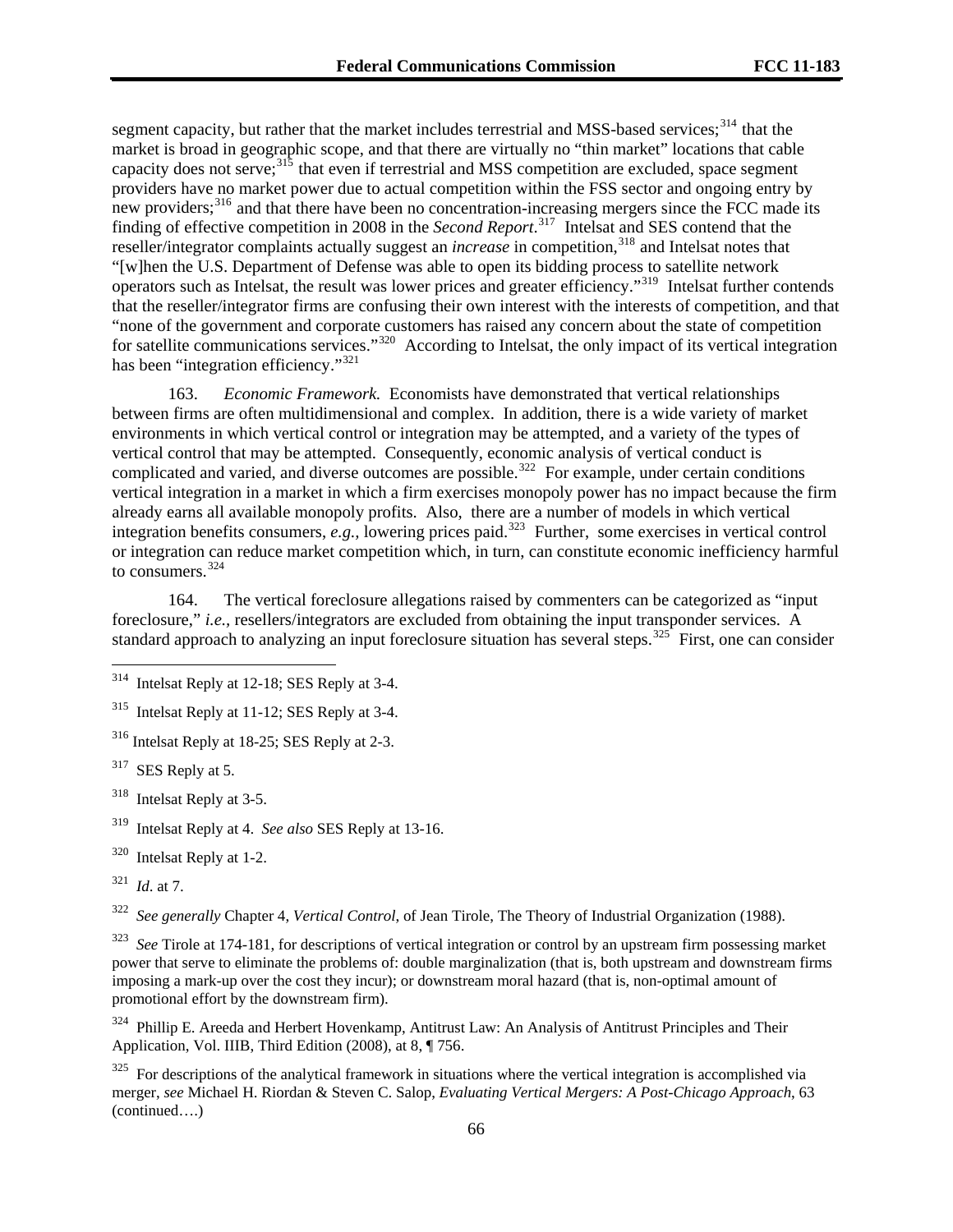whether the foreclosure conduct actually excludes the affected firm(s) from acquiring the input. This would be true, for example, if the foreclosing firm is the only option for the downstream firms, but not true if there are other providers of an identical or closely substitutable input; *i.e.,* the question is whether the firm exercising vertical foreclosure possesses market power in the input market.

165. Second, one can consider whether the foreclosure results in increased price or degraded service quality in the downstream, output market. Exercising such power would not be possible if there are other, non-foreclosed firms in the output market that are effectively competitive constraints, or if the consumers themselves were able to switch their demand to substitute services and avoid entirely the offering of the integrated, foreclosing firm.

166. Third, one can consider whether the vertical foreclosure and integration of the upstream and downstream activities result in efficiencies, *e.g.,* cost savings from integrating production, benefits resulting from internalizing externalities and correctly aligning incentives, or savings from eliminating double marginalization.[326](#page-66-0)

167. In the fourth and final step, one can consider the net effect on consumers, *i.e.,* weighing the impact of any harmful, anticompetitive effects against any positive effects of efficiencies. This means considering directly, for example, the net changes in price paid and quality realized.

168. As noted above in the review of comments, in addition to the primary dispute the record includes claims of collusive behavior. A key question is whether the vertical integration, by facilitating the sharing of pricing and related information, increases the likelihood of tacit or explicit coordinated behavior among the integrated firm and other input suppliers.

169. *Analysis of the Current Dispute*. As further explained below, we cannot definitively determine in this *Third Report* whether the vertical integration and foreclosure actions of Intelsat constitute anticompetitive behavior harmful to consumers and cause economic inefficiency. The factual information available regarding this dispute is quite limited, and the evidence we do have offers some support for each side's position.

170. The record regarding the vertical foreclosure allegations is significantly limited. The limitations prevent us from identifying the nature and scope of the claimed foreclosure. For example, the record does not document what time period the allegations cover, nor which international origindestination pairs are involved, nor how many and which specific Intelsat contracts are involved. We know neither how much nor which space segment capacity is involved, nor which government or enterprise customers are affected. Neither do we know what the customers purchased, *i.e.,* exactly what combination of terrestrial transmission facilities, network management services, space and earth segment services were purchased. Additionally, we have no information regarding the size of the disputed business, either in absolute terms or relative terms (*i.e.,* relative to the size of commenters' business or Intelsat's business, or to the total demand of the affected customers).

(Continued from previous page)

ANTITRUST L.J. 513 (1995), at 527-551, and Jonathan B. Baker, "Comcast/NBCU: The FCC Provides a Roadmap for Vertical Analysis," Antitrust, vol. 25, No. 2, Spring, 2011, available at 36-42.

<span id="page-66-0"></span> $326$  Double marginalization occurs when an upstream firm sells an input to a downstream firm at a price that exceeds marginal cost, and the downstream firm then sells its product in the downstream market at a price that exceeds its marginal cost. The margin charged by the upstream firm increases the marginal cost of the downstream firm, which results in a higher end-user price than would occur if the input had been priced at marginal cost. Vertical integration can eliminate the problem of double marginalization because the integrated firm, in determining the uniform price at which it will sell the downstream product, will consider the real economic cost of producing the input. Because vertical integration effectively reduces the marginal cost of the input in this situation, it results in the integrated firm setting a lower price for the downstream product, benefiting consumers. *See* Tirole at 174-75; Riordan & Salop at 526-27.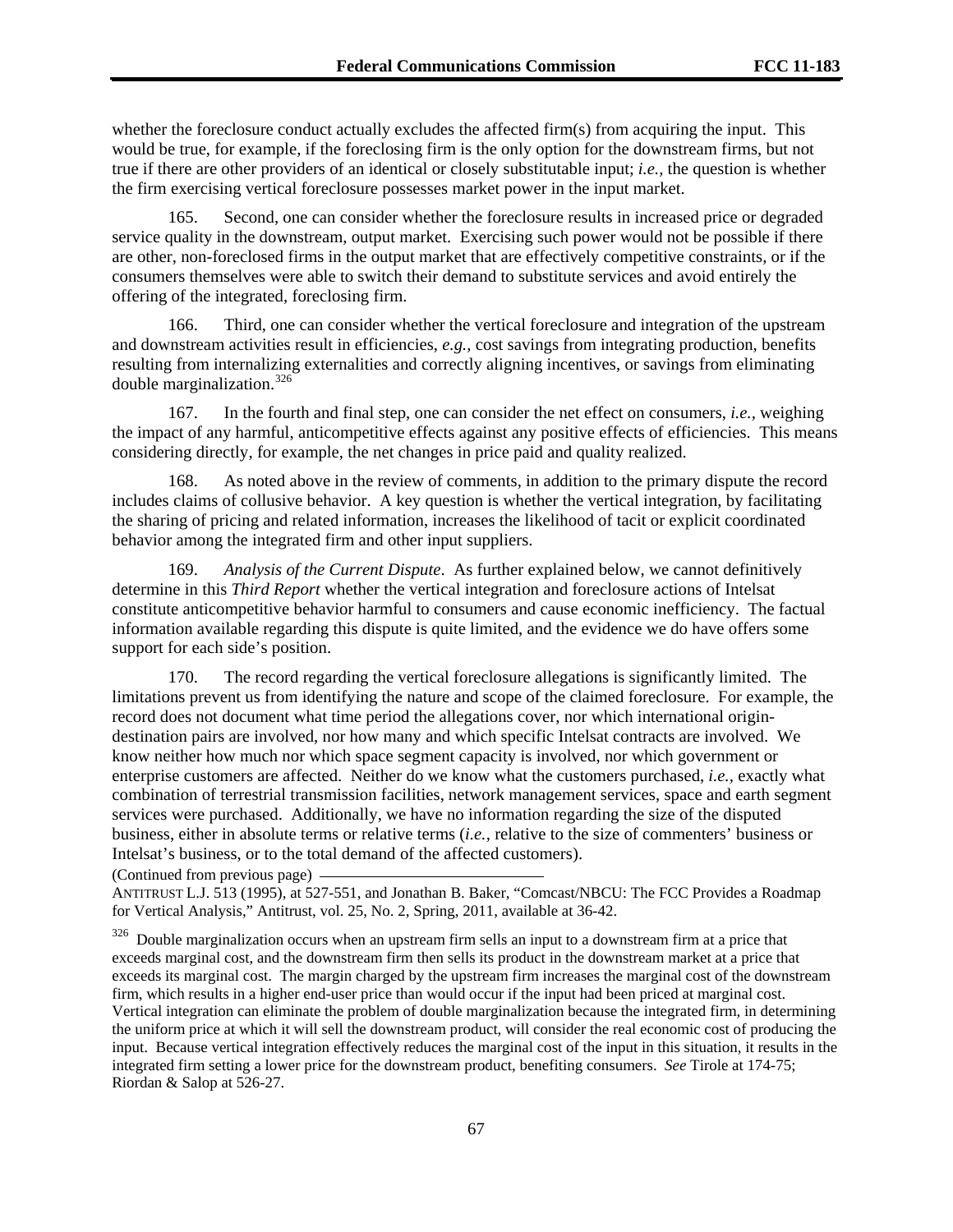171. A second significant limitation involves possible efficiencies. While there are claims that integrative efficiencies result from Intelsat's vertical integration, we do not have a quantitative estimate of their magnitude, nor do we have even a descriptive statement of what those efficiencies are and how they arise.

172. A third major gap relates to the net effect of the foreclosure on the government and corporate customers. Despite claims about the harm and lack of harm to customers, there is no evidence regarding the direction and magnitude of any price changes, quantity changes, or quality changes that have been experienced by those customers.

173. A fourth deficiency in the record centers on the collusion issue. While claims on both sides are set out briefly, we do not have either detailed explanation of the nature and extent of the collusive behavior or detailed explanation that justifies the behavior of the satellite operators.

174. Largely as a result of these information limitations, we are unable to carry out confidently any of the steps in the vertical foreclosure analytical framework. For example, without knowing to which traffic or business segment(s) the allegations apply, we cannot assess the availability of alternative FSS, MSS, and terrestrial options to which the resellers/integrators might avail themselves. Similarly, we are unable to determine what entry barriers and entry prospects exist, and what switching costs the resellers/integrators may face.

175. Regarding the second step of the framework, not knowing the traffic/business segments at issue means we cannot determine the extent to which there may be other reseller/integrator firms, or other vertically integrated firms, that are not dependent on using Intelsat capacity, and can therefore serve as effective competitive constraints in the output market. Not knowing the customers affected means we cannot evaluate whether they have other closely substitutable options that do not depend on commercial satellite service. In the case of government customers, for example, we cannot determine whether noncommercial satellite service constitutes an effective constraint preventing harm. The absence of efficiency/cost saving evidence prevents the completion of the third step, and the inability to complete the first three steps of the analysis means that the net effect determination of the fourth step cannot be reached. Finally, we are similarly unable to evaluate the likely incentives for and success of collusive efforts by the satellite operators.

176. Beyond the fact that our data are limited in crucial ways, it is also true that the evidence and argument now available offers some support for each side's position. Several points suggest that public interest harm may have indeed resulted from Intelsat's vertical integration. First, it is undisputed that the foreclosure has occurred. Intelsat essentially concedes this, but argues that no public interest harm results because it possesses no market power.<sup>[327](#page-67-0)</sup> Second, it does appear that the foreclosure has reduced competition in the largely undefined output market, since several firms have been excluded, and in every case the vertically integrated Intelsat has taken their place. Third, and perhaps most worrisome despite our limited information, is that it does appear that space segment operators sometimes partner and submit bids to customers, *e.g.,* the integrated Intelsat may plan to use some SES capacity to win output market bids for service. We recognize that it is standard industry practice for firms to make common cause and form bidding groups in an effort to win contracts from government or corporate customers; and the mere fact that Intelsat and SES may occasionally be on the same bidding team is not by itself evidence of harmful collusion. These joint undertakings do underline, however, that the FSS operators are both competitors and partners, and are likely sharing non-trivial market information. Thus rivalry among FSS firms may be less than if none of the firms were vertically integrated.

<span id="page-67-0"></span> $327$  This is in contrast to the typical situation in analyzing vertical mergers, where it is necessary to reach a predictive judgment about whether foreclosure is likely. Here, it is in effect not disputed that the behavior has occurred, and we can therefore presume that it has been profitable to Intelsat.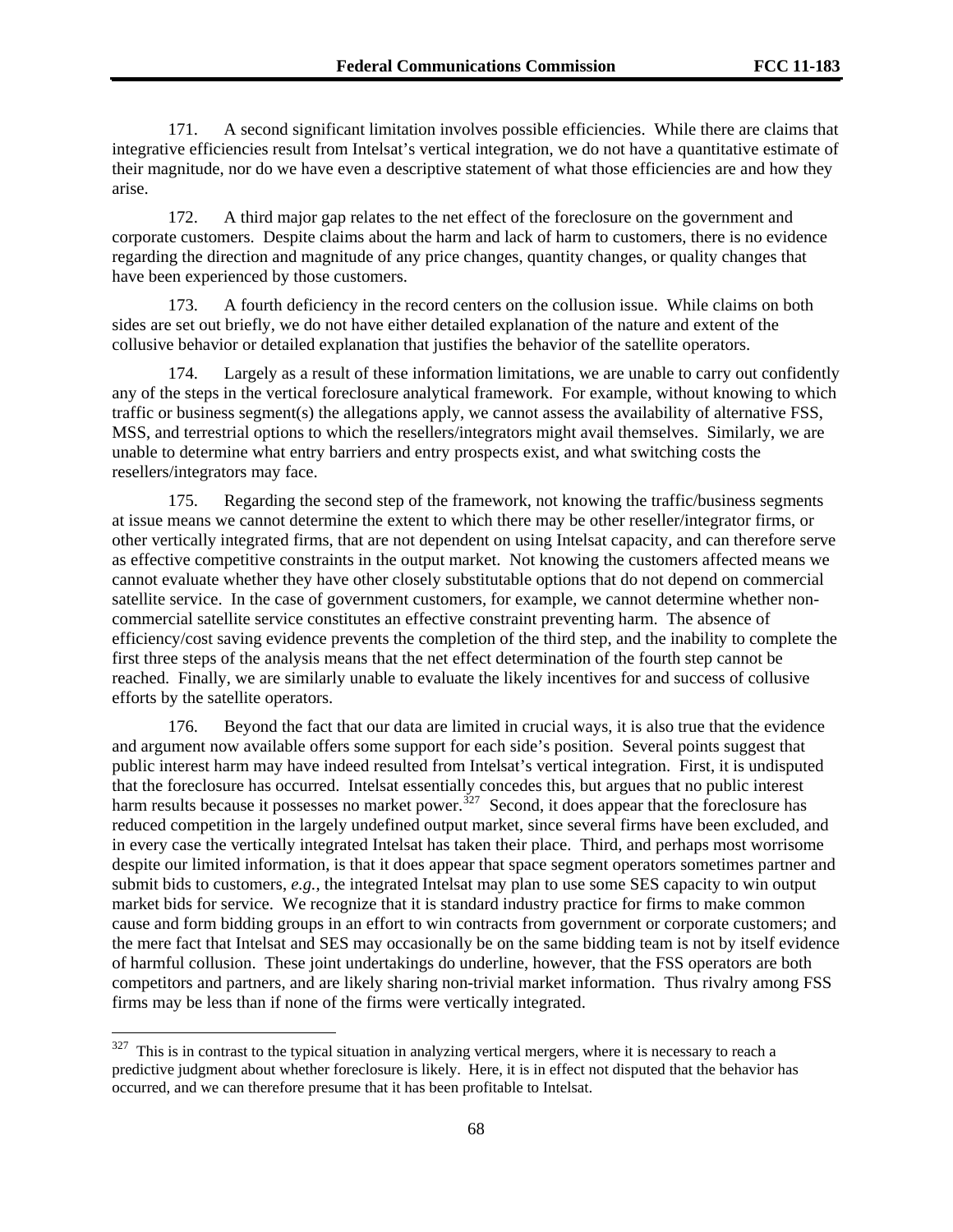177. Other points, however, suggest that public interest harm is not a likely result from the vertical integration by Intelsat. First, a basic goal of the privatization was to enable "direct access:" that is, facilitate direct interaction between Intelsat and its customers.<sup>[328](#page-68-0)</sup> The prior historic separation of space segment and earth segment services, a feature of the pre-privatization legal/regulatory framework, was essentially deemed inefficient. The more recent post-privatization downstream vertical integration by firms such as Inmarsat and Intelsat would appear to be a logical extension of the "direct access" policy choice,  $329$  and thus there is some reason to presume the integration is an efficient structural change.  $330$ 

178. Second, we have received no complaints — indeed, no comments at all — from customers who would have been disadvantaged if Intelsat's vertical integration was indeed resulting in public interest harm. This may suggest that while the resellers/integrators have been adversely affected, customers have not, either because Intelsat lacks market power with regard to the output sector(s) involved, or because benefits from integrative efficiencies have been passed through to the customers.

179. Third, one large customer, the Department of Defense, has now abandoned its previous view that it benefited from procuring services via small reseller/integrator firms, and is transitioning (along with the General Services Administration (GSA)) to an open procurement process in which any entities, including resellers/integrators and satellite operators, may bid.<sup>[331](#page-68-3)</sup> This suggests that, at least for large, sophisticated customers such as the federal government, the downstream integration by Intelsat and the resulting direct interaction between the customers and Intelsat may be an efficient development.<sup>[332](#page-68-4)</sup>

<span id="page-68-2"></span> $330$  The fact that we found, in approving Inmarsat's acquisition of Stratos, that efficiencies were likely to result from that vertical combination further suggests that the combination of space and earth segment services generally may create efficiencies. *See Robert M. Franklin & Inmarsat MO&O*, 24 FCC Rcd 449 at ¶¶ 24-25.

<span id="page-68-3"></span><sup>331</sup> This shift is being accomplished via the adoption of a new joint GSA/Defense Information Systems Agency (DISA) contracting vehicle, the Future COMSATCOM Services Acquisition (FCSA) program, and the ending of the current vehicle, the Defense Information Systems Network Satellite Transmission Services-Global (DSTS-G) process. *See* Future Commercial Satellite Communications Service Acquisition (FCSA), at [http://www.gsa.gov/portal/content/105299.](http://www.gsa.gov/portal/content/105299) DSTS-G incorporates a guaranteed award of contracts to three small integrators. The three firms selected in 2001 to be recipients of the business set-aside were ARTEL, Arrowhead Space and Telecommunications, Inc.—subsequently acquired by CapRock—and Spacelink International subsequently acquired by DRS Technologies, a subsidiary of Finmeccania. *See* SES Reply at 14; *see also* "COMSATCOM Alliance," at [http://www.military-information-technology.com/mit-archives/206-mit-2009](http://www.military-information-technology.com/mit-archives/206-mit-2009-volume-13-issue-9/2073-comsatcom-alliance.html) [volume-13-issue-9/2073-comsatcom-alliance.html;](http://www.military-information-technology.com/mit-archives/206-mit-2009-volume-13-issue-9/2073-comsatcom-alliance.html) "Sea Change: Satcom operators scurry to meet surging government bandwidth demands," Aviation Week & Space Technology, April 12, 2010, at 52-53.

<span id="page-68-4"></span><sup>332</sup> Note that the dispute regarding a DISA/Navy contract, which is discussed in the comments we have received, involves a third, distinct contracting vehicle: the Commercial Broadband Satellite Program (CBSP). The particular CBSP request for proposals at issue, like the FCSA, was not limited to the three integrators but rather open to all entities. Intelsat's bid was the selected as the winner, based on the evaluation of numerous factors, one of which was price. This result was protested by ARTEL, CapRock, and one other losing bidder, but upheld in a May 2010 GAO ruling. *See* Decision, Matter of: CapRock Government Solutions, Inc.; ARTEL, Inc.; Segovia, Inc; File B-402490 *et al.*, May 11, 2010. The GAO decision focuses on whether procurement rules were followed correctly, and not on whether Intelsat's "forced bundle" behavior was harmful to the public interest. One point in the decision, however, is relevant here. One protester had argued that by virtue of the fact that Intelsat controlled certain satellites that other bidders would utilize if they were the successful bidder, then Intelsat possessed knowledge of certain costs (continued….)

<span id="page-68-0"></span><sup>328</sup> 47 U.S.C. 765.

<span id="page-68-1"></span><sup>&</sup>lt;sup>329</sup> We reject the argument that Intelsat's requirement that resellers/integrators deal with IGC is itself a conflict with the direct access policy. This argument puts too much weight on a fact of Intelsat's corporate structure. IGC is a wholly-owned subsidiary of Intelsat. It is not analogous to a separate corporation with distinct ownership that may have goals and incentives differing from those of Intelsat.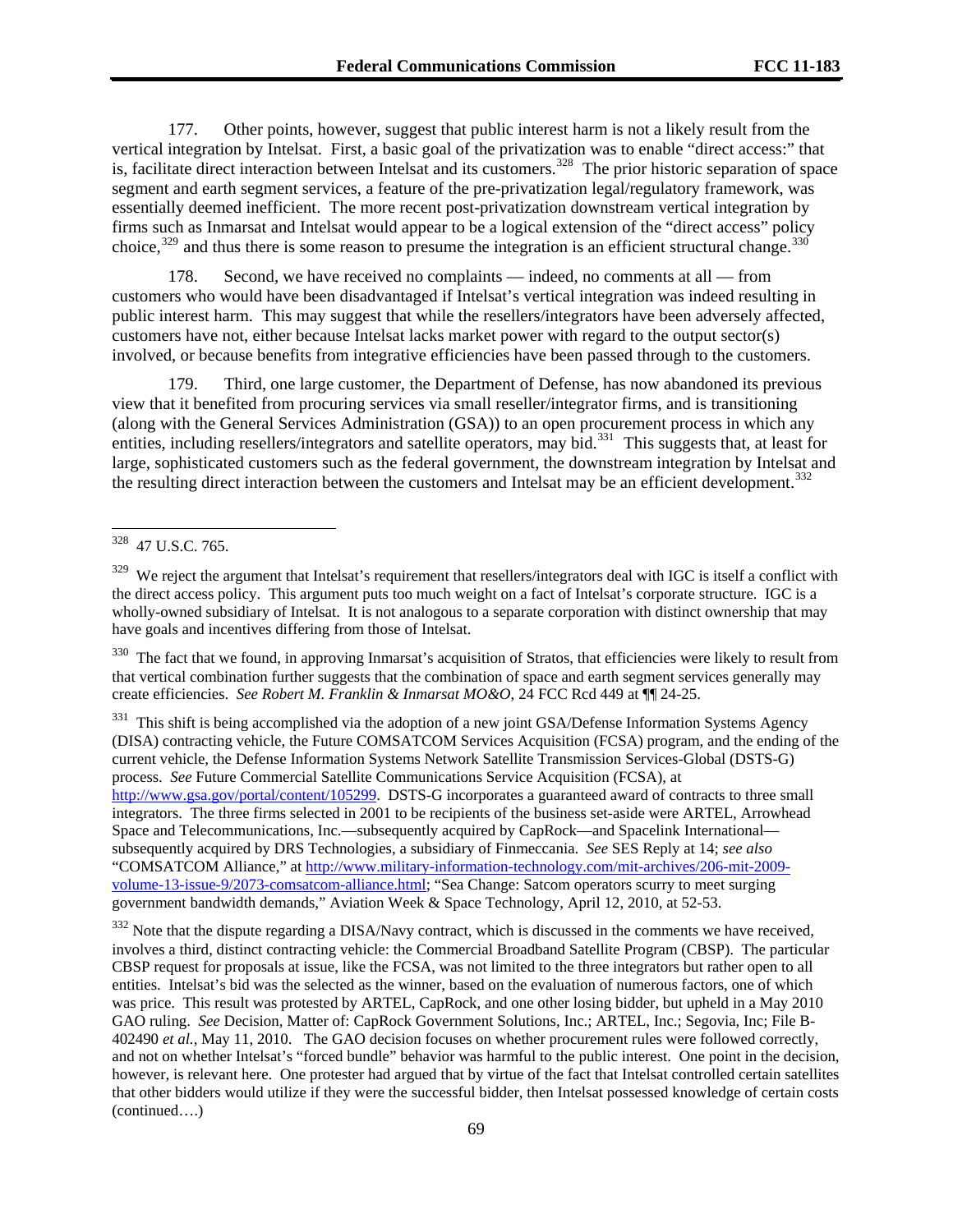180. Because essential information regarding this FSS vertical foreclosure dispute is not available, and because there is some evidence supporting each side's view of this issue, we cannot determine with confidence whether Intelsat's conduct constitutes anticompetitive behavior. That is, we cannot definitively determine whether the vertical foreclosure has resulted in economic inefficiency harming consumers.

### **b. Allegations of Warehousing**

coverage beyond the reach of their own satellite networks. 181. Some parties filing comments in the record supporting preparation of this *Third Report* claim that Intelsat is not making appropriate use of its orbital location and frequency resources and not complying with the Commission's Rules by failing to deploy fully functional spacecraft, *i.e.*, failing to replace aging spacecraft on a timely basis, or otherwise failing to provide transponder capacity at such orbital locations that reflects current technology.[333](#page-69-0) Implicit in the raising of such concerns is the supposition that such behavior by Intelsat is harmful to competition in the FSS sector and that the Commission should act to deter such anticompetitive behavior. More specifically, Intelsat's failure to build and launch new spacecraft in all orbital locations as older spacecraft degrade in performance due to exhaustion of station keeping fuel and other age-related detriments may be viewed as "warehousing" of orbital locations, radio frequency spectrum, and transponder capacity that would otherwise be available if Intelsat had invested in new spacecraft.<sup>[334](#page-69-1)</sup> Presumably, such warehousing adversely affects customers by restricting the availability of transponder capacity at the orbital locations with degraded capacity and adversely affects competing satellite operators by denying them access to the orbital locations and the upand down-link frequencies held by Intelsat that such competitors are willing to use more efficiently by building and launching new spacecraft offering the benefits of advanced technology.<sup>[335](#page-69-2)</sup> If true, competing satellite operators may be disadvantaged by Intelsat's sub-optimal use of orbital and spectrum resources, since such competitors often lease transponder capacity from each other to obtain geographic

182. However, Intelsat's alleged warehousing conduct may simply reflect, for example, its decision to delay the investment required to replace the end-of-life spacecraft until management believes it is better informed about ongoing technical change affecting the design and construction of communication satellites, or the nature of demand in the various regions around the globe, or the rate of absorption of global excess capacity, or other factors and perspectives that can affect the long term profitability of investments in replacement spacecraft. Thus, it is not clear whether, in the long term, Intelsat's alleged warehousing is anticompetitive or beneficial to consumers.

the other bidders would incur. It also argued that Intelsat did not negotiate fairly regarding this satellite capacity, or consistent with standard industry practice. As a result of these facts, the protester argues, the award to Intelsat was in conflict with a procurement rule prohibiting "Organizational Conflict of Interest" (OCI). GAO ruled that even if the allegations against Intelsat were true, its behavior would not violate the OCI rule. And GAO went on to note that to extent the protester is arguing Intelsat gained an unlawful anticompetitive advantage by its actions, that issue would appropriately be considered by the Antitrust Division of the Department of Justice. *See* pages 24-25.

<span id="page-69-0"></span>333 CapRock Comments at 5.

<span id="page-69-1"></span>334 The Commission has addressed various warehousing theories of harm to competition in other proceedings. *See*, for example, *Tentative Decision and Request for Further Comments in Docket 82-345,* 94 FCC 2d 1019 (1983). In that Tentative Decision, the Commission rejected the warehousing theory that the major over-the-air broadcasting networks had the incentive to withhold certain off-network programming from independent television stations during their most lucrative time slots in order to increase the price of such programs. *Id.* at ¶¶ 199-201.

<span id="page-69-2"></span> $335$  The term "warehousing" is used in this discussion as only a short-hand for the allegations of anticompetitive behavior by Intelsat and does not constitute a confirmation of warehousing as a viable theory of potential harm to competition or as an established fact of anticompetitive behavior in the FSS sector.

<sup>(</sup>Continued from previous page)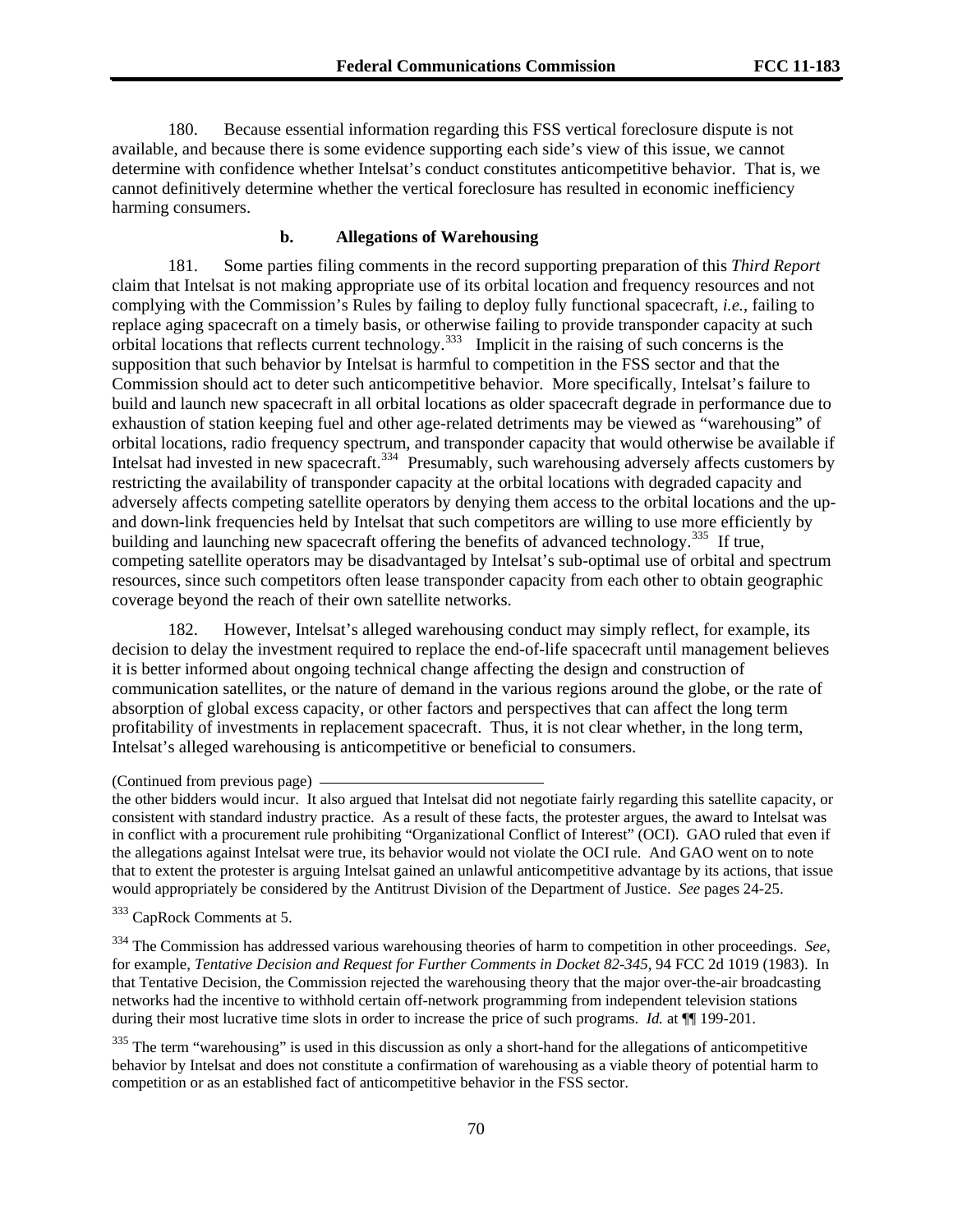183. The record supporting the preparation of this *Third Report* is too limited to make definitive findings concerning the harm to competition that may result from Intelsat's alleged warehousing of orbital resources and radio frequencies and the restriction of output that is the consequence of keeping degraded satellites in service.<sup>[336](#page-70-0)</sup>

### **C. Buyer Behavior**

l

184. The discussion in this section complements the discussion in Section IV.B by examining both retail and buyer behavior from the buyer's point of view. This discussion provides some insight concerning the relative bargaining power of both retail and wholesale customers of satellite communications services in purchasing output from satellite operators.

## **1. Retail Industry Segments in the Satellite Communications Industry**

185. Unlike wholesale customers leasing transponder capacity, retail customers of satellite communications services, such as satellite-delivered broadband or mobile satellite services, do not individually negotiate the price or terms and conditions of their communications service with the satellite operator. Rather, for a given type of service, retail customers face uniform pricing and terms and conditions of sale, known as "posted-offer pricing." While satellite operators periodically offer promotional pricing to attract new subscribers, all retail customers ordinarily pay the same price for the same type of service. Retail customers, unlike wholesale customers, cannot individually negotiate with the satellite operator to gain price concessions or tailor the service to the customer's individual preferences such that the satellite operator's profitability is constrained and its market power attenuated.

### **2. Wholesale Industry Segments in the Satellite Communications Industry**

186. As noted previously, a wholesale customer with outside options may be expected to obtain a more favorable outcome in its negotiations with the satellite operator than a wholesale customer with fewer outside options. Frequently, these options include the technical feasibility of using either terrestrial or undersea fiber optic capacity rather than satellites as the telecommunications transmission technology. An additional outside option is satellite transponder capacity elsewhere in the geostationary arc that could be substituted for transponder capacity that is subject to negotiation. Both factors may, but not always necessarily, augment the wholesale customer's bargaining power, restrain the market power of the satellite operator, and compress the price-cost margin that the satellite operator might earn from the negotiated lease.

187. A recent development in the domestic satellite communications industry is the formation of the Future Commercial Satellite Communications (FCSA) entity, a recent partnership of the Defense Information Systems Agency and the U.S. General Services Administration. This government partnership, established in July 2009, will aggregate both U.S. military and civilian requirements for commercial satellite communications and submit such requirements for competitive bids from both fixed and mobile satellite operators for leased transponder capacity, certain satellite communications subscription services, and customized end-to-end communications solutions tailored for individual government clients. In principle, FCSA will reduce the cost of government procurement by consolidating the procurement process for multiple federal agencies and improve the pricing and terms and conditions of service available to government buyers that would otherwise be available if each government entity negotiated separately for its own satellite communications requirements.

188. It is not clear presently whether the consolidation within the fixed-satellite services sector and mobile satellite services sector will induce consolidation among buyers of satellite communications

<span id="page-70-0"></span><sup>336</sup> Whether such alleged behavior violates the Commission's Rules notwithstanding either the presence or absence of harmful anticompetitive behavior is a separate matter and is not addressed here.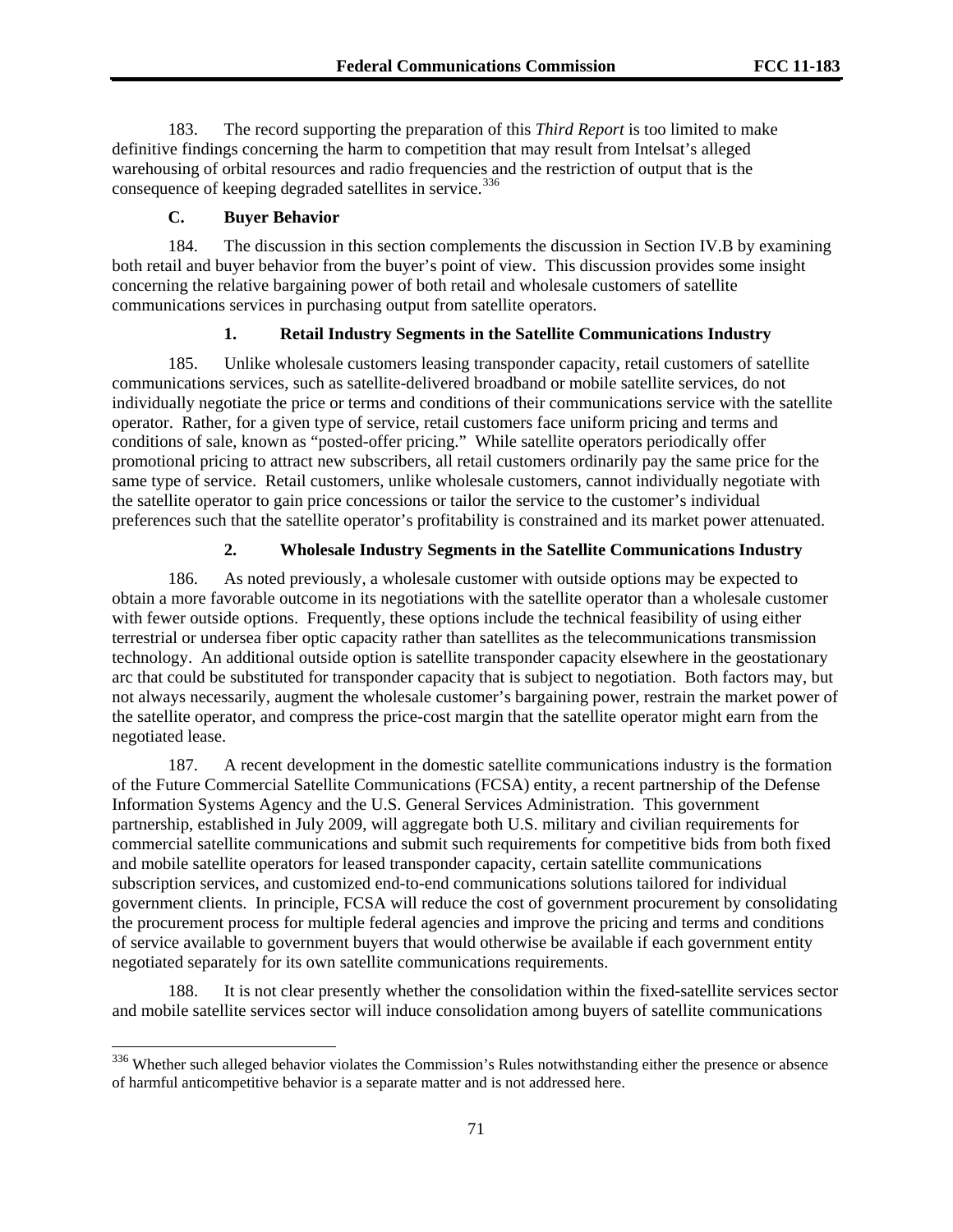services in coming years. Such buyer consolidation would clearly limit the outside options of satellite operators and limit their ability to play one customer off against another in their negotiations with individual wholesale customers.  $337$ 

### **V. INDUSTRY PERFORMANCE**

l

189. This section reports on selected public financial data regarding FSS, MSS, and SDARS operators. Although the data may reflect, in part, the effects of competitive forces on profitability and the exercise of market power, the data provides a limited perspective on sector performance.

## **1. Sector Performance**

#### **a. Fixed Satellite Services**

that any estimates, based on globally consolidated data, can only serve as proxies for domestic data. 190. The assessment of performance in the FSS sector is, in general, difficult, given the limitations and availability of publicly-available data. For example, some FSS operators, such as Intelsat, are not presently publicly-traded companies; some FSS operators do not disaggregate their financial data from that of their corporate parent company; and a number of operators entered bankruptcy during the study period (with some exiting). As a result, assessment of directly comparable performance across different operators is not possible in many cases. Additionally, several large FSS operators operate fixedsatellite global networks and do not separately identify either revenues or costs that may be attributable to U.S. operations. However, as the U.S. domestic industry sector accounts for approximately 25 percent of global wholesale satellite revenue,<sup>[338](#page-71-0)</sup> one can only estimate various financial measures, understanding global Consequently, FSS performance comparisons that are necessarily based on globally-consolidate data only serve as proxies for performance in U.S. domestic industry segments.

#### **(i) Allocation of Transponder Capacity by Application**

191. An aspect of FSS industry performance is the allocation of transponder capacity to differing applications in response to the demands of wholesale customers. In 2008, 2009, and 2010, as shown in Table V.1, Intelsat has allocated roughly one-half of its domestic transponder capacity to network service applications, while utilizing approximately thirty percent of its domestic transponder capacity for video applications. SES Americom has allocated more than forty percent of its domestic transponder capacity to network services, while utilizing nearly another forty percent of its domestic transponder capacity to video applications.<sup>[339](#page-71-1)</sup>

<sup>&</sup>lt;sup>337</sup> Both satellite operators and their customers may have outside options that strengthen their bargaining power in negotiations for transponder services. Customers may have other satellite operators or terrestrial telecommunications entities that are willing and able to supply telecommunications facilities and services that are reasonably substitutable for the transponder capacity that the customer may be negotiating with a given satellite operator. Similarly, a given satellite operator may have other customers that are willing to negotiate for the same capacity desired by some other customer. The extent of outside options available to either the satellite operator or the customer is not necessarily, or even likely, to be symmetrical. Among other factors, the extent of asymmetry of outside options between the satellite operator and the customer will determine which party to the bilateral negotiations will have the greater bargaining power.

<span id="page-71-0"></span><sup>&</sup>lt;sup>338</sup> This estimate, provided by Futron, includes revenues reported by U.S.-based satellite operators and takes into account that satellite operators do not consistently report transponder lease revenues by country of service origination or destination.

<span id="page-71-1"></span><sup>(</sup>continued….) <sup>339</sup> The data reported in Table V.1 showing the percentage allocation of FSS transponder capacity among specific applications provide an indicator of industry segment shares of output supplied by the major FSS operators. These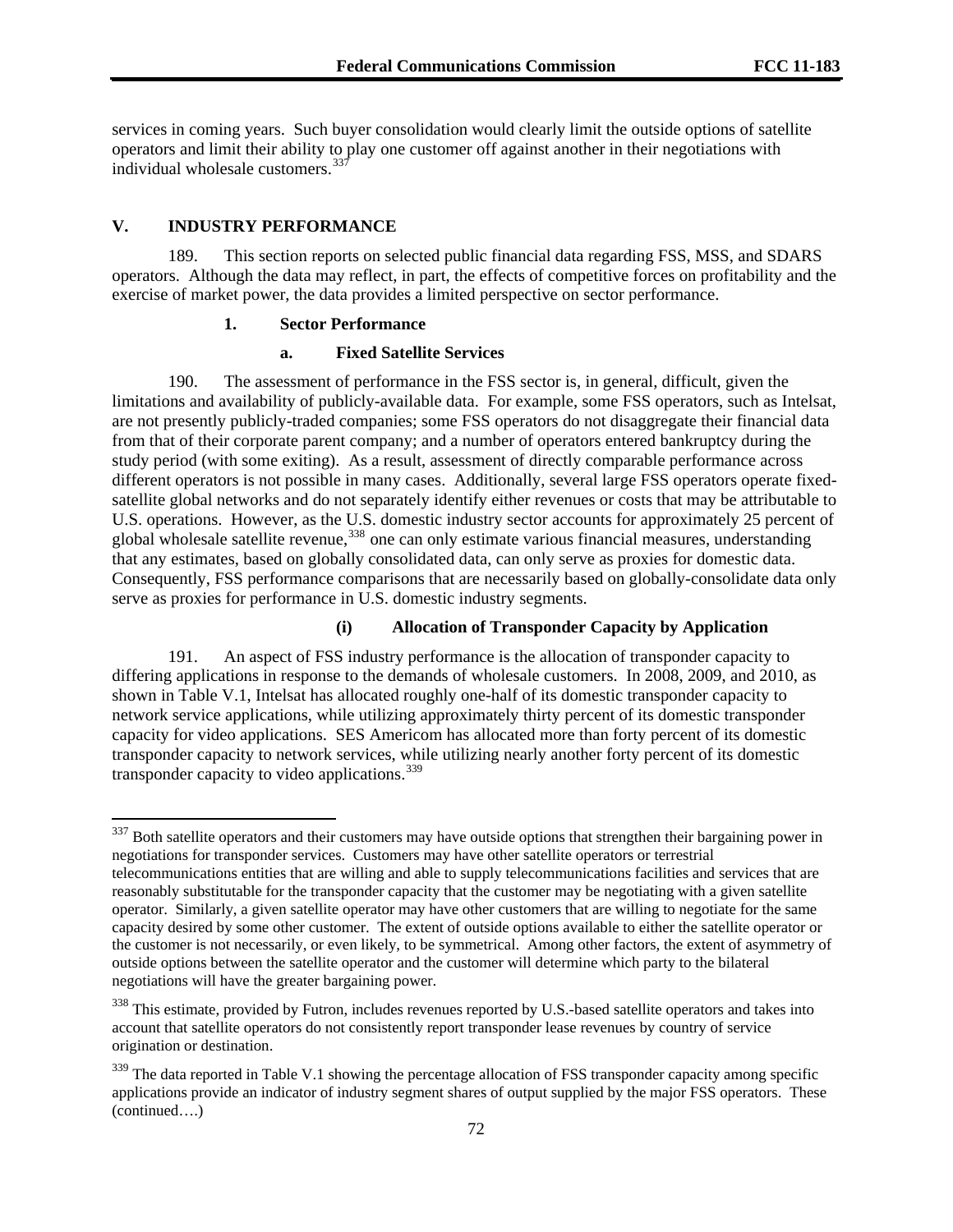| <b>TABLE V.1</b>                                                                                            |      |                                     |      |      |                         |      |      |      |
|-------------------------------------------------------------------------------------------------------------|------|-------------------------------------|------|------|-------------------------|------|------|------|
| PERCENTAGE ALLOCATION OF FSS TRANSPONDERS FOR<br><b>U.S. DOMESTIC WHOLESALE APPLICATIONS</b> <sup>340</sup> |      |                                     |      |      |                         |      |      |      |
| <b>Operators</b>                                                                                            |      | Video Contribution and Distribution |      |      | <b>Network Services</b> |      |      |      |
|                                                                                                             | 2007 | 2008                                | 2009 | 2010 | 2007                    | 2008 | 2009 | 2010 |
| Intelsat                                                                                                    | 38   | 33                                  | 27   | 25   | 50                      | 49   | 50   | 55   |
| PanAmSat                                                                                                    | n/a  | n/a                                 | n/a  | n/a  | n/a                     | n/a  | n/a  | n/a  |
| Loral Skynet                                                                                                | 2    | n/a                                 | n/a  | n/a  | 3                       | n/a  | n/a  | n/a  |
| <b>SES</b> Americom                                                                                         | 27   | 41                                  | 39   | 45   | 25                      | 35   | 41   | 32   |
| <b>SES New Skies</b>                                                                                        | 4    | n/a                                 | n/a  | n/a  | 8                       | n/a  | n/a  | n/a  |
| Other                                                                                                       | 28   | n/a                                 | 27   | 25   | 14                      | n/a  | n/a  | n/a  |
| NOTE: SES consolidated 2008 and 2009 results for Americom and New Skies; Loral Skynet is now Telesat        |      |                                     |      |      |                         |      |      |      |

#### **b. Mobile Satellite Services**

192. Similar to the FSS sector, publicly-available financial and operating data on mobile satellite service operators are limited. Data on privately-held MSS operators are not available. For some MSS operators, data on mobile satellite services are part of the consolidated financial reports of a corporate parent and are not sufficiently disaggregated to report revenues and operating data for mobile satellite services. Given these limitations, Table V.2a and Table V.2b only report publicly-available financial data for Inmarsat and other smaller MSS operators where data were available.

### **(i) Financial Overview for Major MSS Operators**

193. Inmarsat was founded as a non-profit international enterprise in 1979, and became publically-traded in 1982. Major shareholders include Lansdowne Partners and the Blackstone Group. Some other MSS firms are new entrants, as some of the financial data reflect (*e.g.*, negative cash flows).

<sup>(</sup>Continued from previous page)

statistics show that Intelsat has a stronger position in the supply of various network service applications, while SES Americom is somewhat stronger in the supply of video contribution and distribution service applications. Moreover, the relative positions in the supply of network and video service applications have tended to be stable between the major satellite operators in recent years. However, the data reported in Table V.1 should not be interpreted as estimates of industry market shares, since no specific market definition is implied or determined in this *Report* for such applications of transponder capacity.

<span id="page-72-0"></span><sup>&</sup>lt;sup>340</sup> Source: Futron Corporation.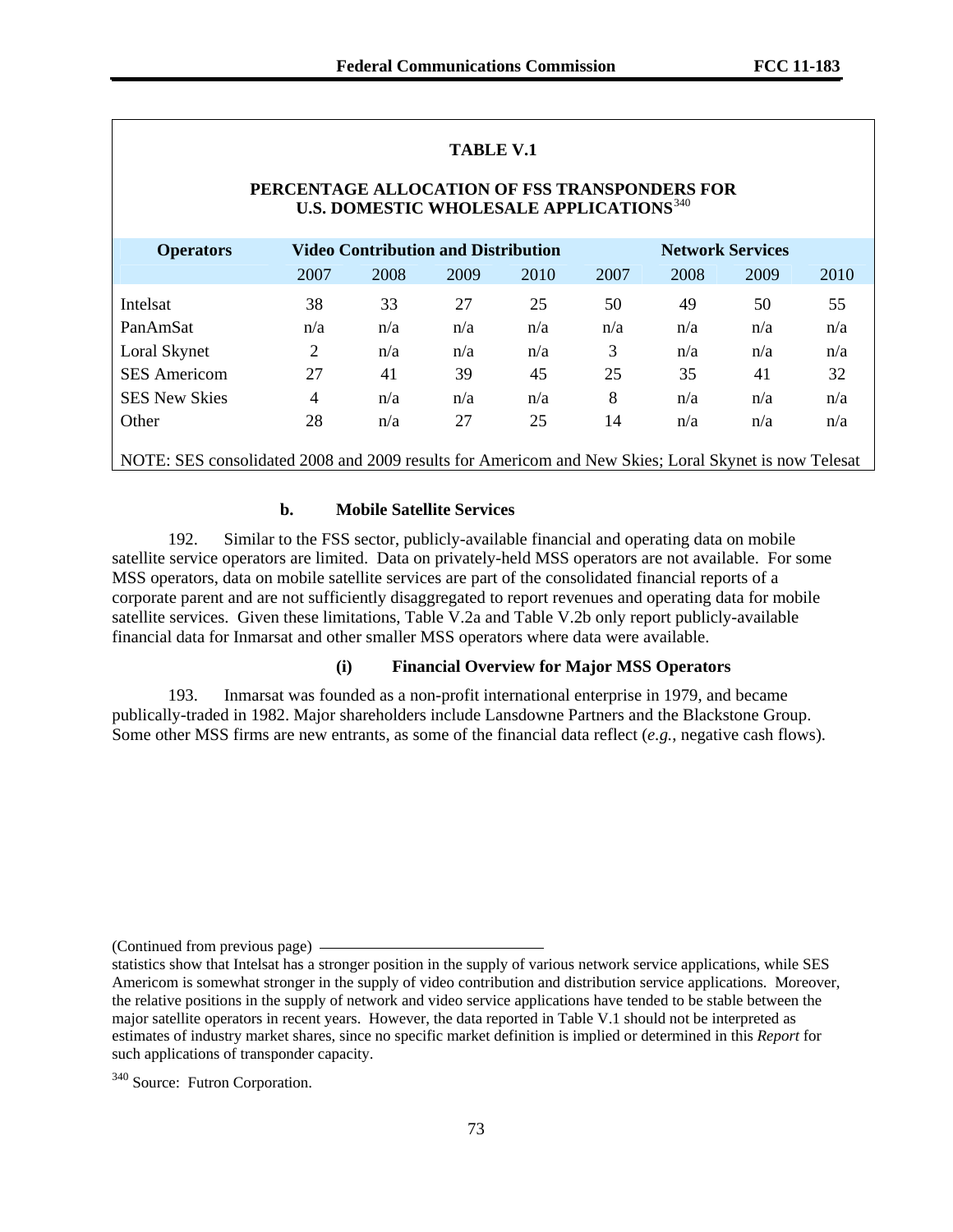### **TABLE V.2a**

### **SUMMARY ANNUAL OPERATING STATISTICS FOR MOBILE SATELLITE OPERATORS FOR 2009 (Millions US\$)**[341](#page-73-0)

|                                           | <b>INMARSAT</b> | <b>GlobalStar</b> | ORBCOMM <sup>342</sup> | <b>Iridium</b> | <b>TerreStar</b> | <b>DBSD</b> |
|-------------------------------------------|-----------------|-------------------|------------------------|----------------|------------------|-------------|
| Revenue                                   | 1,038           | 64                | 28                     | 76             | 2.4              |             |
| <b>Interest Expense</b>                   | 160             |                   | 0.19                   | 89             | 64               | 40          |
| Net Operating Cash<br>Flow <sup>343</sup> |                 |                   |                        |                |                  |             |
|                                           | 622             | $(18)^{344}$      | 3                      | 23             | (113)            | (27)        |
| <b>EBITDA</b>                             | 594             | $(31)^{345}$      | 1.5                    | 53             | n/a              | n/a         |
| Free Cash Flow                            | 349             | n/a               | (29)                   | n/a            | n/a              | n/a         |

#### **TABLE V.2b**

### **SUMMARY ANNUAL OPERATING STATISTICS FOR MOBILE SATELLITE OPERATORS FOR 2010 (Millions US\$)**[346](#page-73-5)

|                         |       | INMARSAT GLOBALSTAR ORBCOMM <sup>347</sup> |       | <b>IRIDIUM</b> |
|-------------------------|-------|--------------------------------------------|-------|----------------|
| Revenue                 | 1,172 | 68                                         | 37    | 348            |
| <b>Interest Expense</b> | 127   |                                            | 0.19  | 17             |
| Net Operating Cash Flow | 744   | $(23)^{348}$                               | 3.4   | 151            |
| <b>EBITDA</b>           | 696   | $(18)^{349}$                               |       | $128^{350}$    |
| Free Cash Flow          | 470   | $(23)^{351}$                               | (3.7) | $(86)^{352}$   |

<span id="page-73-0"></span><sup>341</sup> Source: Company 2009 Annual Reports and 10-Ks, except where indicated.

<span id="page-73-1"></span> $342$  All data from http://quotes.wsj.com/ORBC/financials/annual/income-statement and http://quotes.wsj.com/ORBC/financials/annual/cash-flow.

<span id="page-73-2"></span><sup>343</sup> Cash flow from operating activities.

l

<span id="page-73-3"></span>344 http://quotes.wsj.com/GSAT/financials/annual/cash-flow.

<span id="page-73-4"></span>345 http://quotes.wsj.com/GSAT/financials/annual/income-statement.

<span id="page-73-5"></span>346 Source: Company 2010 Annual Reports and 10-Ks, except where noted.

<span id="page-73-6"></span><sup>347</sup> All data from <http://quotes.wsj.com/ORBC/financials/annual/income-statement> and http://quotes.wsj.com/GSAT/financials/annual/cash-flow.

<span id="page-73-7"></span>348 http://quotes.wsj.com/GSAT/financials/annual/cash-flow.

<span id="page-73-11"></span><span id="page-73-8"></span>349 http://quotes.wsj.com/GSAT/financials.

<span id="page-73-9"></span>350 http://quotes.wsj.com/IRDM/financials.

<span id="page-73-10"></span>351 http://quotes.wsj.com/GSAT/financials.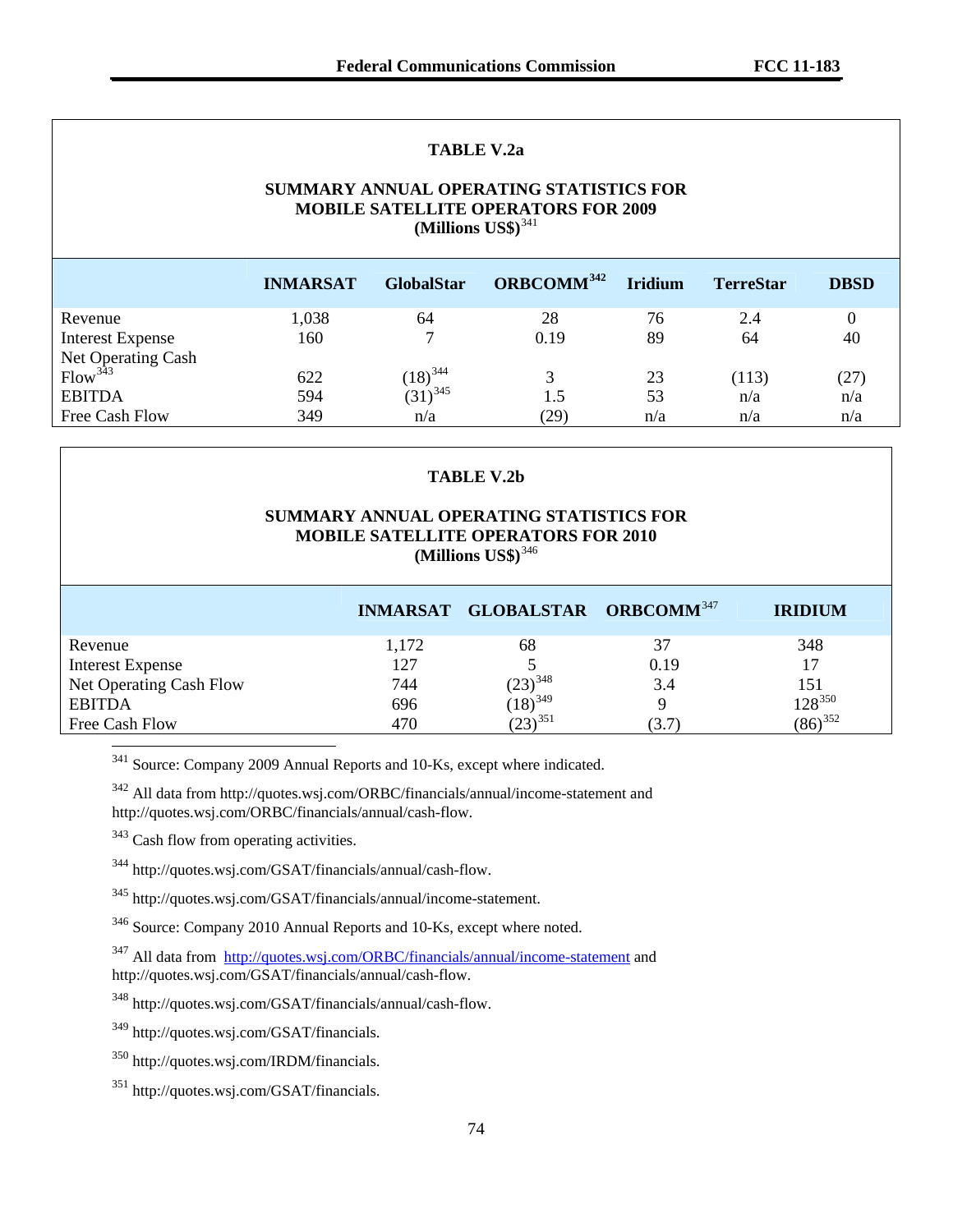194. DBSD-ICO Global has not yet reported revenues for its new service and financial information for SkyTerra/LightSquared are not publicly available.

195. Earnings during the reporting period of this *Third Report* in mobile satellite industry segments are relatively low, and sometimes negative. Such data reflect the new nature of the services offered coupled with the high start-up costs associated with building and launching satellites. However, little detailed company-specific data are available for assessing performance in these satellite segments.

196. The degree of terrestrial competition faced by MSS providers varies significantly among different mobile satellite services. MSS operators seem to have focused on different niches within mobile digital services. While they all can be characterized as mobile satellite operators, their services are not perfect substitutes for one another.

### **c. Satellite Digital Audio Radio Services**

197. SiriusXM is currently the only satellite operator offering mobile subscription satellite audio service although, as noted in paras. 3 and 72, *supra*, various emerging consumer alternatives to SiriusXM recently have been identified.<sup>[353](#page-74-0)</sup>

#### **(i) Financial Overview of SiriusXM**

198. Table V.3 reports summary financial data for SiriusXM as reported in company annual reports and annual SEC 10-K filings for 2009 and 2010.

### **TABLE V.3**

### **SUMMARY ANNUAL OPERATING STATISTICS FOR SIRIUS-XM FOR 2009 and 2010 (Millions US\$)**[354](#page-74-1)

|                                | 2009  | 2010  |
|--------------------------------|-------|-------|
| Revenue                        | 2,526 | 2,817 |
| <b>Operating Expense</b>       | 2,244 | 2,352 |
| <b>Interest Expense</b>        | 316   | 296   |
| <b>Operating Cash Flow</b>     | 434   | 513   |
| EBITDA (adjusted)              | 462   | 626   |
| Free Cash Flow                 | 185   | 211   |
| <b>Ratios</b>                  |       |       |
| Debt/EBIDTA                    | 6.1   | 4.3   |
| <b>EBITDA/Interest Expense</b> | 1.4   | 2.1   |

(Continued from previous page) ——<br><sup>352</sup> http://quotes.wsj.com/IRDM/financials.

<span id="page-74-0"></span><sup>353</sup> *See XM Sirius Transfer Order, supra,* fn. 3.

<span id="page-74-1"></span><sup>354</sup> Source: Company Annual Reports.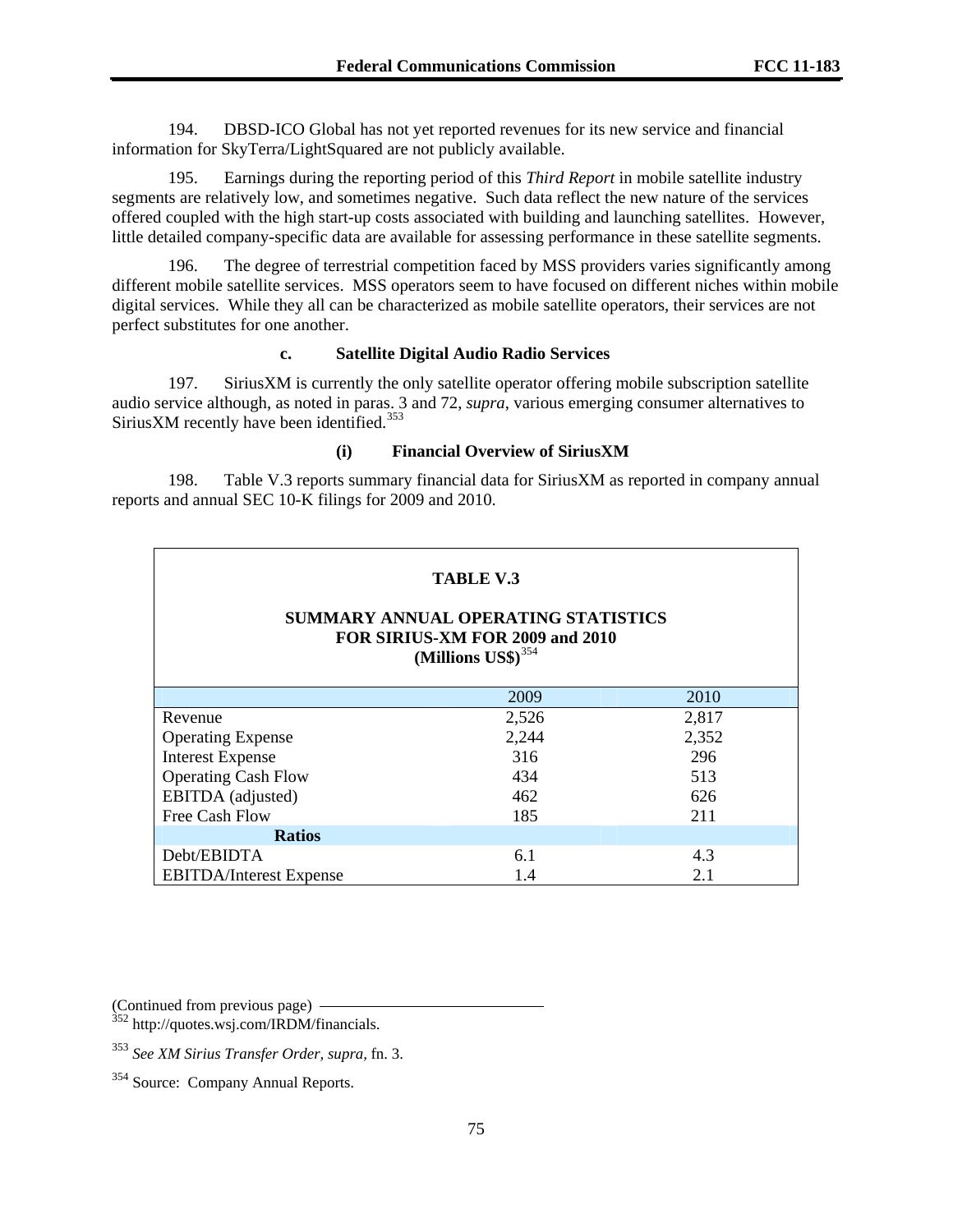### **VI. COMPETITION ASSESSMENT AND CONCLUSIONS**

#### **A. Findings**

### **1. FSS**

199. As a conceptual matter, an assessment of the market power of FSS operators is difficult to make since the prices paid by FSS wholesale customers for transponder capacity result from negotiations between the satellite operator and each individual customer. The record supporting the preparation of this *Third Report* provides no information concerning the pricing or other terms and conditions of individually-negotiated transponder leases that might otherwise provide insight with respect to the possible exercise of market power and the effects of relative bargaining power on the negotiated outcomes between the FSS operator and the wholesale customer.

200. The financial and operating statistics may be consistent, however, with the exercise of some technical market power but not necessarily market power that produces excess profits.<sup>[355](#page-75-0)</sup> Possible competitive forces, such as the availability of alternative telecommunications transmission facilities and alternative transponder capacity provided by multiple FSS operators in the various global regions, may constrain the overall profitability and market power of major FSS operators in the FSS industry segment.<sup>[356](#page-75-1)</sup>

to evaluate fully such claims of anticompetitive behavior given that the record is limited, and that the 201. Data aggregated to the level of the firm may obscure, however, competitive problems at the level of output categories or individual transactions with customers.<sup>[357](#page-75-2)</sup> For example, some resellers/integrators allege that Intelsat, in its role as wholesaler, retailer, and competitor to resellers/integrators, prices transponder capacity at uncompetitive levels and will only supply transponder capacity in predetermined bundles.<sup>[358](#page-75-3)</sup> Resellers/integrators allege that such uncompetitive pricing and bundling behavior reflects the exercise of market power intended to disadvantage them in responding to competitive bids for satellite communications by the Department of Defense.<sup>[359](#page-75-4)</sup> While it is not possible evidence we do have has mixed implications, it is possible, given the individual bilateral bargaining between the satellite operator and the wholesale customer of most transponder leases, that some customers may pay transponder lease rates that reflect substantial price-cost margins while others may pay lease rates that reflect much smaller price-cost margins.<sup>[360](#page-75-5)</sup> By contrast, wholesale customers that can

<span id="page-75-3"></span><sup>358</sup> *See*, *e.g*., CapRock Orbit Act Comments at 9-11, and CapRock Comments at 5.

<span id="page-75-4"></span><sup>359</sup> *Id.*

l

<span id="page-75-0"></span> $355$  The notion of technical market power and its relevance in sunk cost, capital intensive industries is discussed in Section IV.B.2.b of this *Third Report*.

<span id="page-75-1"></span><sup>&</sup>lt;sup>356</sup> The performance metrics for Intelsat and SES are taken as presumptively representative of the performance of the FSS industry sector *generally*, at least for fixed satellite services covering the North American region. Financial data sufficient to compute performance metrics for additional satellite operators are not available for preparation of this *Third Report*.

<span id="page-75-2"></span> $357$  This problem is not unique to the satellite communications industry but is a structural characteristic of high fixed and sunk costs industries generally. For example, railroads have often failed to earn profits sufficient to recover their high fixed costs of production or earn a rate of return on assets sufficient to recover their financial cost of capital in the *aggregate* across all transportation services supplied by the firm. Nevertheless, "captive shippers" often complain that railroads have "market dominance" and exercise market power in setting rates for a particular class of customer, notwithstanding the poor financial performance of the railroad as a business entity.

<span id="page-75-5"></span><sup>(</sup>continued….) <sup>360</sup> These differences between and among various transponder lease negotiated outcomes will reflect multiple factors, including the level of excess capacity in a given global region; the outside options retained by the wholesale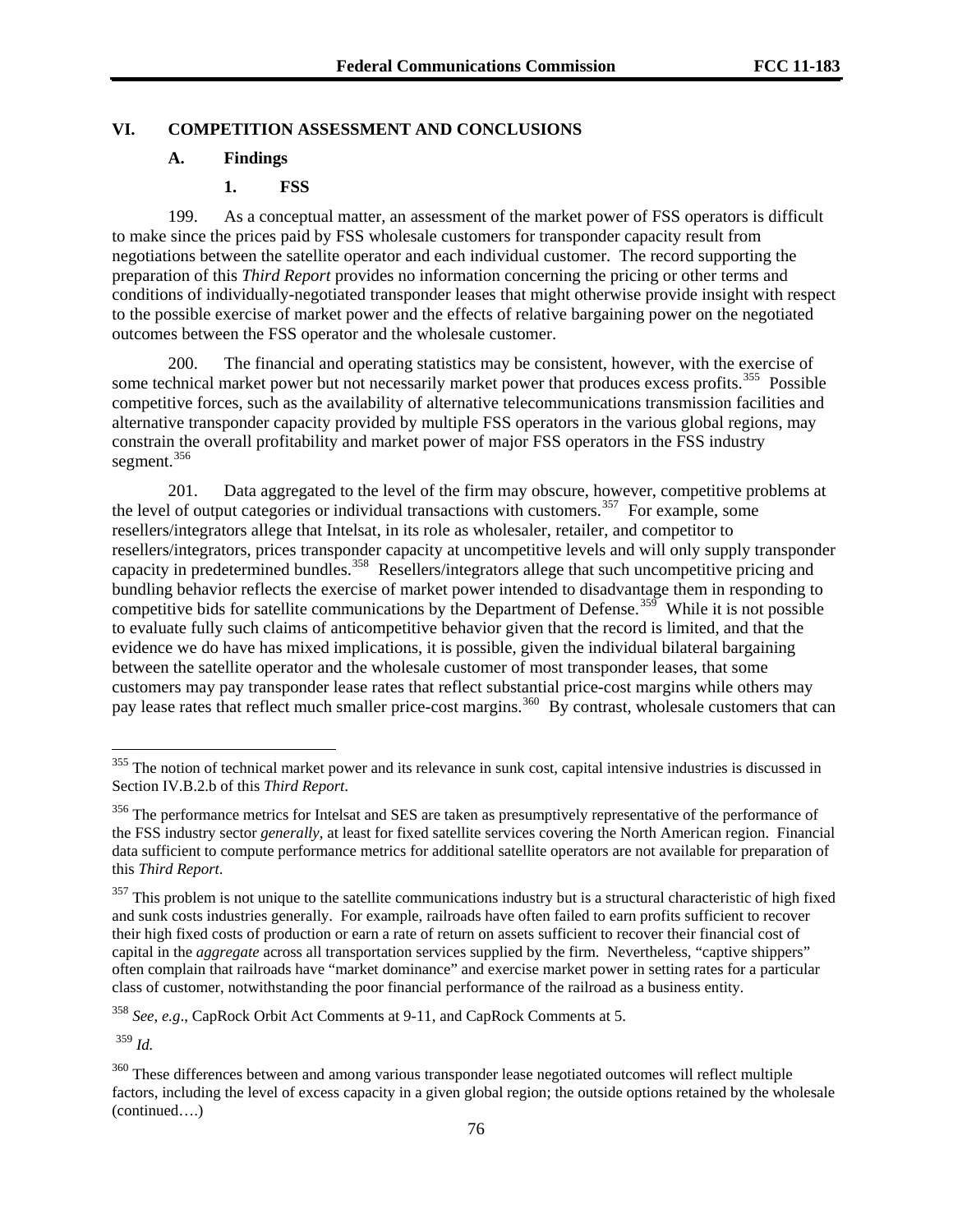readily substitute available fiber optic cable capacity, either terrestrial or undersea, may likely not face the exercise of market power by the FSS operator and may be able to negotiate transponder lease rates that reflect price-cost margins that produce no excess profits for the satellite operator.

202. Taken in its entirety, the record supporting the preparation of this *Third Report* is mixed and, in some respects, contradictory with respect to the extent of competition prevailing in the FSS sector during the reporting period. On the one hand, some evidence in the record appears to support a finding of rivalry among FSS operators sufficient to constrain both the profitability and market power of major FSS operators at an aggregate, firm level. Alternatively, the record also includes multiple allegations of anticompetitive behavior by Intelsat that, if confirmed by sufficient evidence, would be consistent with both the presence and exercise of market power at the level of individual customers. Such allegations, if sustained, would contradict a finding of competitive forces that are sufficient to constrain the exercise of market power that harms otherwise efficient competitors. Thus, we will initiate a proceeding to develop a more complete record to address the allegations of anticompetitive conduct in the FSS sector.

### **2. MSS Sector**

203. The performance metrics for the MSS sector reported in Section V of this *Third Report* show that Inmarsat, Iridium, and ORBCOMM had positive net operating cash flow in 2009 and 2010, while other MSS operators for which data are available operated at a loss. This appears to be consistent with the exercise of some technical market power for Inmarsat, but not necessarily market power that produces excess profits. In broad terms, our review of competitive constraints with respect to MSS operators does not allow us to make definitive conclusions with respect to the general state of effective competition in the MSS sector of the satellite communications industry. Unlike the FSS sector, the MSS sector is an evolving, growing industry segment with a single, established dominant operator (Inmarsat), several viable small operators (*e.g*., Iridium), and several startup and bankrupt operators. Competitive rivalry within the MSS sector appears to be developing but is currently uneven given the presence of failing, evolving, and successful operators.

204. Given the current developmental stage in the evolution of the MSS sector, the very limited record supporting the analysis of rivalry in mobile satellite services during 2008, 2009, and 2010, and the disparate observations on MSS conduct, it is not possible to make either complete or definitive findings concerning the extent of effective competition in MSS industry segments.

#### **3. SDARS**

205. Various emerging consumer alternatives to SiriusX have been identified,  $361$  including Pandora Media, Inc., Rhapsody, Slacker, Last.fm, and iheartradio, as well as Internet-based streaming audio by automobile manufacturers such as Ford, Toyota, MINI, GM, Mercedes-Benz, and Hyundai. However, because there are no direct subscription radio competitors and little information in the record as to the competitive impact of the emerging alternatives on SDARS operations, no findings or conclusions regarding the current state of competition in the SDARS sector are reported for 2008, 2009, and 2010.

<sup>(</sup>Continued from previous page)

customer; the customer's intensity and elasticity of demand, which reflects the customer's outside options; and the willingness of the customer to make long term commitments for specific leased transponder capacity.

<span id="page-76-0"></span><sup>361</sup> *See XM Sirius Transfer Order, supra,* n. 3.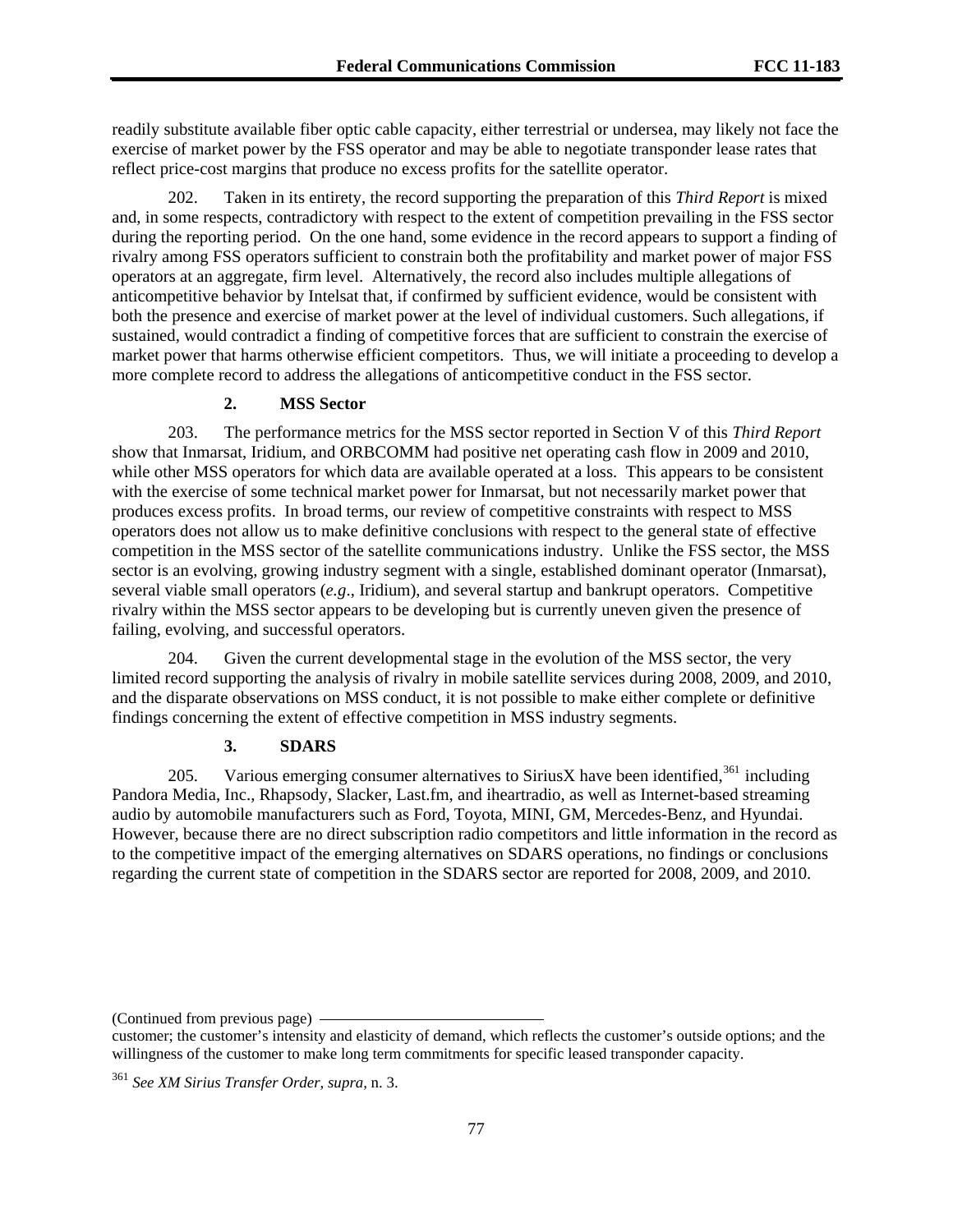# **VII. ADMINISTRATIVE MATTERS**

206. This *Third Report* is issued pursuant to the authority contained in Section 703 of the Communications Satellite Act, 47 U.S.C. § 703.

#### **VIII. ORDERING CLAUSES**

207. **IT IS ORDERED** that the Secretary shall send copies of this *Third Report* to the appropriate committees and subcommittees of the United States House of Representatives and the United States Senate.

208. **IT IS FURTHER ORDERED** that the proceeding in IB Docket Nos. 9-16 and 10-99 **IS TERMINATED.**

FEDERAL COMMUNICATIONS COMMISSION

 Marlene H. Dortch Secretary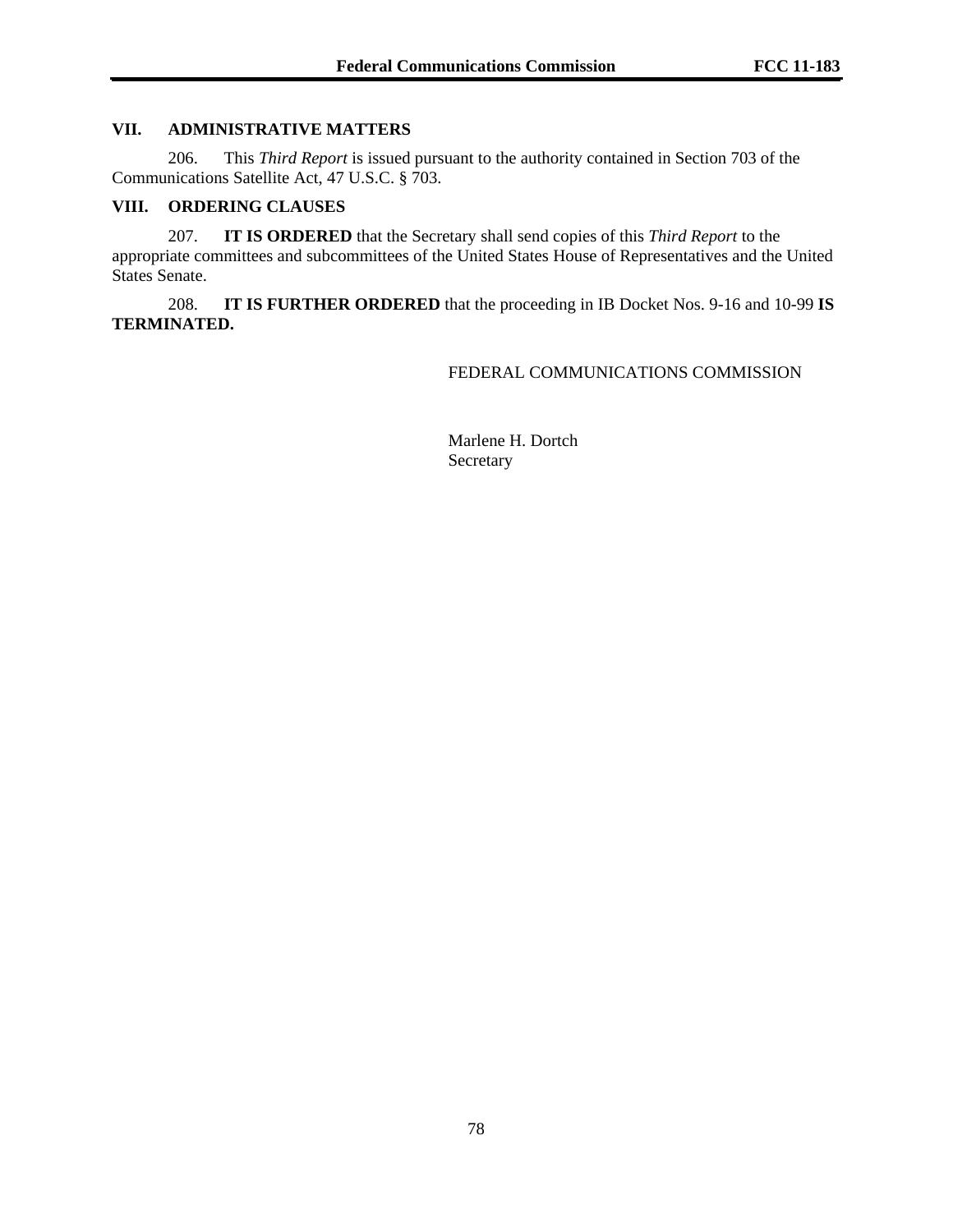# **APPENDIX A**

# **List of Commenters**

### **May 14, 2009 Public Notice Comments**

EchoStar Corporation MSS/ATC Coalition Satellite Industry Association SkyBitz, Inc.

### **May 14, 2009 Public Notice Reply Comments**

Inmarsat, Inc. MSS/ATC Coalition SkyTerra Subsidiary, LLC

### **July 22, 2010 Public Notice Comments**

CapRock Communications, Inc. Echostar Corporation, Intelsat Global S.A., SES World Skies, and Telesat Canada (Joint Comments) Globalstar Licensee, LLC Iridium Satellite LLC Microcom Satellite Industry Association Spacenet Inc.

### **July 22, 2010 Public Notice Reply Comments**

Arianespace, Inc. Globalstar Licensee, LLC Intelsat Global International Launch Services SES World Skies Space Exploration Technologies Corp.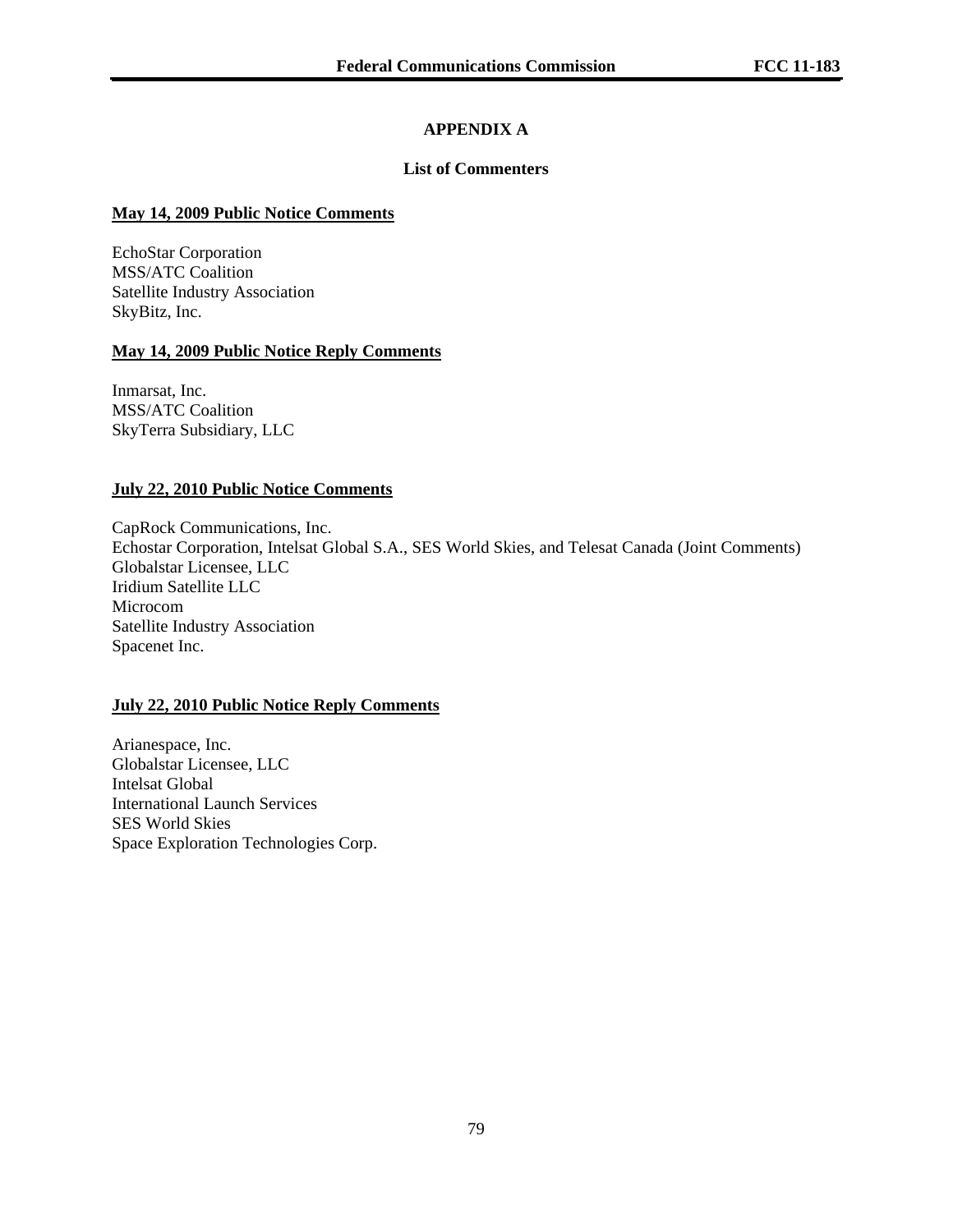# **APPENDIX B**

# **List Of Foreign Nations Identified By SIA In The Record As Raising Barriers To Maket Entry By U.S. Satellite Providers[362](#page-79-0)**

Countries identified as lacking transparent, non-discriminatory and timely licensing procedures for U.S. satellite operators:

- Brazil
- China
- Egypt
- India
- Israel
- Kazakhstan
- Malaysia
- Philippines
- Russia
- South Africa
- Thailand
- Venezuela
- Vietnam

Countries Identified as Not Providing National Treatment (*i.e*., Most Favored Nation status) for U.S. Satellite Operators:

- Bangladesh
- Brazil
- China
- Egypt
- India
- Israel
- Kazakhstan
- Korea
- Malaysia
- Philippines
- Russia
- South Africa
- Vietnam
- Venezuela

Countries Identified as Not Permitting U.S. Satellite Operators to Transport Broadcast Video Signals and Associated Audio Signals:

- India
- Kazakhstan
- Russia

l

<span id="page-79-0"></span> $362$  This is a list of nations that SIA – not the Commission – identified as engaging in one or more of the foregoing barriers to entry by U.S. satellite service providers.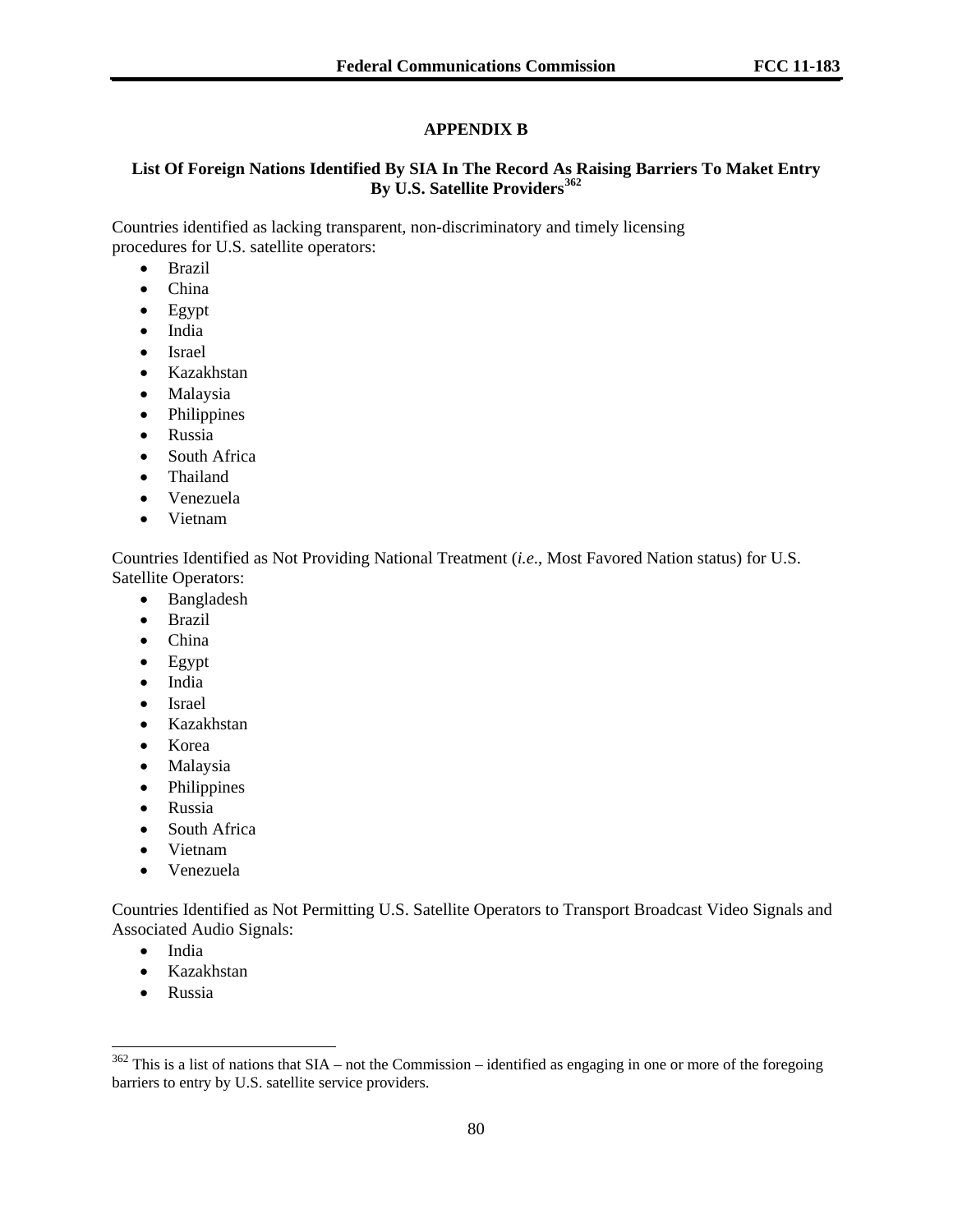Countries Identified as Requiring a Local Presence or Local Partner for U.S. Satellite Operators:

- Bangladesh
- Brazil
- India
- Israel
- Kazakhstan
- Korea
- Mexico
- Philippines
- Russia
- Venezuela

Countries Identified as Requiring Completion of the ITU Frequency Coordination Process Prior to Market Access for U.S. Satellite Operators:

• Russia

Countries Identified as Having a Monopoly for the Domestic Satellite Operator:

- China
- Egypt (operator monopoly, four VSAT licensees)
- Kazakhstan
- Russia
- South Africa (duopoly)
- Thailand

Countries Identified as Requiring Deployment of Specific Technologies:

- Russia
- Kazakhstan
- India
- Mexico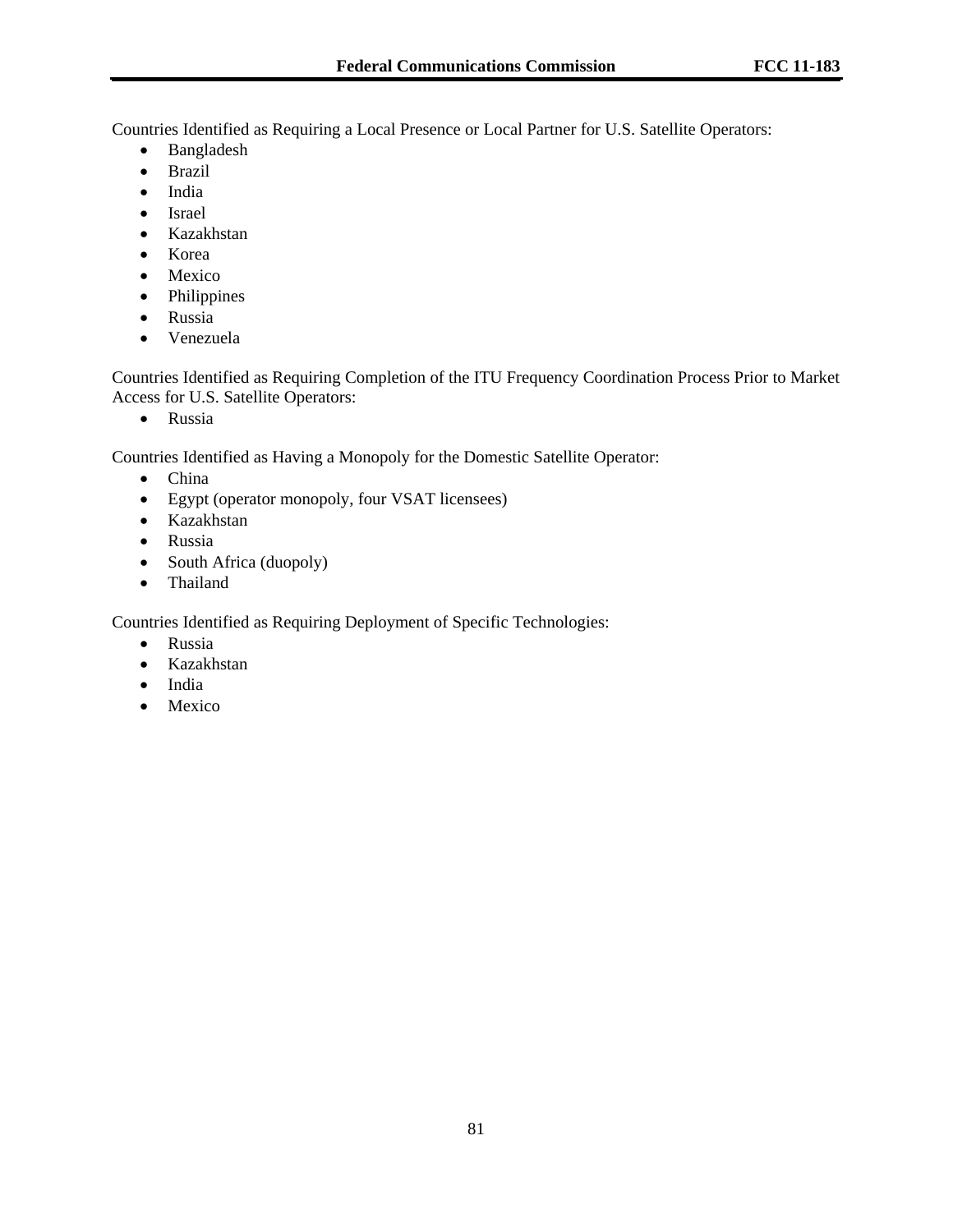#### **STATEMENT OF COMMISSIONER MICHAEL J. COPPS**

Re: *Third Report and Analysis of Competitive Market Conditions with Respect to Domestic and International Satellite Communications Services and Report and Analysis of Competitive Market Conditions with Respect to Domestic and International Satellite Communications Services*, IB Docket No. 09-16 and 10-99

 I am pleased that this satellite competition report offers some important improvements over the previous two reports. My thanks to the Chairman and the International Bureau for the more detailed analysis of the satellite market, dividing it into fixed and mobile sub-markets, along with satellite radio. This approach better reflects the competitive landscape and will no doubt improve future reports. I am also pleased that the report provides an analytical framework for analyzing potentially anti-competitive behavior in the market. While I am hopeful that we will continue to refine what "effective competition" means, this step represents real progress. I am also hopeful that we will continue to improve our collection and analysis of financial and other data to dig into the state of competition for satellite services. As the National Broadband Plan and our recent reform of the High Cost program make clear, satellite can play a key role in our broadband future. We must continue to foster competition in this unique and important sector of the communications market.